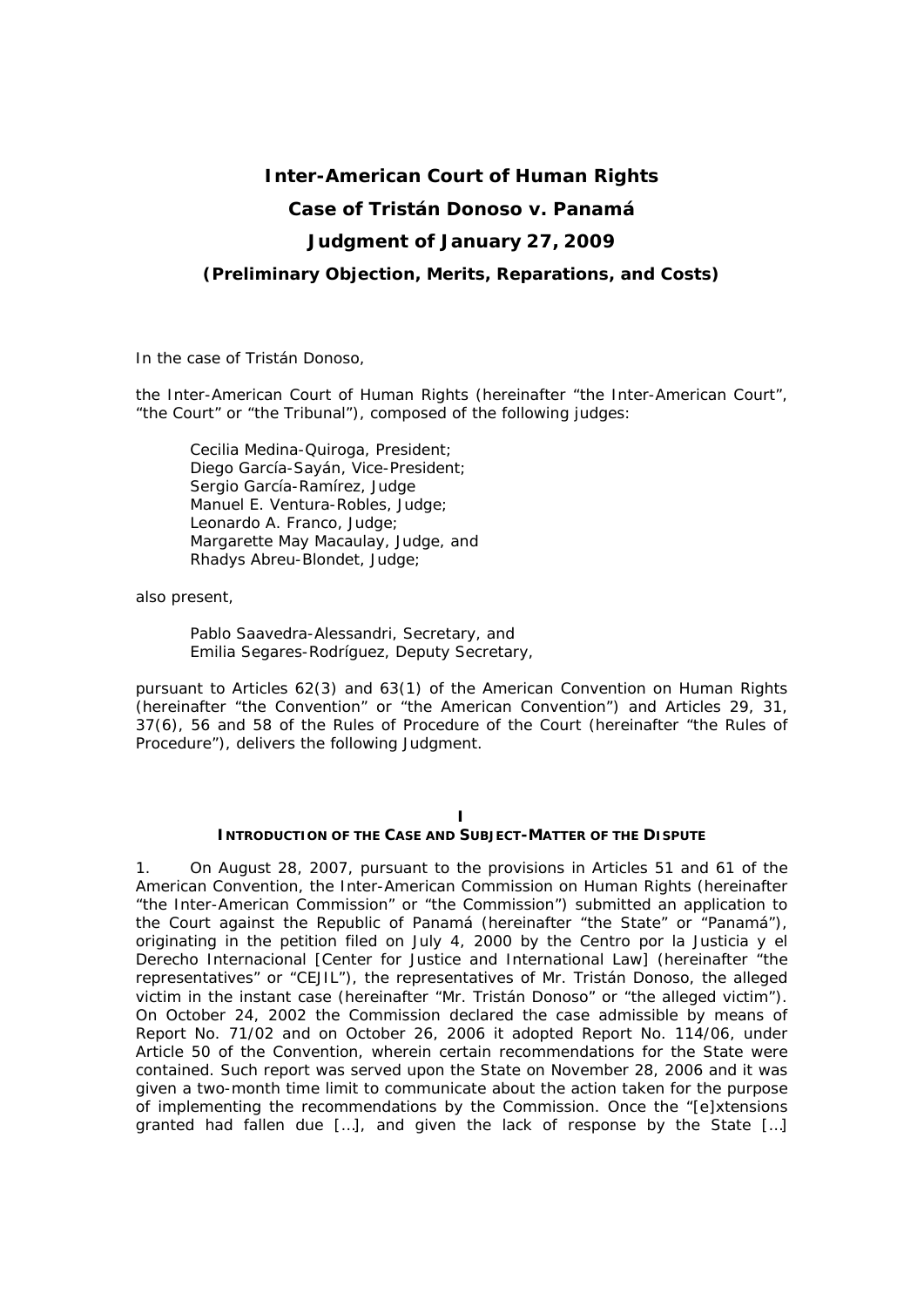regarding compliance [with] the recommendations in the Report on the Merits," the Commission decided to submit the case for the consideration of the Court. The Commission appointed as delegates Messrs. Paulo Sérgio Pinheiro, Commission member, Santiago A. Canton, Executive Secretary, and Ignacio Álvarez, Special Rapporteur for Freedom of Expression at the time, and as legal counsel lawyers Elizabeth Abi-Mershed, Lilly Ching, Christina Cerna and Carlos Zelada.

2. As the Commission indicated, the application makes reference to "the [alleged wiretapping, recording and] disclosure of a telephone conversation held by the lawyer Mr. Tristán Donoso […]; later, the commencement of criminal proceedings for defamation as an [alleged] retaliation for the accusations Mr. Tristán Donoso had made about [the aforementioned recording and disclosure]; the failure to investigate and punish those responsible of such events, and the lack of adequate reparation."

3. In the application the Commission requested the Court to declare the State responsible for violation of Articles 8 (Right to a Fair Trial), 11 (Right to Privacy), 13 (Freedom of Thought and Expression) and 25 (Right to Judicial Protection) of the American Convention, in connection with the general obligation to respect and guarantee human rights and the duty to adopt domestic law measures, provided, respectively, in Articles 1(1) and 2 of the aforementioned treaty, to the detriment of Mr. Tristán Donoso. The Commission requested the Court to order the State to adopt certain measures of reparation.

4. On December 8, 2007, *CEJIL* filed its brief of motions, pleadings and evidence (hereinafter "motions and pleadings brief") in the terms of Article 23 of the Rules of Procedure. In such brief they requested the Court that, on the grounds of the facts in the account made by the Commission in its application, it declare the rights to privacy, to freedom of expression, to a fair trial, and to judicial protection provided in Articles 11, 13 and 8 and 25 of the American Convention, the first two of them in connection with Articles 1(1) and 2 of such treaty, to have been violated, as well as the principle of freedom from *ex post facto* laws provided in Article 9 of the Convention in connection with its Article 1(1). Finally, it requested the Tribunal to order measures of reparation for the violation of the rights of Mr. Tristán Donoso. By means of the power of attorney granted on December 18, 2006, the alleged victim appointed *CEJIL* as its attorney at law.

5. On February 5, 2008, the State filed a brief wherein it made a preliminary objection, it replied to the application and it put forward its observations to the motions and pleadings brief (hereinafter "reply to the application"). The State requested the Court to determine that there were sufficient grounds for the preliminary objection and to declare itself devoid of competent jurisdiction on the subject matter of ordering Panamá to adapt its domestic criminal legal system to Article 13 of the American Convention; that on the grounds of the points of fact and law put forth, not to admit neither the application nor the reparation measures requested by the Commission and that "all petitions made by *CEJIL* be denied, as inadmissible and groundless". Among other grounds, it pointed out that there had been no abusive or arbitrary intrusion into the privacy of Mr. Tristán Donoso in violation of Article 11(2) of the Convention; that in the proceedings against the former National Attorney General José Antonio Sossa (hereinafter also called "the Attorney General at the time of the events", "the former Attorney General" or "Attorney General Sossa") and against the alleged victim fair trial guarantees had been observed and therefore there had been no violations of Articles 8 and 25 of the above mentioned treaty; that the alleged victim could, at all times, exercise his right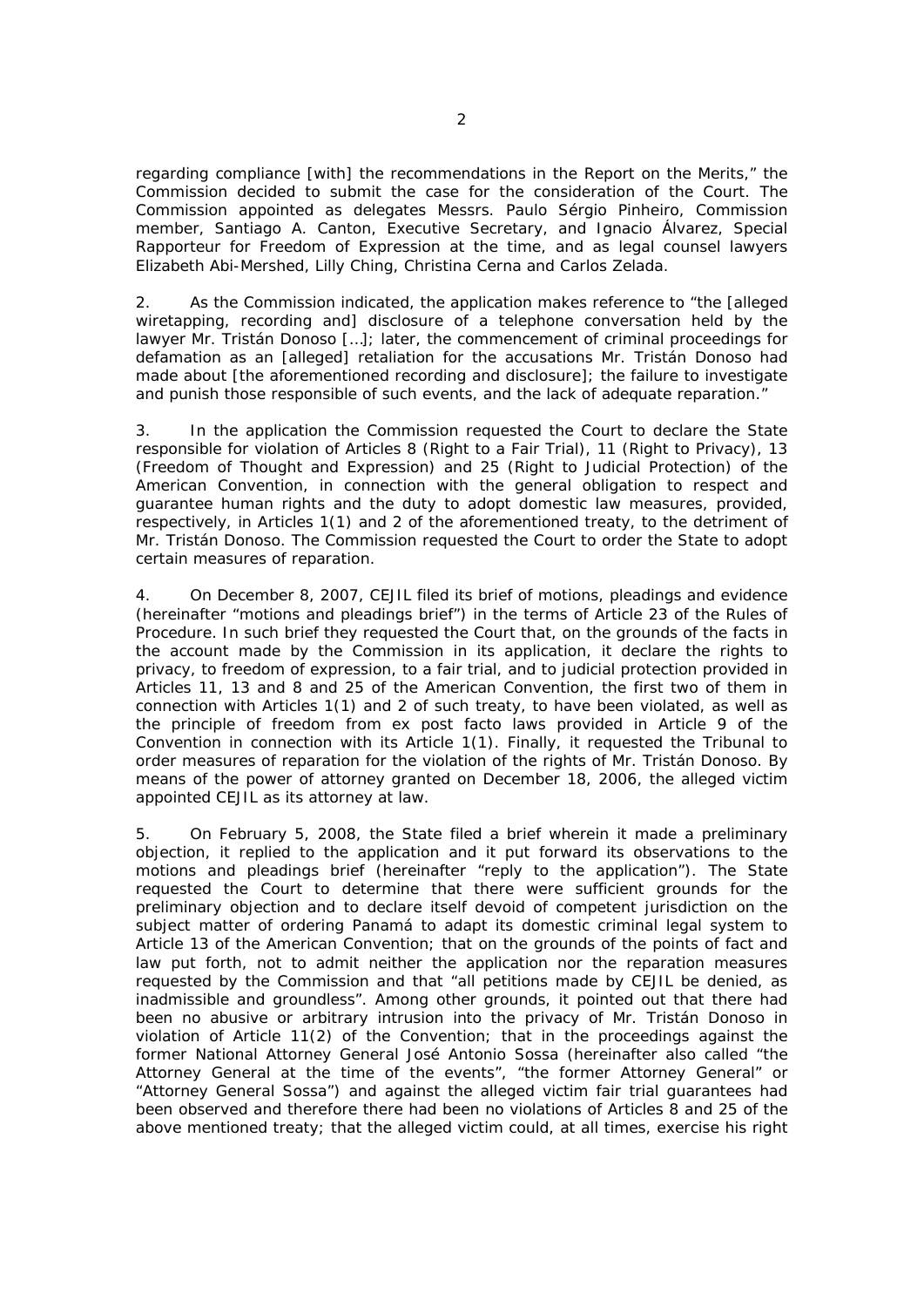to freedom of expression, therefore Article 13 of such instrument had not been violated. The State appointed Mr. Jorge Federico Lee as agent and, later, Mr. Edgardo Sandoval Rampsey, as deputy agent.

### **II PROCEEDING BEFORE THE COURT**

6. The application by the Commission was served upon the State and upon the representatives on October 5 and 8, 2007, respectively.<sup>1</sup> During the proceedings before the Court, in addition to the presentation of the principal briefs forwarded by the parties (*supra* paras. 1, 4 and 5), the representatives and the Commission filed, on March 18 and 26, 2008, respectively, their pleadings on the preliminary objection made by the State, among other briefs.

7. By means of an Order dated June 9, 2008, the President of the Court ordered that depositions by the witnesses offered by the representatives and by the State be received through statements made before a public official whose acts command full faith and credit (*affidavit*), as well as those of the expert witnesses, one of them offered by the Inter-American Commission and by the representatives, and the other offered by the State, regarding whom the parties have had the opportunity to put forth observations. Likewise, considering the specific circumstances attending the case, the President summoned the Commission, the representatives and the State to a public hearing in order to hear the statement by Mr. Tristán Donoso, offered by the Commission and by his representatives, and that of two expert witnesses, one of them offered by the Inter-American Commission and the other one offered by the State, as well as the final pleadings by the parties on the preliminary objection and possibly on the merits, reparations and costs.2

8. The public hearing was held on August 13, 2008, during the XXXV Special Session of the Court, held at the city of Montevideo, Uruguay.<sup>3</sup>

 $\overline{\phantom{0}}$ 

2 *Cf*. *Case of Tristán Donoso v. Panamá*. Summons to a Public Hearing. Order of the President of the Court of June 9, 2008 (File on Merits, Book II, folios 452 to 466).

<sup>1</sup> On September 28, 2007, before serving notice of the application, the State forwarded a brief to the Tribunal wherein it indicated that it was "approaching" the alleged victim "for the purpose of arriving at a settlement of the case by mutual agreement" and that it hoped for the "early termination of the proceedings under Article 54 of the Rules of Procedure." On the other hand, on October 3, 2007, the State was informed that it could appoint an *ad hoc* judge to take part in the consideration of the instant case. On August 29, 2007, the Inter-American Commission forwarded its brief "Position of the Inter-American Commission for Human Rights on the institution of the *ad hoc* judge*."* On October 30, 2007, the State appointed Mr. Juan Antonio Tejada Espino as *ad hoc* judge*.* However, on November 23, 2007, the State informed that such person "had declined the decision by the State to appoint him as *ad-hoc* Judge for the instant case" and requested "an additional time period to allow it to appoint a new *ad-hoc* Judge." On December 5, 2007, the Tribunal informed the State that "when it was holding its LXXVII Session it learned about the request by the State and had decided that it could not be granted, inasmuch as the State had had the time and the opportunity that were procedurally due in order to effect such appointment and that the aforementioned request for an additional term was made when such delay had already fallen due. Such has been the standard applied by the Court in other cases where a request of this nature has been made."

<sup>3</sup> By means of an Order dated August 8, 2008, the Court decided to commission Judges García Sayán, as Incumbent President, García Ramírez, Ventura Robles, Franco, Macaulay and Abreu Blondet to sit at the public hearing summoned in the instant case. The following individuals attended the public hearing: a) for the Inter-American Commission: Luz Patricia Mejía, Delegate, Lilly Ching and Manuela Cuvi Rodríguez, counsel; b) by the representatives of the alleged victim: Viviana Krsticevic, Marcela Martino and Gisela De Leon, from CEJIL, and c) for the State: Jorge Federico Lee, Agent, Edgardo Sandoval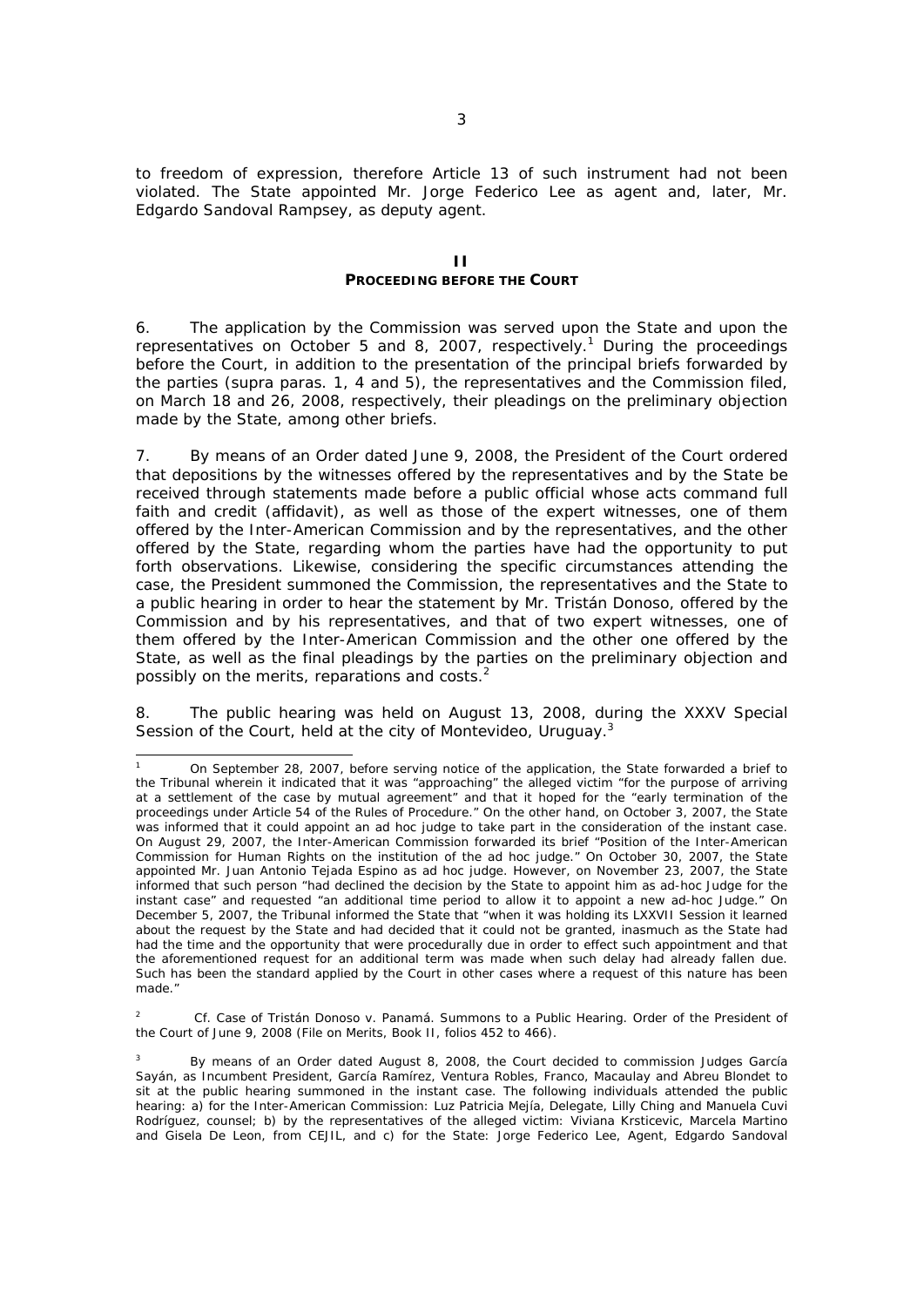9. On September 15, 2008, the State, the Commission and the representatives forwarded their final written pleadings. The latter, responding to a request by the President of the Tribunal, forwarded, along with the aforementioned brief, as evidence to facilitate adjudication of the case, the rules and regulations governing the disciplinary procedure for ethics code infringements in force at the time of the events before the *Colegio Nacional de Abogados de Panamá* [Panamá National Bar Association]. Additionally, the representatives also forwarded documents evidencing expenses incurred in connection with the public hearing.

10. On the other hand, on August 7, 2008 the Tribunal received a brief from a person identifying himself under the name of Javier P. Weksler, who filed a document intending he would be considered as an *amicus curiae*. The Secretariat, following instructions by the President of the Tribunal, given under its regulatory authority to establish order in the proceedings and pursuant to the provision in Article 26(1) of the Rules of Procedure, requested the above mentioned person to submit the original brief within a seven day time limit, along with a copy of his identity document. In its turn, on September 16, 2008 the Inter-American Commission forwarded its comments on the above mentioned brief. Mr. Weksler did not comply by forwarding the requested information within the time limit given him, for which reason the Inter-American Court does not admit such appearance. Finally, on December 19, 2008 and on January 5, 2009, the Court received two *amicus curiae* briefs: the first one of them from Messrs. Pedro Nikken and Carlos Ayala Corao, and from Mrs. Mariella Villegas Zalazar, and the second one of them had been forwarded by Mr. Damián Loreti and by Mrs. Paola García Rey and by Mrs. Andrea Pochak from the *Centro de Estudios Legales y Sociales* [Legal and Social Studies Center]. The original briefs were received on January 8 and 13, 2009.

## **III PRELIMINARY OBJECTION**

11. In its brief answering the application, the State made a preliminary objection on the grounds of "the partial lack of competent jurisdiction on the subject matter," in connection with a reparation measure requested by the Commission in its application and three "preliminary observations" on the standing of the representatives to move for two reparation measures and to put forward, in their pleadings and motions brief, claims differing from those in the application by the Commission.

12. Panamá objected to the reparation measure requested by the Commission about the State adapting its criminal legal system pursuant to Article 13 of the American Convention. It asserted that the "demand for a State to review its domestic legislation cannot be enforced in adjudication proceedings, which must deal only with human rights violations perpetrated against certain persons" and that "the aforementioned demand may be taken into consideration by the Court only when exercising its advisory function, but never when it is exercising its adjudicatory

 $\overline{\phantom{0}}$ 

Rampsey, Deputy Agent, Lorena Nisla Aparicio, Deputy Representative of the Republic of Panamá to the Organization of American States, Vladimir Franco, Director for Legal Matters with the Foreign Affairs Ministry and Sophia Astrid Lee, Legal Counsel.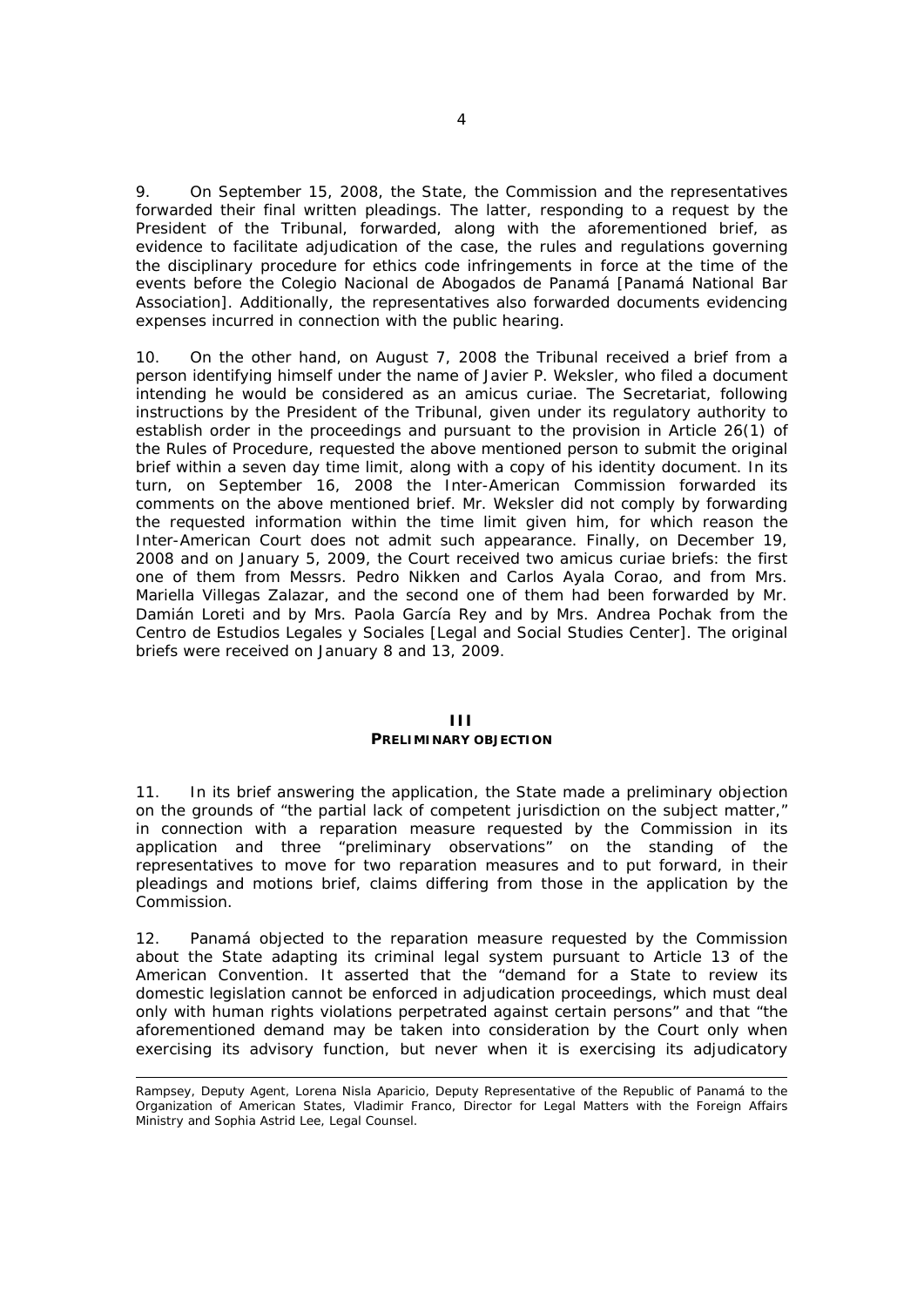jurisdiction." For which reasons it requested that, "once this preliminary objection is found to be well grounded, the Court declare it lacks competent jurisdiction to consider the above mentioned request." In its final written argument Panamá "ratifi[ed] and reiter[ated] the preliminary objection."

13. The Commission considered that "the objection made had to be rejected because it was inadmissible and groundless," inasmuch as the Court has "an unquestionable competent jurisdiction to set reparations for the victims of human rights violations, among which four general kinds of reparation have been distinguished, such as […] restitution, compensation, rehabilitation and adopting measures aimed at satisfaction and at setting up non-repetition guarantees." Within such guidelines, once a case has been determined on the merits and the existence of a violation to the American Convention has been established, according to the Commission, the Court has competent jurisdiction to order measures "encompassing the different ways a State has to acquit itself of the international responsibility in which it has incurred." Based on the foregoing reasons, the Commission considered the preliminary objection made by the State must be rejected on account of its being evidently groundless.

14. The representatives indicated that such argument does not refer neither to matters affecting the competent jurisdiction of the Court to consider the case, nor to its admissibility, for which reasons it does not amount to a preliminary objection. Inasmuch as the argument aims at rebutting a motion for reparations, it must be assessed when the stage for considering reparations is reached.

15. The Tribunal deems it necessary to point out that although neither the American Convention nor the Rules of Procedure do explain the notion of "preliminary objection," the Court has stated that through such act the admissibility of an application, or the competent jurisdiction of the Tribunal to consider a certain case or one of its aspects, is objected by reason of the persons, of the subject matter, of the time or of the place.<sup>4</sup> In other instances, the Court has pointed out that a preliminary objection has the purpose of obtaining a decision preventing or barring consideration of the merits, either of the challenged matter or of the whole case. For which reason, it must be spelled out therefore that it responds to its essential legal characteristics, its content and purpose being of a "preliminary" nature. The contentions not having such nature, for example those regarding the merits of a case, may be put forth through other procedural acts provided in the American Convention, but not as a preliminary objection.<sup>5</sup>

16. The Court considers that the contention by the State in connection with the power of the Tribunal to order a reparation measure is a claim that does not qualify as proper subject matter for a preliminary objection. That is therefore inasmuch as such challenge does not have the purpose nor the ability to prevent the Court from considering the merits of the dispute brought before it, in whole or in part. In effect, even if the Court were to determine the matter as the State contends, that would in no way affect the competent jurisdiction of the Tribunal to consider the merits of the instant case. On the basis of the foregoing the pleading is rejected, for it does not qualify as a proper preliminary objection.

ī

<sup>4</sup> *Case of Luisiana Ríos et al. v. Venezuela*. Order by the Inter-American Court of Human Rights of October 18, 2007, Considering Clause Number 2 and *Case of Castañeda Gutman v. Mexico*. *Preliminary Objections, Merits, Reparations and Costs.* Judgment of August 6, 2008. Series C No. 184, para. 39.

<sup>5</sup> *Cf. Case of Castañeda Gutman, supra* note 4, para. 39.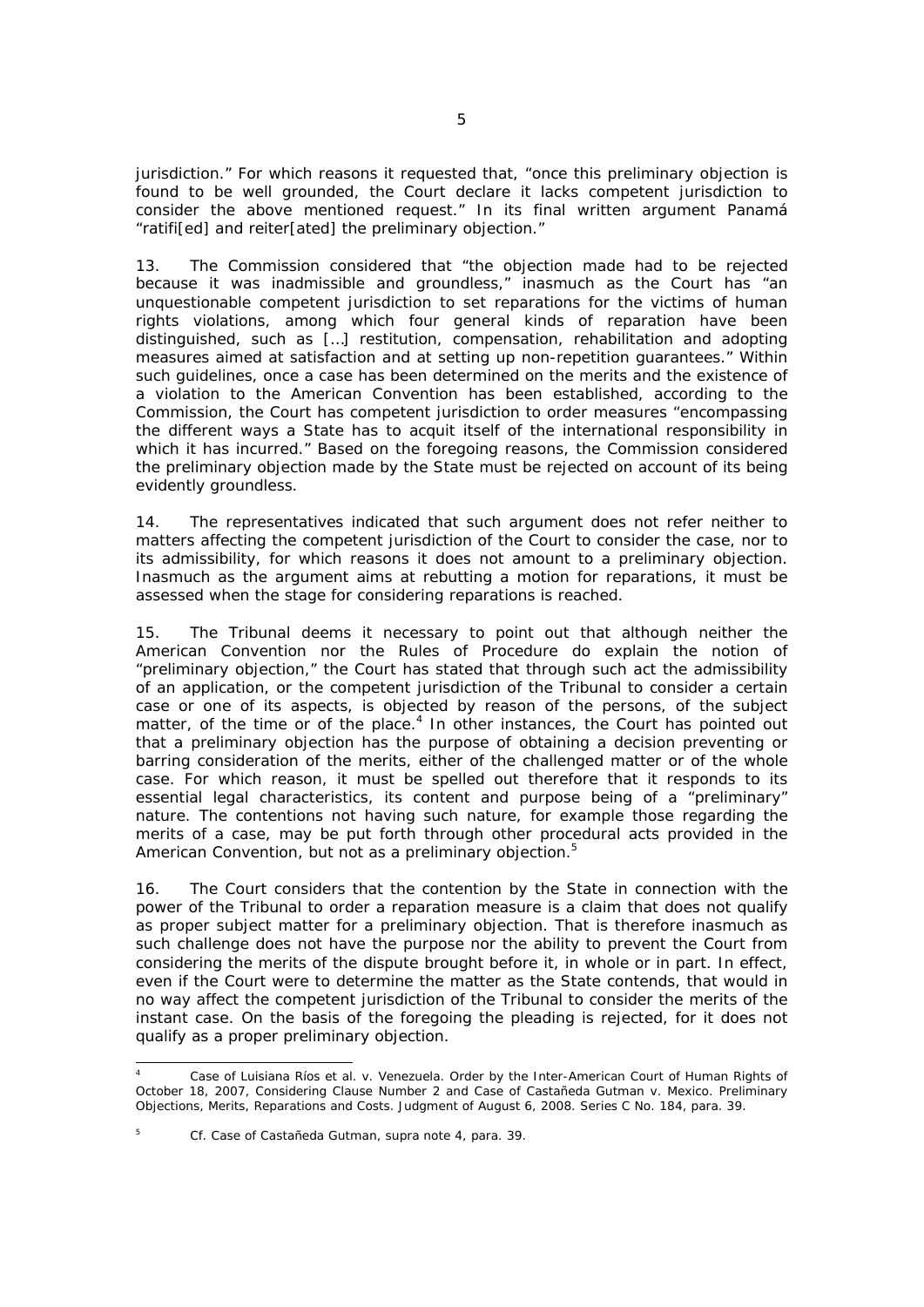17. So, the pleadings by the State on this matter will be examined when the Tribunal considers, if necessary, the reparation measures requested. Likewise, the Court will decide on the observations by the State to the motions and pleadings brief in the pertaining section of the instant Judgment, be it when considering the merits or, possibly, reparations.

### **IV COMPETENCE**

18. The Inter-American Court has competent jurisdiction to hear the instant case pursuant to Article 62(3) of the Convention as Panamá has been a State Party to the American Convention since June 22, 1978 and accepted the contentious jurisdiction of the Court on May 9, 1990.

### $\mathbf{v}$ **EVIDENCE**

19. On the basis of the provisions in Articles 44 and 45 of the Rules of Procedure, as well as in the case law of the Tribunal regarding evidence and its assessment<sup>6</sup>, the Court will examine and assess the documentary evidence forwarded by the parties at the various procedural stages when they have had the opportunity to do so, or as evidence to facilitate adjudication of the case requested by the President, as well as the depositions by witnesses and the reports rendered by means of a sworn statement before a public official whose acts command full faith and credit (*affidavit*) and at the public hearing before the Court. To such effect, the Court shall abide by the principles of sound criticism, within the corresponding legal framework.<sup>7</sup>

# *A. Documentary evidence, testimonies and expert reports*

 $\overline{\phantom{0}}$ 

20. The Tribunal received the statements rendered before a public official whose acts command full faith and credit by the following witnesses and expert witnesses mentioned hereinbelow, on the matters mentioned in this section.<sup>8</sup> The contents of such statements is included in the pertaining chapter:

1) *Aimée Urrutia Delgado*. Wife of the alleged victim, a witness offered by the representatives. She testified, among other matters, about a) the way in which Mr. Tristán Donoso and his family were supposed to have been affected

<sup>6</sup> *Cf. Case of the "White Van" (Paniagua Morales et al.) v. Guatemala. Reparations and Costs.*  Judgment of May 25, 2001. Series C No. 76, para. 50; *Case of Ticona Estrada et al. v. Bolivia*. *Merits, Reparations and Costs*. Judgment of November 27, 2008. Series C No. 191, para. 31; and *Case of Valle Jaramillo et al. v. Colombia. Merits, Reparations and Costs.* Judgment of November 27, 2008. Series C No. 192, para. 49.

<sup>7</sup> *Cf. Case of the "White Van" (Paniagua Morales et al.) supra* note *6*, para. 76; *Case of Ticona Estrada et al., supra* note 6, para. 31; and *Case of Valle Jaramillo et al., supra* note 6, para. 49.

<sup>8</sup> In a communication dated June 30, 2008, received on that same day by the Secretariat of the Court, the representatives informed the Tribunal that they desisted from presenting the testimony of Mr. Italo Isaac Antinori (File on the Merits, Book II, folio 517).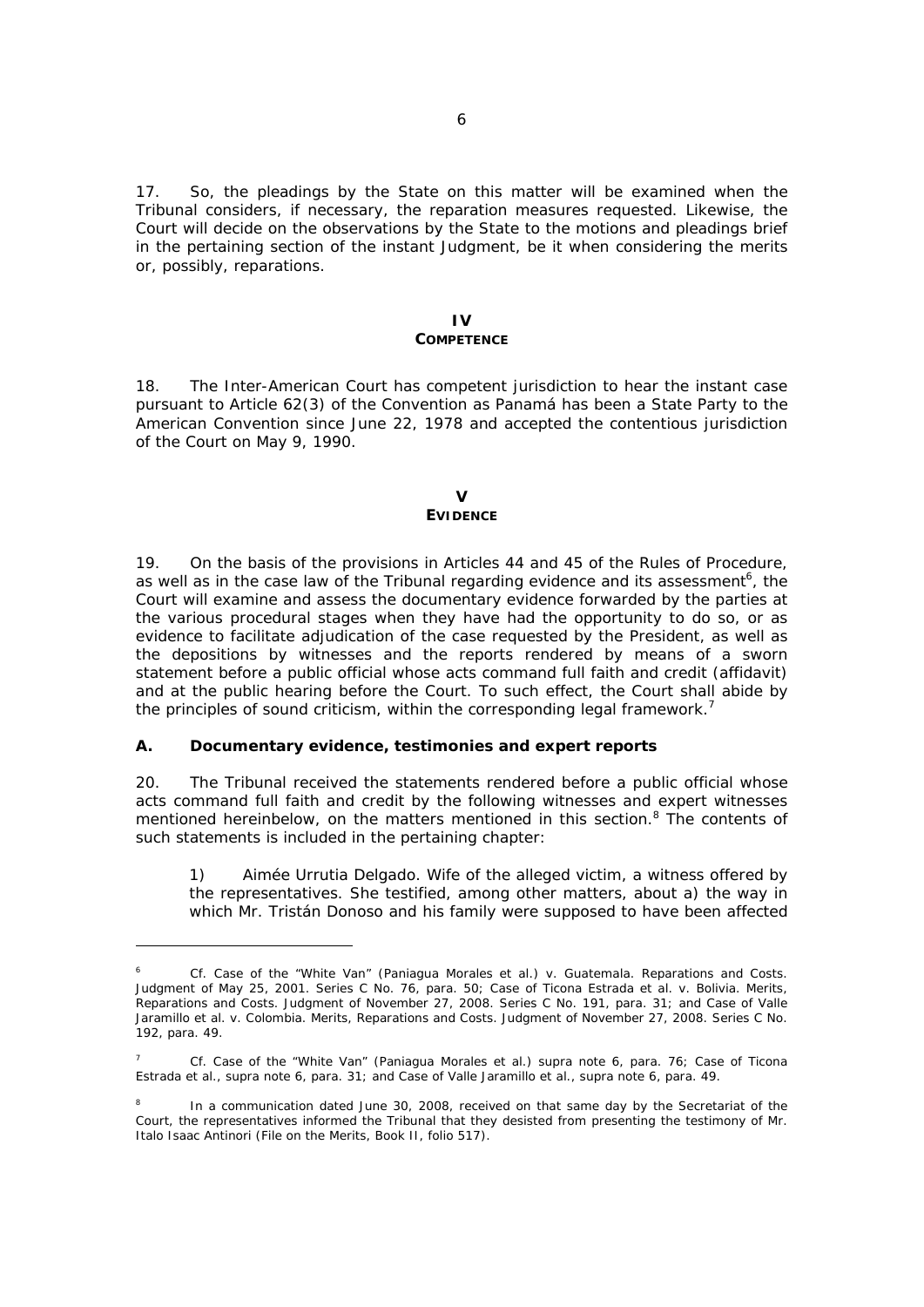by the alleged wiretapping, recording and disclosure of a telephone conversation her husband held with Mr. Adel Zayed; b) the public accusation Mr. Tristán Donoso made against the former Attorney General, and c) the consequences the criminal prosecution and conviction of Mr. Tristán Donoso in the proceedings instituted by the aforementioned official would have borne on the private life and the professional activities of her husband;

2) *Carlos María Ariz*. At the time of the events, he was the Bishop of Colón, a witness offered by the representatives. He testified, among other matters, about a) the request he made to Mr. Tristán Donoso, legal counsel of the Diocese, to render professional services to the Zayed family, for their children were in custody pending a criminal enquiry; b) the disclosure effected by the former Attorney General regarding a telephone conversation between Mr. Tristán Donoso and Mr. Adel Zayed, father to Walid Zayed; c) the meeting held with the former Attorney General in order to "demand explanations […] on such telephone wiretapping", and d) the contents of the tape recorded conversation;

3) *Walid Zayed*. A client of Mr. Tristán Donoso in a criminal inquiry, and a witness offered by the representatives. He testified, among other matters, about a) the circumstances having led him to record some of his conversations when he was in custody; and b) on the recording of the telephone conversation between his father, Adel Zayed, and Mr. Tristán Donoso;

4) *Sydney Alexis Sittón Ureta*. Counsel for the defense of Mr. Tristán Donoso in the criminal proceedings instituted by the former Attorney General, a witness offered by the representatives. He testified, among other matters, about the criminal inquiry for defamation instituted by Attorney General Sossa against Mr. Tristán Donoso;

5) *Rolando Rául Rodríguez Bernal*. A journalist, and a witness offered by the representatives. He testified, among other matters, about: (a) the accusation made by Mr. Tristán Donoso against the former Attorney General of having allegedly tape recorded and disclosed a private telephone conversation; b) the criminal proceedings for defamation instituted on the motion of Attorney General Sossa against Mr. Tristán Donoso; and c) how freedom of expression stands in Panamá;

6) *José Eduardo Ayú Prado Canals*. In July, 1996 he was acting as *Fiscal Tercero del Circuito de la Provincia de Colón* [Colón Province Circuit Prosecutor Number Three], a witness offered by the State. He testified, among other matters, about: a) receiving and forwarding to the *Procuraduría General de la Nación* [Office of the National Attorney General] an audio tape on which a telephone conversation was recorded; and b) the inexistence of adequate equipment to tap or record telephone conversations at the *Ministerio Público* [Office of the Public Attorney] or at police facilities at the time of the events;

7) *Octavio Amat Chong*. A lawyer and a journalist, he was the Director of the *El Panamá América* newspaper between 1994 and 1996, and is an expert witness offered by the Commission and by the representatives. He reported, among other matters, on how freedom of expression stands in Panamá and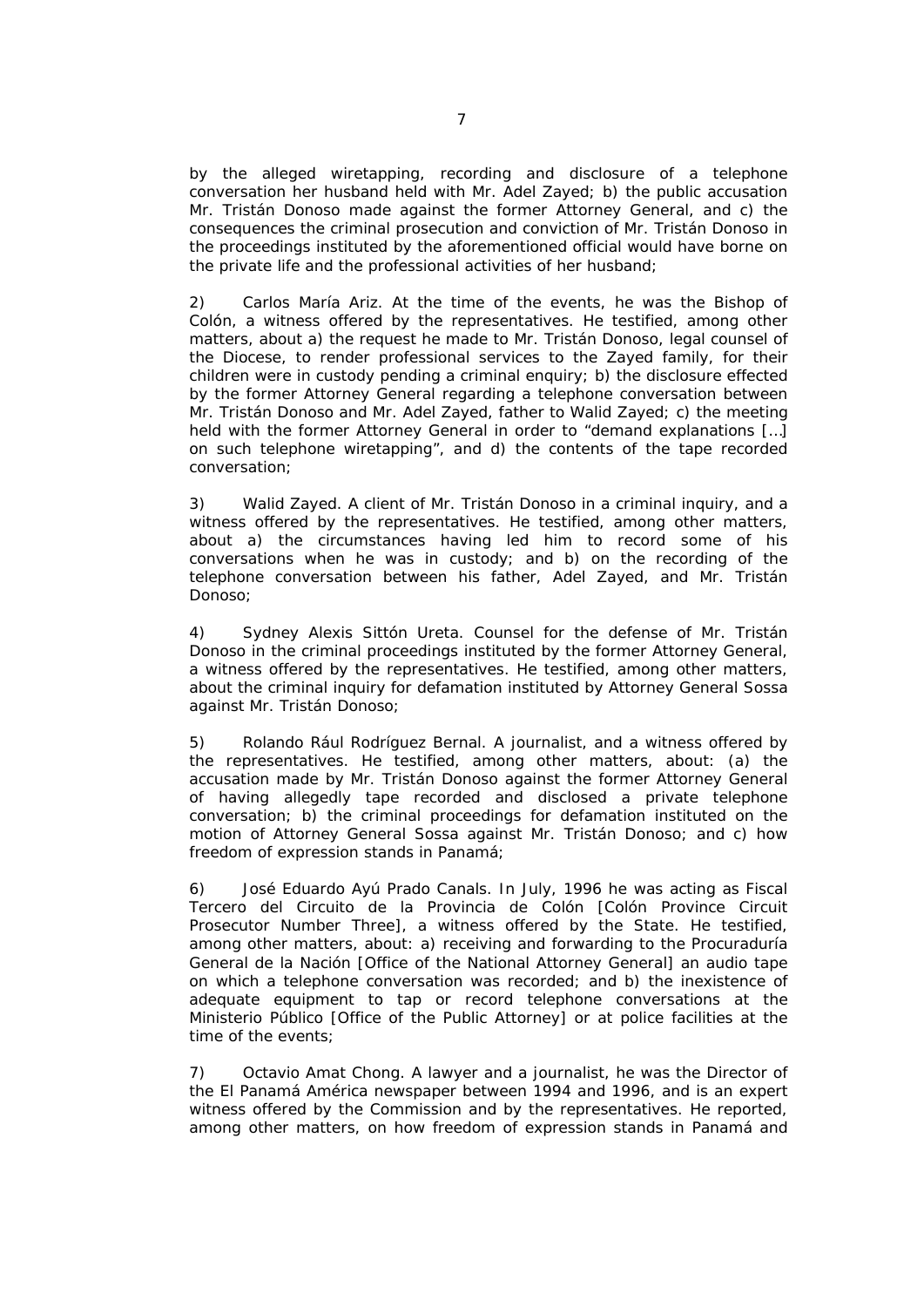on the inhibiting effect criminal prosecutions and convictions for defamation have on those reporting or accusing public officials on account of their behavior; and

8) *Olmedo Sanjur*. A lawyer, a former *Procurador de la Administración*  [Solicitor for the Administration], and an expert witness offered by the State. He reported, among other matters, on: a) the respective ranks given by the Constitution to the *Procurador General de la Nación* [National Attorney General] and to the *Procurador de la Administración* [Solicitor for the Administration]; b) the competent jurisdiction the *Procurador de la Administración* [Solicitor for the Administration] has to determine the criminal cases brought against the *Procurador General de la Nación* [National Attorney General]; c) the independence of the *Procurador de la Administración*  [Solicitor for the Administration], and d) the independence and the impartiality of criminal Courts in Panamá.

21. Concerning the evidence rendered at the public hearing, the Court heard statements by the following persons:

1) *Santander Tristán Donoso.* Alleged victim and a witness offered by the Commission and the representatives. He testified, among other matters, about: (a) the alleged wiretapping, recording and disclosure of a telephone conversation he held with a third party and the lack of an adequate investigation into such events; b) the Court prosecution against him; and c) the alleged consequences his criminal prosecution and his criminal conviction by the Panamanian justice would have had on his private life and on his professional activities.

2) *Guido Alejandro Rodríguez Lugari*. A former *Adjunto del Defensor del Pueblo de la República de Panamá* [Panamá Republic Deputy Ombudsman], in charge of freedom of expression in such body; an expert witness offered by the Commission and the representatives. He reported, among other matters, on: a) how freedom of expression stands in Panamá; b) the legal rules governing such right; and c) the practice allegedly existing in Panamá of public officials accusing of defamation those criticizing the way they conduct State business; and

3) *Javier Chérigo*. A lawyer, a former *Subdirector General de la Policía Técnica Judicial* [Assistant Director General of the Judicial Technical Police] and an expert witness offered by the State. He reported, among other matters, on: a) the rules governing wiretapping and recording telephone conversations and the practice thereof in Panamá at the time of the events, its formal and operational aspects; b) the statutory code applicable to criminal investigations in cases of illegal wiretapping and recording of telephone conversations; and c) the legal standing of freedom of expression en Panamá; specifically, the alleged need to continue defining its violation as a crime instead of the alternative of considering it a mere tort.

### *B. Assessment of evidence*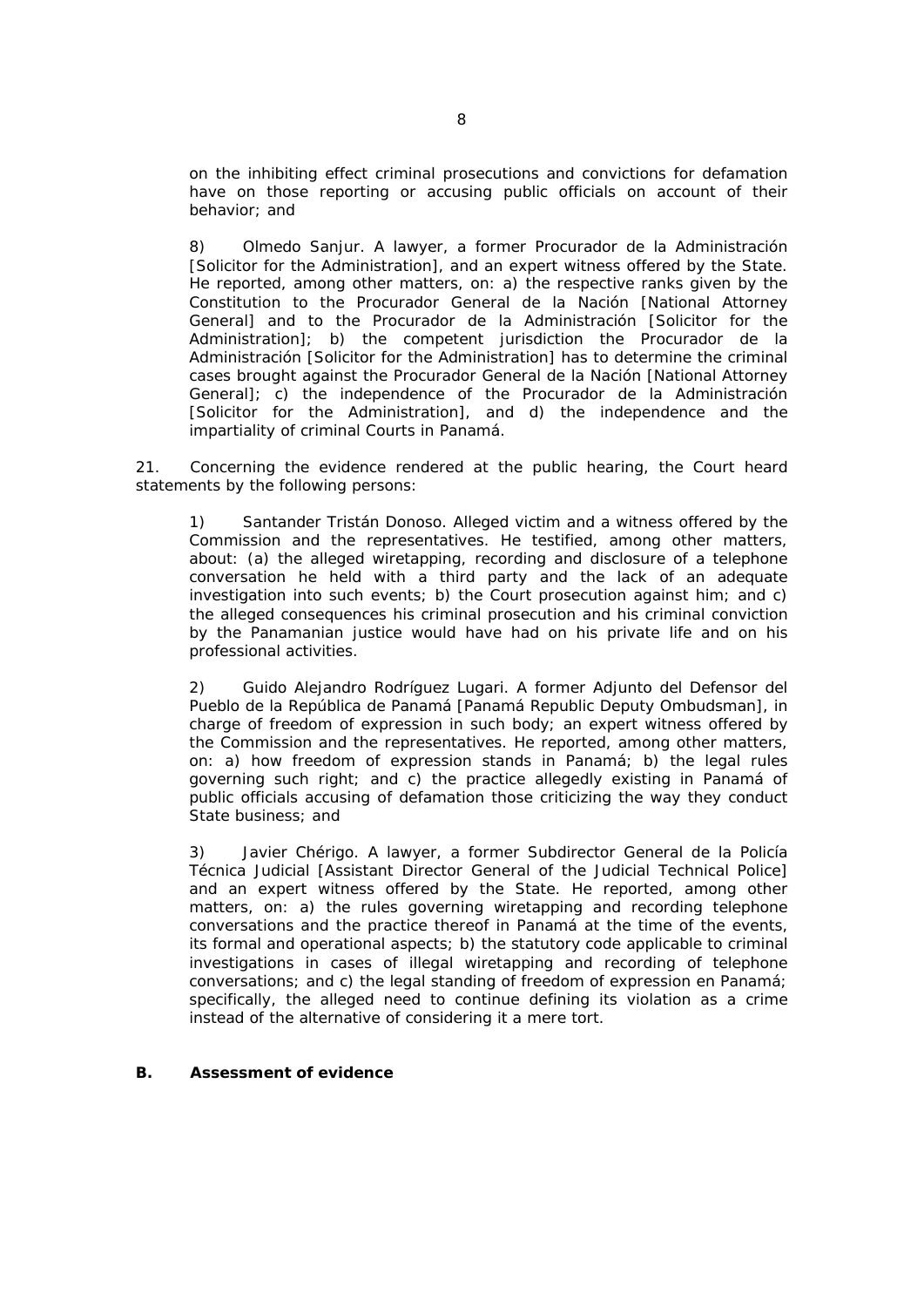22. In the instant case, as in others, the Tribunal admits the evidentiary value of the documents forwarded by the parties at the appropriate stage in the proceedings<sup>9</sup> that were not contested nor challenged, and the authenticity of which was not questioned. In connection with the documents forwarded as evidence to facilitate adjudication of the case (*supra* para. 9), the Court joins them to the body of evidence under Article 45(2) of the Rules of Procedure.

23. Concerning the testimonies and reports rendered by the witnesses and the expert witnesses at the public hearing and by means of sworn statements, the Court deems them pertinent inasmuch as they dwell on the subject matter which was defined by the President of the Tribunal in the Order whereby they were admitted, bearing in mind the comments by the parties.<sup>10</sup>

24. The Tribunal deems that the statement by Mr. Tristán Donoso, alleged victim in the instant case, and the affidavit by his wife, may not be assessed separately, for such persons have an interest in the outcome of this case, for which reason they are to be considered along with the whole body of evidence gathered in these proceedings.11

25. On the other hand, in connection with the testimony by Sydney Sittón, when such evidence was being rendered the representatives observed that such deposition, besides containing elements related to the aspects required in the Order by the President "also includes personal statements and evaluations beyond the subject matter of the testimony and that of the proceedings as a whole." For which reason, "for the purpose of preventing situations which might hinder the proceedings or affect the spirit of respect and good faith among the parties," they moved for the Tribunal "to grant a maximum delay of three days for the witness to exclude the personal statements to which we refer and to limit himself only to those aspects giving the Court elements to determine the subject matter of the dispute." At such time, the President of the Tribunal did not grant such request inasmuch as it would imply modifying the evidence rendered.

26. Later, when submitting its comments on the statements rendered before a public official whose acts command full faith and credit, the Inter-American Commission indicated that "the depositions by Messrs. Rolando Rodríguez Bernal, Walid Zayed and Sydney Sittón contain information that could go beyond their nature as testimonies and/or the purpose of requesting the evidence; for which reason the [Commission] request[ed] the Court to consider them only inasmuch as they are pertinent and as they provide the information requested by [the Tribunal] in the instant case." In its turn, regarding the testimony by Sydney Sittón, the State pointed out, among other considerations, that "it is an evident *ad hominem* attack" against the former Attorney General.

j 9 *Cf. Case of Velásquez Rodríguez v. Honduras. Merits.* Judgment of July 29, 1988. Series C No. 4, para. 140. *Case of Ticona Estrada et al., supra* note 6, para. 34; and *Case of Valle Jaramillo et al., supra* note 6, para. 53.

<sup>10</sup> *Cf. Case of Yatama v. Nicaragua. Preliminary Objections, Merits, Reparations, and Costs.* Judgment of June 23, 2005. Series C No. 127, para. 122; *Case of Ticona Estrada et al., supra* note 6, para. 37; and *Case of Valle Jaramillo et al., supra* note 6, para. 54.

<sup>11</sup> *Cf. Case of Loayza Tamayo v. Peru. Merits.* Judgment of September 17, 1997. Series C No. 33, para. 43; *Case of Ticona Estrada et al., supra* note 6, para. 37; and *Case of Valle Jaramillo et al., supra* note 6, para. 54.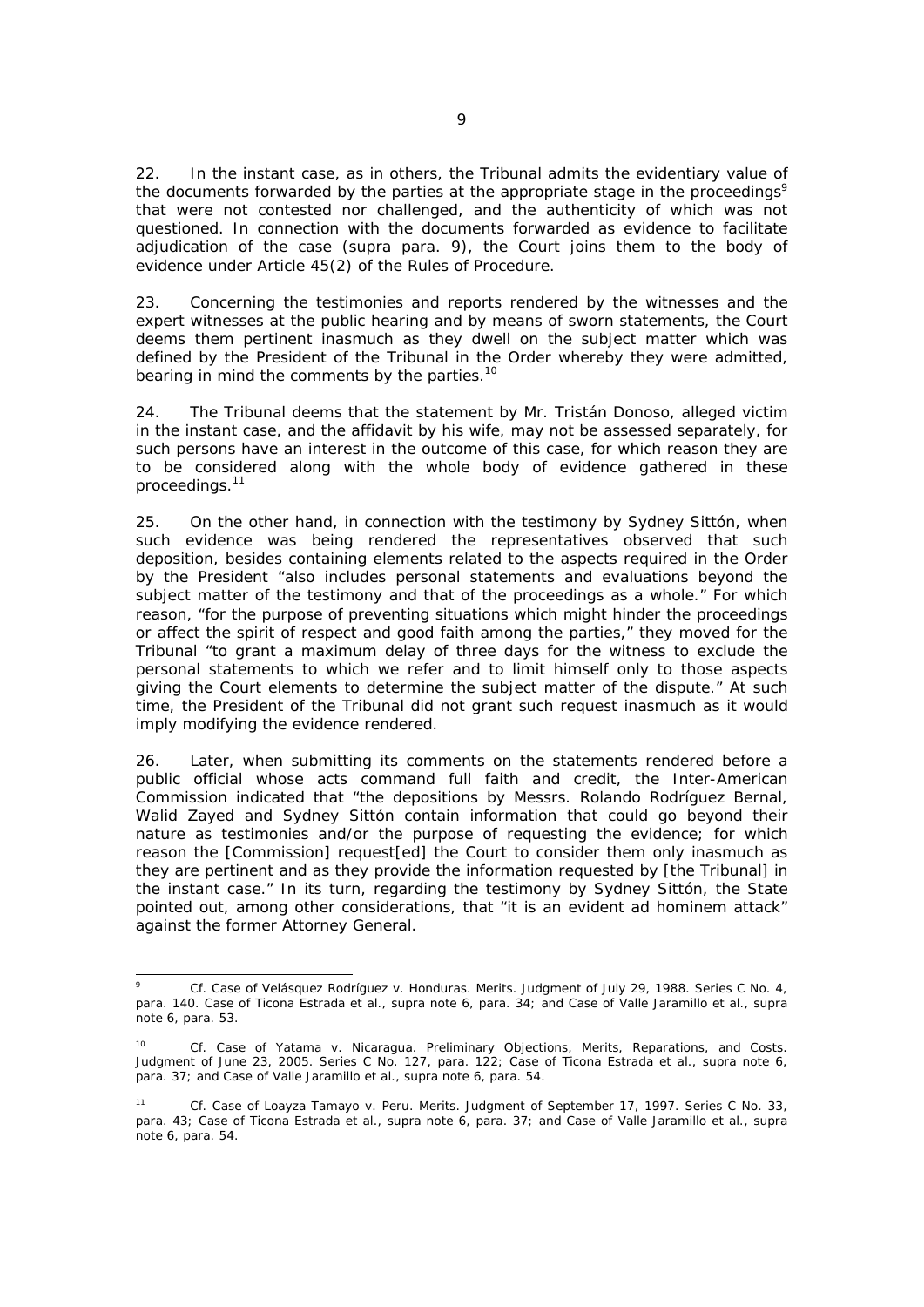27. The Court realizes that, in fact, in the testimony by Sydney Sittón there are statements bearing no relation with the purpose for which such evidence was requested. In view of the foregoing, the Tribunal decides not to admit such testimony. Concerning the points made by the Inter-American Commission on the testimonies by Messrs. Walid Zayed and Rolando Rodríguez Bernal (*supra* para. 26), the Court will assess them only inasmuch as they adjust to the subject matter set out in the Order by the President and along with the rest of the elements in the body of evidence.

28. With regard to the press documents submitted by the parties, this Tribunal has found that these may be assessed when they describe public and generally known events, or when they record statements by State agents, or when they confirm other aspects related to the case.<sup>12</sup>

29. Having examined the evidentiary elements that have been incorporated into the present case, the Court will proceed with its analysis of the alleged violations of the American Convention in the light of the facts that the Court deems proven, as well as the legal arguments by the parties.

#### **VI**

## **ARTICLE 11 (RIGHT TO PRIVACY)13 IN CONNECTION WITH ARTICLES 1(1) (OBLIGATION TO RESPECT RIGHTS)14 AND 2 (DOMESTIC LEGAL EFFECTS)<sup>15</sup> OF THE AMERICAN CONVENTION**

30. The Commission alleged the right to privacy of the alleged victim to have been violated, by holding the State responsible for wiretapping and recording a telephone conversation, for disclosing its contents, and for not identifying and punishing those responsible for such acts.

31. The representatives coincided with the pleadings by the Commission and added that the State had violated the right of Mr. Tristán Donoso to have his honor

1. Everyone has the right to have his honor respected and his dignity recognized.

- 2. No one may be the object of arbitrary or abusive interference with his private life, his family, his home, or his correspondence, or of unlawful attacks on his honor or reputation.
- 3. Everyone has the right to the protection of the law against such interference or attacks.

14 Article 1(1) of the Convention establishes that:

The States Parties to this Convention undertake to respect the rights and freedoms recognized herein and to ensure to all persons subject to their jurisdiction the free and full exercise of those rights and freedoms, without any discrimination for reasons of race, color, sex, language, religion, political or other opinion, national or social origin, economic status, birth, or any other social condition.

15 Article 2 of the Convention establishes that:

"Where the exercise of any of the rights or freedoms referred to in Article 1 is not already ensured by legislative or other provisions, the States Parties undertake to adopt, in accordance with their constitutional processes and the provisions of this Convention, such legislative or other measures as may be necessary to give effect to those rights or freedoms".

 $12<sup>12</sup>$ 12 *Case of the "White Van" (Paniagua-Morales et al.) supra* note 6, para. 75; *Case of Ticona Estrada et al., supra* note 6, para. 42; and *Case of Valle Jaramillo et al., supra* note 6, para. 62.

<sup>13</sup> Article 11 of the Convention provides that: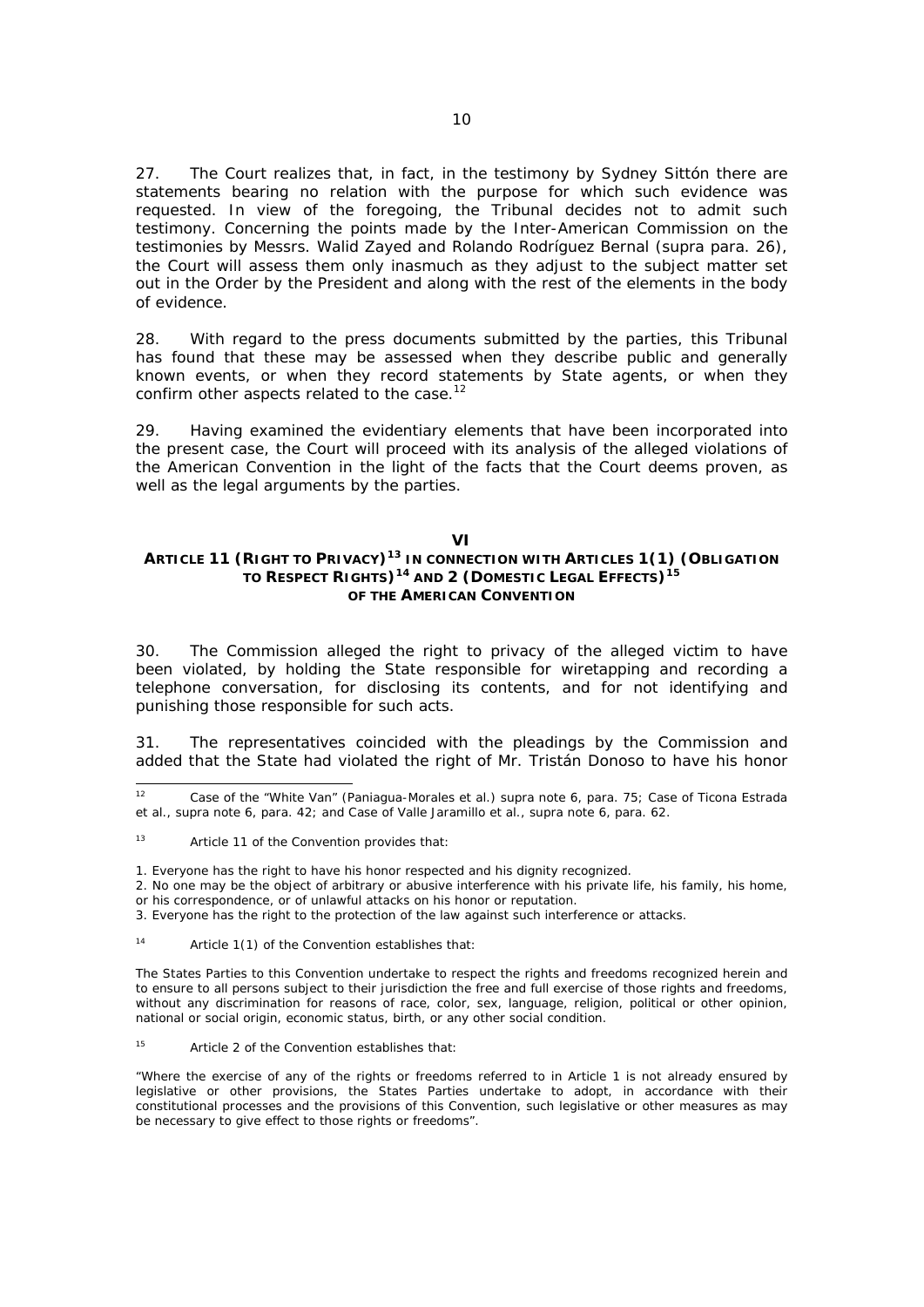respected, for the accusations by the former Attorney General against him were false and the conspiracy alleged by such public official never existed.

32. The State pointed out that the alleged violation had not taken place because it is established that the former Attorney General did not order the telephone conversation held on July 8, 1996 to be tapped and tape recorded and because the Panamá Supreme Court of Justice (hereinafter "the Supreme Court") in full had concluded that the disclosure effected was not against the law On the failure to investigate, it expressed that, in view of the acquittal of the former Attorney General in the proceedings against him, Mr. Tristán Donoso was required to effect a fresh report of the fact therefore that the pertaining preliminary enquiry be commenced at the *Personería Municipal* [Office of the Township Attorney].

33. For the purpose of examining the alleged violations of Article 11 of the American Convention, the Court: 1) will determine the legally relevant facts which are proven; and 2) will dwell on the right to privacy and examine the alleged violations in connection with: i) the wiretapping and recording of a private telephone conversation; ii) the disclosure of the contents of the telephone conversation; and iii) the duty to guarantee privacy, specifically through criminal procedure.

## *1) Proven Facts*

j

34. Mr. Tristán Donoso is a lawyer by profession, and a citizen of Panamá, who at the time of the events was legal counsel for the Catholic Church, and that, at the request of the Bishop of Colón, Monsignor Carlos Ariz, rendered professional services to Mr. Walid Zayed and his family. Walid Zayed was currently remanded in custody in the course of criminal proceedings for a money laundering offense.<sup>16</sup>

35. Early in July 1996, Mr. Walid Zayed reported to police authorities that he had received, at the place where he was held in custody, a visit by some persons who had offered to obtain him his liberty in exchange for a sum of money.<sup>17</sup> At the request of Walid Zayed, a joint operation was set up between Mrs. Darelvia Hurtado Terrado, *Jefa de la Policía Técnica Judicial* [Judicial Technical Police Chief] (hereinafter "Inspector Hurtado") and Mr. José Eduardo Ayú Prado Canals, the incumbent at the *Fiscalía Tercera del Circuito de Colón* [Colón Circuit Third Prosecuting Office] (hereinafter "Prosecutor Prado"),<sup>18</sup> wherein Mr. Walid Zayed cooperated with the investigation personally recording the conversations he held with the alleged extorters at the Colón National Police Station. 19

<sup>16</sup> *Cf.* Depositions rendered before a public official whose acts command full faith and credit (affidavit) by Mrs. Aimée Urrutia Delgado, on June 24, 2008 (Case File on the Merits, Book II, folio 521); by Bishop Emeritus Carlos María Ariz, on June 24, 2008 (Case File on the Merits, Book II, folio 529); and by Mr. Walid Zayed on June 27, 2008 (Case File on the Merits, Book II, folio 533).

<sup>17</sup> *Cf.* Sworn Statement by Walid Zayed rendered on July 11, 1996 in the proceedings for the alleged offense against property rights to his detriment (Case File of Appendixes to the Reply to the Application, Book VI, Appendix B-2, Volume 1, folios 3847 and 3848); and statement rendered before a public official whose acts command full faith and credit (affidavit) by Walid Zayed, *supra* note 16, folio 532.

<sup>18</sup> *Cf.* Official Letter No. 2268 dated July 4, 1996, signed by Prosecutor Prado (Case File of Appendixes to the Reply to the Application, Book II, Appendix B-2, Volume 1, folios 3795 and 3797).

<sup>19</sup> *Cf.* Statement rendered before a public official whose acts command full faith and credit by Walid Zayed *supra* note 16, folio 532.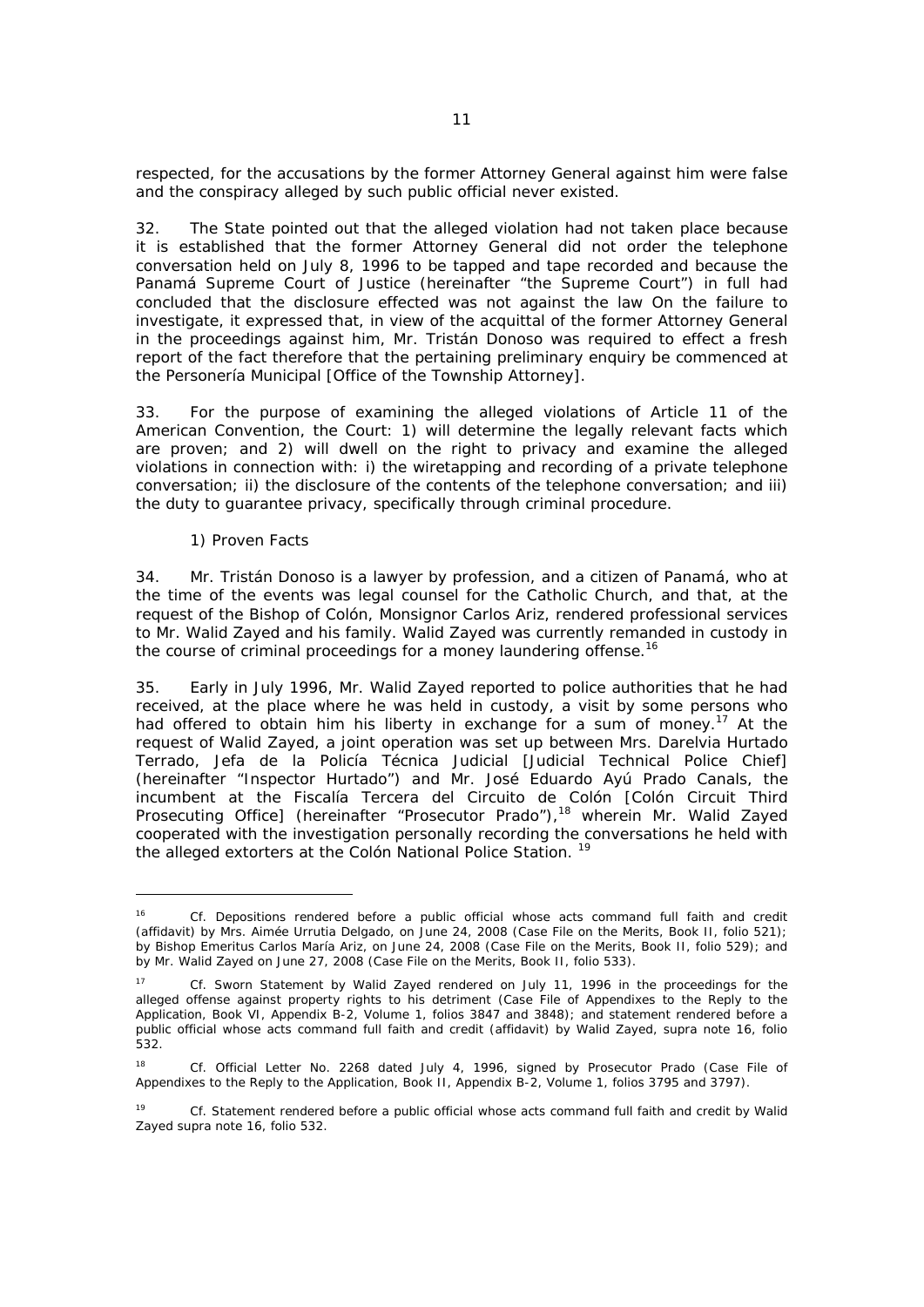36. On July 7, 1996, a newspaper published a piece of news about an alleged check that would have been donated for the reelection campaign of the former Attorney General as a legislator in 1994 by two companies that allegedly would have been used by criminal organizations to launder money from narcotics trafficking.<sup>20</sup>

37. On July 8, 1996 the alleged victim and Mr. Adel Zayed, father to Walid Zayed, had a telephone conversation on the possible publication of a press report stating that, unlike the company belonging to Walid Zayed, the two companies that allegedly had financed the 1994 reelection campaign of the former Attorney General as a legislator, with drug trafficking money, had not been investigated for the alleged perpetration of the money laundering offense.<sup>21</sup>

38. On July 9, 1996 the same newspaper published the news where it held the check allegedly drawn to finance the campaign of the former Attorney General to be false.<sup>22</sup>

39. In the course of the extortion investigation commenced in connection with the facts detrimental to Walid Zayed (*supra* para. 35), on July 10, 1996, by means of Official Letters No. 2412 and No. 2413, Prosecutor Prado requested leave from the former Attorney to have the telephones at the Zayed family residence recorded, and to authorize the *Policía Nacional de Colón* [Colón National Police] to record and to film the conversations and meetings Walid Zayed might hold with his extorters, exempting those with his next of kin and defense counsel.<sup>23</sup>

40. Also on July 10, 1996, Prosecutor Prado, by means of Official Letter No. 2414, forwarded to the former Attorney two cassettes and a videocassette. One of the cassettes and the videocassette contained recordings of the conversations held with the alleged extorters, done on the motion of Mr. Walid Zayed and made inside the Colón National Police Station. The other cassette, according to such Official Letter, had been provided by the *Policía Técnica Judicial* [Technical Judicial Police] and contained "telephone calls allegedly made from the [Z]AYED family residence, also without leave from the *Ministerio Público* [Office of the Public Attorneys], for it had been made by private initiative."<sup>24</sup>

22 *Cf.* "La Prensa" newspaper issue dated July 9, 1996 (Case File of Appendixes to the Reply to the Application, Book I, Appendix 13, folios 1532 and 1533.)

23 *Cf.* Official Letter No. 2412, dated July 10, 1996 (Case File of Appendixes to the Reply to the Application, Appendix B-2, Book II, Volume 1, folios 3828 and 3829) and Official Letter No. 2413 dated July 10, 1996, (Case File of Appendixes to the Reply to the Application, Appendix B-2, Book II, Volume 1, folios 3830 and 3831), both of them signed by Prosecutor José E. Ayu Prado Canals, *Fiscal Tercero del Circuito Judicial de Colón* [Colon Court Circuit Prosecutor Number Three].

24 *Cf.* Official Letter No. 2414 dated July 10, 1996, signed by Prosecutor José E. Ayu Prado Canals, *Fiscal Tercero del Circuito Judicial de Colón* [Colon Court Circuit Prosecutor Number Three] (Case File of Appendixes to the Application, Appendix 8, folios 1519 and 1520).

 $20<sup>o</sup>$ 20 *Cf.* "La Prensa" newspaper issue dated July 7, 1996 (Case File of Appendixes to the Reply to the Application, Book I, Appendix 3, folio 1449.)

<sup>21</sup> *Cf.* Unnumbered Official Letter dated July 16, 1996, signed by Dalma de Duque, *Jefa del Departamento de Prensa y Divulgación del Ministerio Público* [Prosecuting Office Press and Social Communications Department Chief] (Case File of Appendixes to the Reply to the Application, Book I, Appendix 5, folios 1457 and 1459)*.* Official Letter PGN – SG – 047 – 99 dated May 24, 1999, signed by the former Attorney General in response to the set of questions sent him by the *Procuraduría de la Administración* [Office of the Solicitor for the Administration] (Case File of Appendixes to the Reply to the Application, Book IV, Appendix B-1), and Statement by Mr. Tristán Donoso at the public hearing held on August 12, 2008 before the Inter-American Court of Human Rights.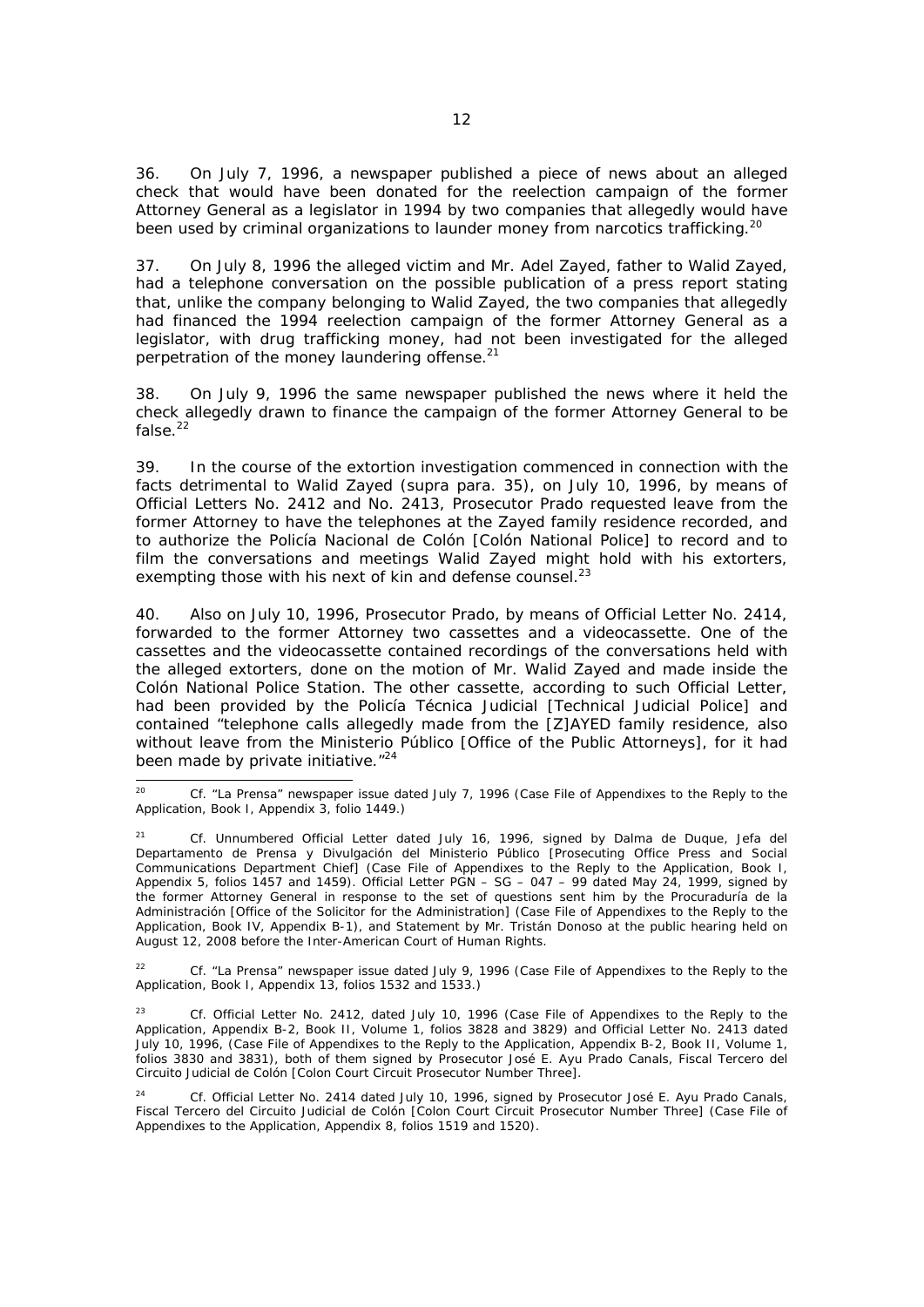41. On July 12, 1996, the former Attorney General issued two orders wherein he gave Prosecutor Prado a permit to proceed as requested, $25$  and another order addressed to the *Instituto Nacional de Telecomunicaciones* [National Telecommunications Institute] (hereinafter "INTEL"), to tap the telephones at the Zayed family residence for a fifteen-day period.<sup>26</sup>

42. On July 16, 1996, complying with an order from the former Attorney General,27 the *Departamento de Prensa y Divulgación del Ministerio Público* [Prosecuting Office Press and Social Communications Department] sent a copy of the cassette recording the conversation held on July 8, 1996 between the alleged victim and Mr. Adel Zayed, along with its transcription, to the Archbishop of Panamá, Monsignor José Dimas Cedeño,<sup>28</sup> who in turn transmitted it to the Bishop of Colón, Monsignor Carlos María Ariz Bolea.<sup>29</sup> This last person was the one who informed Mr. Tristán Donoso about the existence of the telephone conversation recording.<sup>30</sup>

43. By mid July, 1996, already acquainted with the situation, Mr. Tristán Donoso, in the company of Bishop Ariz, went to the Office of the former Attorney General in order to clarify the situation and to receive explanations.<sup>31</sup> However, the former Attorney General received Bishop Ariz alone, "and proceed[ed] to acquaint [him with] the contents of the cassette, pointing out [...] that the matter was but a scheme made up by the alleged victim against the *Ministerio Público* [Office of the Public Attorneys1, "3

27 Official Letter PGN – SG – 047-99 dated May 24, 1999, signed by the former Attorney General in response to the set of questions sent him by the *Procuraduría de la Administración* [Office of the Solicitor for the Administration] *supra* note 21, folio 3336.

28 *Cf.* Unnumbered Official Letter dated July 16, 1996, signed by Dalma de Duque, *supra* note 21, folio 1455.

29 *Cf.* Testimony rendered before a public official whose acts command full faith and credit by Bishop Carlos María Ariz, *supra* note 16, folios 529 and 530, and Answer to the set of questions sent by the *Procuraduría de la Administración* [Office of the Solicitor for the Administration] to Bishop Carlos María Ariz Bolea (Case File of Appendixes to the brief on Motions, Pleadings and Evidence, Book 1, Appendix 20, folios 2530 to 2531).

30 *Cf.* Record of Hearing No. 32, dated July 11, 2002, held in the course of the proceedings instituted against Mr. Tristán Donoso for defamation (Case File of Appendixes to the brief on Motions, Pleadings and Evidence, Book II, Appendix 43, folio 2707).

Testimony rendered before a public official whose acts command full faith and credit by Bishop Carlos María Ariz, *supra* note 16, folio 529, and Answer to the set of questions sent by the *Procuraduría de la Administración* [Office of the Solicitor for the Administration] to Bishop Carlos María Ariz *supra* note 29, folio 2531.

 $25$ 25 *Cf.* Unnumbered Official Letters dated June 12, 1996, signed by José Antonio Sossa, *Procurador General de la Nación* [*Procurador General de la Nación* [National Attorney General]] (Case File of Appendixes to the Reply to the Application, Appendix B-2, Book II, Volume 1, folios 3877 and 3880).

<sup>26</sup> *Cf.* Official Letter DPG-9007-96, dated June 12, 1996, signed by José Antonio Sossa, *Procurador General de la Nación* [*Procurador General de la Nación* [National Attorney General]] (Case File of Appendixes to the Reply to the Application, Appendix B-2, Book II, Volume 1, folio 3876).

Testimony rendered before a public official whose acts command full faith and credit by Bishop Carlos María Ariz, *supra* note 16, folio 529, and Answer to the set of questions sent by the *Procuraduría de la Administración* [Office of the Solicitor for the Administration] to Bishop Carlos María Ariz *supra* note 29, folio 2531.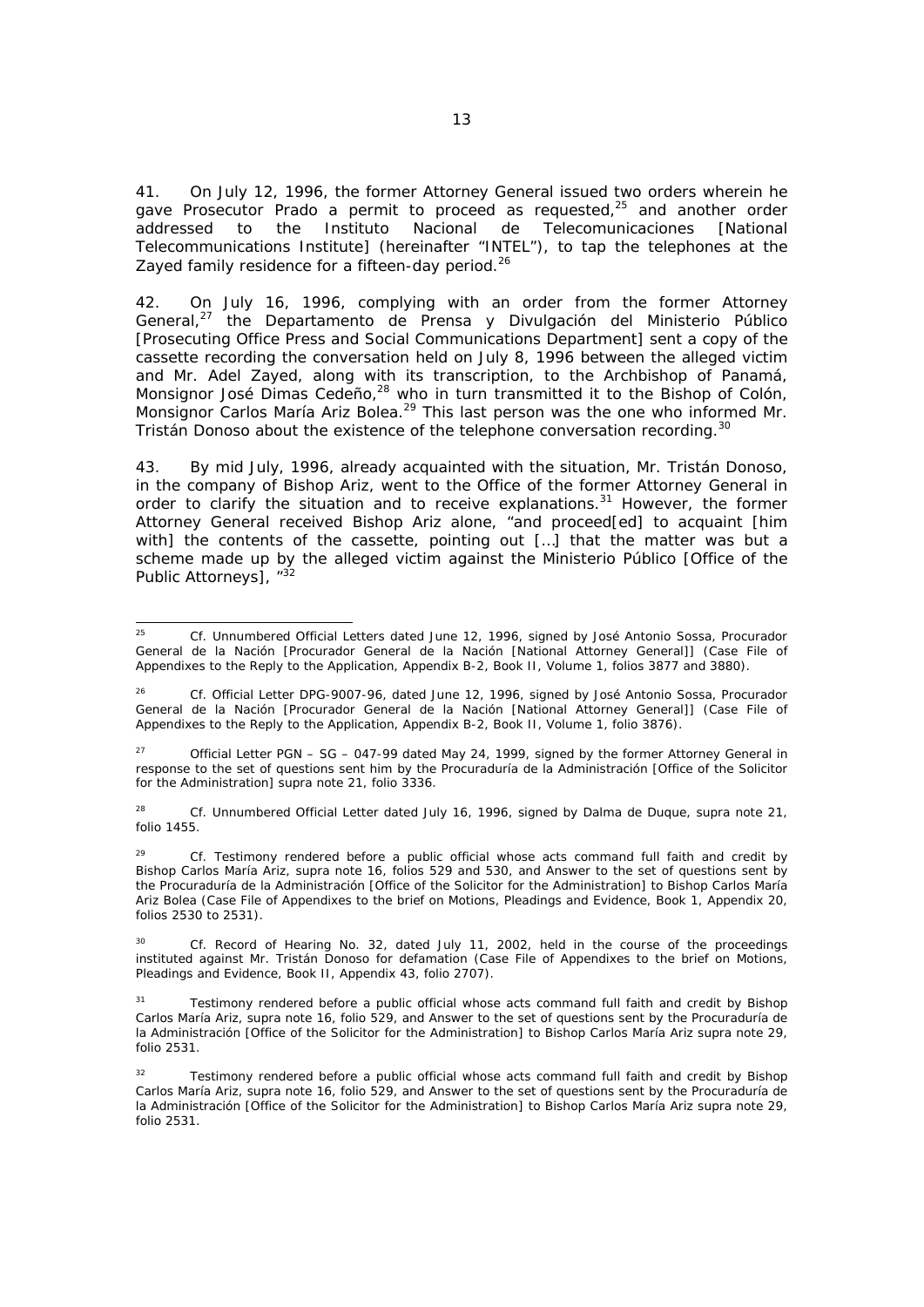44. Likewise, during the month of July 1996, the former Attorney General held a meeting at the offices of the *Procuraduría General de la Nación* [Office of the National Attorney General], with members of the *Junta Directiva del Colegio Nacional de Abogados* (Governing Board of the National Bar Association),<sup>33</sup> by reason of "a number of grievances [such organization] had regarding the way the *Ministerio Público* [Office of the Public Attorneys] Agents were handling matters in the [Colón] Province.<sup>"34</sup> On such occasion, the former Attorney General had them listen to a recording pointing out to them that "such recording was […] some sort of a conspiracy<sup>"35</sup> in order to "damage either his own person or the image of the *Ministerio Público* [Office of the Public Attorneys]"36, on which recording "the voice of whom [...] he said were Mr. [Z]ayed and Lawyer Santander Tristán Donoso could be heard. $\sqrt[3]{3}$ 

45. On July 21, 1996, the alleged victim sent a written communication addressed to the former Attorney, wherein he let him know that he was "deeply hurt by the telephone spying to which he [had] been subjected." Likewise, he offered to clarify the aforementioned telephone conversation.<sup>38</sup> It is a fact not contended by the State that such letter was not answered by the former Attorney General.

46. On March 25, 1999, within the framework of a succession of public challenges to the former Attorney in connection with his legal powers to order telephone calls to be tapped and tape recorded, Mr. Tristán Donoso held a press conference in the course of which he declared that the former Attorney General had ordered a conversation of the alleged victim with a client to be tapped and tape recorded, and then had disclosed it to third parties (*infra* para 95).

47. On March 26, 1999, Mr. Tristán Donoso filed a criminal report against the former Attorney General with the *Procuraduría de la Administración* [Office of the

35 Sworn Statement by Luis Alberto Barqué Morelos, dated April 13, *supra* note 34, folio 3241.

36 Sworn Statement by Jorge de Jesús Vélez Valdés, dated April 14, 1999, *supra* note 34, folio 1550.

37 Official Letter 1041 – FE – 99 dated April 13, 1999, signed by Gerardo Solís Díaz, *supra* note 34, folio 1554. Along the same lines: Sworn Statement by Edna Ramos dated April 14, 1999, *supra* note 34, folio 1557, and Sworn Statement by Armando Abrego dated April 15, *supra* note 34, folio 1550.

38 *Cf.* Letter dated July 21, 1996, signed by Santander Tristán Donoso and addressed to the *Procurador General de la Nación* [National Attorney General] José Antonio Sossa (Case File of Appendixes to the Application, Book I, Appendix 23, folio 1563).

<sup>33</sup> 33 *Cf.* Official Letter PGN – 047 – 99 dated May 24, 1999 and signed by the *Procurador General de la Nación* [National Attorney General], *supra* note 21, folio 3338.

<sup>34</sup> Sworn Statement by Armando Abrego, dated April 15, 1999 rendered before the *Procuraduría de la Administración* [Office of the Solicitor for the Administration] (Case File of Appendixes to the Application, Book I, Appendix 20, folio 1554). Along such lines: Sworn Statement by Luis Alberto Barqué Morelos, dated April 13, 1999 rendered before the *Procuraduría de la Administración* [Office of the Solicitor for the Administration] (Case File of Appendixes to the Application, Book IV, Appendix B-1, folio 3241); Sworn Statement by Edna Ramos, dated April 14, 1999 rendered before the *Procuraduría de la Administración* [Office of the Solicitor for the Administration] (Case File of Appendixes to the Application, Book I, Appendix 21, folio 1557); Sworn Statement by Jorge de Jesús Vélez Valdés, dated April 14, 1999 rendered before the *Procuraduría de la Administración* [Office of the Solicitor for the Administration] (Case File of Appendixes to the Application, Book I, Appendix 19, folio 1550), and Official Letter 1041 – FE – 99 dated April 13, 1999, signed by Gerardo Solís Díaz, and addressed to the *Procuraduría de la Administración* [Office of the Solicitor for the Administration] (Case File of Appendixes to the Application, Book I, Appendix 18, folio 1547).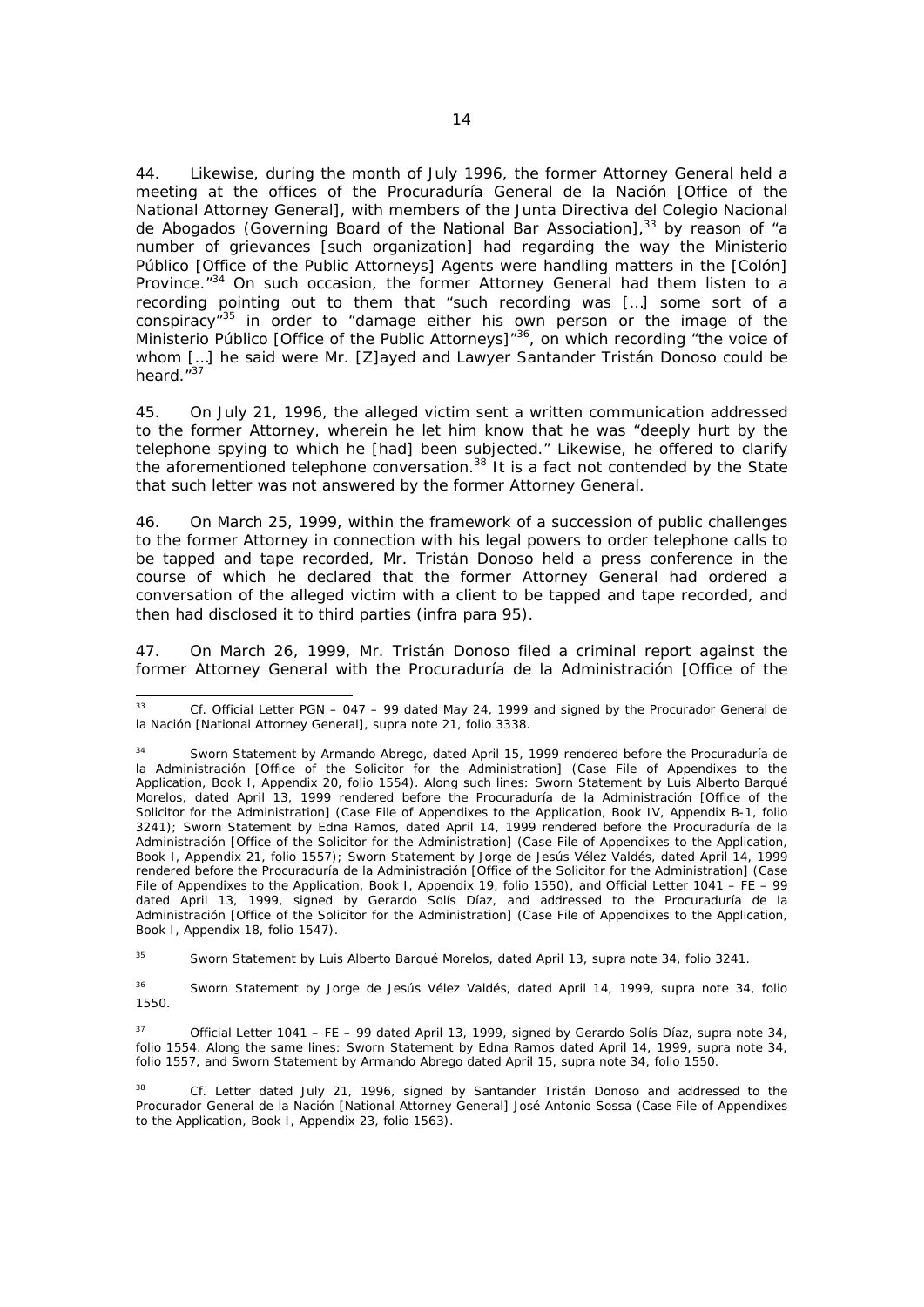Solicitor for the Administration], for the alleged crime of abusing his authority and of infringing his duties as a public official, which is to say for considering he had broken the provisions contained in Articles 169, 336 and 337 of the Penal Code.<sup>39</sup> Such criminal complaint was extended by Mr. Tristán Donoso on three occasions, on April 5, 1999,40 when he extended his complaint to include the crime described in Article 170 of the Penal Code; on April 7, 1999<sup>41</sup> and finally on April 22, 1999.<sup>42</sup> In all such presentations, it was requested that pieces of evidence were proposed or specific documents were produced, in order to be added to the inquiry being conducted before the *Procuraduría de la Administración* [Office of the Solicitor for the Administration].

48. On September 22, 1999 the *Procuraduría de la Administración* [Office of the Solicitor for the Administration] issued Prosecutor's Opinion No. 472, requesting "objective and impersonal acquittal, in [the above mentioned] inquiry, in favor of Licentiate José Antonio Sossa Rodríguez, *Procurador General de la Nación* [National Attorney General]. "<sup>43</sup> On October 8, 1999,<sup>44</sup> Mr. Tristán Donoso proceeded to enter his opposition to such Prosecutor's Opinion, an opposition the scope of which was extended on October 22, 1999.<sup>45</sup>

49. On December 3, 1999 the Panamá Republic Supreme Court of Justice in full decided to "reject the complaint submitted, for it was found lacking the entity necessary to prove the existence of the punishable act reported, both in itself, as well as for the pieces of evidence accompanying it," and, so, "it acquit[ted] in a final manner the *Procurador General de la Nación* [National Attorney General] of the crimes of abusing his authority and of infringing the duties of a public official, as contained in the criminal report submitted by Licentiate [Santander Tristán Donoso]."46

41 *Cf.* Extension of the criminal report filed on April 7, 1999 by Mr. Tristán Donoso against the *Procurador General de la Nación* [National Attorney General], José Antonio Sossa (Case File of Appendixes to the Reply to the Application, Book I, Appendix B-1, folios 3209 and 3210)

Cf. Extension of the criminal report filed on April 22, 1999 by Mr. Tristán Donoso against the *Procurador General de la Nación* [National Attorney General], José Antonio Sossa (Case File of Appendixes to the Reply to the Application, Book I, Appendix B-1, folios 3288 and 3289).

43 Prosecutor's Opinion No. 472 dated September 22, 1999, of the *Procuraduría de la Administración* [Office of the Solicitor for the Administration] (Case File of Appendixes to the Application, Book I, Appendix 35, folio 1714).

44 Opposition to Prosecutor's Opinion No. 472, dated September 22, 1999, entered by Santander Tristán Donoso on October 8, 1999 (Case File of Appendixes to the Application, Book II, Appendix 36, folios 1720 to 1729).

<sup>39</sup> 39 *Cf.* Criminal report filed on March 26, 1999 by Mr. Tristán Donoso against the *Procurador General de la Nación* [National Attorney General], José Antonio Sossa (Case File of Appendixes to the Application, Book I, Appendix 28, folios 1620 to 1624).

<sup>40</sup> *Cf.* Extension of the criminal report filed on April 5, 1999 by Mr. Tristán Donoso against the *Procurador General de la Nación* [National Attorney General], José Antonio Sossa (Case File of Appendixes to the Application, Book I, Appendix 28, folios 1625 to 1627).

<sup>45</sup> Extension of the Opposition to Prosecutor's Opinion No. 472, dated September 22, 1999, entered by Santander Tristán Donoso on October 22, 1999 (Case File of Appendixes to the Application, Book II, Appendix 36, folios 1730 to 1732).

<sup>46</sup> *Cf.* Judgment by the *Corte Suprema de Justicia de Panamá* [Panamá Supreme Court of Justice] dated December 3, 1999 (Case File of Appendixes to the Application, Book II, Appendix 37, folios 1750 and 1751).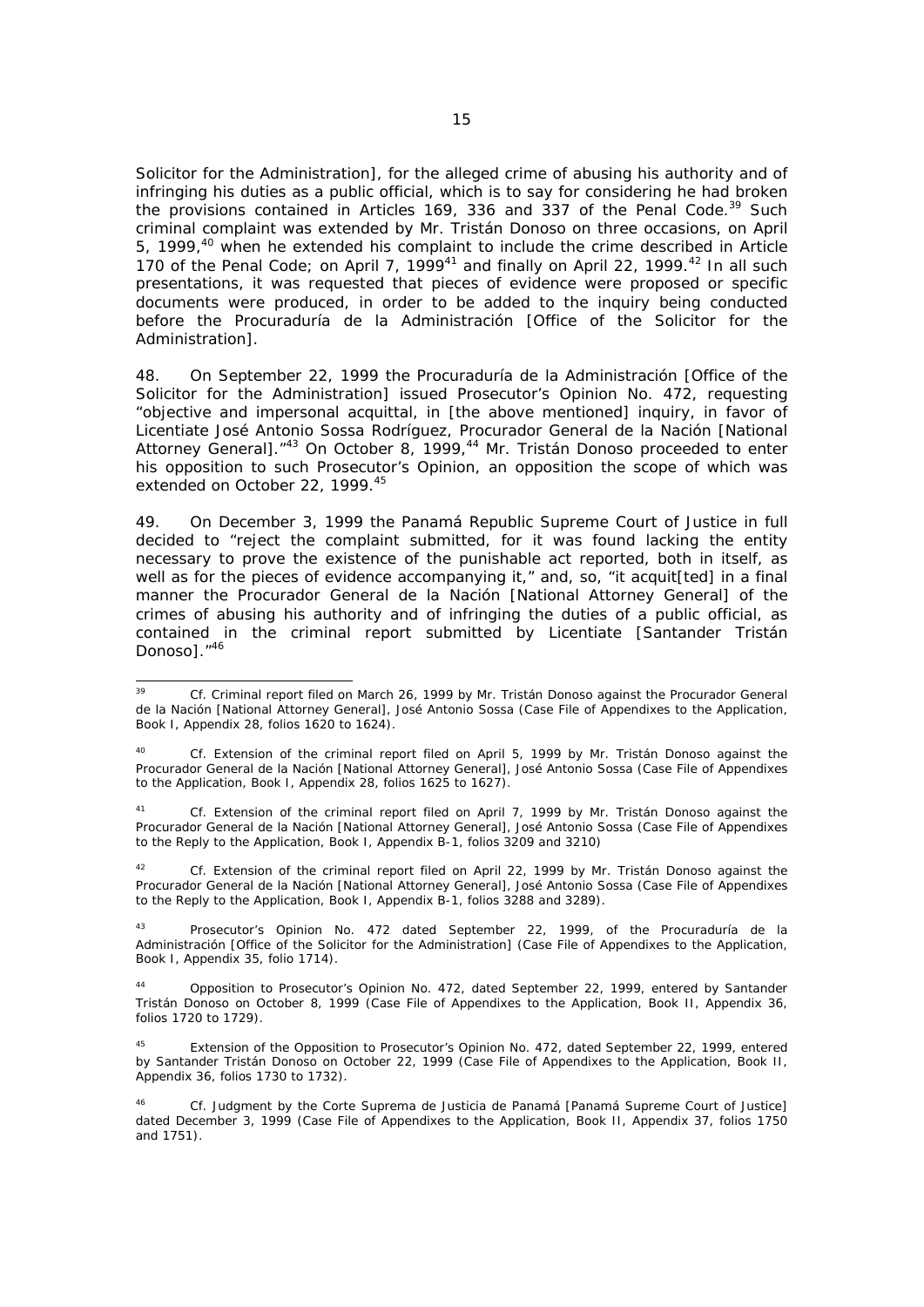50. At the time of the events in the instant case, the *Constitución Política de la República de Panamá* [Political Constitution of the Republic of Panamá]<sup>47</sup> provided that:

Article 29. […] private telephone calls are privileged and cannot be tapped.

51. Law No. 31 of February 8, 1996,<sup>48</sup> on "rules governing telecommunications in the Republic of Panamá" provided that:

Article 6. Telecommunications are privileged, they shall not be tapped or intercepted, nor shall their contents be disclosed, except in the cases, in the manner and by the persons statutorily empowered to do so.

### 52. In its turn, the Penal Code<sup>49</sup> of September 22, 1982 provided that:

Article 168. Whoever is in legitimate possession of correspondence, recordings or papers not meant to be made public and discloses them without due permission, even though they were addressed to the holder, shall be punished with 15 to 60 days' fine, when the event might be damaging. It will not be considered an offense to disclose documents without which history and political events would be impossible to understand.

Article 169. Whoever records the words of another that are not meant for the public, without permission by the speaker or, by means of technical devices, listens on private conversations not meant for the listener, shall be punished with 15 to 50 days' fine.

Article 170. Anyone who, in the course of trade, employment or profession, comes to learn about secrets that might be damaging if made public and discloses them without permission by the interested party or without such revelation being necessary to further a superior interest, shall be punished with imprisonment for 10 months to 2 years or with 30 to 150 days' fine, and exclusion from the practice of such trade, employment or profession for up to two years.

Article 171. In the cases of Articles 168, 169 and 170, prosecution shall not proceed but on the basis of a report by the offended party.

Article 336. The public official who, abusing his office, orders or commits, to the detriment of someone, any arbitrary Law Not specifically described in criminal law, shall be punished with imprisonment for 6 to 18 months or with 25 to 75 days' fine."

Article 337. The public official who discloses or makes public documents or news acquired in the course of duty, and supposed to be kept secret, shall be punished with imprisonment from 6 to 18 months or with 25 to 75 days' fine."

53. Likewise, Law No. 23 of December 30, 1986<sup>50</sup> "on prevention and rehabilitation in connection with drug related crimes," established:

j

47 *Cf. Constitución Política de la República de Panamá* [Political Constitution of the Republic of Panamá] (Case File of Appendixes to the brief in Reply to the Application, Book II, Appendix A-2, folio 3017).

 $48$  Law N° 31 of February 8, 1996 whereby "statutory rules governing telecommunications in the Republic of Panamá" are established, in force as from May 1, 1996 (Case File of Appendixes to the Application, Book II, Appendix 49, folios 2016 and 2036).

Penal Code, Law No. 18 of September 22, 1982 (Case File of Appendixes to the Reply to the Application, Book I, Appendix A-1, folios 2943 and 2944).

50 *Cf.* Law No. 23, of December 30, 1986, "on prevention and rehabilitation in connection with drug related crimes" (Case File of Appendixes to the brief on motions, pleadings and evidence, Book I, folio 2488).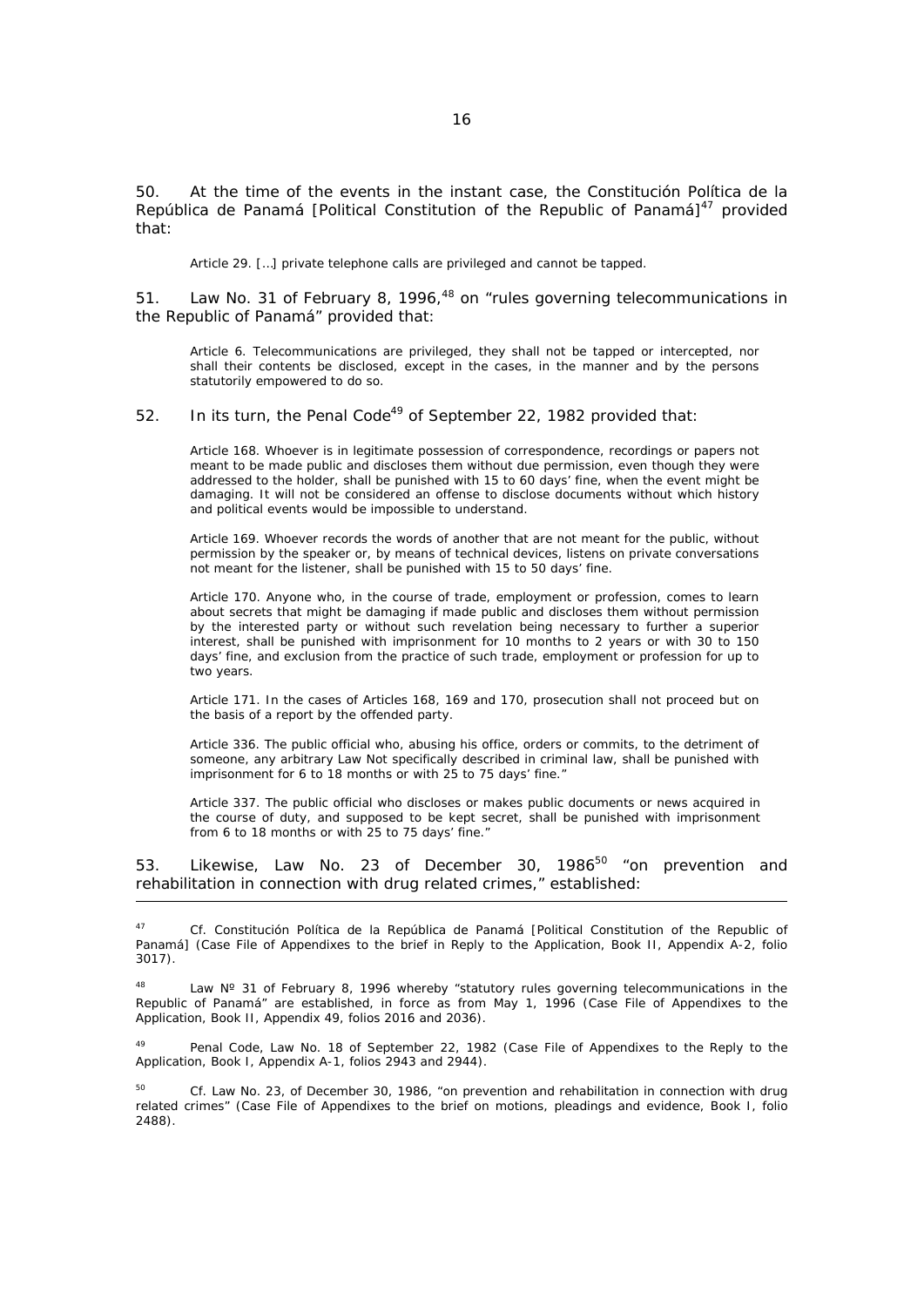Article 26: When there be indications a serious crime has been committed, the *Procurador General de la Nación* [National Attorney General] may give leave to film or to record conversations and telephone calls of those linked to the offense, subject to what is established in Article 29 of the Political Constitution.

Transcriptions of the recordings shall be registered in minutes wherein only the information bearing a relation with the case under investigation shall appear, and which will be subscribed by the public official in charge of the operation and by the supervisor thereof.

54. Finally, the law "Whereby practice of the legal profession is governed" $51$ established the procedures for the cases where professional ethics were infringed.

### *2) Right to Privacy*

55. Article 11 of the Convention sets forth that no one may be the object of arbitrary or abusive interference with his private life, including his family life, home, and correspondence. The Court has held that the sphere of privacy is characterized by being exempt from and immune to abusive and arbitrary invasion or attack by third parties or by the public authorities.<sup>52</sup> Though telephone conversations are not expressly mentioned in Article 11 of the Convention, they are a type of communication, which, like correspondence, is included within the personal sphere protected by the right to privacy.<sup>53</sup>

56. The right to privacy is not an absolute one, and, so, it may be restricted by the States provided that their interference is not abusive or arbitrary; accordingly, such restriction must be statutorily enacted, serve a legitimate purpose, and meet the requirements of suitability, necessity, and proportionality which render it necessary in a democratic society.

57. Lastly, Article 11 of the Convention sets forth that everyone has the right to have his honor respected and his dignity recognized and that no one may be the object of illegal attacks on his honor or reputation and imposes on the States the duty to afford protection against such attacks. In broad terms, the right to have honor respected relates to self-esteem and self-worth, whereas reputation refers to the opinion other persons have about someone.

### *2.) The right to a private life.*

58. The Commission alleged that "there is [n]o evidence on the record of any orders issued by the *Procurador General de la Nación* [National Attorney General] authorizing the wiretapping and recording of the telephone conversations of Mr. Tristán Donoso." "[T]he interference with and recording of the telephone conversation of July 8, 1996 were made in violation of the domestic legislation of Panamá in force on the matter." Likewise, "neither Mr. Tristán Donoso nor Mr. Adel

 $51$ 51 *Cf.* Law No 9 of April 18, 1984, whereby the practice of the legal profession is governed. (Case File on the Merits, Book II, folio 757).

<sup>52</sup> *Cf. Case of the Ituango Massacres v. Colombia. Preliminary Objection, Merits, Reparations and Costs.* Judgment dated July 1, 2006, Series C No. 148, paras. 193 and 194.

<sup>53</sup> Along such lines, *cf.* Eur. Court H.R., *Case of Klass and others v. Germany*, Judgment of 6 September 1978, para. 29; *Case of Halford v. the United Kingdom*, Judgment of 27 May 1997, para. 44; *Case of Amann v. Switzerland*, Judgment of 16 February 2000, para. 44, and *Copland v. the United Kingdom*, Judgment of 13 March 2007, para. 41.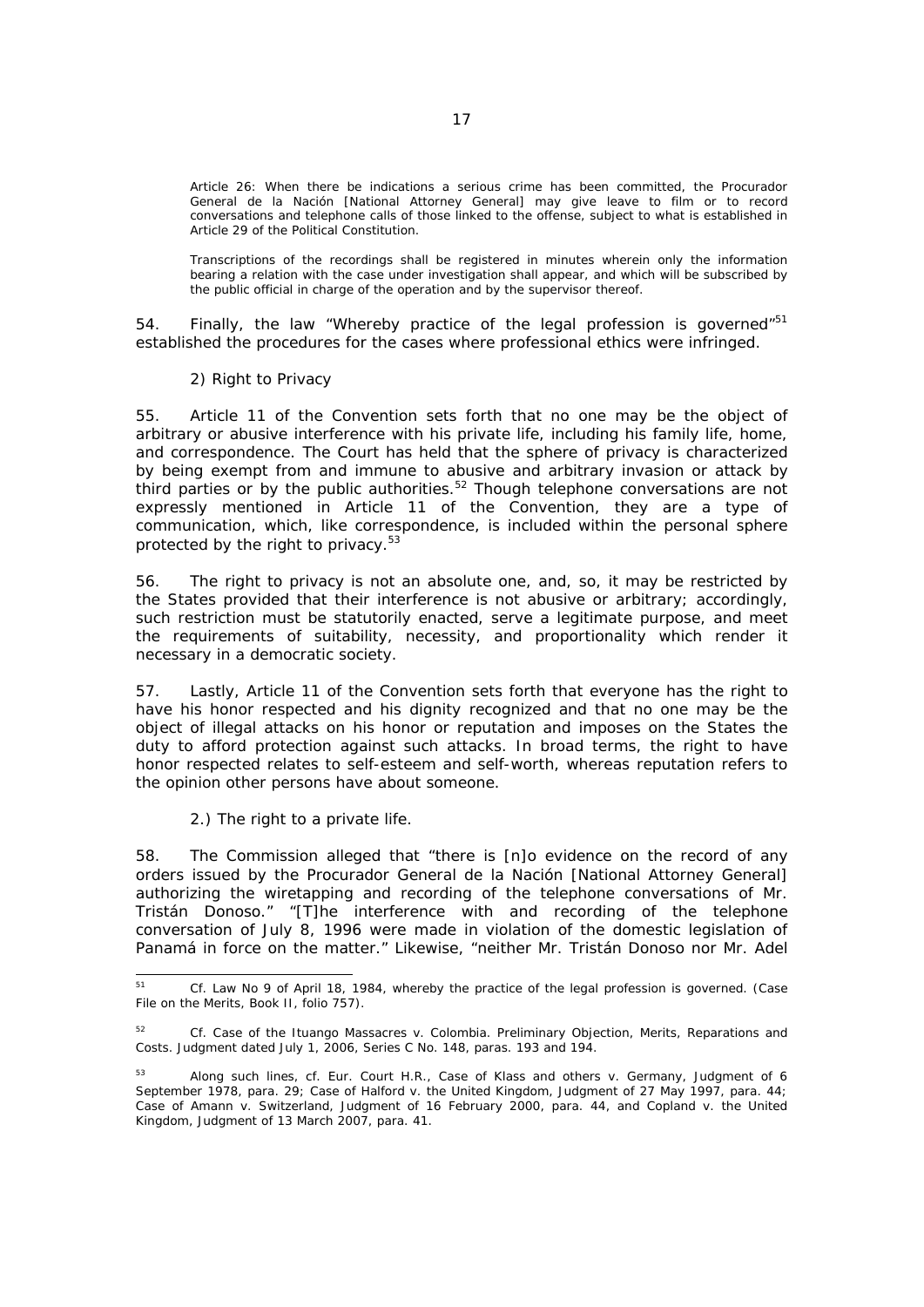[Z]ayed had authorized either the interference with [or] the recording of […] such telephone conversation." Finally, it argued that "the States must adopt the necessary measures to create a legal system which is adequate to deter the occurrence of 'arbitrary or abusive' interference with the right to privacy or to a private life."

59. The representatives added that the legislation which regulates tapping and recording telephone conversations: a) "did [n]ot establish any standards whereby to describe an offense as serious, [nor] did it expressly establish the procedures to be followed to examine and use the information obtained by wiretapping a telephone conversation;" b) Law No. 23 dated December 30, 1986 does not establish time limits for the interference, nor the obligation that such interference be authorized by a Court organ, that is, both prior judicial checks and political checks are lacking; c) "the vagueness of existing regulations regarding this matter allowed the *Procurador General de la Nación* [National Attorney General] much leeway to take actions which were not subject to any checks. This […] put Panamanians in a situation of legal uncertainty derived from the ample powers vested in the Attorney General, which resulted in specific violations to the detriment of some individuals, […] including, of course, […] the case of Santander Tristán;" and d) "at the time the facts described in the instant case occurred, there were no other regulations in Panamá regarding the privilege of communications, and standards regulating interference with telephone communications had not as yet been established by case law." They concluded that the Panamanian State, due to the lack of adequate, accurate, and clear legislation to regulate interference with telephone communications, failed to fulfill its obligation to adapt its domestic legislation therefore as to secure the right of Mr. Tristán Donoso not to be subjected to arbitrary interference with his private life.

60. The State alleged that, "it has been conclusively established that the *Procurador General de la Nación* [National Attorney General] […] did not order the wiretapping and recording of the telephone conversation of July 8, 1996. Accordingly, there was no "arbitrary or abusive interference" with the private life of Mr. Tristán Donoso committed by the aforementioned *Procurador General de la Nación* [National Attorney General]," and pointed out that "Mr. Santander Tristán […] knew that the recording had been made by his client, [Adel Zayed, who], inadvertently gave an additional cassette […] to Inspector Hurtado without being acquainted with its contents, [delivering the cassette with the recording of the telephone conversation in question] unknowingly."

> \* \* \*

61. The Court recalls that at the public hearing the parties agreed that it had not been proven that the former Attorney General had ordered the wiretapping and recording of the telephone conversation of July 8, 1996 between the alleged victim and Mr. Adel Zayed. In view of this, it is not necessary to make any additional considerations on this matter.

62. Notwithstanding, this circumstance in itself does not exempt the State from its international responsibility if from the evidence submitted by the parties it result that another State agent is responsible for the wiretapping and recording of such telephone conversation. So, the Court will examine the body of evidence in the instant case.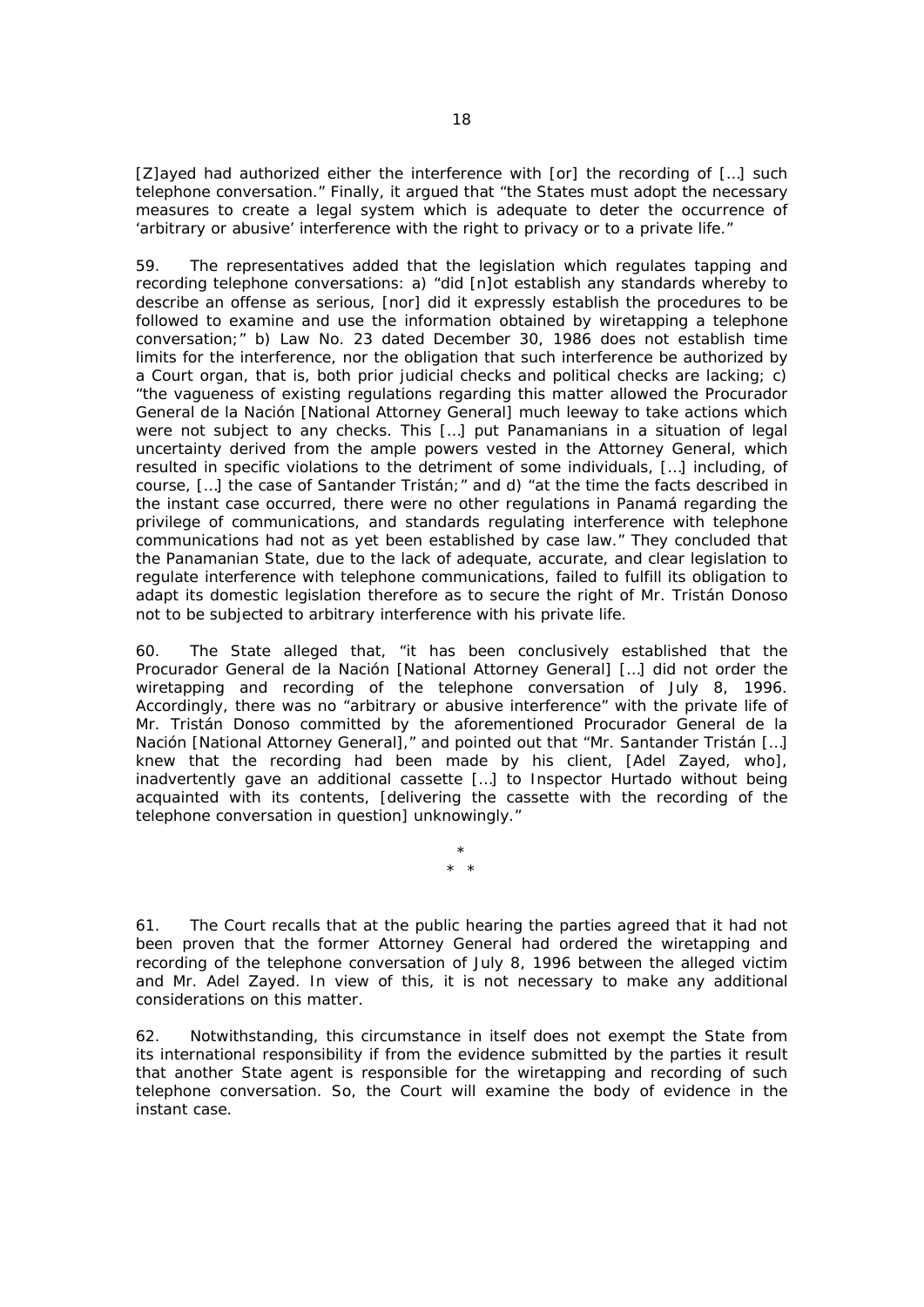63. Among the elements that point to the responsibility of the State, the Court notes that at the public hearing the alleged victim declared that he had neither tape recorded nor consented to anyone recording his telephone conversation and that, due to various reasons, he had held the former Attorney General to be responsible for such recording, wherefore he had lodged a criminal complaint against him. $54$  The Court has already rejected such imputation (*supra* para. 61). Furthermore, in the statement he rendered before a public official whose acts command full faith and credit, Walid Zayed also rejected the argument that the recording had been made by his father or the alleged victim and at the same time stated that "he did not have the slightest doubt that the telephone recording had been made by some agency to which the Attorney General [...] had access.<sup>"55</sup> However, such imputation was made on circumstantial grounds, and there are no other elements to back them before the Court. Finally, Mr. Adel Zayed, in his statement regarding the complaint lodged against the former Attorney General, declared that he only delivered to a police agent a single cassette and not the tape containing the recording of his conversation with the alleged victim. He stated that he had never "delivered nor tape recorded or consented to any recording of [his] private telephone conversations.<sup>"56</sup> In such circumstances, the Court finds that such statements do not amount to sufficient evidence to prove before the Court the responsibility of the State for recording the telephone conversation and convince it thereof.

64. Besides, there is evidence on the record of the case filed with the Court, which indicates that such recording might have been made privately. This results, among other elements, from the following public documents and statements: a) Official Letter No. 2414 of July 10, 1996, through which Prosecutor Prado forwarded, among other items, a cassette "containing tape recorded telephone conversations allegedly made from the residence of the [Z]ayed family, without authorization of the *Ministerio Público* [Office of the Public Attorneys], as it was made privately;<sup>"57</sup> b) Report dated July 19, 1996, issued by the Clerk Álvaro Miranda of the *Fiscalía Tercera del Circuito de Colón* [Office of the Colón Circuit Prosecutor Number Three] (hereinafter "Clerk Miranda") and addressed to Prosecutor Prado, in which, among other considerations, it was stated that the recording had been made privately;<sup>58</sup> c) Sworn Statement dated March 30, 1999, rendered by Clerk Miranda in the criminal proceedings started by the former Attorney General against Mr. Tristán Donoso, confirming that the recording had been made privately;  $59$  and d) Official Letter No. 1289-99 dated April 7, 1999 in which Prosecutor Prado declared that Mr. Zayed had

<sup>54</sup> 54 Criminal complaint lodged on March 26, 1999 by Mr. Tristán Donoso against the *Procurador General de la Nación* [National Attorney General] (*supra* note 39, folio 1620).

<sup>55</sup>*Cf*. Statement rendered before a public official whose acts command full faith and credit by Mr. Walid Zayed, *supra* note 16, folio 533.

<sup>56</sup>*Cf*. Sworn Statement rendered by Mr. Adel Zayed before the *Procuraduría de la Administración* [Office of the Solicitor for the Administration] on May 5, 1999 (Case File of Appendixes to the Application, Book I, Appendix 2, folio 1447).

<sup>57</sup> Official Letter No. 2414 from Prosecutor Prado, dated July 10, 1996, *supra* note 24, folio 1519.

<sup>58</sup>*Cf*. Report of July 19, 1996 of Clerk Miranda (Case File of Appendixes to the Application, Book I, Appendix 11, folio 1527).

<sup>59</sup> *Cf.* Sworn Statement rendered by Clerk Miranda on March 30, 1999 before the Office of the Deputy Prosecutor of the Republic (Case File of Appendixes to the Reply to the Application, Book V, folio 3769).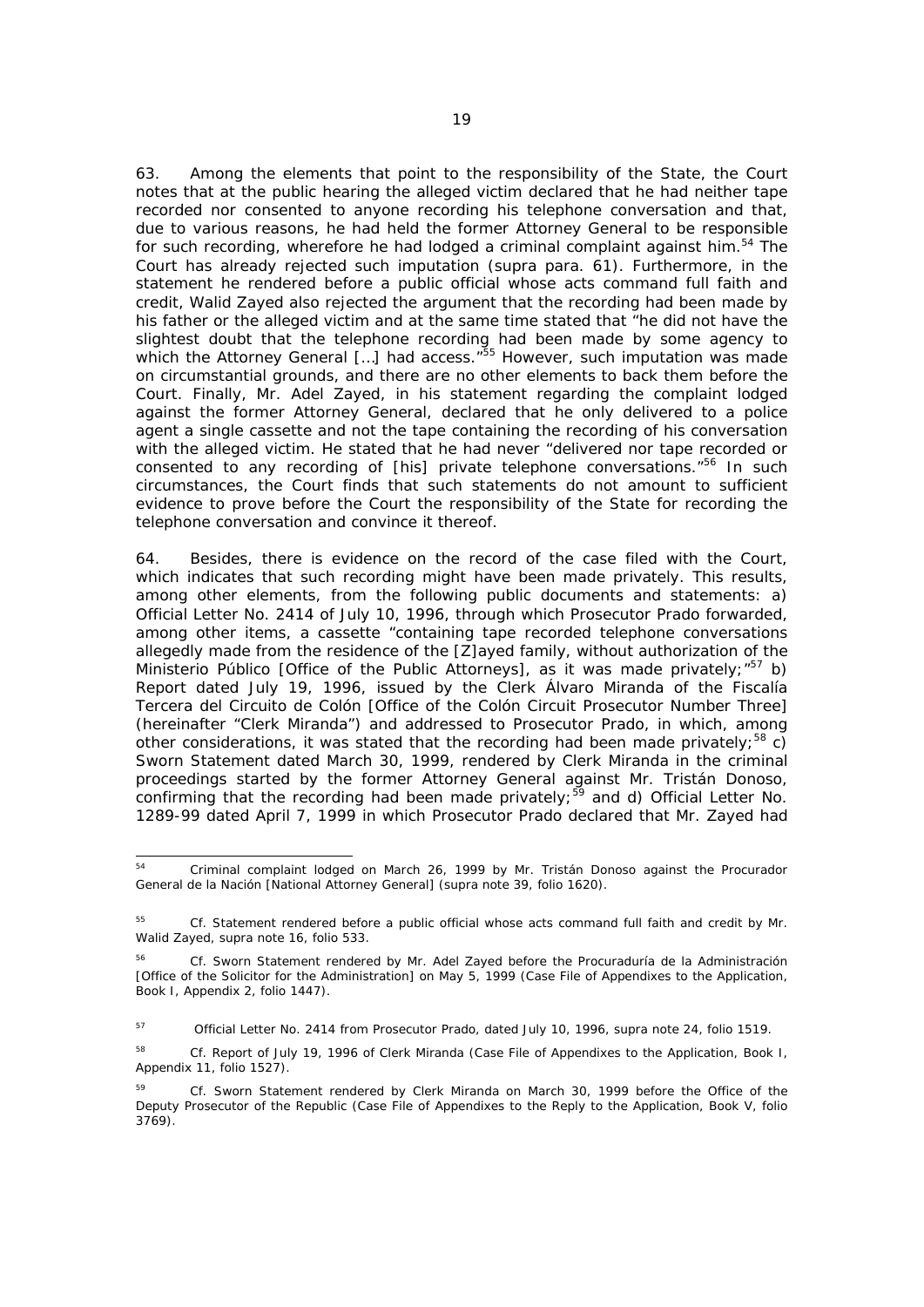allegedly delivered such recording to a police officer.<sup>60</sup> The Court notes that in such documents and in the sworn statements rendered in different proceedings it was confirmed that the recording had been made privately. Such documents were not challenged, nor their authenticity questioned before this Court.

65. Additionally, the Commission and the representatives pointed out that in her statement in the criminal proceedings against Mr. Tristán Donoso, Inspector Hurtado declared that she had not delivered the tape containing the recording at issue to Prosecutor Prado, thus contradicting the contents of the report dated July 19, 1996 drawn by Clerk Miranda and of official letter No. 2414 of July 10, 1996 issued by Prosecutor Prado.<sup>61</sup> Notwithstanding, in the same proceedings and following such statement, the above-mentioned police officer rendered three further statements, one of them before a notary public,<sup>62</sup> another one before the *Fiscalía Auxiliar de la República de Panamá* [Office of the Auxiliary Prosecutor of the Republic of Panamá]<sup>63</sup> and one more at the hearing of the case,<sup>64</sup> in which she stated that Mr. Adel Zayed had given her the tape; that she gave it to Prosecutor Prado as at that time an investigation was being conducted into a possible extortion of the Zayed family, and that in her statement of April 29, 1999 she had stated otherwise "because [she] was forced to do therefore [by her superiors] and she did not want to lose [her] job.<sup>65</sup> In fact, the Court notes the contradiction among the aforementioned statements regarding the delivery of the recording by Inspector Hurtado to Prosecutor Prado. Notwithstanding, in her three subsequent testimonies the officer was consistent in pointing out the private origin of the tape.

66. As it has been indicated before, the assessment of the evidence brought before the Court is governed by the principle of sound criticism.<sup>66</sup> The Court's certainty about a specific fact and its verification is not restricted to one or more evidentiary items established in the Convention or its Rules, nor to evidentiary assessment criteria which define when a fact is deemed to be certain or not. On the basis of the foregoing considerations and of the evidence on the record, the Court finds that it has not been proven that the tape containing the telephone conversation of Mr. Tristán Donoso was recorded by State agents. Accordingly, it is not possible to determine the responsibility of the State for the violation of the right to privacy of

65 Sworn Statement rendered by Inspector Hurtado on June 6, 2000, *supra* note 63, folio 1758.

 $60$ <sup>60</sup>*Cf*. Official Letter No. 1289-99 dated April 7, 1999, from Prosecutor Prado (Case File of Appendixes to the Reply to the Application, Book VIII, Appendix B-2, folio 4399).

<sup>61</sup>*Cf.* Sworn Statement rendered by Inspector Hurtado on April 29, 1999 before the *Fiscalía Cuarta del Primer Circuito Judicial de Panamá* [Panamá First Court Circuit Public Attorney Number Four] (Case File of Appendixes to the Application, Book I, Appendix 33, folios 1659 and 1660).

<sup>62</sup>*Cf*. Sworn Statement rendered by Inspector Hurtado on May 30, 2000 before a Notary Public (Case File of Appendixes to the Reply to the Application, Book IX, Appendix B-2, Volume 1, folios 4800 and 4801).

<sup>63</sup>*Cf*. Sworn Statement rendered by Inspector Hurtado on June 6, 2000 before the *Fiscalía Auxiliar de la República* [Office of the Auxiliary Prosecutor of the Republic of Panamá] (Case File of Appendixes to the Application, Book II, Appendix 38, folio 1754).

<sup>64</sup>*Cf.* Minutes of Hearing No. 32, held on July 11, 2002; statement by Inspector Hurtado, *supra* note 30, folio 2618.

<sup>66</sup> *Cf. Case of the "White Van" (Paniagua Morales et al.) v. Guatemala. Merits*. Judgment of March 8, 1998. Series C No. 37, para. 52; *Case of Heliodoro Portugal v. Panamá. Preliminary Objections, Merits, Reparations and Costs.* Judgment of August 12, 2008. Series C No. 186, para. 64*;* and *Case of Valle Jaramillo et al., supra* note 6, para. 49.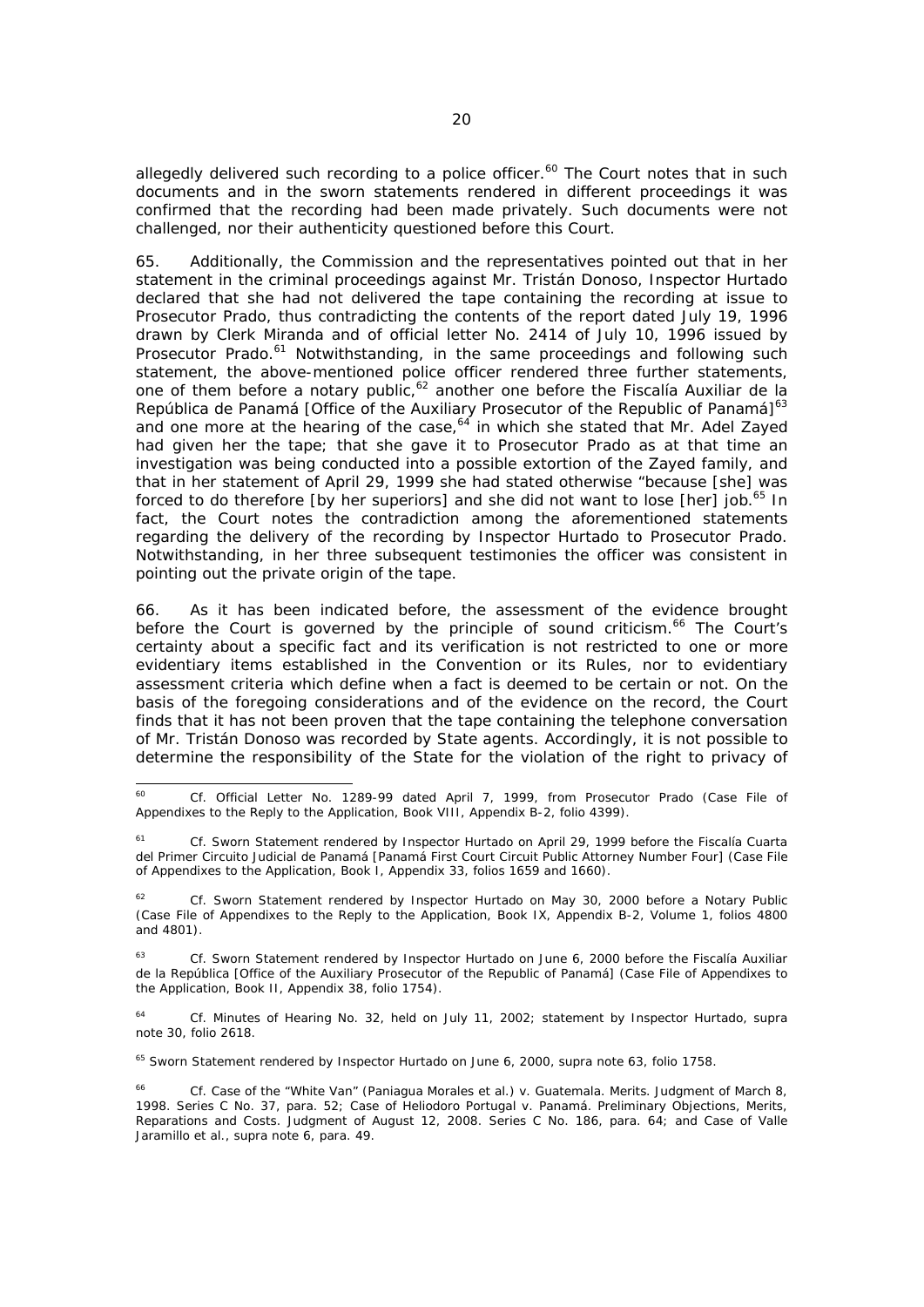the alleged victim as enshrined in Article 11(2) of the Convention, in connection with Article 1(1) of such treaty, regarding the alleged wiretapping and recording of the aforementioned telephone conversation.

67. Finally, the Court will not examine the argument that such recording was the result of the alleged deficiencies of the legal system which regulated the wiretapping of telephone conversations by the State of Panamá, and that therefore the State would have failed to comply with the general duty established in Article 2 of the Convention, for such argument necessarily assumes the State to be responsible for such wiretapping and recording, something which has not been proven in the instant case.

## *2. ii) Privacy and disclosure of the contents of the telephone conversation*

68. The Commission alleged that: a) "the telephone conversation […] was a private conversation held […] in the framework of the practice of the alleged victim's profession as a lawyer […] and, so, its contents were not intended to be disclosed. Neither Mr. Tristán Donoso nor Mr. Adel [Z]ayed had [consented] to making the contents of […] such telephone communication public;" b) "even if the *Procurador General de la Nación* [National Attorney General] had not been involved in the wiretapping and recording of the telephone conversation in his capacity as a public official it was his duty to refrain from disclosing its contents; and c) "the moment a public official […] disclosed the contents of a telephone conversation which had been illegally wiretapped and tape recorded, the State violated the right to privacy provided in Article 11(2) of the American Convention to the detriment of Mr. Tristán Donoso and failed to fulfill its duty to respect the rights and liberties enshrined in Article 1(1) of the American Convention."

69. The representatives argued that: a) upon recording a telephone conversation and disclosing its contents the State interfered with the private life of Tristán Donoso; b) no regulations existed which empowered the former Attorney General to disclose private information. Moreover, Article 337 of the Penal Code enacted punishments for the disclosure of information by public officials who, in their capacity as such, were supposed to keep it secret and Article 24 of Law No. 23 set forth the duty of confidentiality regarding the information legally obtained in the course of formal investigation proceedings. Much less could  $\overline{I}$ [...] a conversation which had been illegally obtained, which was not part of any ongoing investigation proceedings and which, furthermore, was a dialogue between a lawyer and his client" be disclosed; c) the former Attorney General did not start an investigation into the alleged "preparatory acts leading to a wrongdoing or to an illegal action," nor did he report, being aware of the identity of the persons who held the conversation, the alleged unethical conduct to the *Colegio Nacional de Abogados* [National Bar Association]; instead he disclosed the contents of the conversation to the authorities of the Catholic Church and of the aforementioned Bar Association; and d) the Panamanian legislation was not clear, among other aspects, as to how the private information to which public authorities may have access was to be handled; the period of time during which the information might have been kept or stored and the authorized uses of the information obtained. They indicated that "[t]his has allowed the State to keep the contents of the conversation […] even today, ten years after it took place."

70. Furthermore, the representatives added that the statements of the former Attorney General upon disclosing the contents of the telephone conversation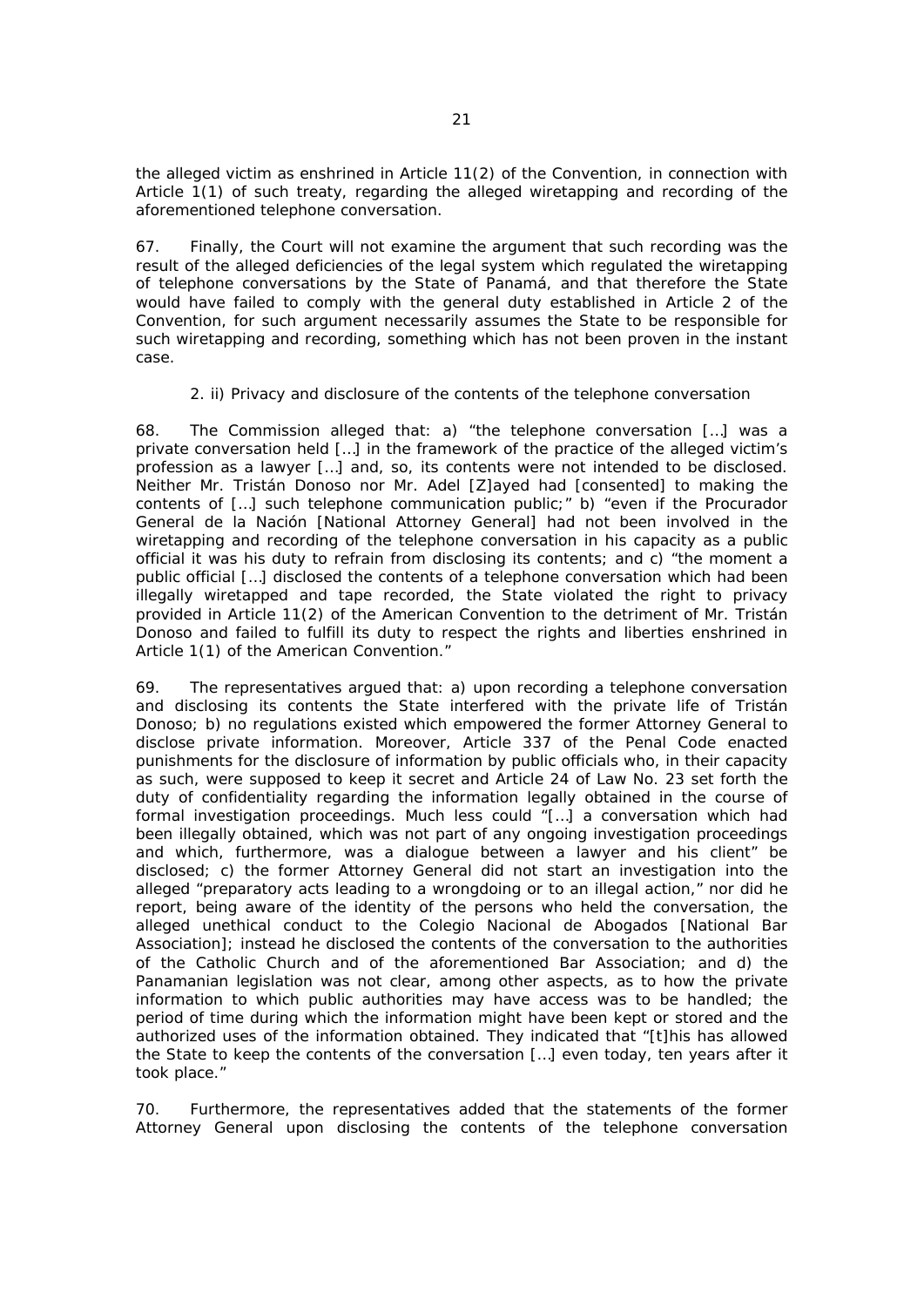constituted a violation of the honor of Mr. Tristán Donoso. They indicated that, at the meeting held by former Attorney General Sossa and some members of the *Junta Directiva del Colegio Nacional de Abogados* [National Bar Association Governing Board], the former Attorney General stated that such conversation showed that there a plot and a conspiracy against him was afoot for the purpose of creating instability in the *Procuraduría General de la Nación* [Attorney General's Office]. From the foregoing "[i]t is evident that the former Attorney General intended to tarnish the good name of Santander Tristán and his professional reputation in the legal community of the country." Finally, they concluded that "the charges made by former Attorney General Sossa against Santander Tristán were absolutely false and that the plot alleged by the former Attorney General never existed" and that "the statements made by the *Procurador General de la Nación* [National Attorney General] affected Santander Tristán's honor, for which no […] reparation was ever made."

71. The State pointed out that: a) "the violation of the right protected by Article 11(2) [of the Convention] can only result from "arbitrary interference" or "abusive interference" in the private life of an individual, his family, his home or his correspondence. Therefore, "[t]he actions of Attorney General […] perfectly lawful, as they do not entail arbitrariness or abuse resulting in the violation of the right to privacy;" b) the former Attorney General obtained the contents of the tape in a lawful manner after Adel Zayed himself delivered it to Inspector Hurtado, who, in turn, delivered it to Prosecutor Prado; c) "Attorney General Sossa decided to inform the *Junta Directiva del Colegio Nacional de Abogados* [National Bar Association Governing Board] on the defamation plan devised by Mr. Tristán Donoso with Adel Zayed, taking into consideration that the conduct of the lawyer […] could be deemed to be a breach of the ethics standards set for the legal profession;" and d) likewise, as the discussion of the defamation plan devised by Mr. Tristán Donoso involved a "Monsignor," the former Attorney General considered that it had to be informed to the highest authority of the Catholic Church in Panamá. According to the State "[i]n this case, it is unquestionable that the conversation held between Mr. Tristán Donoso and Adel [Z]ayed on July 8, 1996 was nothing but the preparatory act of a wrongdoing or illegal action" […] which was to falsely accuse the *Procurador General de la Nación* [National Attorney General] – the highest authority in the *Ministerio Público* [Office of the Public Attorney]- of having favored two companies allegedly related to drug trafficking."

\* \*

\*

72. As to the alleged violation of the right to honor of the alleged victim, based on the statements of the former Attorney General upon disclosing the contents of the telephone conversation to the *Colegio Nacional de Abogados* [National Bar Association], such argument was not upheld by the Commission, but only by the representatives (*supra* para. 70).

73. In this regard, the Court has determined that the alleged victim, his next of kin or his representatives may invoke rights other than those asserted in the application by the Commission, on the basis of the facts described therein.<sup>67</sup>

 $67$ 67 *Cf. Case of the "Five Pensioners" v. Peru. Merits, Reparations and Costs*. Judgment of February 28, 2003. Series C No. 98, para. 155; *Case of Bueno-Alves v. Argentina. Merits, Reparations and Costs*.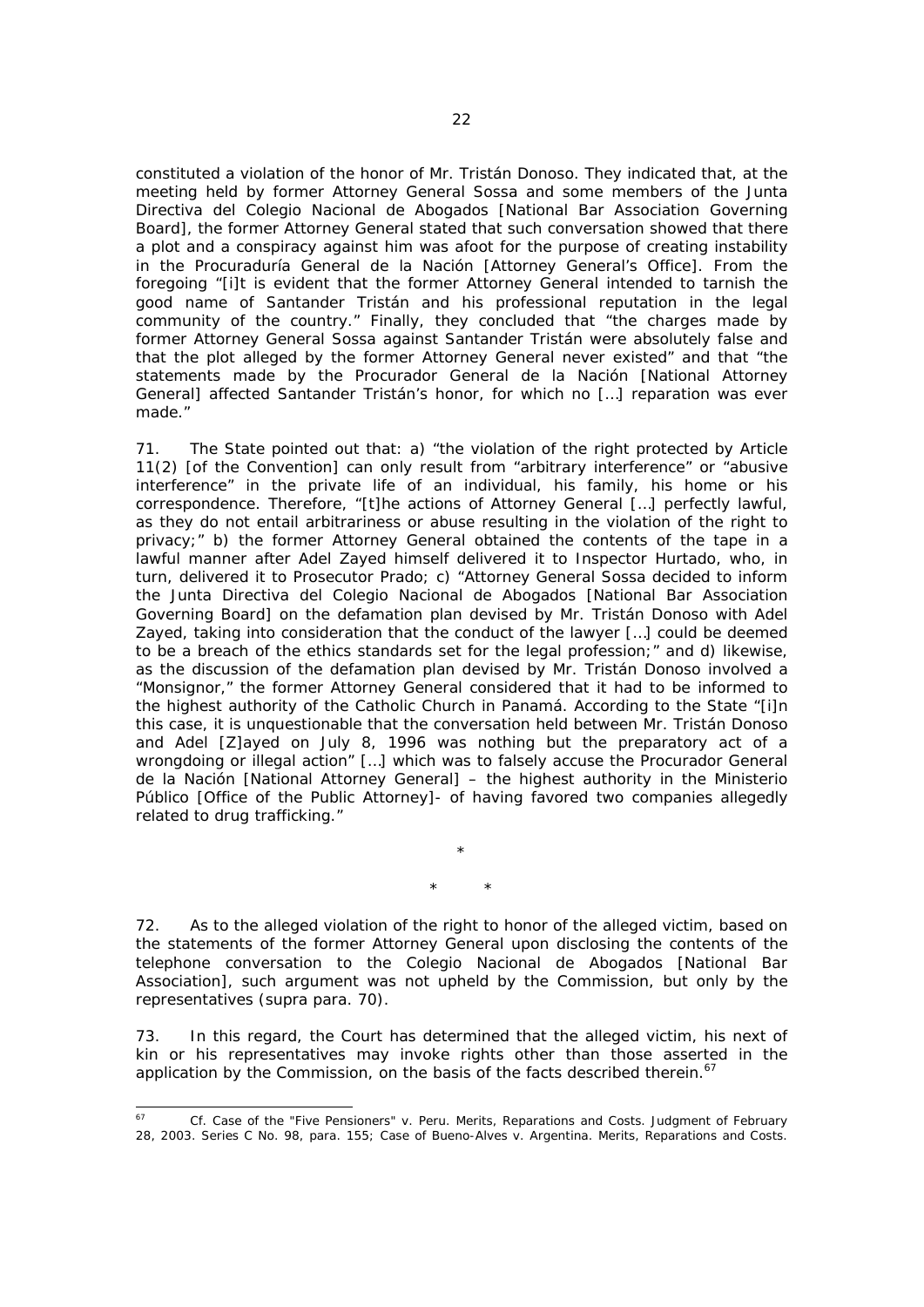74. Along such lines, the Court notes that from the application filed by the Commission it appears that "the first disclosure [of the telephone conversation] was made at a meeting held at the Office of the Attorney General with the members of the *Junta Directiva del Colegio Nacional de Abogados* [National Bar Association Governing Board]", during which, according to the representatives, the former Attorney General used expressions which affected the honor and reputation of Mr. Tristán Donoso (*supra* para. 70). Consequently, such argument submitted by the representatives is based on a fact described in the application and, so, may be considered by the Court.

\* \*

\*

75. The Court considers the telephone conversation between Mr. Zayed and Mr. Tristán Donoso to have been private and that none of the two of them consented to its disclosure to third parties. Moreover, as such conversation was held between the alleged victim and one of his clients,<sup>68</sup> it should even be afforded a greater degree of protection on account of professional secrecy.

76. The disclosure of the telephone conversation by a public official implied an interference with the privacy of Mr. Tristán Donoso. The Court must examine whether such interference was arbitrary or abusive under the terms of Article 11(2) of the Convention or whether it was in line with such treaty. As it has been already indicated (*supra,* para. 56), in order to be in line with the American Convention, an instance of interference must meet the following standards: to be contemplated in legislation, to serve a legitimate purpose, and to be suitable, necessary, and proportionate. Consequently, the failure to meet any one of such standards implies the measure runs contrary to the Convention.

# *Legality of the interference*

ī

77. The first step in order to analyze whether an interference with a right enshrined by the American Convention is in line with such treaty is to examine whether the restrictive measure meets the legality standard. This means that the general conditions and circumstances, which allow restricting the exercise of a declared human right must be clearly established by statute.<sup>69</sup> The rule, which allows

Judgment of May 11, 2007. Series C No. 164, para. 121; and *Case of Escué-Zapata v. Colombia. Merits, Reparations and Costs*. Judgment of July 4, 2007. Series C No. 165, para. 92.

<sup>68</sup>*Cf*. Statements rendered before a public official whose acts command full faith and credit (affidavits) by Ms. Aimée Urrutia-Delgado on June 24, 2008 (Case file on the merits, Book II, folio 521); by Bishop Emeritus Carlos María Ariz on June 24, 2008 (Case file on the merits, Book II, folio 529) and by Walid Zayed on June 26, 2008 (Case file on the merits, Book II, folio 533).

<sup>69</sup> Article 30 of the American Convention sets forth that:

The restrictions that, pursuant to this Convention, may be placed on the enjoyment or exercise of the rights or freedoms recognized herein may not be applied except in accordance with laws enacted for reasons of general interest and in accordance with the purpose for which such restrictions have been established.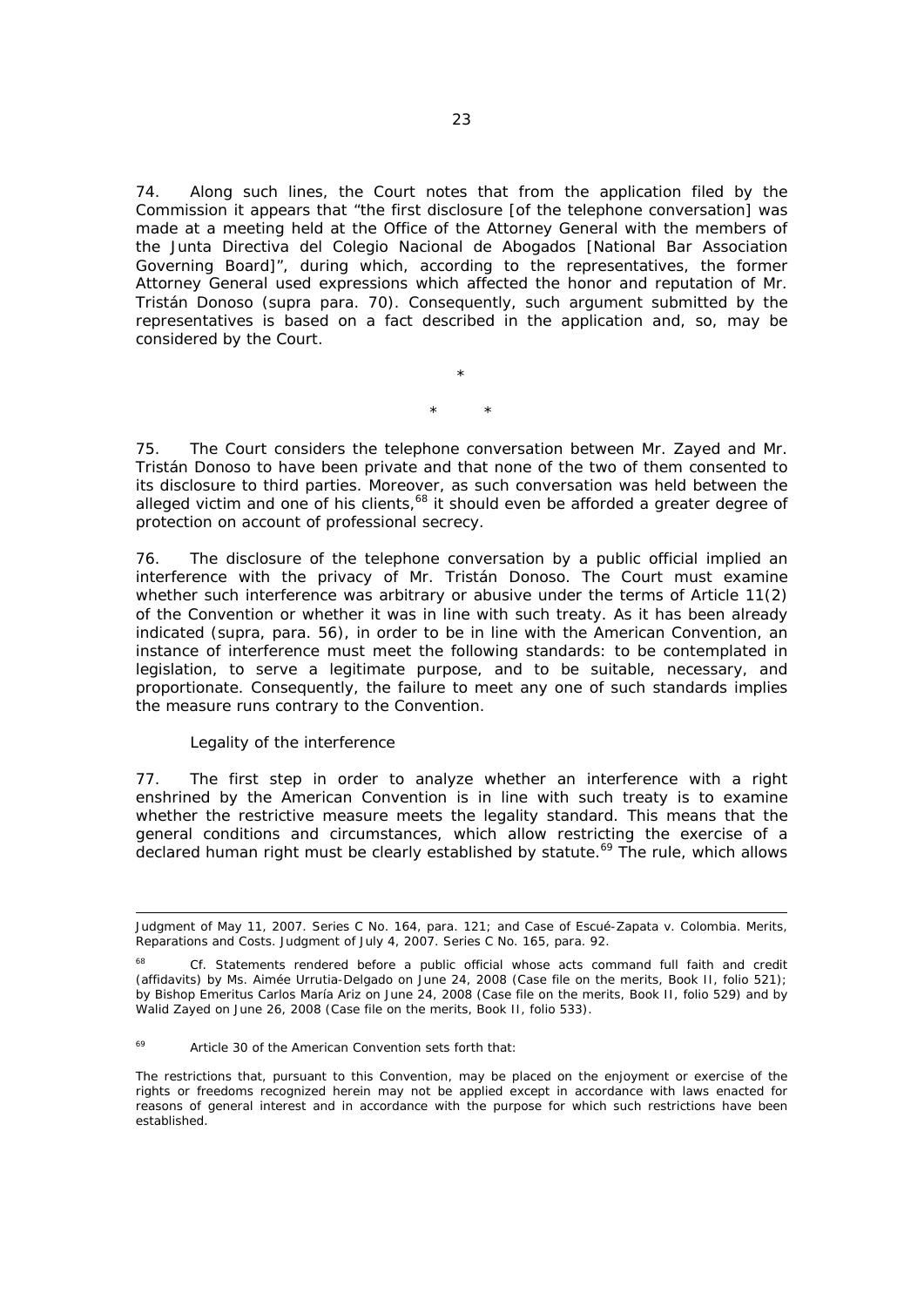for such restriction must be both an enacted statute and a written rule of a general scope.<sup>70</sup>

78. Panamá alleged that the disclosure of the tape was lawful and served two purposes: on the one hand, to prevent a possible criminal conspiracy to defame the Attorney General or destabilize the Attorney General's Office, and, on the other, to inform the authorities of the *Colegio de Abogados* [Bar Association] about a possible breach of the professional ethics code.

79. The Panamanian legislation empowered and constitutionally ordered the *Procurador General de la Nación* [National Attorney General] and the Office of the Public Prosecutor to 'defend the interests of the State' and to 'prosecute crimes and violations of constitutional or legal provisions.<sup>71</sup> Likewise, the law "which regulates the exercise of the legal profession" empowered the Office of the Public Prosecutor to report a breach of the professional ethics code if one occurred in the course of a case with which it was seized.<sup>72</sup> Such laws would have allowed the telephone conversation in question to be disclosed only to certain persons, who in the instant case should have been a judge having competent jurisdiction, by means of a criminal report, and the *Tribunal de Honor del Colegio Nacional de Abogados* [Ethics Review Board of the National Bar Association], in connection with the alleged breach of the professional ethics code.

80. More so, Article 168 of the Penal Code (*supra* para. 52) of the Penal Code prohibits those who legitimately have a tape which is not intended for publicity, to make it public without due authorization, even when it has been addressed to them, if such an act could cause damage. In the specific case of public officials, Article 337 of the Penal Code (*supra* para. 52) established punishments for public officials who disclosed or published documents or news to which they had access by reason of their office and which they were supposed to keep secret. Consequently, disclosing the contents of a recorded telephone conversation to third parties without due authorization was not only not provided by the law, but rather statutorily punished.

81. In the instant case, if the former Attorney General had considered that from the contents of the recording it would transpire that the alleged victim and Mr. Adel Zayed were performing preparatory acts leading to a crime, in his capacity as a member of the *Ministerio Público* [Office of the Public Attorney] he had the  $obligation$ ,  $-$  which was even a constitutional duty of his  $-$  to report it, therefore that a criminal investigation might be started, in accordance with the legal procedures in force. The Court deems that disclosing a private conversation before the Catholic

 $[...]$ 

<sup>70</sup> 70 *Cf. The word "Laws" in Article 30 of the American Convention on Human Rights.* Advisory Opinion OC-6/86 dated May 9, 1986. Series A. No. 6., paras. 27 and 32.

<sup>71</sup> *Cf. Constitución Política de la República de Panamá* [Political Constitution of the Republic of Panamá] of 1972, *supra* note 47, folio 3050, that establishes:

Article 217.- The Public Prosecutor is empowered to:

<sup>1.</sup> Defend the interests of the State or of the Township.

<sup>4.</sup> Prosecute crimes and violations of constitutional or legal provisions.

<sup>72</sup> *Cf.* Law Nº 9, enacted on April 18, 1984, *supra* note 51, folio 757, wherein it is provided that: Article 21: The *Colegio Nacional de Abogados* [National Bar Association] shall create a *Tribunal de Honor* [Ethics Review Board] to inquire into ethics breaches following a report by the interested party, or by the official with the Judicial Body, Public Prosecution or Public Administration seized with the case in connection with which the breach was committed.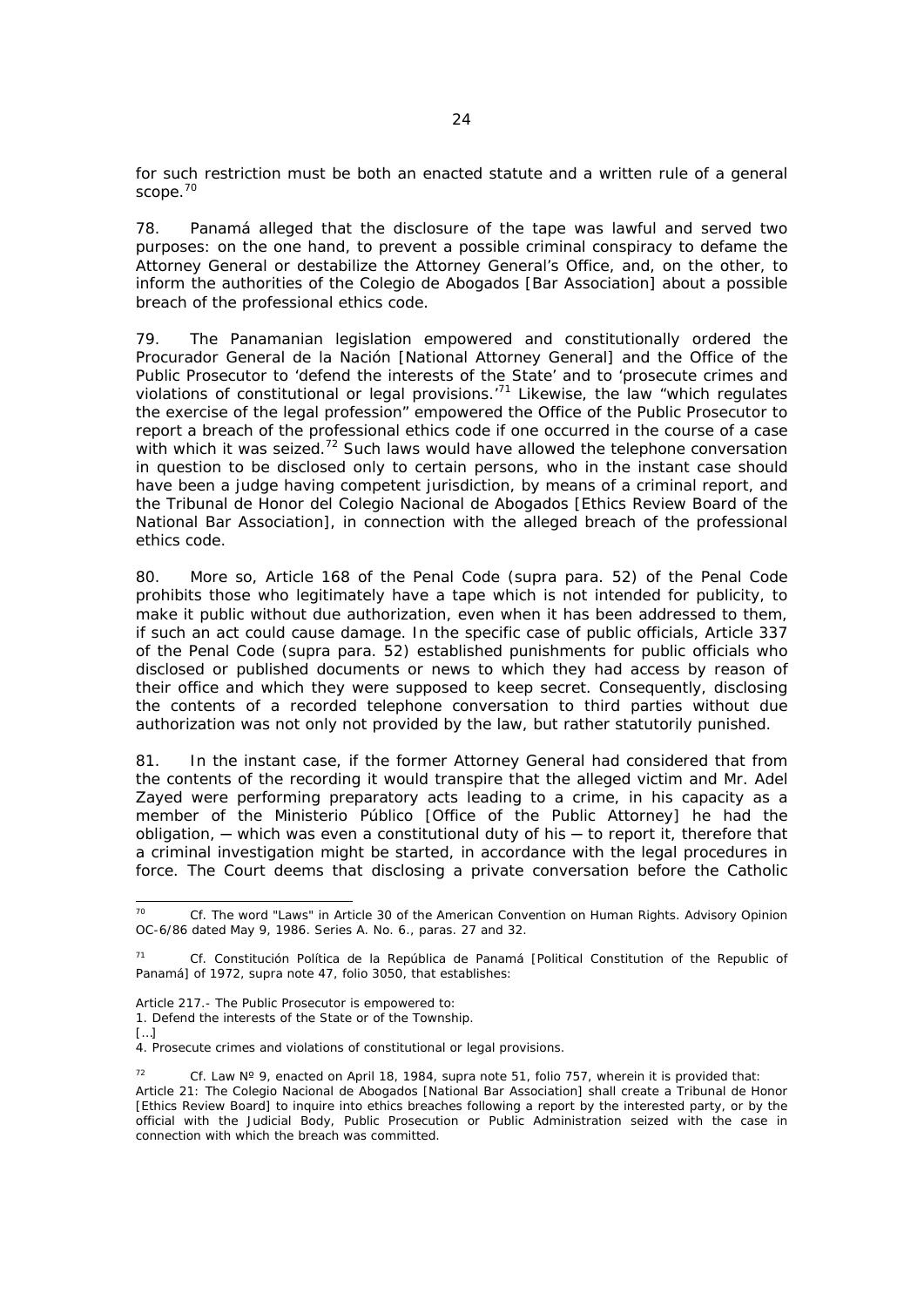Church authorities just because a "Monsignor" is mentioned therein is not the procedure provided to prevent the alleged criminal conducts. Likewise, neither is the disclosure of the recording to certain authorities of the *Colegio Nacional de Abogados* [National Bar Association] the procedure established by Panamanian legislation in case of a possible breach of the lawyer's ethics code. In the instant case, the former Attorney General should have effected a report to the *Tribunal de Honor del Colegio Nacional de Abogados* [National Bar Association Ethics Review Board], which should have examined whether the facts reported amounted to a case of unethical conduct among those set forth in the *Código de Ética y Responsabilidad Profesional del Abogado* [Lawyers' Code of Ethics and Professional Responsibility]. In view of the foregoing, the Court concludes that the way in which the telephone conversation was disseminated in the instant case lacked statutory grounds.

82. Finally, this Tribunal finds that the comments by the former Attorney General when effecting the aforementioned disclosure (*supra* paras. 43 and 44) may be deemed to have affected honor and reputation in a manner incompatible with the Convention to the detriment of Mr. Tristán Donoso, inasmuch as qualifying the statements contained in the cassette as "a defamation plan," or as a "conspiracy against the head of the *Ministerio Público* [Office of the Public Attorney]" uttered by the highest authority of the body responsible for prosecuting crimes before two audiences which are relevant for the life of the alleged victim, implied participation by the latter in an illegal activity, with the resulting impairment of his honor and reputation. The opinion that the authorities of the Catholic Church and of the *Colegio de Abogados* [Bar Association] had about the worthiness of, and the action taken by, the alleged victim necessarily affected his honor and reputation (*supra* para. 34).

83. So, the Court considers that disseminating the private conversation before Catholic Church authorities and some of the persons responsible for running the *Colegio Nacional de Abogados* [National Bar Association] and the comments made by the former Attorney General on such occasions, violated the rights to a private life and to honor and reputation of Mr. Tristán Donoso, recognized in Articles 11(1) and 11(2) of the American Convention, in connection with the obligation to respect rights enshrined in Article 1(1) thereof.

# *2. iii) The duty to guarantee a private life through the criminal proceedings*

84. The Commission alleged that, "the fact [that] Prosecutor's Opinion No. 472 was drawn up by agents under the hierarchical authority of the *Procurador General de la Nación* [National Attorney General] [in the criminal investigation instituted against him] is a situation which in itself affected the impartiality of the officials in charge of conducting such investigation." In the opinion of the Commission, such fact, together with the alleged omissions in the above-mentioned investigation, resulted in the failure to identify and punish those responsible for the above mentioned wiretapping and recording. So, by not ensuring the right to a private life and to honor, as set forth in Article 11(2) of the Convention, the State failed to meet the general duty provided in Article 1(1) thereof.

85. In turn, the State alleged that the *Procurador General de la Nación* [National Attorney General] and the *Procurador de la Administración* [Procurador de la Administración [Solicitor for the Administration]] are public officials having the same hierarchy and that "[b]oth have clearly distinct powers of their own and neither is in a subordinate position with regard to the other."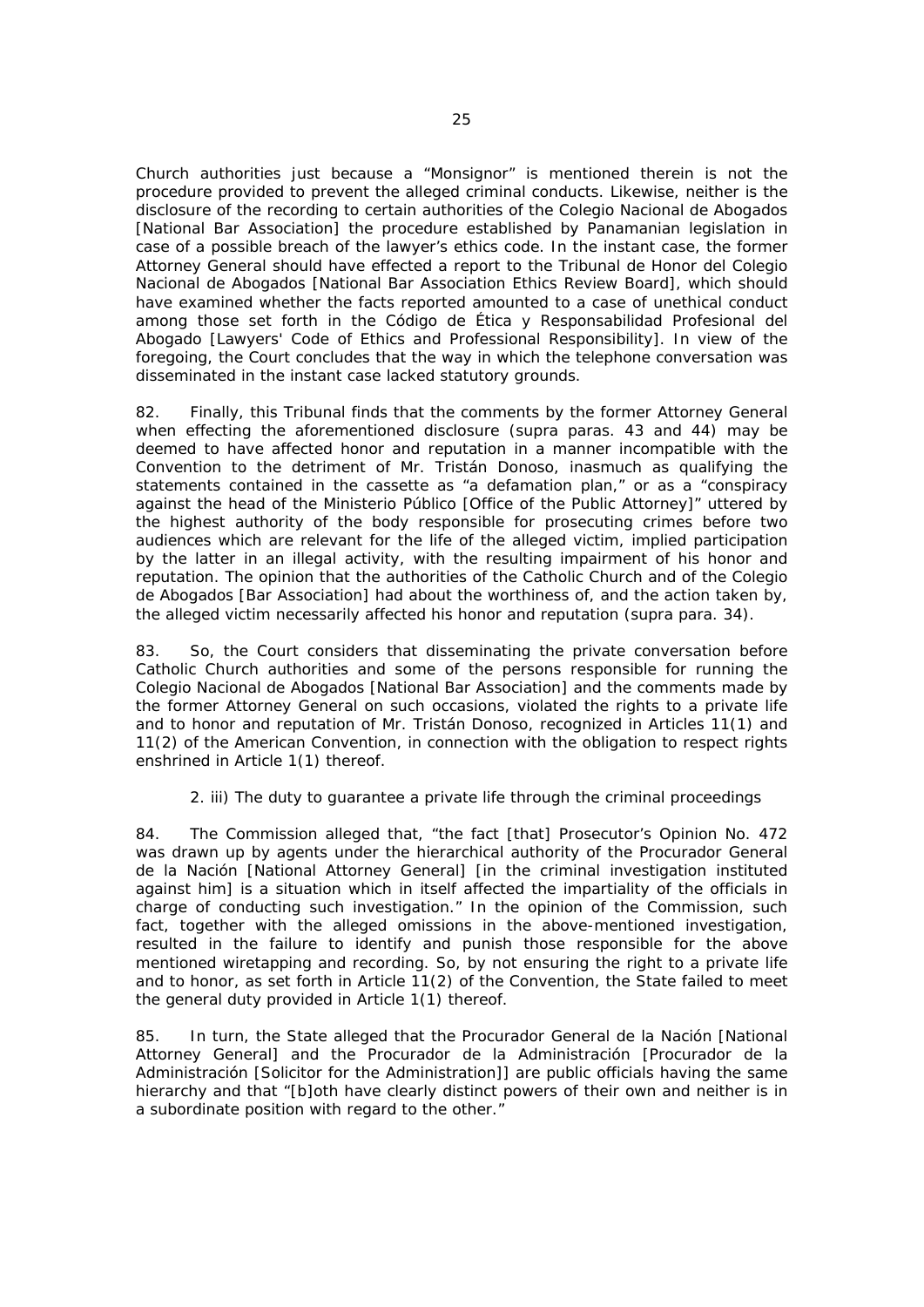86. From the provisions in the *Constitución Política de la República de Panamá de 1972* [1972 Political Constitution of the Republic of Panamá] and from the Judicial Code in effect at the time the events described in the instant case occurred, it results that lower-ranking prosecutors must abide by and comply with the rules issued by their superiors in the exercise of their legal powers, insofar as such rules be legitimate and in conformity with Constitution and statute.<sup>73</sup> Lower-ranking prosecutors are subordinated both to the *Procurador General de la Nación* [National Attorney General] and to the *Procurador de la Administración* [Solicitor for the Administration].

87. The investigation against the former Attorney General was conducted by the *Procuradora de la Administración* [Solicitor for the Administration], who prepared and subscribed the *Vista Fiscal* [Prosecutor's Opinion] No. 472, *supra* paras. 47 and 48).74

88. In this regard, the expert report drawn by Mr. Olmedo-Sanjur, which was neither challenged nor questioned by the parties, states that "pursuant to Article 219 and Article 221 of the Constitution […], the *Procurador General de la Nación* [National Attorney General] and the *Procurador de la Administración* [Solicitor for the Administration] have the same hierarchy within the structure of the *Ministerio Público* [Office of the Public Attorney]" as "in order to hold both public offices […] the

 $73$ 73 *Cf. Constitución Política de la República de Panamá de 1972* [1972 Political Constitution of the Republic of Panamá] *supra* note 47, folio 3050, which provides:

 Article 216.- The Office of the Public Attorney is comprised of the *Procurador General de la Nación* [National Attorney General], the *Procurador de la Administración* [Solicitor for the Administration], the Prosecutors and Representatives and other public officials as established by law […].

 Article 218.- In order to serve as *Procurador General de la Nación* [National Attorney General] and *Procurador de la Administración* [Solicitor for the Administration] the same eligibility requirements established to be a Supreme Court Justice must be fulfilled. Both officials will be appointed for a period of ten years.

 Article 219.- The *Procurador General de la Nación* [National Attorney General] shall have the following specific duties: […] 2. Ensure that the other public officials with the Office of the Public Attorney faithfully carry out their duties and that they be held accountable for the breaches of duty or crimes that they may commit.

 Article 221.- The *Procurador General de la Nación* [National Attorney General] and the *Procurador de la Administración* [Solicitor for the Administration] and their alternates shall be appointed in the same fashion as the Supreme Court Justices. Prosecutors and Representatives shall be appointed by their senior officials. Subordinate staff shall be appointed by the respective Prosecutor or Representative. All such appointments shall be made in accordance with the Judicial Career, as provided in Title XI.

In turn, the *Código Judicial de la República de Panamá* [Panamá Republic Judicial Code] (Case File of Appendixes to the Application, Book II, Appendix 46, folio 1908) provides:

Article 331. The *Procurador General de la Nación* [National Attorney General] presides over the Office of the Public Attorney and all other officials in the area are hierarchically subordinated to him in accordance with the Constitution and the law. Except for the *Procurador General de la Nación* [National Attorney General], all public officials with the Office of the Public Attorney are subordinated to the *Procurador de la Administración* [Solicitor for the Administration]. […] The public officials with the Office of the Public Attorney shall exercise their duties independently and shall obey to nothing but the Constitution and the law, although they shall abide by such legitimate provisions as may be of their superiors in the exercise of their legal powers.

74 *Cf.* Prosecutor's Opinion No. 472 dated September 22, 1999 of the *Procuraduría de la Administración* [Office of the Solicitor for the Administration], *supra* note 43, folio 1681. Likewise, *cf*. Report by the expert witness Olmedo Sanjur (Case File on the Merits, Book II, Appendix 46, folio 512).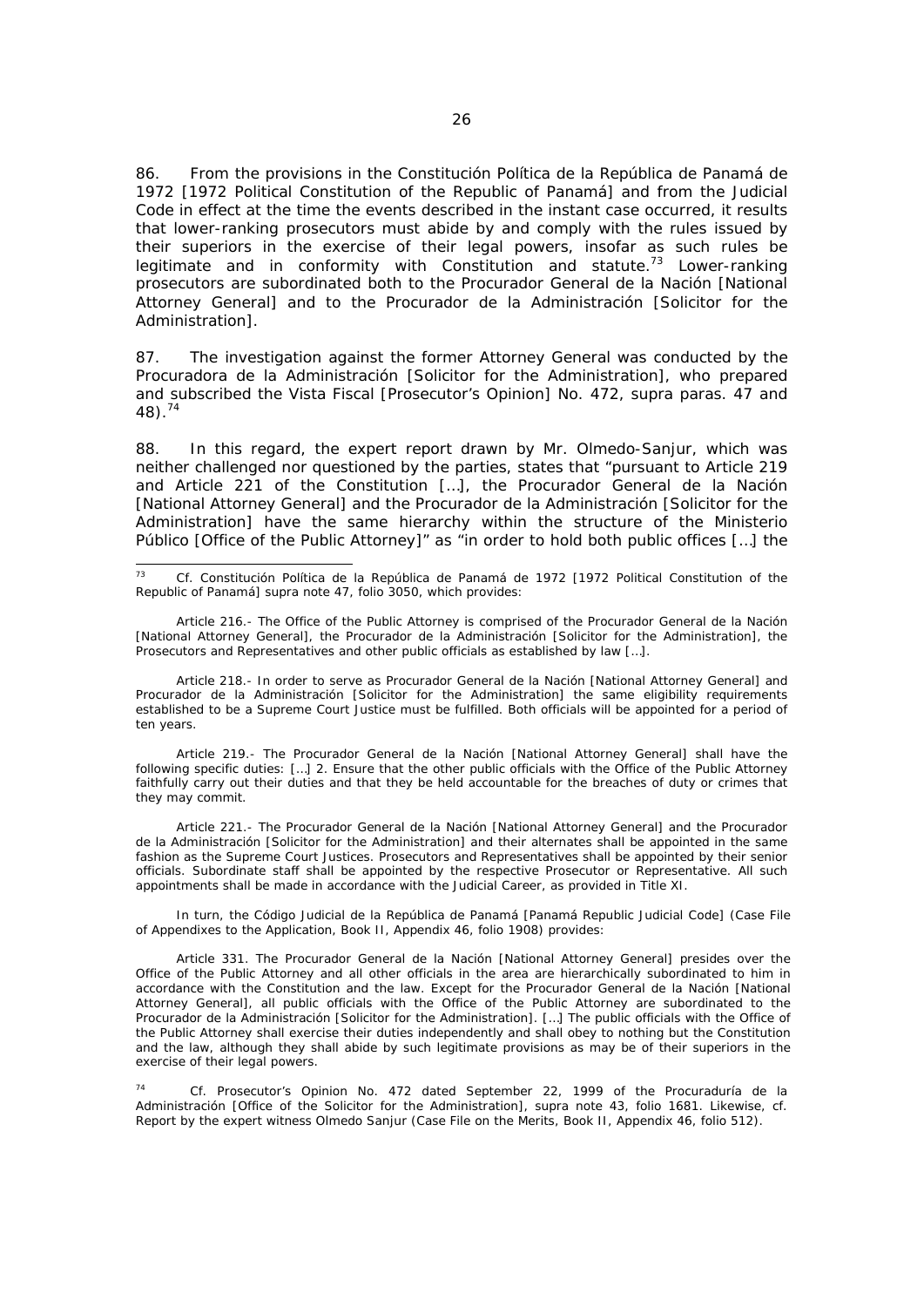same eligibility requirements must be fulfilled [and both public officials] are 'appointed by agreement of the *Consejo de Gabinete* [Council of Ministers] and subject to approval by the *Asamblea Nacional* [Legislative Assembly]' (Article 200, paragraph 2, of the 1972 Political Constitution).<sup>"75</sup> Though Article 331 of the Judicial Code provides that "'[t]he *Procurador General de la Nación* [National Attorney General] is the highest-ranking official in the *Ministerio Público* [Office of the Public Attorneys] and all other officials are hierarchically subordinated thereto,' such provision has always been construed as not applicable to the *Procurador de la Administración* [Solicitor for the Administration], as the latter was not hierarchically subordinated to the Attorney General under the Panamanian constitutional system established in 1972."<sup>76</sup>

89. The Court concludes that there are no evidentiary items on the record which show that the authority responsible for the investigation was hierarchically subordinated to the former Attorney General, the defendant in the case. On the grounds of the foregoing, the Court dismisses such argument.

#### **VII**

# **ARTICLE 13 (FREEDOM OF THOUGHT AND EXPRESSION)77, IN RELATION TO ARTICLES 1(1) (OBLIGATION TO RESPECT RIGHTS) AND 2 (DOMESTIC LEGAL EFFECTS)**

90. The Commission alleged that: a) the dispute which broke out around the then *Procurador General de la Nación* [National Attorney General], "allegedly linked to acts of wiretapping and recording of telephone communications, inevitably draws immediate attention by local public opinion"; b) the criminal provisions on the crime of defamation are expressly contemplated in the legislation of Panamá, and are lawfully aimed at protecting the right to privacy and the reputation of individuals. However, when such provisions are used to prevent criticism towards a public official or to censor expressions related to alleged illegal activities carried out by a public official in the course of office, the effect of the mere commencement of criminal prosecution constitutes a violation of the Convention; c) the protection of the honor of individuals involved in matters of public interest "[…] should be consistent with the principles of democratic pluralism" and should allow for a much wider scope of acceptance and tolerance of criticism than that of private individuals. Likewise, "given that there were other measures to protect privacy and reputation that were less restrictive, such as the right of rectification or civil penalties, and considering the importance of open debate regarding matters of public interest, in this case it was not necessary to resort to the crime of defamation to protect honor"; and d) both the institution of criminal proceedings and the punishment imposed on the victim "for the

 $75$ 75 *Cf.* Report by the expert witness Olmedo Sanjur, *supra* note 74, folios 510 and 511.

<sup>76</sup> *Cf.* Report by the expert witness Olmedo Sanjur, *supra* note 74, folio 511.

 $77$  In its relevant passage, Article 13 of the Convention states that:

<sup>1.</sup> Everyone has the right to freedom of thought and expression. This right includes freedom to seek, receive, and impart information and ideas of all kinds, regardless of frontiers, either orally, in writing, in print, in the form of art, or through any other medium of one's choice.

<sup>2.</sup> The exercise of the right provided for in the foregoing paragraph shall not be subject to prior censorship but shall be subject to subsequent imposition of liability, which shall be expressly established by law to the extent necessary to ensure:

a. respect for the rights or reputations of others; or

b. the protection of national security, public order, or public health or morals. […]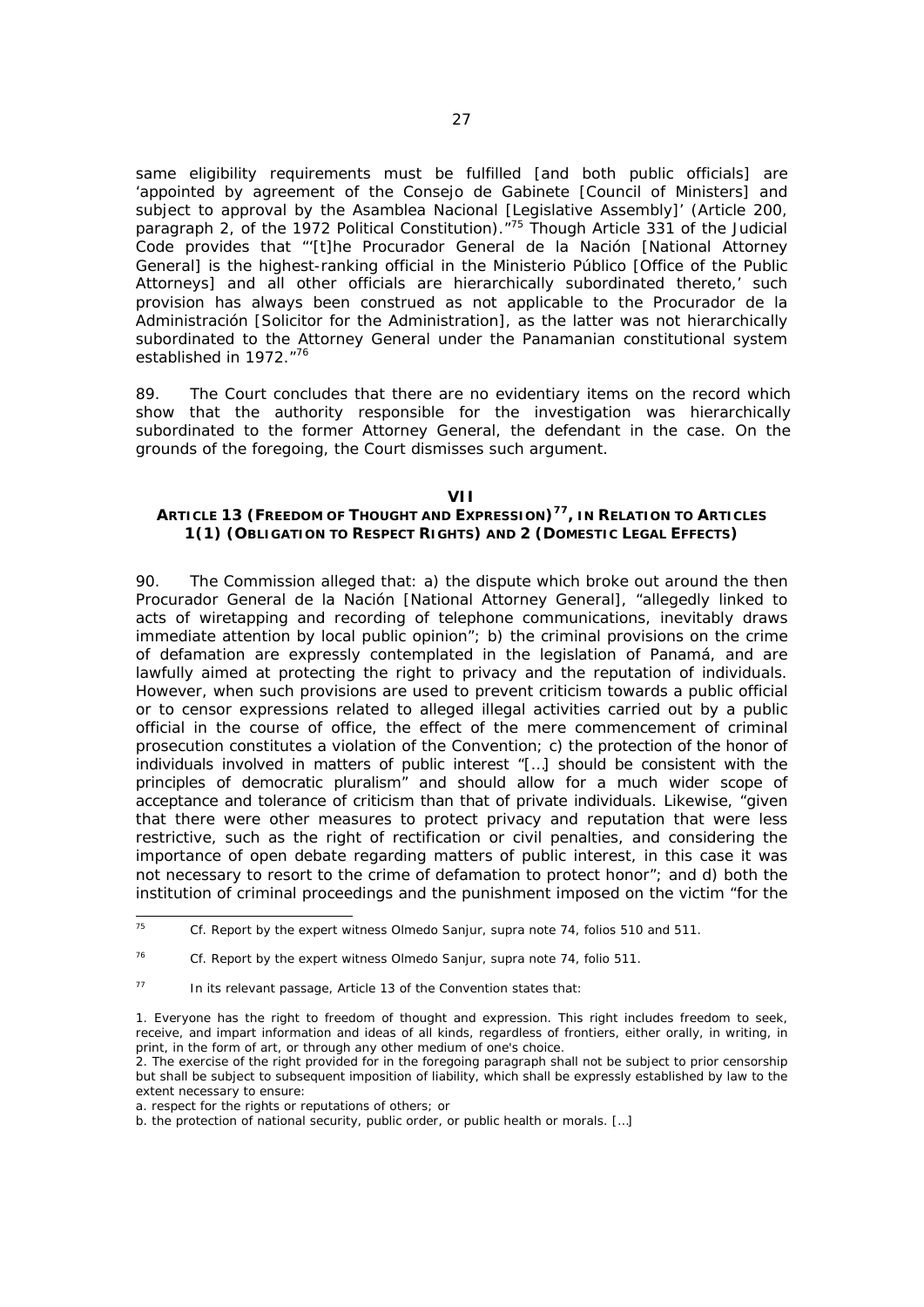crime of false accusation, in order to protect the reputation of a public official allegedly accused of illegal acts are therefore out of proportion with the 'interest justifying' such laws, as required under Article 13(2) of the Convention." It also results out of proportion "[…] when the criminal punishment imposed does not imply an imprisonment risk but rather the payment of a fine calculated on a daily basis." Finally, it requested that the violation of the obligation to bring the Panamanian legislation into conformity with the international standards be declared insofar as "the Panamanian legislation entails the threat of imprisonment or fine for those who insult or offend public officials or express critical opinions given by third parties about public officials or about private individuals who voluntarily take part in matters of public interest."

91. The representatives, among other arguments, advanced that: a) the exercise of freedom of expression is not exclusively reserved to journalists and all individuals must be fully guaranteed the possibility of communicating and receiving information, ideas and opinions. Likewise, they considered that "[t]he protection granted under Article 13 of the American Convention covers not only assessments, but also statements regarding matters of public interest related to the exercise of democratic control [,including] any statements that may be considered offensive"; b) "the legislation of Panamá applied in the case [of Mr. Tristán Donoso] does not allow for open and transparent debate regarding public matters and spawns fear to disseminate information, thus causing a serious detriment to the operation of the democratic system, particularly when involving matters of public interest"; such legislation releases public officials from the duty to submit summary evidence when pressing criminal charges against third parties for crimes against honor and provides for the verification of the truth -*exceptio veritatis*- as a means to exempt from punishment those who commit a crime against honor, for which reason such legislation does not comply with freedom of expression international standards; c) "the protection of honor of those under the jurisdiction of the State of Panamá is a legitimate purpose", however, since there are other means that are less restrictive, such as those indicated by the Commission, "the statutory definition of the crimes of slander, libel and defamation become a necessary means to achieve the legitimate purpose pursued"; and d) the rules on civil compensations do not clearly establish "a distinction regarding the type of criticism involved [regarding public or private individuals], do not […] establish neither an actual malice standard nor a the purpose of compensation and do not include measures to guarantee that the penalty be commensurate." They concluded that the criminal conviction of Mr. Tristán Donoso, as well as the civil compensation payment imposed upon him – the amount of which is to be determined - violated his right to freedom of expression.

92. Finally the State held that: a) the instant one "is a clear case of subsequent liability — as expressly set forth in Article 13(2)(a) of the American Convention — , resulting from an illegitimate attack by Tristán Donoso against the rights and reputation of others"; b) the victim could, at all times, exercise his right to freedom of expression and "the accusation publicly made by Mr. [Tristán] Donoso […] could not be understood as *'criticism'* or *'public debate'* regarding the acts of a public official." Considering an act of false accusation as "news of high public interest" is equivalent to legitimating any illegal act performed upon exercising freedom of expression, provided such act may draw the attention of the public; c) the sections of the Penal Code "constitute a protection granted by the State to the right to honor and reputation against illegal acts, enshrined in Article 11 of the Convention and Article 17 of the *Constitución Política de la República de Panamá* [Political Constitution of the Republic of Panamá], which protection is consistent with the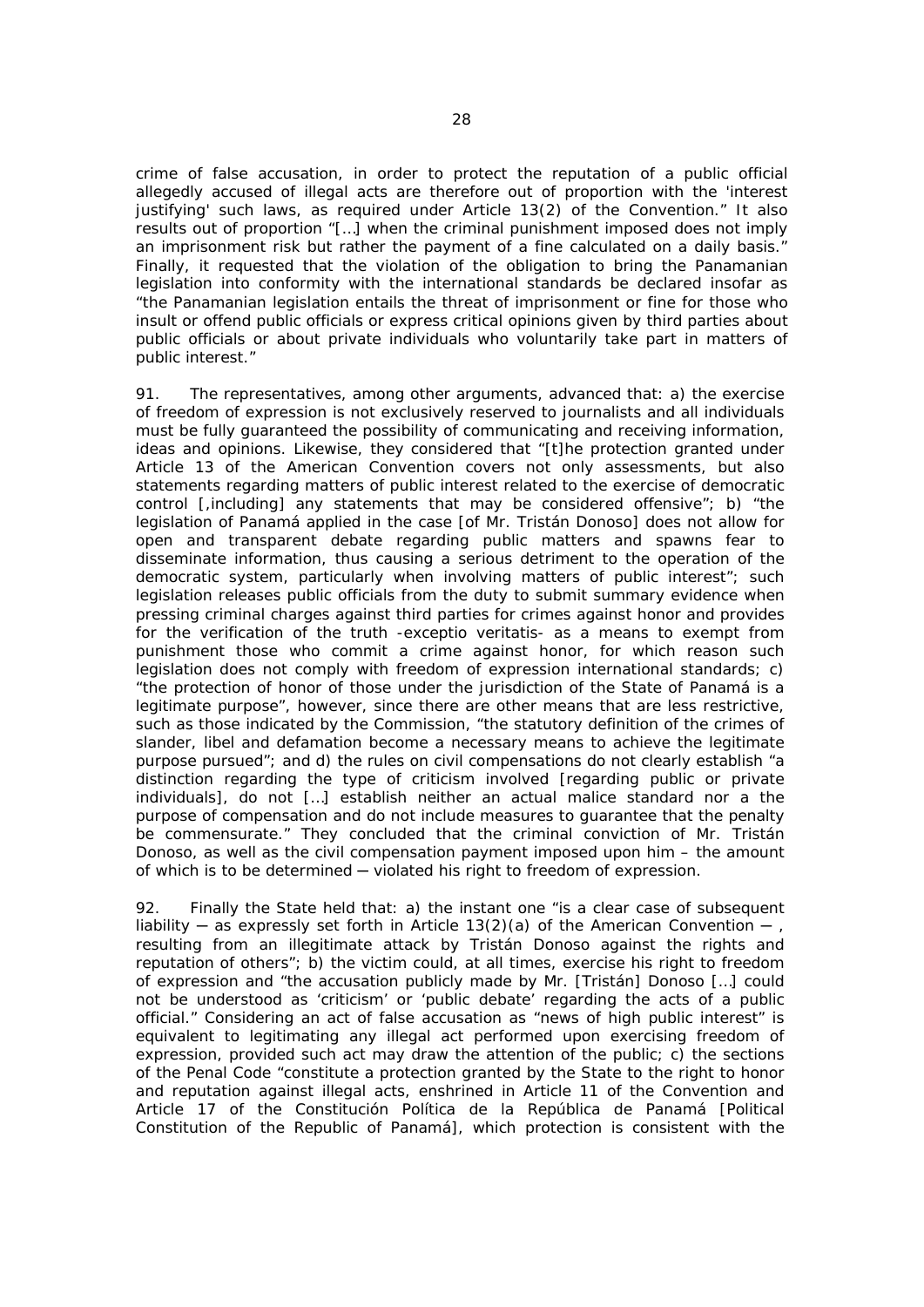standards set forth in Article 13(2) of the American Convention; d) "[i]n the judgment rendered on appeal No." 40 of April 1, 2005, the Second Court of Justice [...] imposed [upon Mr. Tristán Donoso] the minimum punishment established in Section 173(a) of the Penal Code  $-$  imprisonment for 18 months  $-$  and in that same judgment, such penalty was replaced by a pecuniary penalty[,] something which constitutes a very minor punishment, considering the seriousness of the crime committed." The State insisted that objectively accusing an individual of a criminal act is not included in the concept of criticism Article 13 of the Convention protects; and e) as regards the need for other means of protection of honor alleged by the Commission and the representatives, it pointed out that "in Panamá, it is completely useless and ineffective to provide for a means of reparation that is merely civil in nature as a way of compensation for an illegal damage, given the prevailing cultural trend […] to avoid compliance therewith through mechanisms such as self-seizure and concealment of property."

> \* \* \*

93. The arguments submitted by the parties have evidenced once again before the Court the conflict between the right to freedom of expression on matters of public interest and the protection of the right of public officials to honor and reputation. The Court recognizes that the right to freedom of expression and the right to have personal honor respected are both enshrined in the American Convention, and are of the utmost importance, wherefore both rights must be protected and should coexist in harmony. La Corte deems that, as ensuring the exercise of both rights is imperative, the solution to such collision requires examining each case in accordance with its specific characteristics and circumstances.<sup>78</sup>

94. As in prior cases, the Court will not examine whether the statements made by the alleged victim at the press conference amounted to a specific crime pursuant to Panamanian statute, $79$  but whether in the instant case, upon imposing a criminal punishment on Mr. Tristán Donoso and the consequences thereof, among which the additional pecuniary compensation, the amount of which is pending determination, the State has violated or restricted the right enshrined in Article 13 of the Convention. Based upon the above, the Court will: 1) start the examination of the instant case by analyzing the determination of the events which have been proven; 2) secondly, it will briefly consider the contents of the right to freedom of thought and expression and, 3) it will examine whether criminal punishment amounts to a restriction to freedom of thought and expression which is allowed or not.

> \* \* \*

*1) Proven facts* 

 $78$ 78 *Cf. Case of Kimel v. Argentina. Merits, Reparations, and Costs.* Judgment of May 2, 2008, Series C No. 177, para. 51.

<sup>79</sup> *Cf. Case of Herrera Ulloa v. Costa Rica. Preliminary Objections, Merits, Reparations and Costs.* Judgment of July 2, 2004. Series C. No. 107, para. 106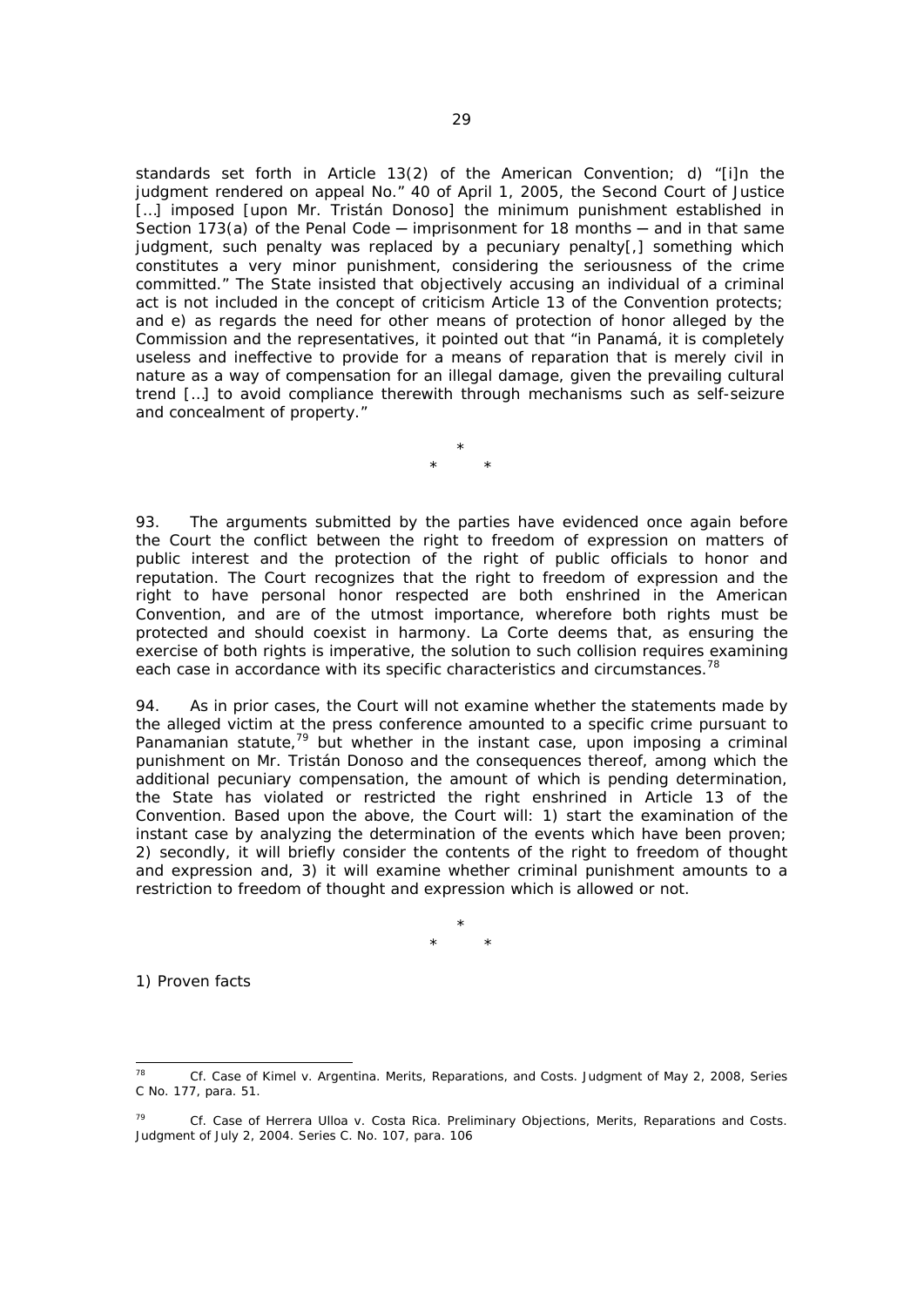95. On March 25, 1999, Mr. Tristán Donoso called a press conference at the venue of the *Colegio Nacional de Abogados de Panamá* [Panamá National Bar Association],<sup>80</sup> where he such:

in July 1996, in that sad July [19]96, I was having a telephone conversation with the father of one of such persons in that criminal prosecution [of Walid Zayed for the alleged charge of money laundering], which the Attorney General tape recorded and of which I have a cassette and not only that was done, he used the cassette to summon the authorities of the *Junta Directiva del Colegio Nacional de Abogados* [Governing Board of the National Bar Association] [...] to explain to them that I was part of a conspiracy against his person. [T]wo brave lawyers who were at that historical meeting, […] told the Attorney General that what he was doing at that moment was a crime. 81

96. At the moment the facts described in the instant case occurred, there was intense debate in Panamá, in which even a civil judge and the Chief Justice of the Supreme Court had participated, over the powers of the *Procurador General de la Nación* [National Attorney General] to wiretap and tape-record telephone conversations.

97. In fact, on March 20, 1999, the *Juez Tercero del Circuito Civil de Panamá* [Panamá Civil Circuit Judge Number Three] lodged a complaint against the former Attorney General for illegally interfering with the telephone communications of the Court in his charge, a fact which had widespread repercussion and was published in several Panamanian newspapers, <sup>82</sup> prompting the intervention of several bodies such as the *Defensoría del Pueblo de Panamá* [Office of the Ombudsman of Panamá].<sup>83</sup>

j

<sup>80</sup> The *Defensoría del Pueblo de Panamá* [Office of the Ombudsman of Panamá] by means of Official Letter D.P.P.-R.P. No. 151/99 of March 25, 1999, addressed to the *Procurador de la Administración* [Solicitor for the Administration], pointed out that "[t]oday, at about five p.m. at the Bar Association and in the presence of journalists, Licentiate. Santander Tristán Donoso delivered some documents to me which, in his opinion, are evidence of the wiretapping to which he was subjected by the *Procurador General de la Nación* [National Attorney General], José Antonio Sossa." (Case File of Appendixes to the Application, Book I, Appendix 26, folio 1606); *Cf. El Siglo* newspaper, March 26, 1999 issue, article entitled *"¿Renunciará el Procurador? La Corte no ha dado una "autorización en blanco" para que Sossa "pinche" teléfonos"* ["Will the Attorney General resign? The Court has not given Sossa a 'blank endorsement' for 'bugging' telephones."] this article reads *"[l]a denuncia del abogado [Tristán Donoso] agrega nuevos elementos contra Sossa que enfrenta una verdadera tormenta de críticas y denuncias, […]"* ["the criminal complaint filed by lawyer [Tristán Donoso] adds further elements against Sossa, who faces a host of criticism and accusations […]."] (Case File of Appendixes to the Reply to the Application, Book I, Appendix B-2, folio 3463). *Cf.* as well *La Prensa* newspaper, April 16, 1999 issue, article entitled *"Nuevas revelaciones sobre espionaje telefónico"* ["New revelations on telephone spying"] referring to the case of Mr. Tristán Donoso (Case File of Appendixes to the Reply to the Application, Book I, Appendix B-2, folio 4857).

<sup>81</sup> Judgment No. SA-2 of the *Juzgado Noveno de Circuito Penal del Primer Circuito Judicial de Panamá* [Panamá First Court Circuit Criminal Circuit Court Number Nine], dated January 16, 2004 (Case File of Appendixes to the Application, Book I, Appendix 25, folio 1576).

<sup>82</sup> *Cf. La Prensa* newspaper, Wednesday March 24, 1999, article headlined *"Juez acusa al procurador Sossa por intervenir ilegalmente su teléfono"* ["Judge accuses Attorney General Sossa of illegally wiretapping his telephone"] (Case File of Appendixes to the Motions, Pleadings and Evidence brief, Book II, Appendix 51, folio 2852) and *El Siglo* newspaper, March 26, 1999 issue, *supra* note 80 (Case File of Appendixes to the Reply to the Application, Book I, Appendix B-2, folio 3463).

<sup>83</sup> *Cf.* Official Letter D.P.P.-R.P. No. 177/99, dated April 15, 1999, of the *Defensoría del Pueblo de la República de Panamá* [Office of the Ombudsman of the Republic of Panamá] and addressed to the *Procuradora de la Administración* [Solicitor for the Administration] (Case File of Appendixes to the Application, Book I, Appendix 32, folio 1636).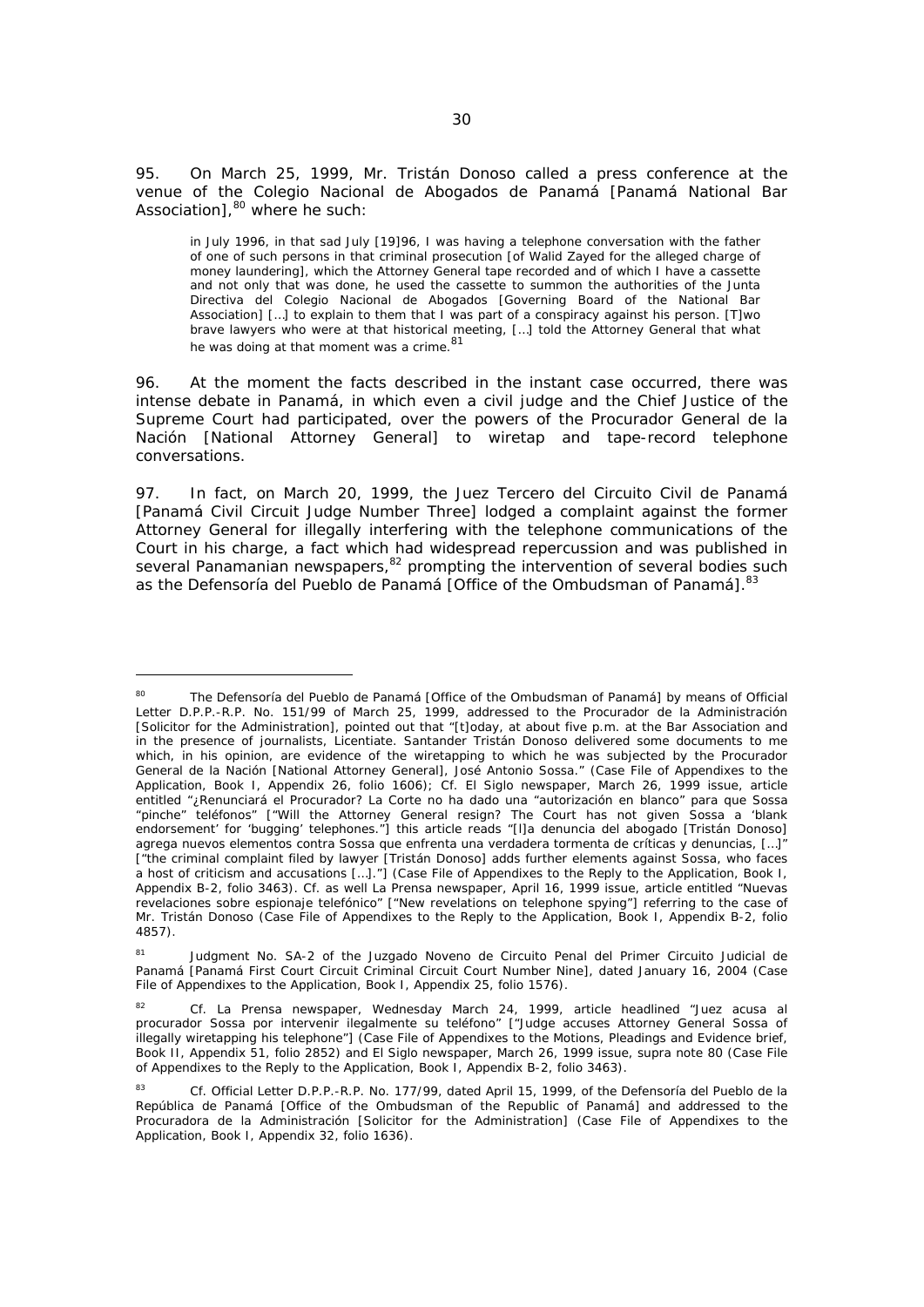98. On his part, on March 23, 1999, the *Defensor del Pueblo* [Ombudsman] issued a press release $84$  where he considered that:

[...] the wiretapping of the telephone conversation ordered by the *Procurador General de la Nación* [National Attorney General], José Antonio Sossa, against the *Juez Tercero Civil* [Civil Judge Number Three] is unacceptable, disgraceful and very serious […] as it amounted to the violation of Article 29 of the Political Constitution, as well as of various international conventions on Human Rights which protect everyone's right to privacy and the right not to be subjected to undue interference by the State.

[…]

 $\overline{\phantom{0}}$ 

So, the Ombudsman repudiates, condemns and disapproves of the unreasonable and unfounded interference with the telephone communications of the Civil Judge ordered by the *Procurador General de la Nación* [National Attorney General], […], without having valid reasons which justify such a worrisome, terrible and arbitrary measure.

99. The former Attorney General issued a public clarification, $85$  which contained no date, in which he pointed out that Article 26 of the Single Text of Law of August 29, 1994, empowered him to authorize the recording of telephone conversations and communications of those persons who might be involved in a wrongdoing, such as bribery of public officials, when there is evidence that a serious crime has been perpetrated. He likewise added that

"[a]ssessing whether there is evidence or not of a serious crime, and whether it is serious or not, is the obvious duty of the only public official authorized to do so, the *Procurador General de la Nación* [National Attorney General]."

100. In view of the foregoing, on March 25, 1999, Chief Justice of the Supreme Court of Panamá Arturo Hoyos addressed a note<sup>86</sup> to the former Attorney General which was widely taken up by the press,  $87$  and where he pointed out that:

[I] have gained knowledge through the press that you ordered interference with the telephone communications of a member of the Judiciary and that such Court official has started a criminal prosecution against you. I have also read the communication in which you explained the reasons for such action.

[…] The Supreme Court of Justice has not given you, Attorney General, a blank or full endorsement to order the wiretapping of telephone communications.

101. On March 26, 1999, the day after the press conference called by Mr. Tristán Donoso, the former Attorney General filed a criminal complaint against him before the *Fiscalía Auxiliar de la República* [Auxiliary Office of the Public Attorney] for the

<sup>84</sup> *Cf.* Press release of the Ombudsman on March 23, 1999 (Case File of Appendixes to the Reply to the Application, Book IV, Volume I, Appendix B-2, folio 4842). Later on, the Ombudsman, delivered documents related to the instant case to the *Procuradora de la Administración* [Solicitor for the Administration]. *Cf.* Official Letter D.P.P.-R.P. No. 177/99 of April 15, 1999 by the Ombudsman of Panamá, *supra* note 83, folio 1636.

<sup>85</sup> Public clarification bearing no date, of the *Procurador General de la Nación* [National Attorney General] (Case File of Appendixes to the Application, Book I, Appendix 24, folio 1569).

<sup>86</sup> *Cf.* Note No. P-CSJ-015-99 of March 25, 1999 signed by the Chief Justice of the Supreme Court of Panamá and addressed to the *Procurador General de la Nación* [National Attorney General] (Case File of Appendixes to the Motions, Pleadings and Evidence Brief, Book I, Appendix 16, folio 2516).

<sup>87</sup> *Cf.* La Prensa newspaper, Friday March 26, 1999 issue, article entitled *"Escándalo de intervenciones telefónicas, Hoyos desmiente al procurador"* [Scandal over telephone wiretapping. Hoyos contradicts the Attorney General] (Case File of Appendixes to the Reply to the Application, Book IV, Volume I, Appendix B-2, folio 4850), and the *"El Siglo"* newspaper, Friday March 26, 1999 issue, *supra* note 80, folio 3463).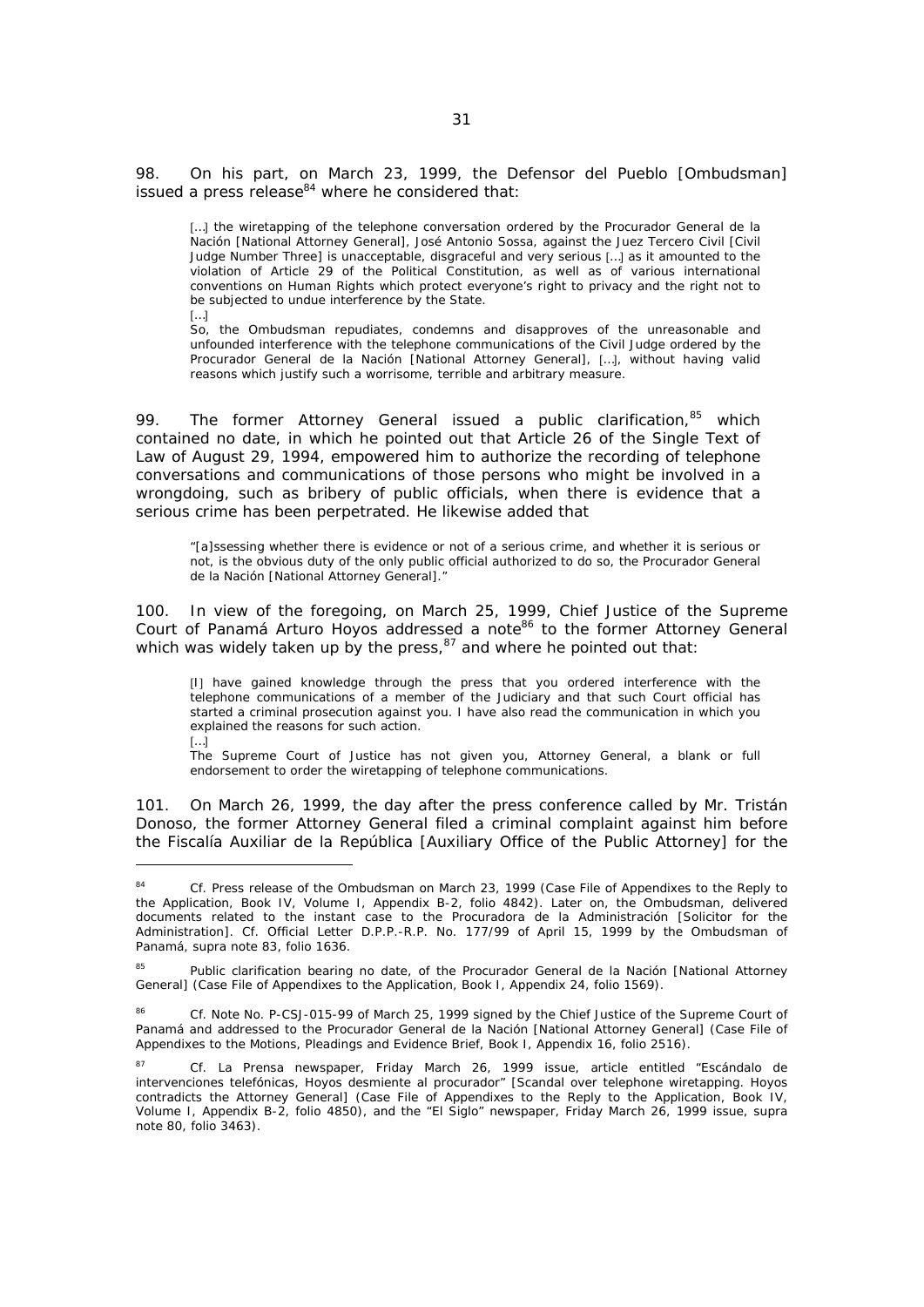charge of defamation, in which he pointed out that "on Thursday March 25, 1999, at the press conference called by Licentiate SANTANDER TRISTÁN, he charg[ed] [him] with wiretapping and recording his telephone communications.<sup>"88</sup>

102. On June 27, 2000, the *Juzgado Noveno de Circuito Penal del Primer Circuito Judicial de Panamá* [Panamá First Court Circuit Criminal Circuit Court Number Nine] handed down a dismissal without prejudice in behalf of Mr. Tristán Donoso on the grounds that "it had not been conclusively proven at the preliminary investigation that SANTANDER TRISTÁN had not deemed the alleged false event he allegedly attributed on March 25, 1999, at a press conference, to be true, therefore that it would have amounted to the crime of defamation, that is, for such crime to be effectively perpetrated the person making the imputation must be aware that such fact is false, something which did not occur."89

103. On July 12, 2000, the *Fiscal Cuarto del Primer Circuito Judicial de Panamá* [Panamá First Court Circuit Public Prosecutor Number Four] filed a motion for appeal against the dismissal without prejudice handed down in behalf of Mr. Tristán Donoso90 and on August 31, 2001, the *Segundo Tribunal Superior* [Superior Court Number Two] revoked the appealed decision.<sup>91</sup>

104. On October 26, 2001, the former Attorney General, through his representative, filed before the *Juzgado Noveno de Circuito de lo Penal del Primer Circuito Judicial de Panamá* [Panamá First Court Circuit Criminal Circuit Court Number Nine] an ancillary action for damages against Mr. Tristán Donoso for the amount of 1,100,000 *balboas*. 92

105. On January 15 and March 7, 2002, the Panamá First Court Circuit Public Prosecutor Number Four requested the *Juzgado Noveno de Circuito Penal del Primer Circuito Judicial de Panamá* [Panamá First Court Circuit Criminal Circuit Court Number Nine] First Judicial Circuit Court to send a communication to the offices of INTERPOL in the United States and Canada in order to locate Mr. Tristán Donoso and

<sup>88</sup> 88 *Cf.* Criminal proceedings against Mr. Santander Tristán Donoso started on March 26, 1999 by José Antonio Sossa, on the charge of defamation (Case File of Appendixes to the Application, Book II, Appendix 39, folios 1768 and 1769).

<sup>89</sup> *Cf*. Preliminary Hearing Record No. 101 of the *Juzgado Noveno del Circuito Penal del Primer Circuito Judicial de Panamá* [Panamá First Court Circuit Criminal Circuit Court Number Nine] of June 27, 2000. (Case File of Appendixes to the Brief on Motions, Pleadings and Evidence, Book II, Appendix 34, folios 2568 to 2578).

<sup>90</sup> *Cf.* Motion for appeal of the *Fiscal Cuarto del Primer Circuito Judicial de Panamá* [Panamá First Court Circuit Public Attorney Number Four] of July 12, 2000. (Case File of Appendixes to the motions, pleadings and evidence brief, Book II, Appendix 35, folio 2579).

<sup>91</sup> *Cf.* Ruling No. 160 of the *Segundo Tribunal Superior de Justicia* [Superior Court of Justice Number Two] of August 31, 2001, (Case file of appendixes to the motions, pleadings and evidence brief, Book II, Appendix 36, folios 2587 and 2601).

<sup>92</sup> *Cf.* Ancillary action for damages filed on October 26, 2008 (Case File of Appendixes to the motions, pleadings and evidence brief, Book II, Appendix 37, folio 2602).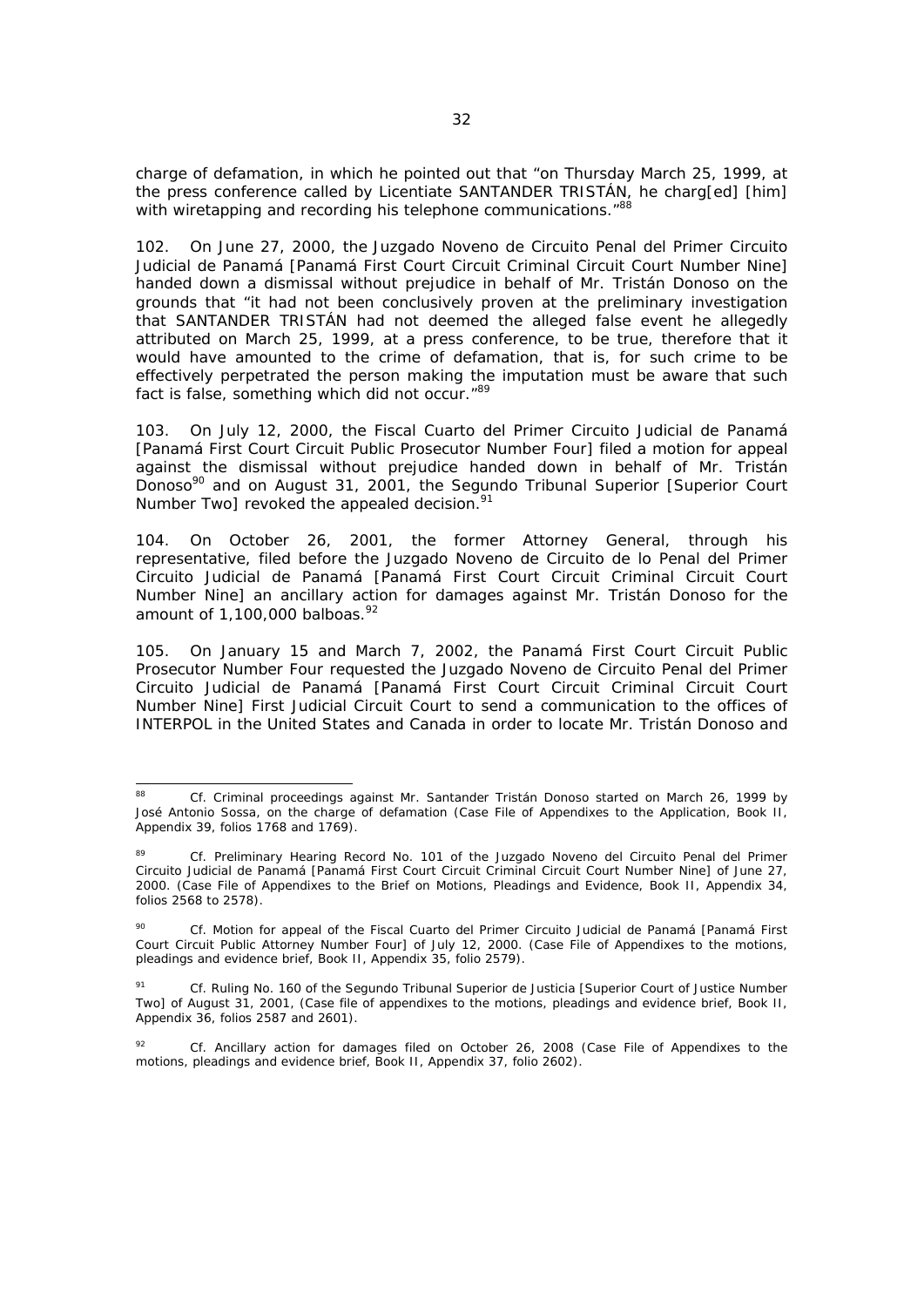his wife and serve notice of the indictment issued in the proceedings against him.<sup>93</sup> Both petitions were granted by means of Order No. 139 of May 23, 2002.<sup>94</sup>

106. On January 16, 2004, the [Panamá Province Criminal Circuit Court Number Nine] acquitted Mr. Tristán Donoso of a general crime against honor to the detriment of José Antonio Sossa and rejected the ancillary request for damages to the benefit of the latter,  $95$  as it found that:

the main pieces of evidence that compose this dossier do not prove beyond reasonable legal doubt that Mr. TRISTÁN DONOSO acted maliciously since there is no sufficient testimonial evidence to support the allegation that, upon attributing liability for the illegal recording of calls, the individual accuser was aware of the actual source of such recording. 96

107. On February 11, 2004, Panamá First Court Circuit Public Prosecutor Number Four [Office of the First Panamá Court Circuit Prosecutor Number Four] filed an appeal against such judgment<sup>97</sup> and on April 1, 2005, the Segundo Tribunal Superior de Justicia de Panamá [Panamá Superior Court of Justice Number Two] reversed the acquittal, sentencing Mr. Tristán Donoso to imprisonment for 18 months and disqualification to hold public office for an equal term for having found him to be the perpetrator of the crime of defamation to the detriment of José Antonio Sossa and substituting the imprisonment imposed by 75 days' fine calculated on a 10 *balboas* daily basis (total B/.750.00). Furthermore, the aforementioned authority granted compensation for pecuniary and non-pecuniary damages caused to the victim "as is to be assessed", after liquidation before the lower Court.98 Among other considerations, the Segundo Tribunal Superior de Justicia [Superior Court of Justice Number Two] found that:

[t]he arguments set forth by the Court having heard the case in the first instance are inadmissible as it acquitted the accused stating that there is no *animus injuriandi*, because the accused was not certain about the falsehood of the allegations brought against Mr. SOSSA. The reasons provided should not be deemed valid in the sense that a kind of

95 *Cf.* Judgment No. SA-2 rendered by the *Juzgado Noveno de Circuito Penal del Primer Circuito Judicial de Panamá* [Panamá First Court Circuit Criminal Circuit Court Number Nine] on January 16, 2004, *supra* note 81, folios 1571 to 1604.

96 *Cf.* Judgment No. SA-2 rendered by the *Juzgado Noveno de Circuito Penal del Primer Circuito Judicial de Panamá* [Panamá First Court Circuit Criminal Circuit Court Number Nine] on January 16, 2004 *supra* note 81, folio 2742.

 $Q<sub>2</sub>$ 93 *Cf.* Motions filed by the *Fiscal Cuarto del Primer Circuito Judicial de Panamá* [Panamá First Court Circuit Public Attorney Number Four] (Case File of Appendixes to the motions, pleadings and evidence brief, Book II, Appendix 38, folio 2606, and Appendix 39, folio 2607).

<sup>94</sup> *Cf.* Ruling No. 139, of the *Juzgado Noveno de Circuito Penal del Primer Circuito Judicial de Panamá* [Panamá First Court Circuit Criminal Circuit Court Number Nine] on May 23, 2002 (Case File of Appendixes to the motions, pleadings and evidence brief, Book II, Appendix 38, folio 2606, and Appendix 40, folios 2608 and 2609).

<sup>97</sup> *Cf.* Argument on appeal against Judgment No. SA-2 rendered by the *Juzgado Noveno de Circuito Penal del Primer Circuito Judicial de Panamá* [Panamá First Court Circuit Criminal Circuit Court Number Nine] on January 16, 2004 (Case File of Appendixes to the motions, pleadings and evidence brief, Book II, Appendix 45, folios 2750 to 2767).

<sup>98</sup> *Cf.* 2nd Judgment No. 40 passed by the *Segundo Tribunal Superior de Justicia* [Superior Court of Justice Number Two] on April 1, 2005 (Case File of Appendixes to the Application, Book II, Appendix 47, folio 1952).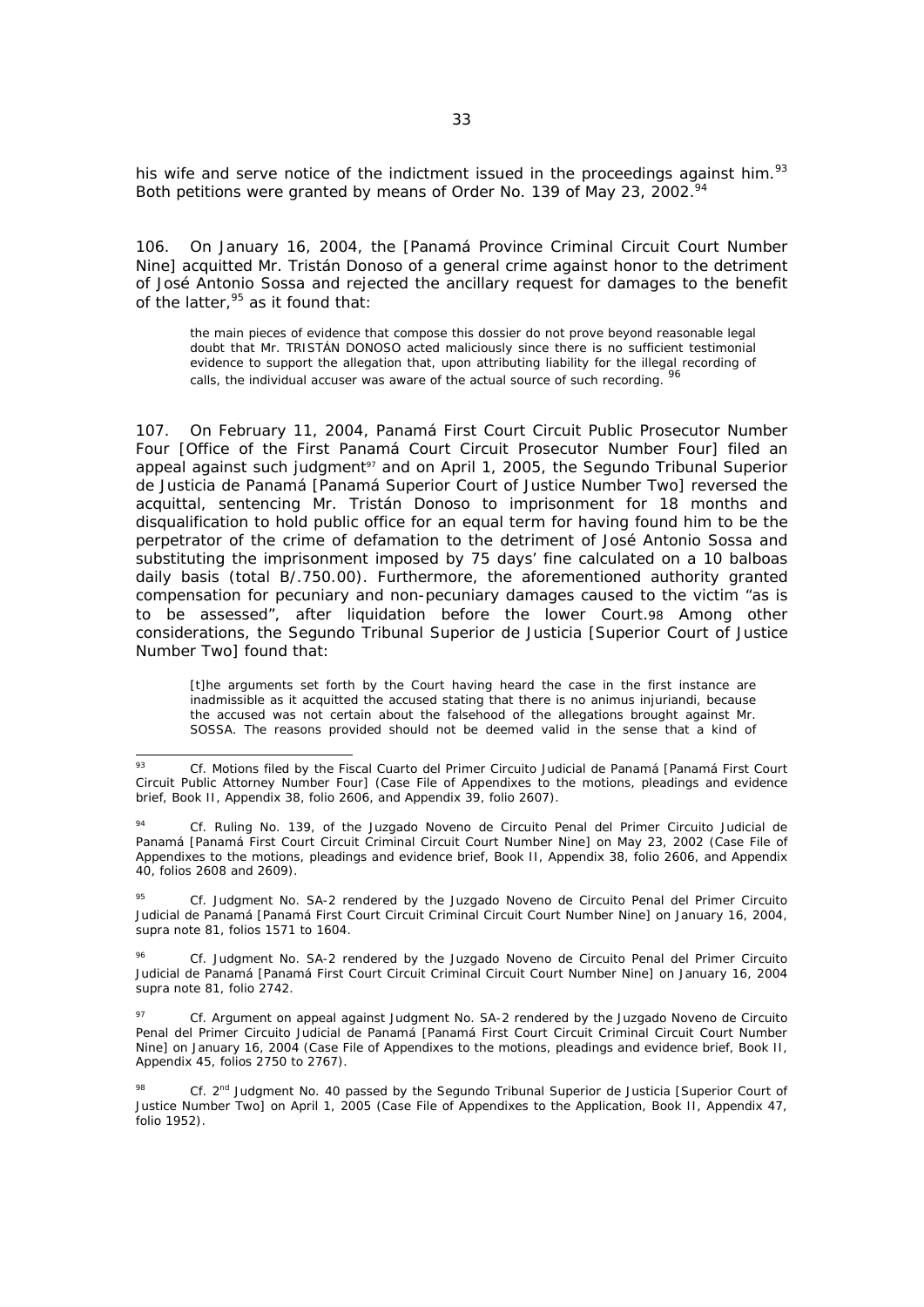defense of a right that is inherent to the individual was attempted by affecting another right inherent to the individual in the person of the victim; this line of thought can only be admitted in the event of the so-called grounds for justification; none of which applies in the instant case.<sup>99</sup>

108. At the time of the events, the Penal Code (*supra* para. 52), established, among other provisions regarding crimes against honor, as follows:

Section 172. Any person who falsely accuses another of committing a punishable act will be subject to a 90 to 180 days' fine.

### *2) Freedom of thought and expression*

109. As regards the scope of freedom of expression, in its decisions the Court has repeatedly held that those who enjoy the protection of the Convention have the right to seek, receive, and impart information and ideas of all kinds, and to receive and have access to the information and ideas disclosed by others.<sup>100</sup>

110. The foregoing notwithstanding, freedom of expression is not an absolute right. Article 13(2) of the Convention, which prohibits prior censorship, also provides for the possibility to impose liability, as appropriate, in the event of an abusive exercise of this right. These restrictions are exceptional in nature and should not limit, unless strictly necessary, the free exercise of freedom of expression and become a direct or indirect method of prior censorship.101

111. Furthermore, Article 11 of the Convention provides that all persons have the right to have their honor respected and their dignity recognized. This gives rise to restrictions to the powers of individuals and the State. So, all persons who consider their honor to have been affected may lawfully resort to the judicial authorities provided by the State for protection of their individual rights.<sup>102</sup>

112. This fundamental right must be exercised in a context of respect and safeguard of all other fundamental rights. In this process for harmonization, the State plays a crucial role as it seeks to define the responsibilities and penalties that might be necessary to such effect.<sup>103</sup> The need to protect the rights to honor and reputation, and other rights that may be affected by abuses in the exercise of freedom of expression calls for proper compliance with the limits imposed in that regard by the Convention itself.

103 *Cf*. *Case of Kimel*, *supra* note 78, para. 75.

 $\overline{\phantom{0}}$ 99 *Cf.* 2nd Judgment No. 40 passed by the *Segundo Tribunal Superior de Justicia* [Superior Court of Justice Number Two] on April 1, 2005 *supra* note 98, folio 1950).

<sup>100</sup> *Cf. Compulsory Membership in an Association Prescribed by Law for the Practice of Journalism (Articles 13 and 29 of the American Convention* of Human Rights). Advisory Opinion OC-5/85, dated November 13, 1985. Series A No. 5, para. 30; *Case of Ricardo Canese v. Paraguay*. *Merits, Reparations and Costs*. Judgment of August 31, 2004. Series C No. 111, para 77; and *Case of Kimel v. Argentina, supra* note 78, 53.

<sup>101</sup> Cf. Case of Herrera-Ulloa v. Costa Rica. supra note 79, para. 120; Case of Palamara-Iribarne v. Chile. Merits, Reparations and Costs. Judgment of November 22, 2005. Series C No. 135, para. 79; and Case of Kimel supra note 16, para. 54.

<sup>102</sup> *Cf. Case of Ricardo Canese v. Paraguay. supra* note 16, para. 101; and *Case of Kimel supra* note 78, para. 55.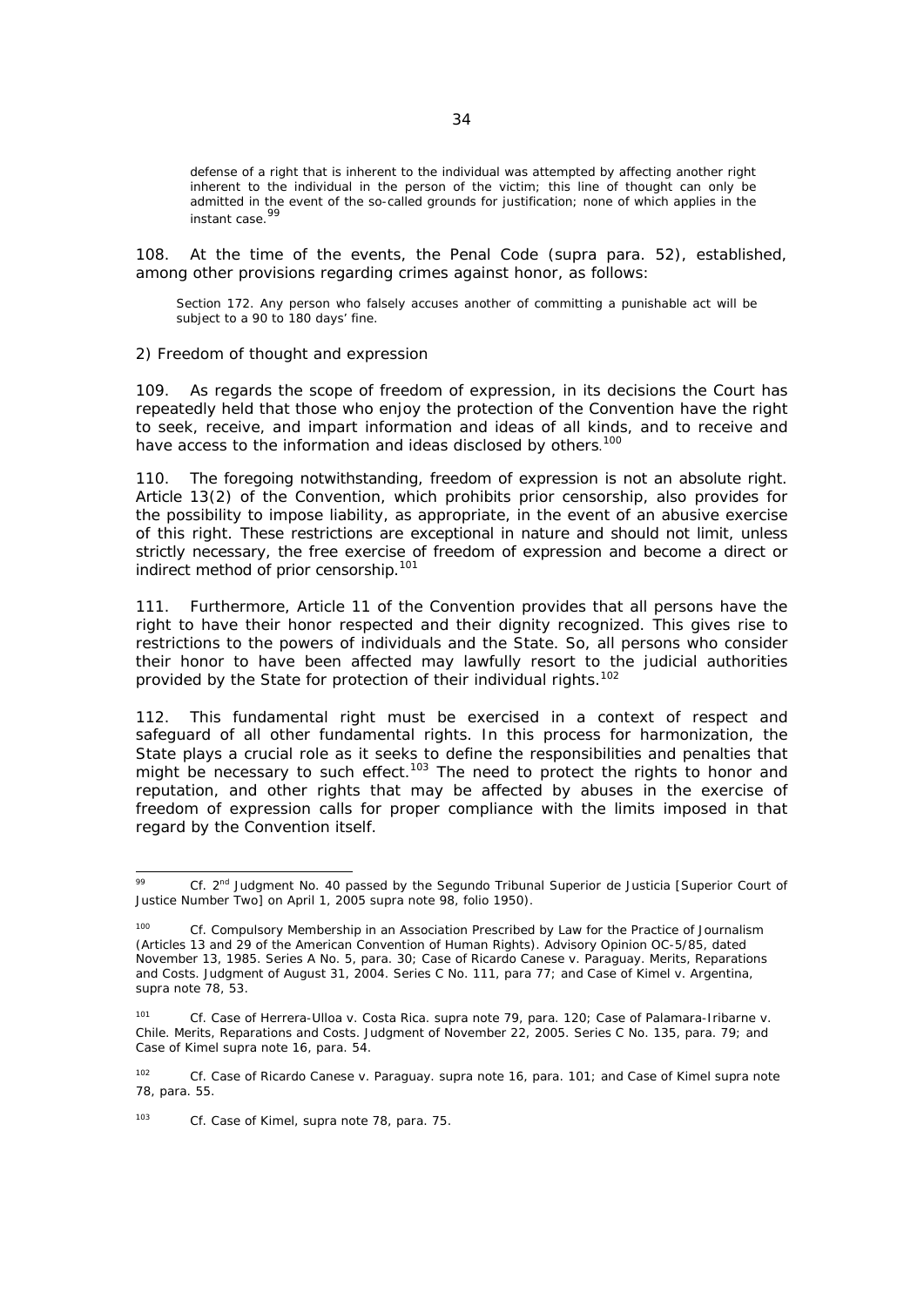113. Given the importance of freedom of expression in a democratic society, the State should not only minimize restrictions to circulation of information but also balance, as much as possible, participation by various sources information in public debate, thus promoting information pluralism. Consequently, fairness must rule the flow of information.<sup>104</sup>

114. The American Convention guarantees this right to every individual, irrespective of any other consideration; so, such guarantee should not be limited to a given profession or group of individuals. Freedom of expression is an essential element of the freedom of the press, although they are not synonymous and exercise of the first does not condition exercise of the second. The instant case involves a lawyer who claims protection under Article 13 of the Convention.

115. Lastly, as regards the right to honor, the Court recalls that any expression regarding the suitability of an individual for holding public office or regarding the acts performed by public officials in the course of their duties enjoy greater protection, thus fostering democratic debate.105 The Court has indicated that in a democratic society, public officials are more exposed to scrutiny and criticism by the general public. This different protection threshold is justified by the fact that public officials have voluntarily exposed themselves to a stricter scrutiny. Their activities go beyond their private life and expand to enter the arena of public debate. Such threshold is not based on the quality of the individual, but rather on the public interest attending the activities the officer performs.<sup>106</sup>

 *3) Restrictions to freedom of expression and assessment of subsequent liability in the instant case* 

116. Based on the foregoing considerations and the allegations made by the parties, the Court will examine if the subsequent liability measure applied in the instant case met the aforementioned requirements of being enacted by statute, of serving a legitimate purpose and of being adequate, necessary and commensurate.

### *Statutory standing of the measure*

117. The Court observes that the crime of false accusation for which the victim was sentenced was enacted in Section 172 of the Penal Code; which is statute, both in the formal sense as a legislative act and in a substantive sense as a general written legal rule (*supra* para. 108).

### *Legitimate purpose and adequacy of the measure*

 $104$ The Court has indicated that "[...] plurality of media, the prohibition of any type of monopolistic practice in relation thereto, is a necessary requirement." *Cf. Compulsory Membership in an Association Prescribed by Law for the Practice of Journalism (Articles 13 and 29 of the American Convention* of Human Rights), *supra* note 44, para. 34; See also, *mutatis mutandi*: *Case of Kimel v. Argentina*, *supra* note 78, para 57.

<sup>105</sup> *Cf. Case of Herrera-Ulloa, supra* note 79, para. 128; *Case of Ricardo Canese, supra* note 100, para 98; and *Case of Kimel*, *supra* note 78, para. 86.

<sup>106</sup> *Cf. Case of Herrera Ulloa, supra* note 79, para. 129; and *Case of Ricardo Canese, supra* note 100, para. 103, and *Case of Kimel*, *supra* note 78, para. 86.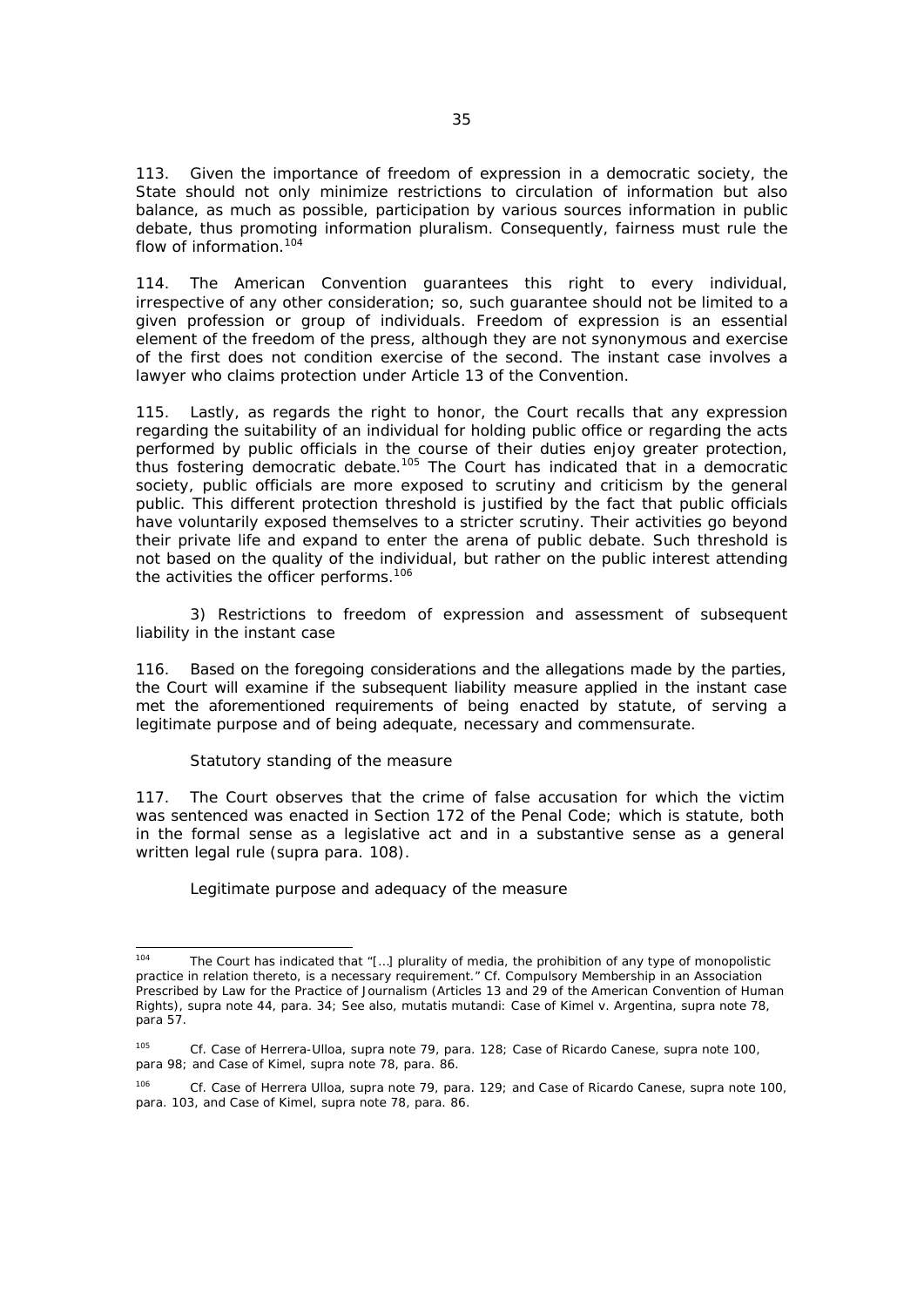118. The Court has pointed out that public officials, in as much the same manner as any other individual, enjoy the protection of the provisions of Article 11 of the Convention, which enshrines the right to honor. Moreover, Article 13(2)(a) of the Convention sets forth that the "reputations of others" may be grounds to impose subsequent liability for such an exercise of freedom of expression as attains them. Likewise, the incrimination instrument is adequate since it is aimed at safeguarding – through the penalties established – the interest that it is meant to protect; i.e. it could be suitable to contribute to attaining such end.<sup>107</sup>

### *Need for the measure*

119. In a democratic society punitive power is exercised only to the extent that is strictly necessary in order to safeguard essential legally protected interests from the more serious attacks serious attacks which may impair or endanger them. The opposite would result in the abusive exercise of the punitive power of the State.<sup>108</sup>

120. The Court does not deem any criminal sanction regarding the right to inform or give one's opinion to be contrary to the provisions of the Convention; however, this possibility should be carefully analyzed, pondering the extreme seriousness of the conduct of the individual who expressed the opinion, his actual malice, the characteristics of the unfair damage caused, and other information which shows the absolute necessity to resort to criminal proceedings as an exception. At all stages the burden of proof must fall on the party who brings the criminal proceedings.<sup>109</sup>

121. In its constant case law, the Court has repeatedly upheld the protection of freedom of expression regarding opinions and statements on matters of which society has a legitimate interest to be informed, in order to be aware of anything that bears on the performance of the State or impacts on general interests or rights, or of anything having significant consequences (*supra* para. 115). For the Court, the manner in which a high ranking public official – such as the *Procurador General de la Nación* [National Attorney General] – exercises his or her statutory powers, in this case, the wiretapping of telephone conversations and the manner in which domestic rules and regulations are abided by in therefore doing, is a matter of public interest. It is against the background of the series of challenges publicly made against the former Attorney General by various State authorities, such as the Ombudsman and the President of the Supreme Court, regarding his actions in connection with telephone wiretapping, that the alleged victim stated in a press conference that such public official had tape recorded a telephone conversation and had disclosed such recording to the *Junta Directiva del Colegio Nacional de Abogados* [National Bar Association Governing Board] (*supra* paras. 95 to 100). The Court considers that Mr. Tristán Donoso made statements regarding events that had the greatest public interest in a context of intense public debate regarding the powers of the *Procurador General de la Nación* [National Attorney General] to wiretap and record telephone conversations, a debate in which Court authorities, among others, were involved.

122. As indicated above, it is established in international law that the threshold for protection the honor of public officials to be protected should allow for the broadest

ī

<sup>107</sup> *Cf. Case of Kimel, supra* note 78, para. 71.

<sup>108</sup> *Cf. Case of Kimel, supra* note 78, para. 76.

<sup>109</sup> *Cf. Case of Kimel, supra* note 78, para. 78.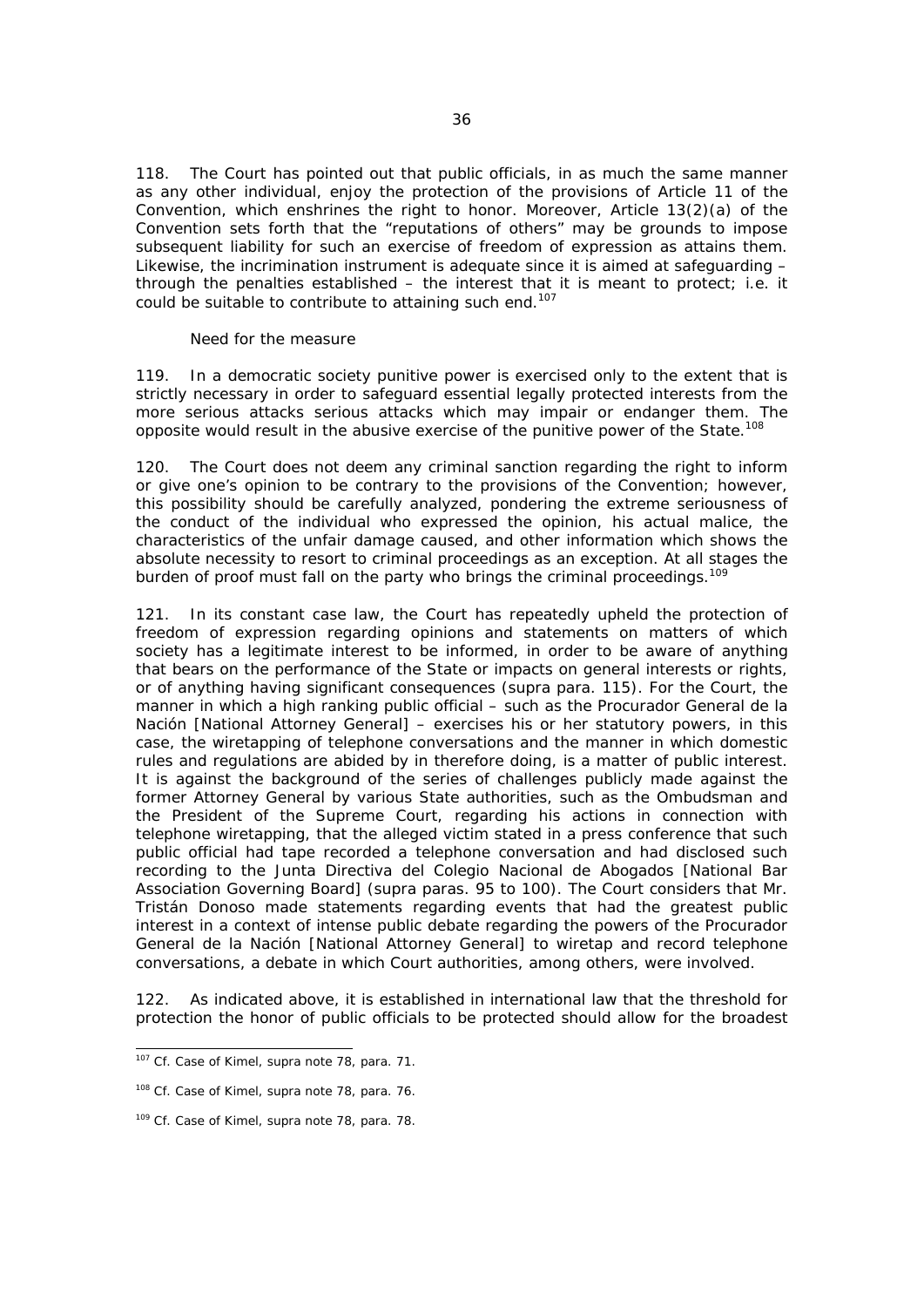control by citizens regarding the way they discharge their duties (*supra* para. 115). This different honor protection standard is justified by the fact that public officials voluntarily expose themselves to control by society, which results in a greater risk of having their honor affected and also the possibility – given their status – of having greater social influence and easy access to the media to provide explanations or to account for any events in which they take part. The instant case involves a person that held one of the highest public offices in his country, the *Procurador General de la Nación* [National Attorney General].

123. Likewise, as it already has been held by the Court the Judiciary must take into account the context in which the statements involving matters of public interest are made; the judge shall "assess the respect of the rights and reputations of others in relation to the value in a democratic society of open debate regarding matters of public interest or concern."<sup>110</sup>

124. The Court observes that the expression by Mr. Tristán Donoso did not amount to an opinion but to a statement of facts. While opinions cannot be declared true or false, statements of facts can. In principle, a true statement regarding a fact in a case involving a public official in relation to a matter of public interest is an expression protected under the American Convention. However, the situation is different when factual inaccuracy is present in the statement that allegedly causes damage to honor. In the instant case, during the press conference, Mr. Tristán Donoso referred to two legally relevant facts; a) the former Attorney General had disclosed to third parties a private telephone conversation a true fact that was even admitted by such public official and which, as mentioned above, amounts to a violation of privacy (*supra* para. 83); and b) the unauthorized recording of a telephone conversation that led Mr. Tristán Donoso to initiate criminal proceedings which were later unsuccessful in proving that the former Attorney General had taken part in the crime alleged (*supra* paras. 49 and 61).

125. In the instant case, the Court realizes that, at the time Mr. Tristán Donoso called the press conference, there were various and important information and assessment elements allowing to consider that his statement was not groundless regarding the responsibility of the former Attorney General for the recording of the conversation, to wit: a) at the time of the events, such officer was the only person legally empowered to order telephone wiretappings, which were carried out without any control, neither by a Court nor otherwise, a situation which had prompted a warning by the President of the Supreme Court (supra para. 100); b) the former Attorney General had in his possession the tape on which the private telephone conversation was recorded; c) a copy of the tape and a transcription of its content was forwarded to the authorities of the Catholic Church from his offices; d) the recording of the private conversation was played at his office to the authorities of the *Colegio Nacional de Abogados* [National Bar Association of Attorneys]; e) Mr. Tristán Donoso sent a letter and tried to meet with the former Attorney General to give and receive explanations regarding the recording of the conversation; however, the latter did not answer the letter and refused to meet with the alleged victim; f) the person with whom Mr. Tristán Donoso was holding the conversation denied having made the recording as alleged -even upon rendering a deposition under oath in the course of the proceedings against the former Attorney General; and g) Mr. Tristán Donoso had no part in the inquiry into the extortion of the Zayed family, wherein signs revealing the private origin of the recording appeared. Prosecutor Prado, in charge of the

 $110$ 110 *Case of Ricardo Canese, supra* note 100, para. 105.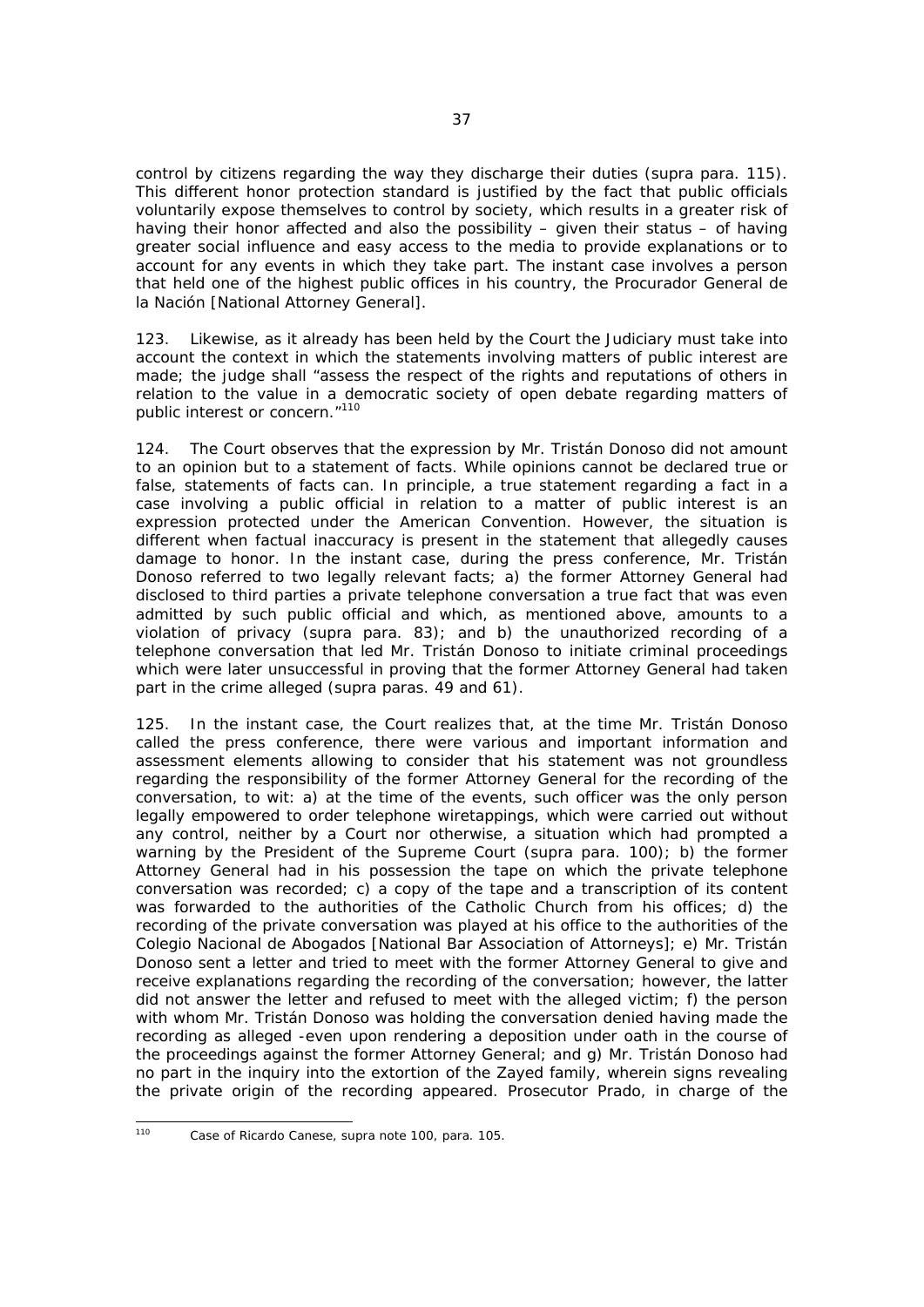inquiry into the act of extortion, in the sworn statement rendered during the proceedings against Mr. Tristán Donoso, held that such person "was not a claimant, complainant, individual accuser, judicial representative of the victim, victim, witness, expert, interpreter, translator, accused, suspect, incidental third party, contributing third party, defense attorney, in the initial inquiry carried out into the alleged crime of 'Extortion', perpetrated to the detriment of Mr. ADEL ZAYED and of young WALID ZAYED."111 A similar opinion was expressed by Inspector Hurtado, who was in charge of the inquiry into the extortion, and, at the hearing held in the case against Mr. Tristán Donoso, claimed that "[neither Prosecutor Prado nor herself] had nothing to do with [the victim, they were], handling a case of extortion […] but he has nothing to do with this."<sup>112</sup>

126. Furthermore, the Court realizes that Mr. Tristán Donoso not only had reasons to believe in the accuracy of the statement attributing the recording to the Attorney General then in office. In the written statement given before a public official whose acts command full faith and credit, submitted to this Court, Bishop Carlos María Ariz mentioned that when he became aware of the content of the tape and of its transcript, "h[e] went over to the office of the *Procurador General de la Nación* [National Attorney General], together with [the victim], to demand appropriate explanations on the telephone wiretappings."<sup>113</sup> It is a deposition by a witness which has not been neither challenged nor objected by the State. At the same time, the Court also observes that the statements made by Mr. Tristán Donoso were supported by two important institutions: the *Colegio de Abogados de Panamá* [Panamá Bar Association] and the Defensoría del Pueblo de Panamá [Panamá Office of the Ombudsman], the heads of which accompanied Mr. Tristán Donoso at the press conference where the challenged statements were made. Lastly, the criminal report he filed on account of such events is an additional element purporting that he considered he had sufficient grounds for his statements (*supra* para. 47). All these elements led the Court to conclude that it was not possible to sustain that his expression was groundless and, consequently, that the criminal remedy was a necessary action.

127. The Court also realizes that some of such elements were assessed in the acquittal ordered by the *Juzgado Noveno de Circuito Penal del Primer Circuito Judicial de Panamá* [Panamá First Court Circuit Criminal Circuit Court Number Nine], which provided:

[...] in our opinion, there is no legal certainty that Mr. SANTANDER TRISTÁN DONOSO actually knew the source of that recording or, at least, suspected that such recording was obtained through means other than those he alleged; particularly considering that by 1999, all evidence pointed to the individual accuser, given the events that were occurring which, in our opinion, could have influenced or determined the decision by Mr. TRISTÁN DONOSO to publicly express his discomfort, as he was firmly convinced that in fact the *Procurador General de la Nación* [National Attorney General] had also participated in wiretapping his

 $111$ 111 *Cf.* Official Letter No. 1289-99, by Prosecutor Prado dated April 7, 1999, *supra* note 60, folio 4397.

<sup>112</sup> *Cf*. Minutes of Hearing No. 32 of July 11, 2002, in the framework of the procedings instituted against Mr. Tristán Donoso for a crime against honor, *supra* note 30, folio 2618.

<sup>113</sup> Statement rendered before a public official whose acts command full faith and credit by Bishop Carlos María Ariz, *supra* note 16, folio 529.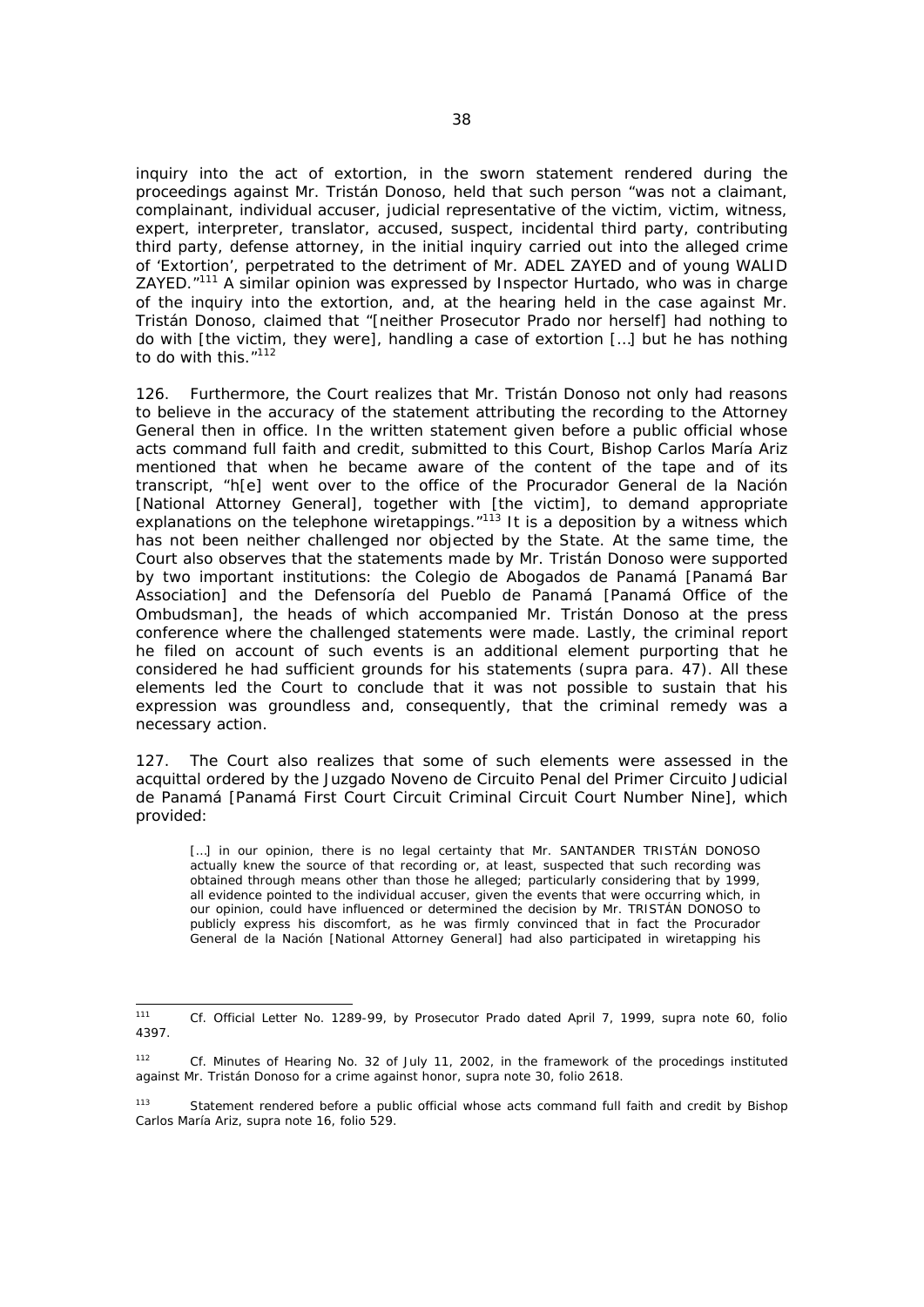telephone, as other authorities were accusing him of doing, especially considering that no answer was given to the questions he posed in the year 1996.<sup>114</sup>

128. Likewise, the First Instance Court specified that:

[...] we must recall that it was not until an inquiry was started in March 1999 and a Court decision was rendered that it became possible to verify that Licentiate José Antonio Sossa, *Procurador General de la Nación* [National Attorney General], had no participation in the instant events.115

129. Lastly, even though the days' fine does not seem excessive as a punishment, the criminal conviction imposed as a form of the subsequent liability established in the instant case is not necessary. Additionally, the facts the Tribunal is examining show that the fear of a civil penalty, considering the claim by the former Attorney General for a very steep civil reparation, may be, in any case, equally or more intimidating and inhibiting for the exercise of freedom of expression than a criminal punishment, since it has the potential to attain the personal and family life of an individual who accuses a public official, with the evident and very negative result of self-censorship both in the affected party and in other potential critics of the actions taken by a public official.

130. Based on the above, the Court finds that the criminal punishment imposed upon Mr. Tristán Donoso was evidently unnecessary, considering the alleged violation of the right to honor in the instant case, for which reason it results in a violation of the right to freedom of thought and of expression enshrined in Article 13 of the American Convention, as related to Article 1(1) of such treaty, to the detriment of Mr. Tristán Donoso.

131. On the other hand, it has not been shown in the instant case that the abovementioned criminal punishment was the outcome of alleged deficiencies in the rules framing crimes against honor in Panamá. So, the State has not failed to comply with the general obligation to give domestic legal effects to the American Convention established in Article 2 thereof.

132. Likewise, the Court finds and appreciates that, after the events that led to the instant case, significant reforms were made to the regulatory framework of Panamá, as far as freedom of expression is concerned.

133. Indeed, in July 2005, the Law "prohibiting the application of penalties for contempt, enacting measures related to the right of reply, correction or answer, and adopting other provisions,"116 was published in the Official Gazette. Section 2 of such law provides for the right of correction and reply, and establishes the procedure to be followed,<sup>117</sup> strengthening the protection of the right to freedom of expression.

 $114$ 114 Judgment No. SA-2 of the *Juzgado Noveno de Circuito Penal del Primer Circuito Judicial de Panamá* [Panamá First Court Circuit Criminal Circuit Court Number Nine], dated January 16, 2004 *supra* note 81, folio 1581.

<sup>115</sup> Judgment No. SA-2 of the *Juzgado Noveno de Circuito Penal del Primer Circuito Judicial de Panamá* [Panamá First Court Circuit Criminal Circuit Court Number Nine], dated January 16, 2004 *supra* note 81, folio 1582.

<sup>116</sup> National Assembly, Law No 22, of June 29, 2005, (Case File of Appendixes to the Motions, Pleadings and Evidence Brief, Book II, Appendix 10, folios 2461 to 2467).

<sup>117</sup> National Assembly, Law No 22, of June 29, 2005, *supra* note 116, folios 2461 and 2462. In Section 2, it provides: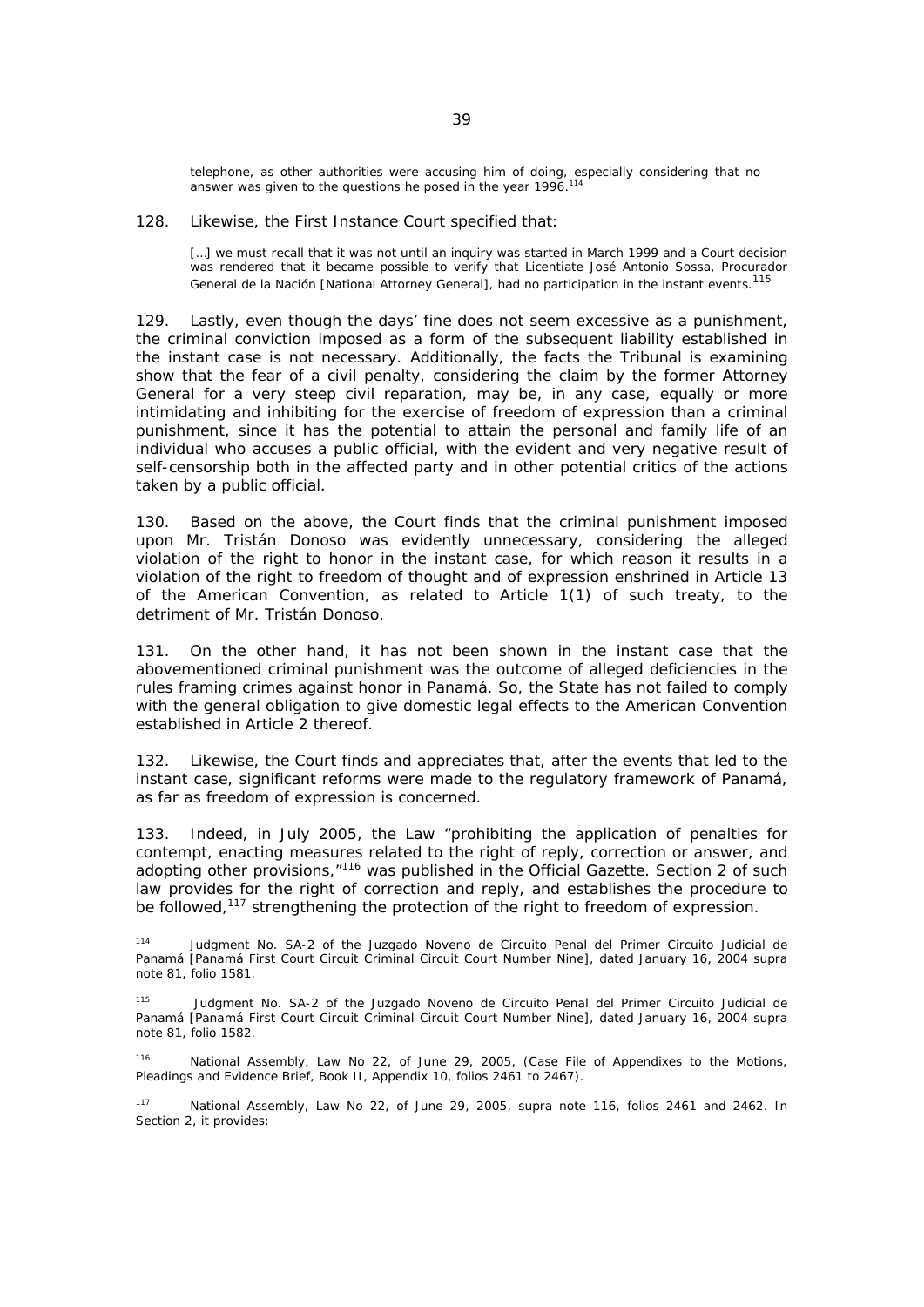134. The Court views favorably the fact that, among other modifications, the promulgation of the new Penal Code eliminated certain procedural privileges hitherto enjoyed by public officials<sup>118</sup> and established that no criminal punishment may be imposed in those cases where a public official considers his or her honor has been attained; such officer shall resort to the civil jurisdiction to determine the possible subsequent liability in the event of abuse in the exercise of freedom of expression.<sup>119</sup>

#### **VIII**

## **ARTICLE 9 (FREEDOM FROM EX POST FACTO LAWS) 120 IN RELATION TO ARTICLE 1(1) (OBLIGATION TO RESPECT RIGHTS) OF THE AMERICAN CONVENTION**

135. The Commission did not file allegations that Article 9 of the Convention had been violated.

Anyone attained by inaccurate or offensive information disclosed through any of the media addressing the general public has the right to effect, through the same means of communication, his reply, correction or answer, under the conditions herein established. The reply, correction or answer must occupy the same space as the aggravating piece of news or reference, and may be reasonably greater according to the special circumstances of each case, depending on the availabilities in that one of the media concerned. The media must reserve a permanent space or section to publish or disseminate the replies, corrections, answers, clarifications and comments by readers or by any other person affected by the piece of news.

The publication or broadcasting of the reply, correction or answer must be made within the forty-eight hours following receipt thereof, through that of the media used to disseminate the information or reference in question. An additional term of twenty-four hours will be allowed when the media concerned prove that it has been impossible for them to comply with the initial term due to reasons beyond their control […].

118 *Cf.* Penal Code, Law No. 18, dated September 22, 1982, *supra* note 49, folio 2949. In its Section 180 of the 1982 Penal Code provided:

To prosecute crimes against honor, it is necessary for the offended party to press charges individually, filing them together with the summary evidence supporting the report of the facts. In the cases of individual accusations filed by the President of the Republic, the Vice Presidents, the Cabinet Ministers, the Directors of Decentralized Agencies, Legislators, Justices of the Supreme Court and Members of the Electoral Tribunal, the National Attorney General, the Solicitor for the Administration, the Comptroller General of the Republic, the Deputy Comptroller General of the Republic, the Commander in Chief of the Defense Forces, the Staff Officers with the Defense Forces and the Ambassadors accredited in Panamá, a written communication that the offended party will appear before the investigating authority will be sufficient.

Cf. Penal Code, Law No 14, of May 18, 2007, (Case File of Appendixes to the Motions, Pleadings and Evidence Brief, Book I, Appendix 12, folio 2479). In its Section 180 of the 2007 Penal Code provides:

Where crimes against honor are concerned, a public recantation, to which the offended party consents, excludes criminal liability. When the parties allegedly offended by a behavior such as the ones described en the foregoing Section be one of the public officials listed in Section 204 of the Political Constitution, an official elected by the people, or a governor, no criminal punishment shall be imposed, something which does not exclude the civil liability which may derive from the act.

### <sup>120</sup> Article 9 of the Convention states that:

 $\overline{\phantom{0}}$ 

No one shall be convicted of any act or omission that did not constitute a criminal offense, under the applicable law, at the time it was committed. A heavier penalty shall not be imposed than the one that was applicable at the time the criminal offense was committed. If subsequent to the commission of the offense the law provides for the imposition of a lighter punishment, the guilty person shall benefit therefrom.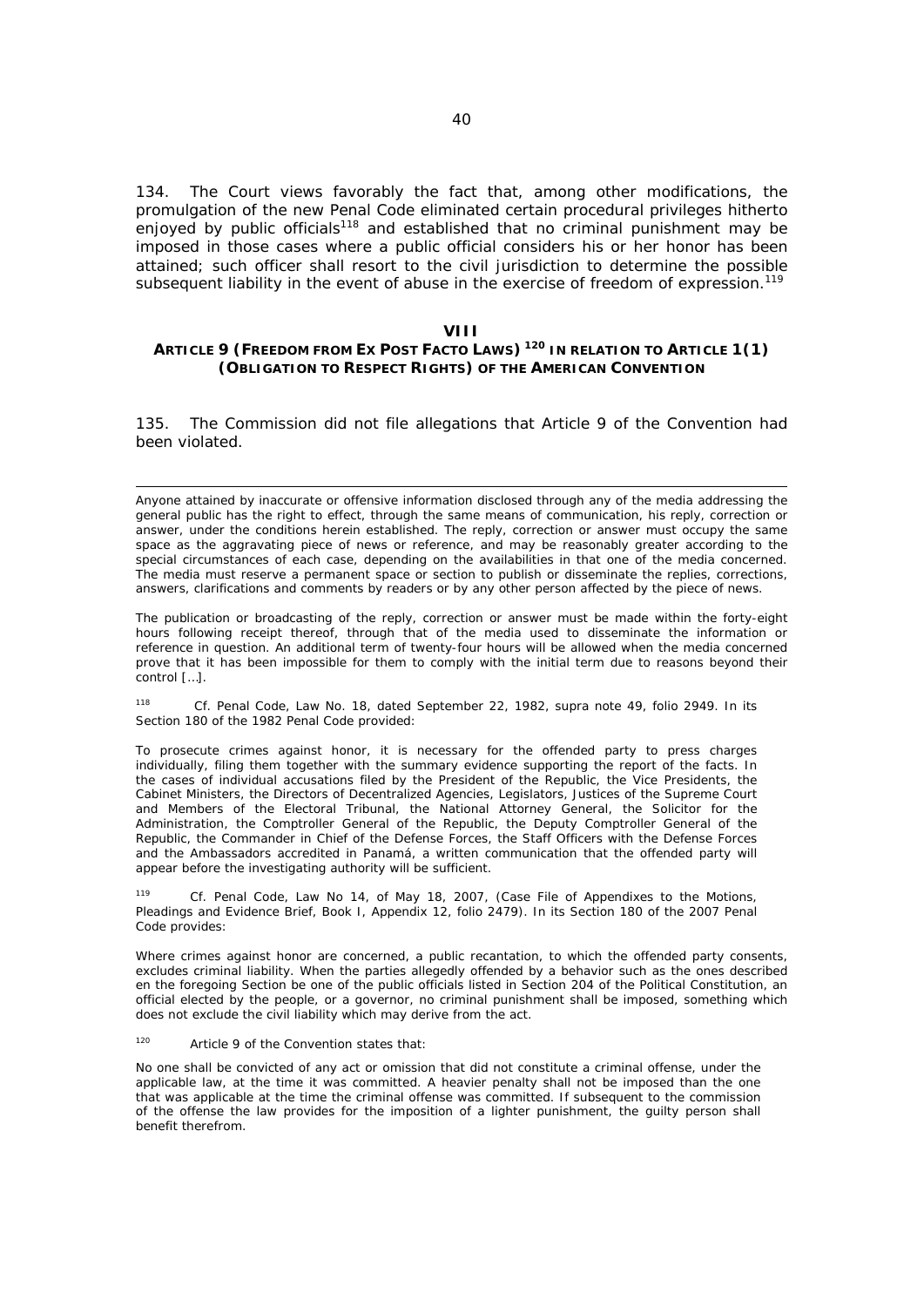136. The representatives held that Mr. Tristán Donoso was sentenced to "a criminal punishment for the statements determined to be in violation of individual honor and dignity, without drawing a distinction based on the public interest nature of the criminal report filed [by him against Attorney General Sossa]." They indicated that "the State punished the legitimate exercise of freedom of expression", i.e., an "essentially lawful act" and thus violated Article 9 of the American Convention in relation to the general obligation set forth in Article 1(1) of such treaty.

137. The State held that such argument by the representatives was legally untenable. The State indicated that "the conduct [of Mr. Tristán Donoso] in making a direct accusation at a press conference against the then Attorney General […], alleging the latter had committed a criminal act, fell under the crime definition contained in Sections 172 and 173(a) of the Penal Code," did not run contrary to the legality principle.

138. As previously pointed out by the Court (*supra* para. 73), the alleged victim, his next of kin or his representatives may claim under rights different from those mentioned in the application by the Commission, on the basis of the facts described therein.

139. However, when examining the violation of Article 13 of the Convention, the Court declared that the conduct for which Mr. Tristán Donoso was accused and the pertaining punishment for it were both described by a criminal statute in force at the time of the facts (*supra* para. 117). Declaring a violation of the American Convention to have taken place in the course of enforcing such statute in a specific case does not imply in and of itself that the legality principle has been infringed, for which reason the Court considers that the State did not violate the right enshrined in Article 9 of the American Convention.

#### **IX**

# **ARTICLES 8 (RIGHT TO A FAIR TRIAL)121 AND 25(1) (RIGHT TO JUDICIAL PROTECTION)122, IN RELATION TO ARTICLE 1(1) (OBLIGATION TO RESPECT RIGHTS), OF THE AMERICAN CONVENTION**

140. The Court will examine the arguments put forth by the parties regarding the alleged violation of Articles 8 and 25 of the Convention, as follows: 1) regarding the proceedings for the crime of abusing authority and infringing the duties of public officials against the former Attorney General; and 2) regarding the Court proceedings for crimes against honor instituted against Mr. Tristán Donoso.

 $121$ Article  $8(1)$  of the American Convention establishes that:

 <sup>&</sup>quot;[e]very person has the right to a hearing, with due guarantees and within a reasonable time, by a competent, independent, and impartial tribunal, previously established by law, in the substantiation of any accusation of a criminal nature made against him or for the determination of his rights and obligations of a civil, labor, fiscal, or any other nature."

 $122$  Article 25(1) of the Convention sets forth that:

<sup>&</sup>quot;[e]veryone has the right to simple and prompt recourse, or any other effective recourse, to a competent Court or tribunal for protection against acts that violate his fundamental rights recognized by the constitution or laws of the state concerned or by this Convention, even though such violation may have been committed by persons acting in the course of their official duties."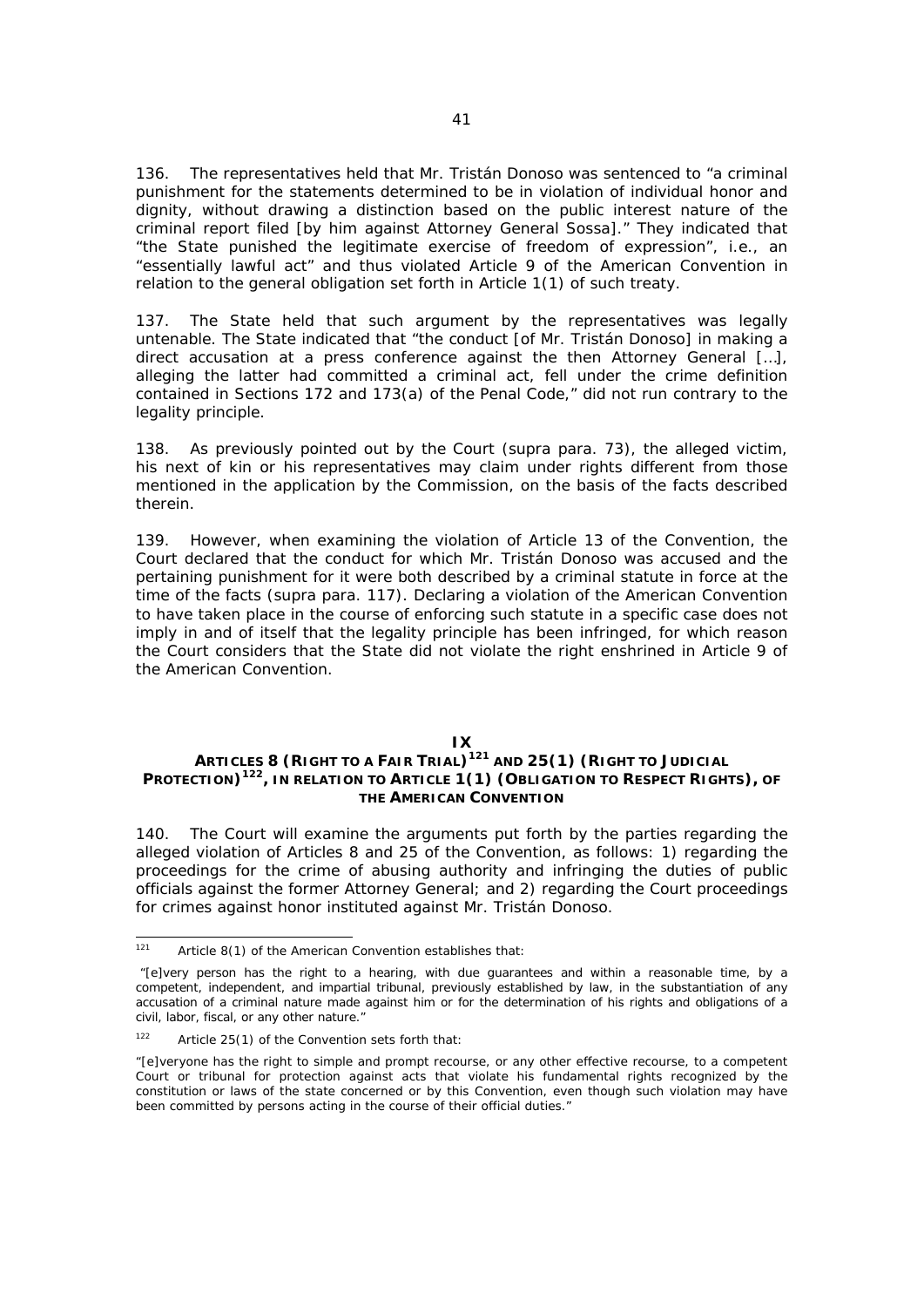### *1) Regarding the proceedings for the crime of abusing authority and infringing the duties of public officials against the former Attorney General*

141. The Commission argued that "the inquiry carried out by the *Procuraduría de la Administración* [Office of the Solicitor for the Administration] did not include all the steps necessary to investigate the source of the wiretapped and recorded conversation, and subsequently punish those responsible for the violation of the right to privacy of Mr. Tristán Donoso." The Commission stated that on October 22, 1999, Mr. Tristán Donoso appealed Prosecutor's Opinion No. 472, rendered by the *Procuraduría de la Administración* [Office of the Solicitor for the Administration] alleging that the latter body had ignored a series of pieces of evidence that showed a violation to his detriment, such as: a) the testimonies by Mr. Adel Zayed and by Inspector Hurtado, and b) the contradictions regarding the source of the disclosed conversation recording on the basis of the statements delivered by the different witnesses before the *Procuraduría de la Administración* [Office of the Solicitor for the Administration]; and c) the lack of a statement by Monsignor José Dimas Cedeño. Finally, the Commission stated that "the State has neither been able to identify or punish the perpetrators or the instigators, nor shown that any other lines of investigation have been started in order to discover who [the persons who wiretapped and recorded the telephone conversation] are." So, the State "failed to comply with its duty to provide an effective remedy […]."

142. The representatives alleged that the obligation of the State to investigate "was not acquitted by determining the alleged lack of individual liability by the [former] Attorney General, since other lines of investigation [should have been] explored." Likewise, the representatives stated that the malicious contradictions contained in the statements made by Inspector Hurtado amounted to an obstruction of justice that was not investigated by the State. Despite contradictions in the account of the facts, the *Procuraduría de la Administración* [Office of the Solicitor for the Administration] did not seek to clarify those contradictions, failing to request statements and confrontation among the key witnesses having rendered contradictory testimonies, such as Inspector Hurtado, Prosecutor Prado and Clerk Miranda, and neither did it take subsequent action aimed at obtaining the testimony of Monsignor Dimas Cedeño.

143. Furthermore, in the opinion of the representatives, the deficiencies and omissions in the investigation were not pointed out or redressed by the *Corte Suprema de Justicia* [Supreme Court of Justice], which did not order any action to complete the body of evidence. Specifically, the representatives indicated that the Supreme Court, based on Prosecutor's Opinion No. 472, by the *Procuraduría de la Administración* [Office of the Solicitor for the Administration], found that the recording was allegedly made from the residence and with the permission of the Zayed family, without considering: a) the statements by Mr. Adel Zayed and Inspector Hurtado, and b) the remarks by the *Procuraduría de la Administración* [Office of the Solicitor for the Administration] in the aforementioned Prosecutor's Opinion, regarding insecurity and divergence in the testimonies about the means whereby the former Attorney General obtained the magnetophonic tape. They indicated, lastly, that the aforementioned Court decision did not determine the point on the disclosure of the contents of the private telephone conversation, even though such act constitutes a flagrant violation of the right to a private life of the victim. According to the representatives, the Supreme Court considered that "the criminal complaint and the evidence submitted lack sufficient entity to prove the existence of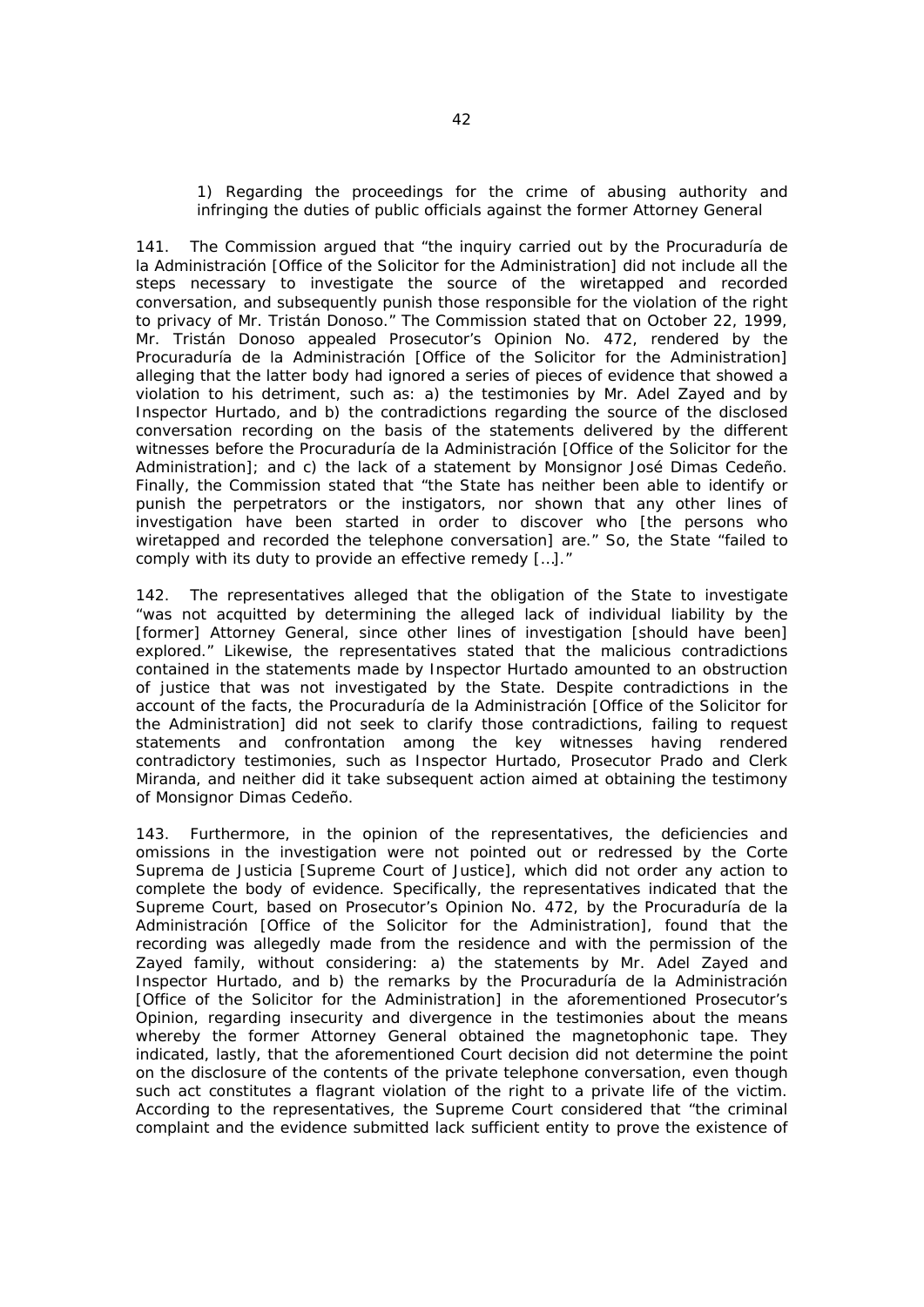the punishable act reported, arriving at the conclusion – on the grounds that the wiretapping of the conversation had not been proven – that the [former Attorney General] was not responsible for the disclosure thereof either."

144. The State alleged that the aforementioned proceedings were carried out with the guarantees due the accused and the accuser; that a decision was rendered within reasonable time by competent, independent and impartial tribunals, and that "the fact that the result of the criminal prosecution does not comply with the expectations of the accuser [...] does not entail that no protection was provided [. since such protection] is concerned with the right to a fair trial and not with [the] favorable Order of the claim brought forth. It further considered that the Commission overemphasizes the fact that the *Procuraduría de la Administración* [Office of the Solicitor for the Administration] failed to insist in obtaining the testimony of Monsignor José Dimas Cedeño, since the points in the set of questions filed in order to be posed to him lacked weight to form the opinion of the Court […] and the key point [in his testimony] had been fully established through other pieces of evidence [and] was never doubted throughout the inquiry", for which reasons none of his answers would have had any impact on the judgment. It pointed out that, given the dismissal of the charges against the former Attorney General, "criminal legislation in Panamá required a formal report by the injured party […] in order to initiate criminal enquiry proceedings." Thus, the State held that "Tristán Donoso never appeared at a *Personería Municipal* [Municipal Judicial Office] – the investigation authority with competent jurisdiction – to formally submit an impersonal criminal complaint therefore that such body could initiate summary investigation proceedings to impose criminal liability for the recording of the conversation of July 8, 1996, even though, being a lawyer, he was fully aware of which was the body having competent jurisdiction." Lastly, the State alleged that "the [former] Attorney General received [the] tape from the Prosecutor [Prado] in the course of a criminal investigation for the alleged crime of extortion, and that, as he was informed, it had been provided by Mr. Adel [Z]ayed, from which it derives that the [former Attorney General] had no reasons to believe that the recording had been made illegally."

145. The Court has held that "[i]n order to clarify whether the State has violated its international obligations owing to the acts of its judicial organs, the Court may have to examine the respective domestic proceeding.<sup>123</sup> In this sense, the Court will examine, firstly: i) the allegations regarding the investigations carried out by the State in the course of the criminal prosecution brought against the former Attorney General, and then ii) consider the allegations made regarding the grounds for the judicial decision made by the *Corte Suprema de Justicia* [Supreme Court of Justice] in the course of such proceedings.

*1. i) The investigation carried out by the Procuraduría de la Administración [Office of the Solicitor for the Administration] against the former Attorney General.* 

146. The duty to investigate involves an obligation to act diligently and not to guarantee a given result since such duty does not necessarily entail that the accused or the investigated individuals should be convicted. The foregoing notwithstanding,

 $123$ <sup>123</sup> *Cf. Case of the "Street Children"* (*Villagrán Morales et al*.) *v. Guatemala. Merits.* Judgment of November 19, 1999. Series C No. 63, para. 222; *Case of Heliodoro Portugal*, *supra* note 66, para. 126, and *Case of García Prieto et al. v. El Salvador. Preliminary Objections, Merits, Reparations and Costs.*  Judgment of November 20, 2007. Series C No. 168, para. 109.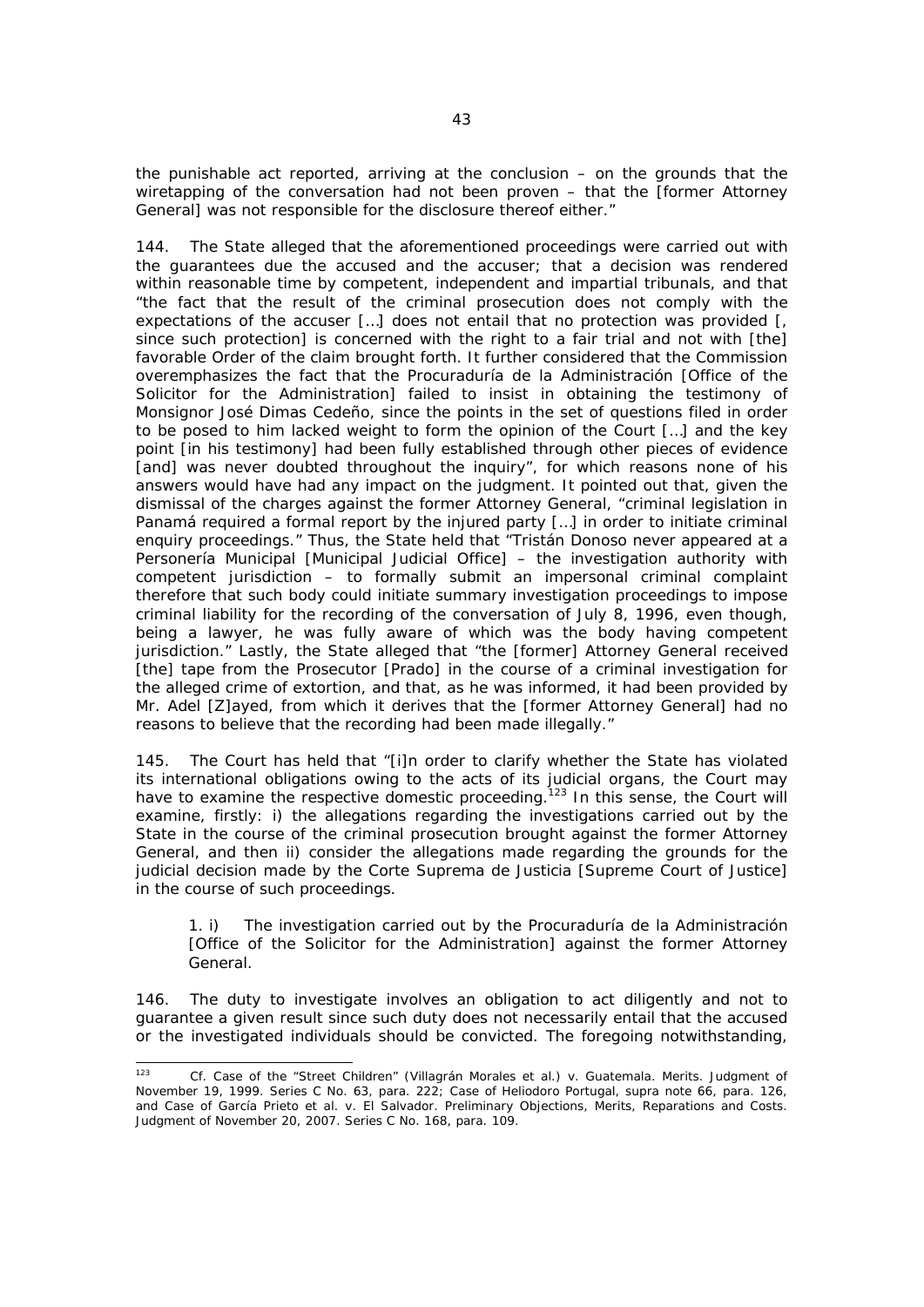as stated by the Court at various instances, this duty must be undertaken by the State as its own legal obligation and not as a mere formality condemned in advance to be fruitless,  $124$  or as a superficial administration of private interests, which depends upon the procedural initiative of the victims or their next of kin, or upon the production of evidence by private parties.<sup>125</sup>

147. The Court finds that in the investigation carried out by the *Procuraduría de la Administración* [Office of the Solicitor for the Administration], the evidence and attached items submitted with the criminal complaint filed by Mr. Tristán Donoso and with the one submitted by the *Defensor del Pueblo de Panamá* [Panamá Ombudsman], <sup>126</sup>included, among other elements: a) the magnetophonic tape and the transcription of the aforementioned telephone recording; b) the copy of the letter sent by Mr. Tristán Donoso to the former Attorney General on July 21, 1996; c) the request by the reporting party that the testimonies, among others, of Ms. Edna Ramos and Ms. Dalma de Duque, of Archbishop José Dimas Cedeño, of Mr. Adel Zayed, of Licentiate Gerardo Solís be heard; d) the sworn statements by Licentiate Luis Banqué, of Luis Banqué, of Licentiate Jorge Vélez, of Licentiate Armando Abrego and of Monsignor Carlos Ariz; e) the copy of the note dated July 16, 1996, whereby the *Jefa de Prensa y Divulgación del Ministerio Público* [Prosecuting Office Press and Social Communications Department Chief], Dalma del Duque, forwarded to Archbishop José Dimas Cedeño a transcript of the recording of the telephone conversation; f) note D.D.P. – R.P.-No. 177/99, wherein it is pointed out that the Ombudsman passed Order No. 545-99 of March 30, 1999, whereby an *ex officio*  investigation was commenced to establish whether the National Police wiretapped telephone conversations; and g) the copy bearing the seal of the *Corregiduría* [Local Police Authority] of Communication DPG-907-96 of July 12, 1996, whereby the former Attorney General requested the Director of the *Instituto Nacional de Telecomunicaciones* [National Telecommunications Institute] then in office to deploy his good offices to wiretap six telephones lines.

148. In its turn, the *Procuraduría de la Administración* [Office of the Solicitor for the Administration] gathered the following items of evidence: a) note DG-01-053-99 of the Director General of the *Policía Técnica Judicial* [Judicial Technical Police] Alejandro Moncada, whereby he reported he received no request from the *Procurador General de la Nación* [National Attorney General] to neither to record the telephone conversations of Mr. Tristán Donoso, nor to implement surveillance measures regarding the private activities of the reporting party, and that it had no documentation or information related to the recordings that were the subject matter

 $124$ <sup>124</sup> *Cf. Case of Velásquez Rodríguez, supra* note 9, para. 177; *Case of Heliodoro Portugal, supra* note 66, para. 144, and *Case of Bayarri v. Argentina. Preliminary Objections, Merits, Reparations and Costs*. Judgment of October 30, 2008. Series C No. 187, para. 100.

<sup>125</sup> *Cf. Case of Velázquez-Rodríguez*, *supra* note 9, para. 177; *Case of Heliodoro Portugal, supra* note 66, para. 145; and *Case of Ticona Estrada et al., supra* note 6*,* para. 84.

<sup>126</sup> *Cf.* Criminal Report filed on March 26, 1999 by Mr. Tristán Donoso against the former *Procurador General de la Nación* [National Attorney General, *supra* note 39, folios 1620 to 1624; Extension of the criminal report, dated April 5, 1999, *supra* note 40, folios 1625 to 1627; Official Letter D.P.P.-R.P. No. 151/99 dated March 26, 1999 of the *Defensoría del Pueblo de la República de Panamá* [Panamá Ombudsman], *supra* note 80, 1606 and 1607; Extension of the criminal report, dated April 7, 1999, *supra* note 41, folios 3209 and 3210, and Official Letter D.D.P-R.P. No. 177/99 dated April 15, 1999 of the *Defensoría del Pueblo de la República de Panamá* [Panamá Ombudsman], *supra* note 83, folios 1636 to 1638.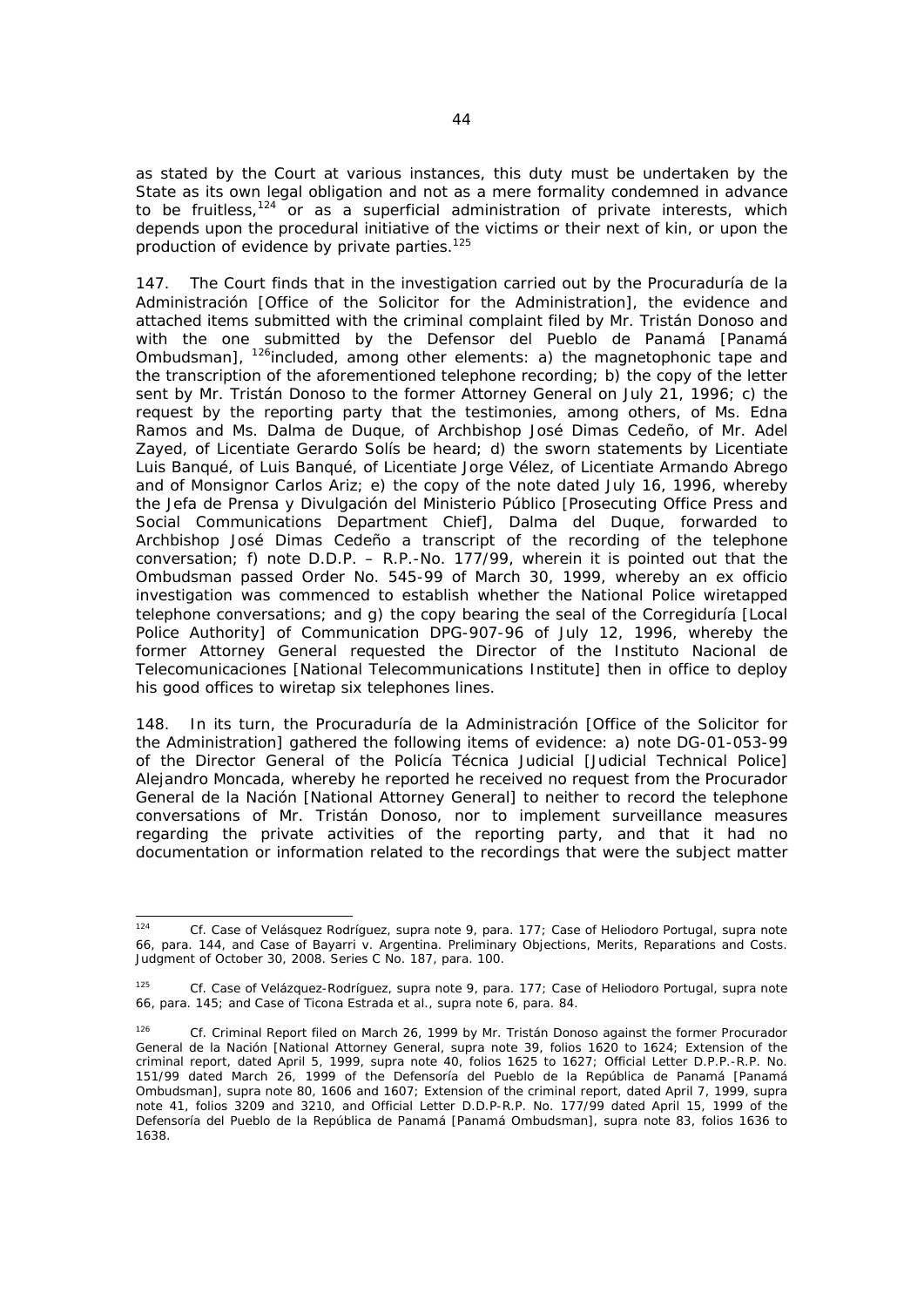of the investigation;<sup>127</sup> b) note from the telephone company, Cable & Wireless Panamá (formerly *INTEL, Instituto Nacional de Telecomunicaciones* [National Telecommunications Institute]), wherein it stated that after thoroughly reviewing the company files, no official letter related to the aforementioned telephone wiretapping was found;<sup>128</sup> c) statements by the Bishop of the Colón Diocese Carlos María Ariz, by the Fiscal Electoral de la República [Prosecutor General for Elections of the Republic] Gerardo Solís, by Dalma de Duque, by Luis Banqué, by Jorge Luis Vélez, by Armando Abrego, by Adel Zayed and by the former Attorney General;<sup>129</sup> d) also, upon request by the reporting party, the Sworn Statement rendered by Inspector Hurtado before the *Fiscalía Cuarta del Primer Circuito Judicial de Panamá* [Office of the First Panamá Court Circuit Prosecutor Number Four] in the framework of the Individual Accusation Proceedings for false accusation filed by the former Attorney General against Mr. Tristán Donoso; 130 e) official letter No. 2414 of July 10, 1996, sent by Prosecutor Prado to the former Attorney General, wherein, according to the *Procuraduría de la Administración* [Office of the Solicitor for the Administration], the source of the recordings received at the offices of the *Procurador General de la Nación* [National Attorney General] is established;<sup>131</sup> and f) the report dated July 19, 1996, by Clerk Miranda, $132$  among other items.<sup>133</sup>

149. The Court finds that, once the evidence produced during the investigation stage has been considered, there are no elements to assume that such investigation

130 *Cf.* Official Letter No. 2375 dated May 20, 1999 from the *Fiscal Cuarto del Primer Circuito Judicial de Panamá* [First Panamá Court Circuit Prosecutor Number Four] and its Appendix, whereby the extension of the sworn statement rendered by Inspector Darelvia Hurtado on April 29, 1999 is forwarded (Case File of Appendixes to the Reply to the Application, Book IV, Appendix B-1, folios 3318 to 3332).

131 Official Letter No. 2414 from Prosecutor Prado, dated July 10, 1996, *supra* note 24, folio 1519.

132 Report by Clerk Miranda, dated July 19, 1996, *supra* note 58, folio 1527.

 $127$ 127 *Cf.* Note DG-01-053-99 dated April 12, 1999, from the Director General of the *Policía Técnica Judicial* [Judicial Technical Police] Alejandro Moncada (Case File of Appendixes to the Reply to the Application, Book IV, Appendix B-2, folios 3236 and 3237).

<sup>128</sup> *Cf.* Note dated April 14, 1999, from the telephone company Cable & Wireless Panamá (Case File of Appendixes to the Reply to the Application, Book IV, Appendix B-1, folio 3261).

<sup>129</sup> Answer by Bishop Carlos María Ariz to the set of questions forwarded him by the *Procuraduría de la Administración* [Office of the Solicitor for the Administration], *supra* note 29, folio 2531; Official Letter 1041-FE-99 dated April 13, 1999, signed by Gerardo Solís Díaz, *supra* note 34, folio 1547; Sworn Statement by Dalma de Duque dated May 14, 1999 before the *Procuraduría de la Administración* [Office of the Solicitor for the Administration] (Case File of Appendixes to the Reply to the Application, Book IV, Appendix B-1, folio 3315); Sworn Statement by Edna Ramos dated April 14, 1999, *supra* note 34, folio 1557; Sworn Statement by Luis Alberto Banqué Morelos dated April 13, 1999, *supra* note 34, folio 3241; Sworn Statement by Jorge de Jesús Vélez Valdés dated April 14, 1999, *supra* note 34, folio 1550; Sworn Statement by Armando Abrego dated April 15, 1999, *supra* note 34, folio 1554; Sworn Statement by Adel Zayed dated May 5, 1999, *supra* note 56, folios 1446 and 1447; Official Letter PGN-SG-047-99 dated May 24, 1999 signed by the former Attorney General in answer to the set of questions forwarded him by the *Procuraduría de la Administración* [Office of the Solicitor for the Administration], *supra* note 21, folio 3336, and Prosecutor's Opinion No. 472 dated September 22, 1999 of the *Procuraduría de la Administración* [Office of the Solicitor for the Administration], *supra* note 43, folios 1688 and 1689.

<sup>133</sup> The *Procuraduría de la Administración* [Office of the Solicitor for the Administration] also took the following action: (i) at the petition of Mr. Tristán Donoso, the *Corregidora del Barrio Sur de Ciudad Colón* [Colón City Southern District Local Police Authority] was requested to send the record of the investigation for the crime against property initiated against Edmundo Morales Montenegro, Robert Boyce and others to the detriment of Walid Sayed; and (ii) received the testimony by the *Director General de la Policía Nacional* [Director General of the National Police], José Luis Sossa. *Cf.* Prosecutor's Opinion No. 472 dated September 22, 1999 of the *Procuraduría de la Administración* [Office of the Solicitor for the Administration], *supra* note 43, folios 1649.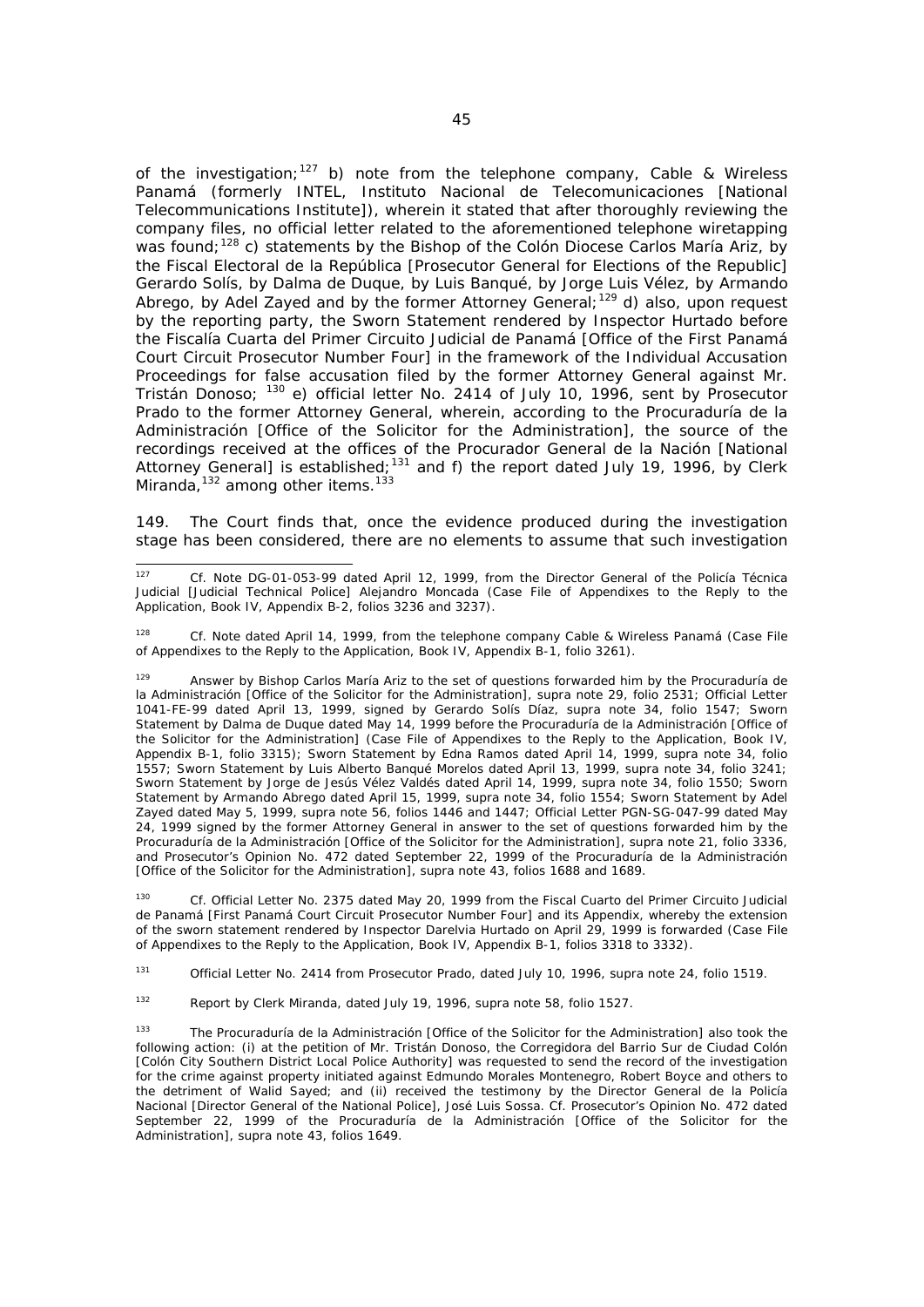was not carried out diligently. Moreover, even though the representatives mentioned to the Court a series of additional measures that could have been adopted during the investigation, such measures were not requested to the investigating authority neither in the initial report nor in subsequent extensions thereof. In his challenge to Prosecutor's Opinion No. 472 of September 22, 1999, Mr. Tristán Donoso only dwelt in general on the fact that certain measures had not been implemented; e.g. the confrontation between Inspector Hurtado and Clerk Miranda, regarding the two contradictory versions about the recorded cassette. Other items of evidence were requested to the *Procuraduría de la Administración* [Office of the Solicitor for the Administration] and duly gathered by the latter (*supra* paras. 147 and 148).

150. This Court finds, moreover, that despite the fact that there were contradictions between the statements by Inspector Hurtado and by Mr. Adel Zayed and other evidence gathered by the *Procuraduría de la Administración* [Office of the Solicitor for the Administration], regarding the source of the recording, such contradictions did not directly impact on the objective of establishing whether the former Attorney General was responsible or not. There were other pieces of evidence on the record that showed, as held by the Supreme Court, that the former Attorney General did not perform the wiretapping in question.

151. Based on all of the foregoing, the Court finds that, as regards the obligation to diligently investigate the events reported by Mr. Tristán Donoso, the State did not violate Articles 8(1) and 25(1) of the American Convention, in connection with Article 1(1) thereof.

## 1. *ii) Grounds for the decision by the Corte Suprema de Justicia de Panamá [Panamá Supreme Court of Justice]*

152. As to the allegations of the representatives in the sense that the judgment about the disclosure of the telephone conversations lacked sufficient grounds, the Court has stated that such grounds are "the exteriorization of the reasoned justification that allows a conclusion to be reached. $1134$  The duty to provide the grounds for a Court decision is a guarantee related to the adequate administration of justice, which protects the right of citizens to be judged for the reasons expressly set forth by law and grants credibility to legal decisions in the framework of a democratic society.<sup>135</sup>

153. The Court has underscored that the decisions by domestic organs which might affect human rights and are not duly grounded are arbitrary.<sup>136</sup> In this sense, the reasoning of a Court decision should show that the allegations made by the parties have been taken into account and that the body of evidence has been considered. Likewise, such reasoning shows the parties they have been heard and, in those cases

 $\overline{\phantom{0}}$ 

<sup>134</sup> *Cf. Case of Chaparro Álvarez and Lapo Íñiguez v. Ecuador. Preliminary Objections, Merits, Reparations and Costs.* Judgment of November 21, 2007. Series C No. 170, para. 107. *Case of Apitz-Barbera et al. ("First Court of Administrative Disputes") v. Venezuela. Preliminary Objections, Merits, Reparations and Costs.* Judgment of August 5, 2008. Series C No. 182, para. 77.

<sup>135</sup> *Cf*. *Case of Apitz Barbera et al. ("First Court of Administrative Disputes") supra* note 134, para. 77.

<sup>136</sup> *Cf. Case of Yatama, supra* note 10, para. 152; *Case of Chaparro Álvarez and Lapo Íñiguez, supra*  note 134, para. 107; and *Case of Apitz Barbera et al. ("First Court of Administrative Disputes") supra* note 134, para. 78.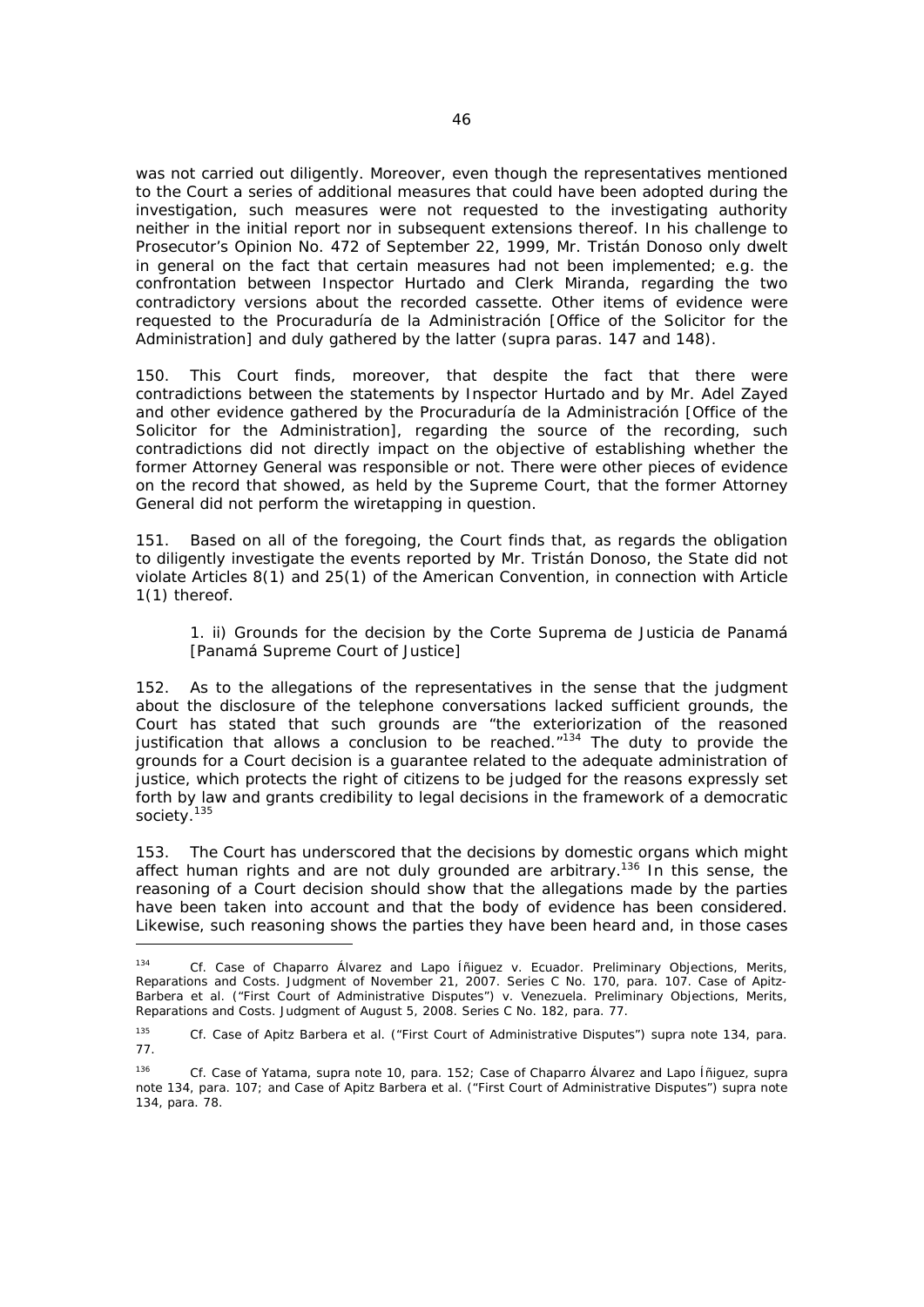were decisions are subject to appeal, it affords them the possibility of challenging the Order and obtaining a new examination of the issues by higher Courts. Based on all of the foregoing, the duty to give the grounds for Court decisions constitutes one of the "due guarantees" enshrined in Article 8(1) of the Convention in order to safeguard the right to the due process of the law.<sup>137</sup>

154. The Court has found that the duty to provide the grounds for Court decisions does not entail a duty to offer a thorough answer to every allegation made by the parties, but it constitutes a duty that may vary depending on the nature of the decision and that should be analyzed on a case-by-case basis to assess compliance with such guarantee.<sup>138</sup>

155. The representatives alleged that the decision of the *Corte Suprema de Justicia* [Supreme Court of Justice] of December 3, 1999, did not include any assessment of the matter regarding disclosure of the contents of the private telephone conversation. In this sense, the Court realizes that the criminal complaint refers to two different aspects: a) the recording of the telephone conversation held by Messrs. Tristán Donoso and Adel Zayed; and b) the disclosure of the content of such recording before members of the *Junta Directiva del Colegio Nacional de Abogados de Panamá* [Panamá National Bar Association Governing Board] and the Archbishop of Panamá. In the criminal complaint of March 26, 1999, Mr. Tristán Donoso stated that in July 1996, "the *Procurador General de la Nación* [National Attorney General], Licentiate JOSÉ ANTONIO SOSSA, recor[d]ed one of [his] telephone conversations with Mr. ADEL ZAYED. Such recording […] was presented to members of the *Junta Directiva del Colegio Nacional de Abogados de Panamá* [Panamá National Bar Association Governing Board] […] The same cassette and its transcript was sent on July 16, 1996, to Monsignor José Dimas Cedeño, Bishop of Panamá." Similarly, the decision of the *Corte Suprema de Justicia* [Supreme Court of Justice] establishes that Mr. Tristán Donoso based his accusation on "the alleged perpetration of the offenses of Abusing Authority and of Infringing the Duties of a Public Official [under] Chapter IV, Title IX in Book II of the Penal Code" and on the fact that "he was a victim of telephone spying by the *Procurador General de la Nación* [National Attorney General], JOSÉ ANTONIO SOSSA, who tape recorded a telephone conversation he was holding with Mr. ADEL ZAYED […] and that such conversation had been presented to members of the *Colegio Nacional de Abogados de Panamá* [Panamá National Bar Association].<sup>139</sup>

156. As to the recording, the Supreme Court held that "despite the exhaustive investigation carried out, the allegations made by attorney MR. TRISTÁN DONOSO could not be proven, in the sense that the recording of the telephone conversation with Adel [Z]ayed was obtained through illegal means by Attorney General JOSÉ ANTONIO SOSSA, in violation of the right to privacy of the two citizens involved."140

140 Judgment by the *Corte Suprema de Justicia de Panamá* [Supreme Court of Justice of Panamá] of December 3, 1999, *supra* note 46, folio 1749.

<sup>137</sup> <sup>137</sup> *Case of Apitz Barbera et al. ("First Court of Administrative Disputes") supra* note 134, para. 78.

<sup>138</sup> *Case of Apitz Barbera et al. ("First Court of Administrative Disputes") supra* note 134, para. 90.

<sup>139</sup> Judgment by the *Corte Suprema de Justicia de Panamá* [Supreme Court of Justice of Panamá] of December 3, 1999, *supra* note 46, folio 1736.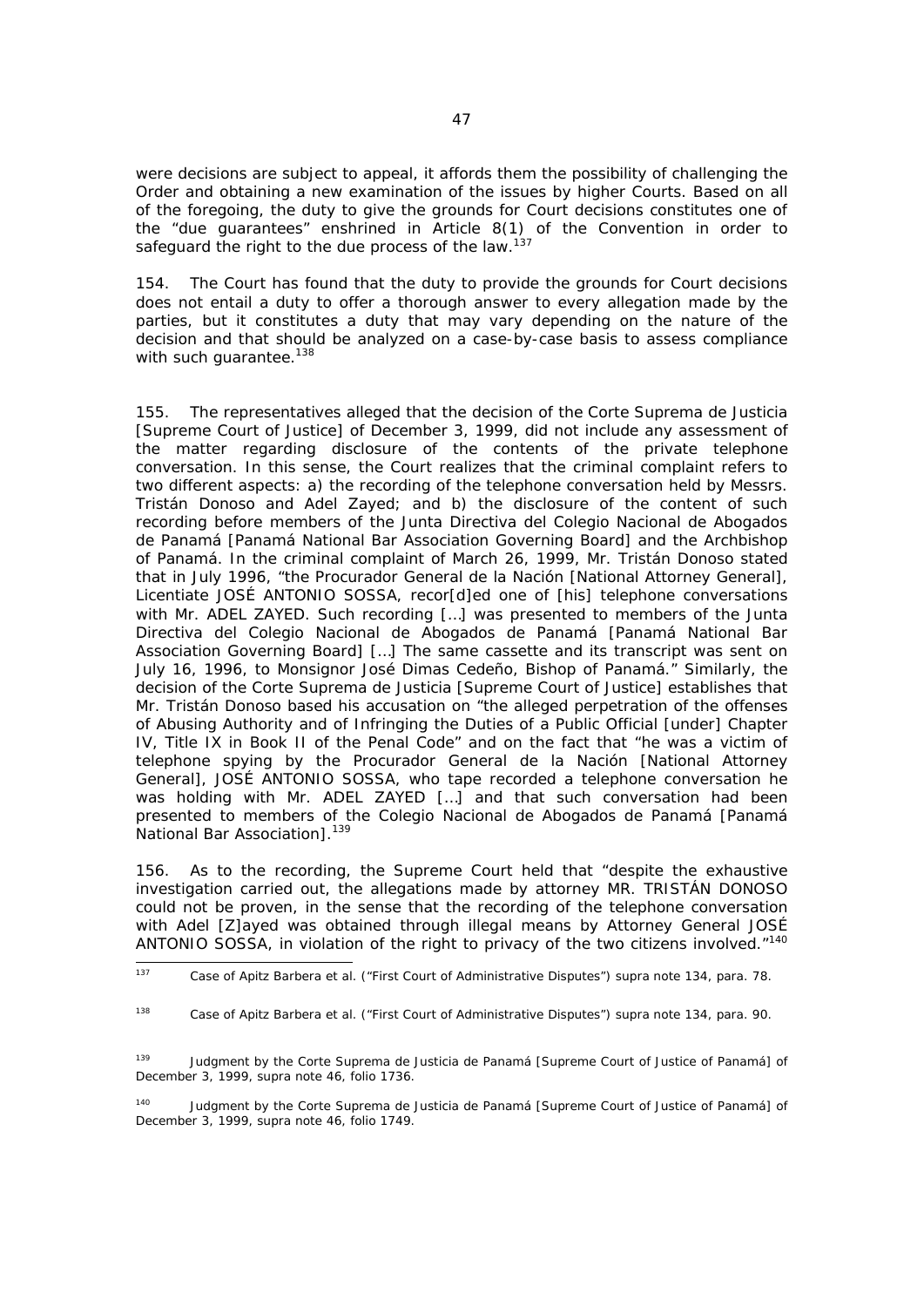However, as to the disclosure of the conversation in question, the *Corte Suprema de Justicia de Panamá* [Supreme Court of Justice of Panamá] pointed out that "[t]he cassette reached the hands of the *Procurador General de la Nación* [National Attorney General], JOSÉ ANTONIO SOSSA, who made it available to some members of the *Colegio de Abogados de Panamá* [Panamá Bar Association] governing board […] and to the Archbishop of Panamá JOSÉ DIMAS CEDEÑO", and merely transcribed the reasons the former Attorney General gave for having effected the disclosure in question.141

157. The Court considers that the *Corte Suprema de Justicia* [Supreme Court of Justice] should have provided the grounds for its decision regarding the point on disclosure of the telephone conversation and, should the Court have found that such disclosure existed – as it appears from the decision – it should have given the reasons why such act was described or not in a criminal statute and, if applicable, should have considered the pertinent responsibilities. Consequently, the Court considers that the State failed to fulfill its duty to provide the grounds for its decision on the disclosure of the telephone conversation, in violation of the "due guarantees" set forth in Article 8(1) of the American Convention, in connection with Article 1(1) thereof, to the detriment of Mr. Tristán Donoso.

## *2) Regarding the Court proceedings for the crimes against honor against Mr. Tristán Donoso*

158. The Inter-American Commission did not allege a violation of the right to a fair trial set forth in Article 8 of the American Convention, in accordance with the private criminal charges for crimes against honor brought against Mr. Tristán Donoso.

159. However, the representatives alleged that during the investigation in the criminal prosecution brought against Mr. Tristán Donoso, he was prevented from exercising his right of defense: a) in violation of the legislation of Panamá, he was denied procedural standing as a party to such proceedings and, consequently, he was denied access to the case record file<sup>142</sup>, and b) he was summoned to render his first interrogatory statement "through a note that only stated that he should appear before the Office of the Prosecutor 'to comply with a Court proceeding', without explaining neither the charges brought against him nor the facts on which those charges were grounded". Furthermore, the representatives held that the authorities in charge of conducting the investigation held a rank below that of the former Attorney General – the individual accuser-, who "had a personal and private interest in the matter" and "a position of power with regard to [the prosecutors that were in charge of the investigation]". In the opinion of the representatives, such situation attained *per se* the impartiality and independence of the aforementioned State agents. Lastly, they alleged that the judgment rendered by the *Segundo Tribunal Superior de Justicia* [Superior Court of Justice Number Two] "violated the principle whereby everyone must be presumed innocent, convicting Mr. Tristán [Donoso] without having the prosecution prove that he acted with the intention to bring false

 $141$ 141 Judgment by the *Corte Suprema de Justicia de Panamá* [Supreme Court of Justice of Panamá] of December 3, 1999, *supra* note 46, folio 1748.

<sup>&</sup>lt;sup>142</sup> In such regard, the representatives held that Article 2006 of the Judicial Code in force at the time of the events provided in its Article 2006 that "[t]he criminal action is brought against the accused who is any person against whom […] criminal proceedings are brought". Likewise, they pointed out that Article 2038 of such Code established that "[t]he accused may avail himself of his or her rights under the Constitution and statute, as from the initial act of the prosecution against him […]". (Case File on the Merits, Book I, folio 243.)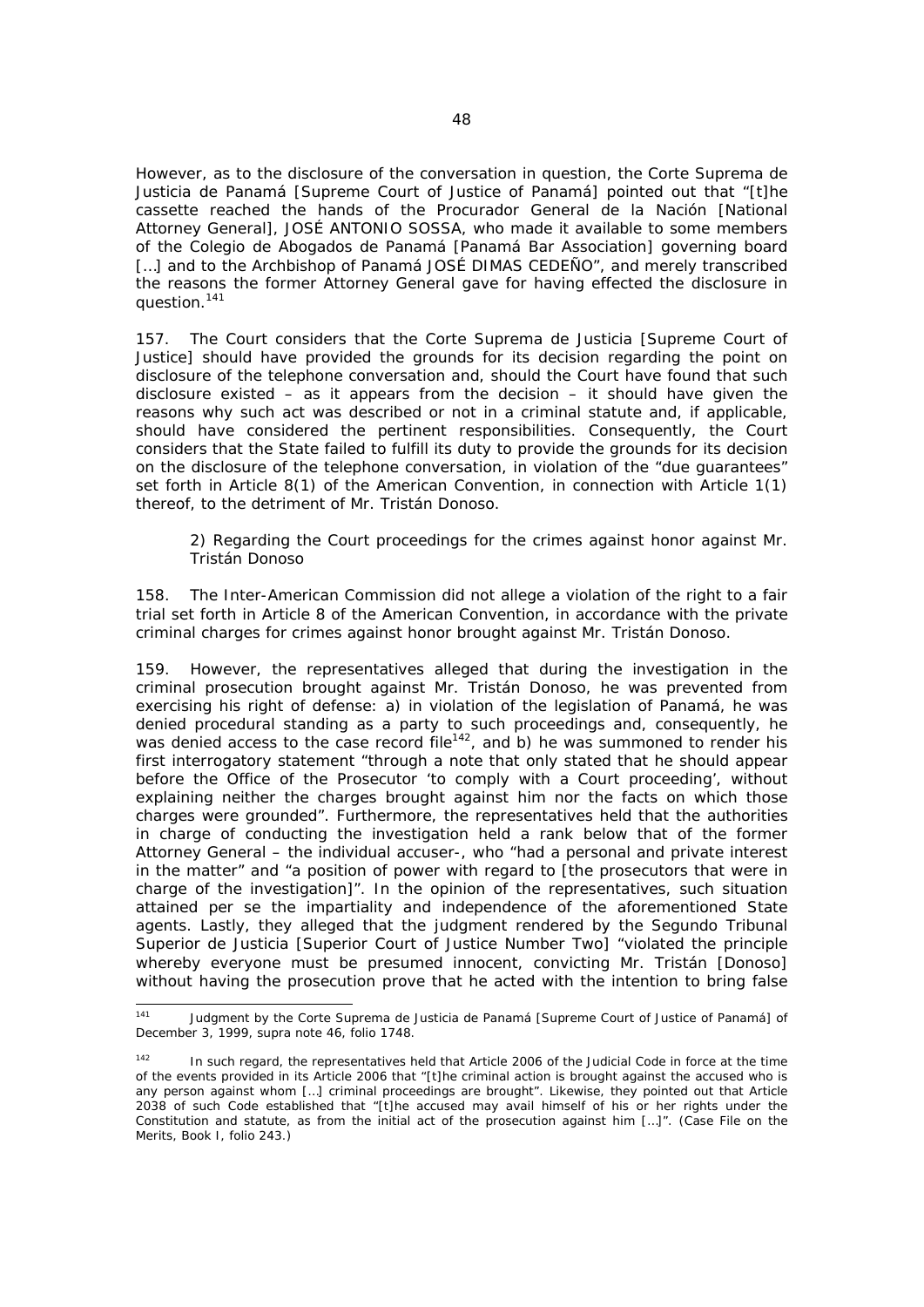charges against the individual accuser, that is to say it presumed him guilty." To conclude, the representatives alleged that the criminal prosecution against Mr. Tristán Donoso was characterized by the existence of serious irregularities that amounted to a violation of his right to a fair trial, particularly his right to defense, to an investigation carried out by an independent and impartial authority, and to be presumed innocent, thus resulting in an infringement of the provisions of Articles 8(1) and 8(2) of the American Convention, in relation to Article 1(1) of such treaty.

160. The State contended that the proceedings initiated against Mr. Tristán Donoso "were carried out in compliance with due guarantees in favor of [the accused and the reporting party], that a decision was rendered within reasonable time and that the case was tried by competent, independent and impartial tribunals." The accused and the claimant in the proceedings "had the opportunity to avail themselves of the remedies statutorily enacted to protect the rights they considered violated."

161. The Court finds that in the application filed by the Commission reference is made to the criminal complaint filed by the former Attorney General against Mr. Tristán Donoso was handled by the *Fiscalía Auxiliar de la República* [Office of the Assistant Prosecutor], which, in the opinion of the representatives, was not an impartial and independent body qualified to investigate the aforementioned criminal complaint. Similarly, the application points out that "the *Segundo Tribunal Superior de Justicia de Panamá* [Panamá Superior Court of Justice Number Two] reversed the first instance judgment and convicted Mr. Tristán Donoso as the perpetrator of the crime of false accusation to the detriment of the *Procurador General de la Nación* [National Attorney General]," stating the grounds supporting the decision<sup>143</sup>. Consequently, the allegations of the representatives regarding the alleged organic subordination of the prosecutors in charge of the investigation and the presumption of innocence are based on facts contained in the application and, so, may be considered by this Court (*supra* para. 73.)

162. However, the Court finds that the allegations related to the alleged impossibility of the victim to act during the investigation and the alleged restriction of his access to the case record file are facts that are not contained in the application and that were not examined in Report on the Merits No. 114/06 of the Inter-American Commission. Thus, such allegations will not be considered by the Tribunal.

### *2. i) Investigation conducted by the Public Attorneys*

163. As regards the allegations of the representatives related to the hierarchical subordination of the prosecutors in charge of the investigation against Mr. Tristán Donoso to the former Attorney General – the individual accuser – the matter to be decided by the Tribunal is whether said organic subordination entails a violation of the right to due process established by the American Convention.

164. States parties may organize their criminal procedural system, as well as determine the function, the structure or the institutional place Public Attorneys in charge of criminal prosecution are to have, taking into account their specific needs and conditions, provided they comply with the purposes and obligations established in the American Convention. In cases where the legislation of a certain State sets

 $142$ Cf. Brief containing the application (File on the Merits, Book I, folios 18, 32, and 33), and 2<sup>nd.</sup> Judgment No. 40 passed by the *Segundo Tribunal Superior de Justicia* [Superior Court of Justice Number Two], on April 1, 2005, *supra* note 98, folio 1950.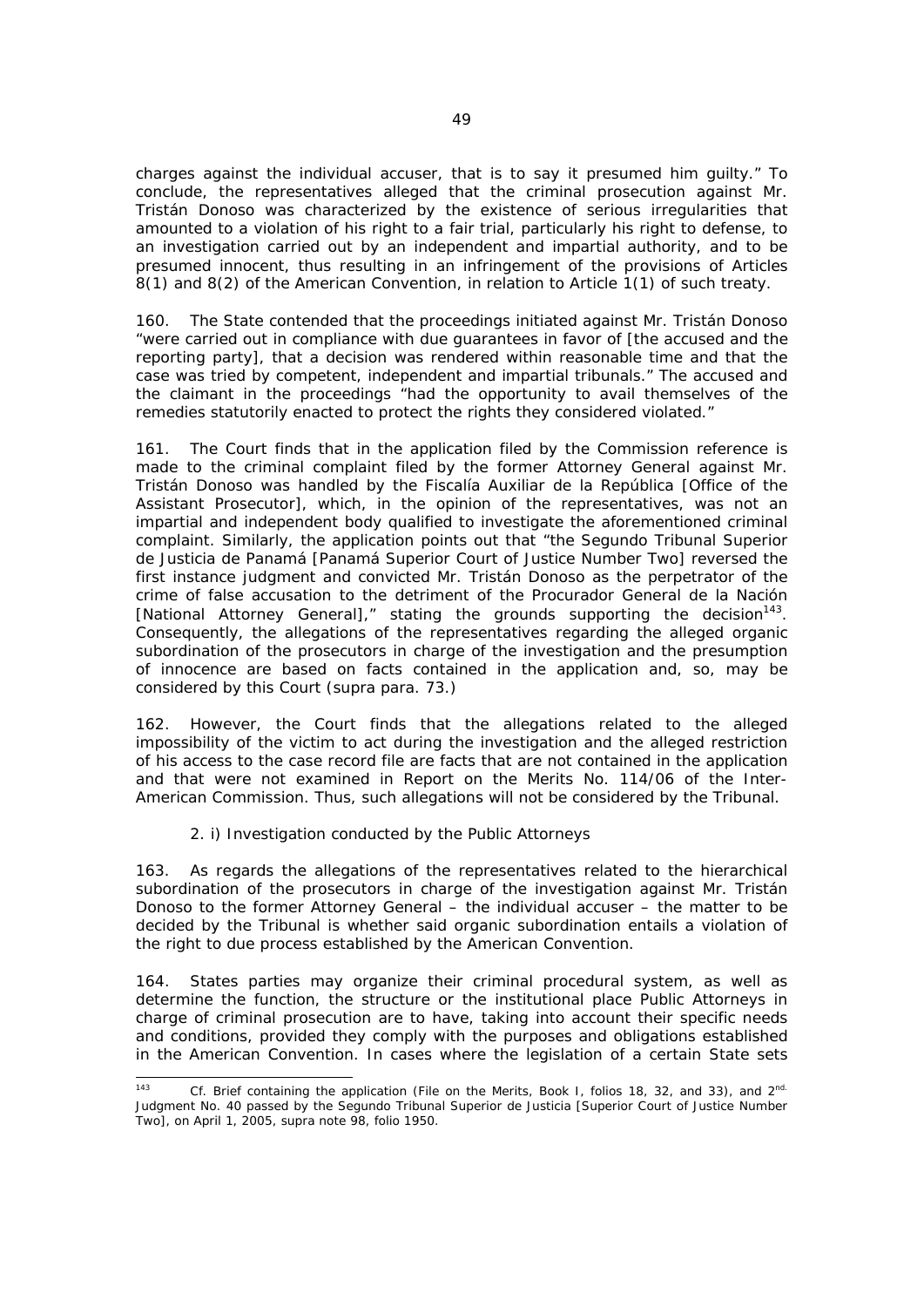forth that the Public Attorneys must perform their duties with organic dependency, such circumstance does not necessarily entail in itself a violation of the Convention.

165. In its turn, the Court underscores that the principle of legality ruling the acts performed by public officials, which governs the activities of Public Attorneys, imposes on them the obligation to carry out their duties acting on the basis of the regulations defined in Constitution and statute. That way, prosecutors must watch for the law to be correctly applied and seek the truth of the facts as they are, acting professionally, loyally and in good faith, considering both the elements that prove the existence of the crime and the participation of the person charged with such crime, as well as the elements that may extinguish or extenuate the criminal responsibility of the accused.

166. In the instant case, it was not been proven that the prosecutors acting in the proceedings conducted against Mr. Tristán Donoso acted in response to their individual interests, upon motives alien to the law, or that they based their decisions on instructions imparted by senior officials that ran contrary to the applicable legal provisions. On the other hand, it has not been shown that either Mr. Tristán Donoso or his representatives, through domestic law procedures such as that allowing for a challenge,144 claimed that there were possible irregularities regarding the activities of the Public Attorneys during the inquest stage of the proceedings, nor did such representatives affirm that the criminal action brought against the victim was vitiated because of their acts or omissions as a body having occurred during the preliminary proceedings.

167. In view of the foregoing, the Court hereby finds that the State did not violate the right to the due process of the law enshrined in Article 8 of the American Convention to the detriment of Mr. Tristán Donoso, in the context of the investigation carried out against him for crimes against honor.

### *2. ii) Right to be presumed innocent*

168. The representatives alleged that, in the proceedings conducted against Mr. Tristán Donoso, the *Segundo Tribunal Superior de Justicia* [High Court of Justice Number Two] a) did not assess "[a] series of factors that caused [the victim] to become convinced that the [former Attorney General] had recorded his conversation"; b) presumed that the accused party willfully attributed a false criminal act to the individual accuser, and concluded that Mr. Tristán Donoso had acted with reckless malice; and c) sentenced the victim, among other things, to serve eighteen months in prison, which sentence was replaced by the obligation to pay 75 days' fine (*supra* para. 107). In view of the foregoing, the representatives considered that the State violated Article 8(2) of the Convention in relation to Article 1(1) thereof.

169. As it has done in previous cases,  $145$  the Court points out that it has already considered the criminal proceedings and the sentence imposed on Mr. Tristán Donoso in relation to Article 13 of the American Convention (*supra* paras. 116 to 130), and that, so, it is not necessary for this Court to determine on the alleged violation of the

<sup>145</sup> *Cf. Case of Herrera-Ulloa*, *supra* note 79, paras. 176 to 178.

 $144$ Section 395 of the Judicial Code provides that "[t]he provisions on impediments and challenges concerning justices and judges shall be applicable to Public Attorneys," *supra* note 73, folio 1920.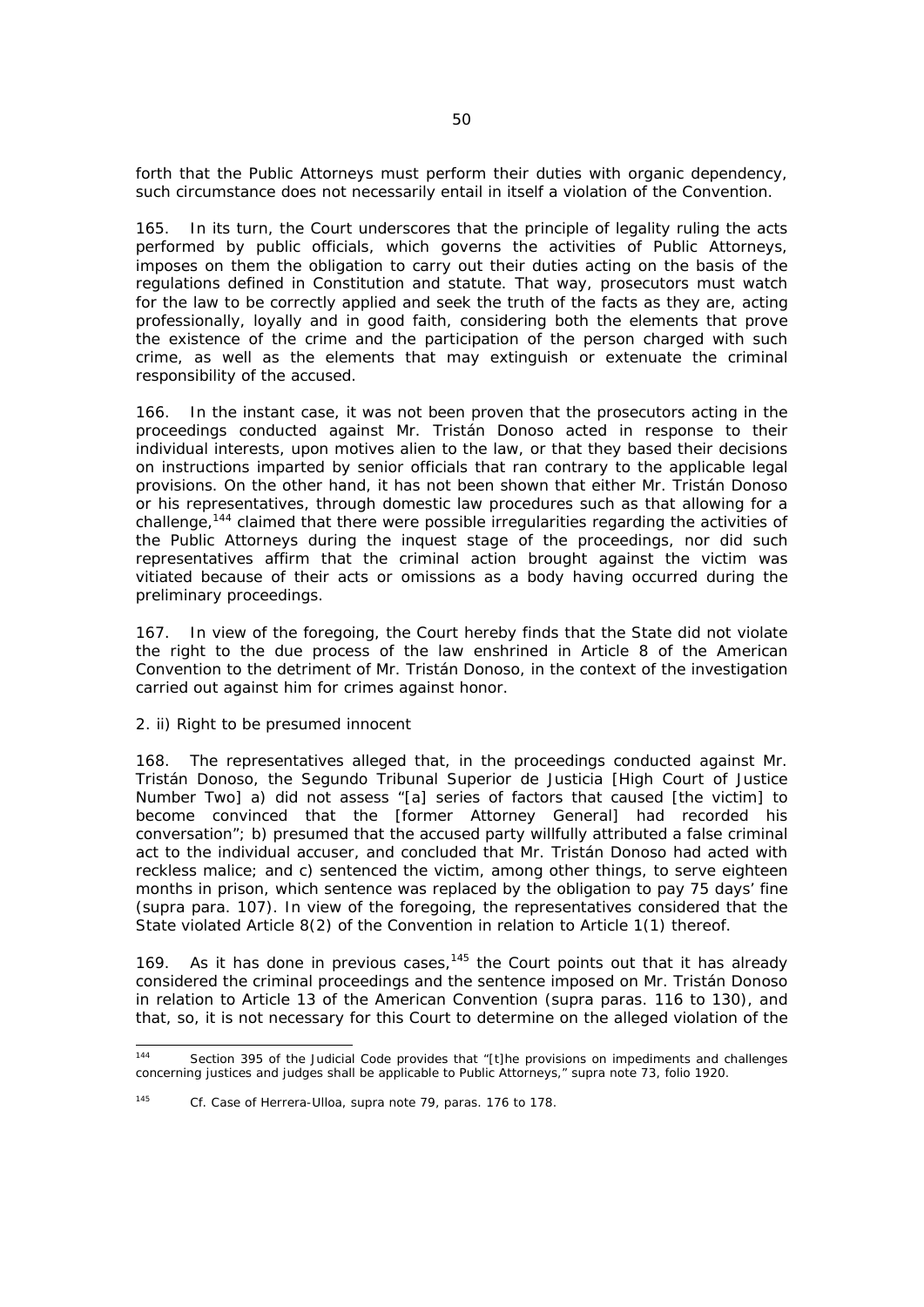right to be presumed innocent enshrined in Article 8(2) of the American Convention in relation to Article 1(1) thereof.

### **X REPARATIONS (APPLICATION OF ARTICLE 63(1) OF THE AMERICAN CONVENTION)146**

170. It is a principle of International Law that any violation of an international duty, which has caused damage, entails the duty to make proper reparations for such damage.<sup>147</sup> All aspects of this duty to make reparations are governed by International Law.<sup>148</sup> The Court has based its decisions on Article  $63(1)$  of the American Convention.

171. On the grounds of the considerations on the merits and the violations of the Convention stated above, and in the light of the criteria set forth in the Tribunal's case law as regards the nature and scope of the duty to make reparations,  $149$  the Court shall now proceed to analyze both the claims made by the Commission and by the representatives, and the relevant arguments of the State, in order to establish the necessary measures to redress such violations.

172. Before examining the requested reparations, the Court observes that the State did not submit any specific arguments on the reparation measures requested by the Commission or the representatives, but instead it only pointed out that the claims for a condemnatory judgment made by the Commission were pointless, and requested that all the petitions submitted by the representatives of the victim be rejected because they were inadmissible and groundless.

173. Nevertheless, the State submitted arguments regarding reparations under the headings "preliminary objection" and "preliminary comments" of its answer to the application. Under the first item, it alleged that the Court may not order the State to adapt its criminal legal system to conform to Article 13 of the Convention, since it has competent jurisdiction to do therefore only when acting in an advisory capacity but not in the context of a contentious case. Likewise, in its comments on the motions by the representatives, the State alleged that: a) the Court has no authority to order the State to adapt its criminal and civil legal system to conform to international standards in the field of freedom of expression, or to order the State to take such administrative and legislative measures as may be necessary to regulate

148 *Cf. Case of Aloeboetoe et al. v. Suriname. Merits.* Judgment of December 4, 1991. Series C No. 11, para. 44; *Case of Ticona-Estrada et al., supra* note 6, para. 106; and *Case of Valle-Jaramillo et al., supra* note 6, para. 198.

149 *Cf. Case of Velásquez-Rodríguez, supra* note 147, paras. 25 to 27; *Case of Ticona-Estrada et al., supra* note 6, para. 107; and *Case of Valle-Jaramillo et al., supra* note 6, para. 199.

 $146$ Article  $63(1)$  of the Convention provides that:

If the Court finds that there has been a violation of a right or freedom protected by this Convention, the Court shall rule that the injured party be ensured the enjoyment of his right or freedom that was violated. It shall also rule, if appropriate, that the consequences of the measure or situation that constituted the breach of such right or freedom be remedied and that fair compensation be paid to the injured party.

<sup>147</sup> *Cf. Case of Velásquez-Rodríguez v. Honduras. Reparations and Costs.* Judgment of July 21, 1989. Series C No. 7, para. 25; *Case of Ticona-Estrada et al., supra* note 6, para. 106; and *Case of Valle-Jaramillo et al., supra* note 6, para. 198.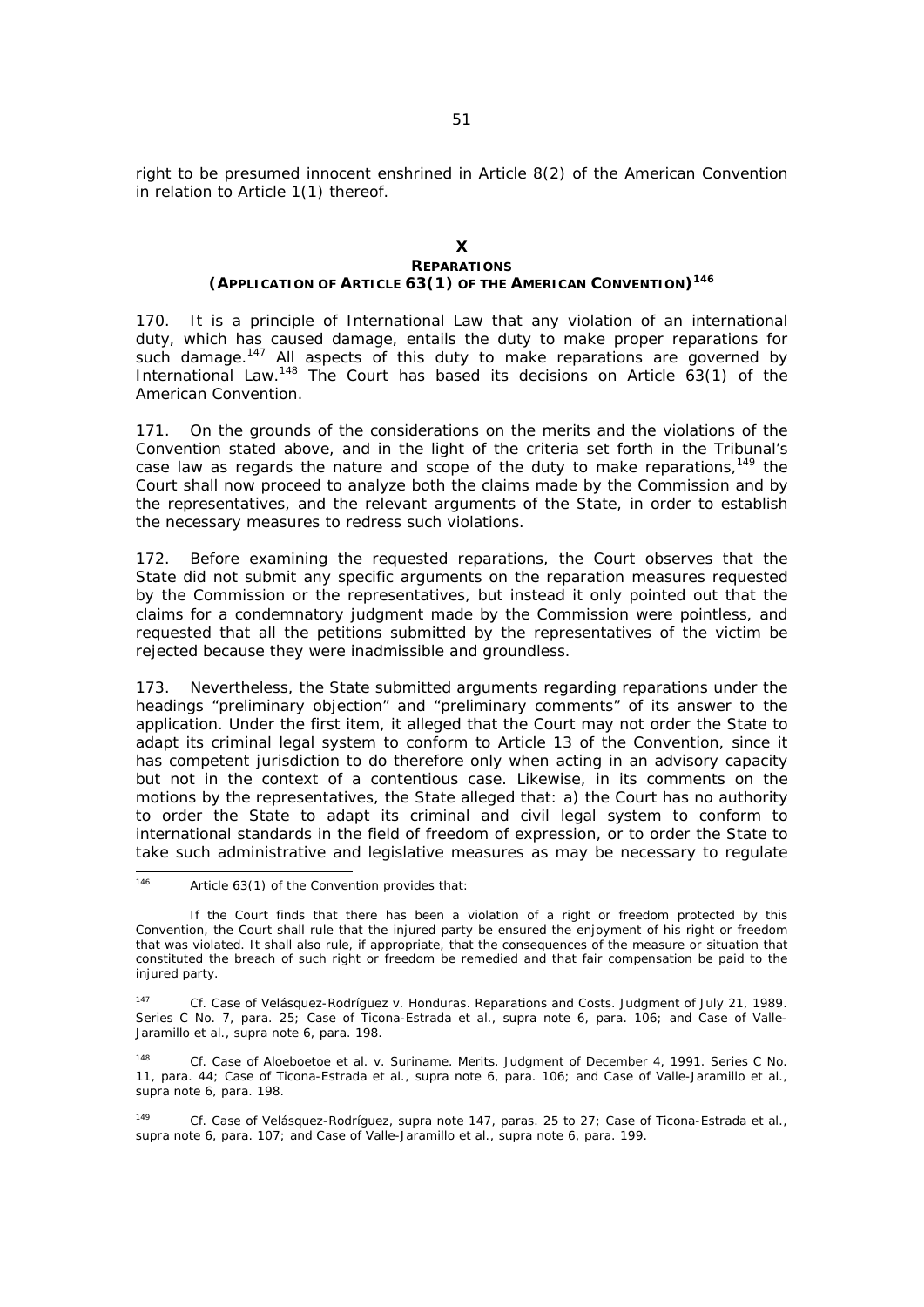wiretapping, and b) that Mr. Tristán Donoso lacks a legal interest to back the above mentioned requests, inasmuch as they "do not constitute reparations for the alleged damage he falsely claims was caused to him."

174. On such matters, the Commission held, among other arguments, that the Court has authority to order measures "concerning the different ways in which a State may acquit itself of the international responsibility it has incurred" (*supra* para. 13).

175. On their part, the representatives argued that the "Court has ordered measures similar to those requested by [the] Commission and by themselves, in the framework of the so-called satisfaction and non-repetition measures[,] after analyzing state behavior in light of the duty to adopt measures to enforce the rights protected by the Convention." On the other hand, the argument pertaining to the lack of a legal interest of the representatives in the matter is in fact an objection to Mr. Tristán Donoso having the status of a victim. This matter shall be determined by the Court, when it considers the alleged violations.

176. Pursuant to Article 63(1) of the Convention, this Court has ample powers to order such reparation measures as it deems necessary. When exercising its contentious jurisdiction, the Court may order States, among other satisfaction and non-repetition measures, to adapt their domestic law to conform to the American Convention, therefore as to amend or remove any provisions that unjustifiably curtail such rights, as required by the international obligation of States to respect rights and adopt domestic law provisions established in Articles 1(1) and 2 of the Convention.

177. On the other hand, as it has been recently stated,<sup>150</sup> this Court also recalls that, owing to progress in the development of its case law, and following the entry into force of the 1996 reform of the Court's Rules of Procedure, the representatives may request the measures they consider appropriate to put an end to and repair the consequences of the alleged violations, as well as those measures of a positive nature that the State must adopt to ensure that harmful acts are not repeated. Ultimately, it is for Court to decide on the appropriateness of the measures of reparation that it must order.

# *A) Injured party*

178. The Commission listed Mr. Tristán Donoso and his wife, Aimée Urrutia, as injured parties. The latter was included because of the close emotional bond she had with the victim and because "she was deeply affected by the facts."

179. In their briefs of motions and pleadings and of final arguments, the representatives mentioned Mr. Tristán Donoso as beneficiary of the right to reparation, in his capacity as direct victim of the alleged violations.

180. Although the Commission identified the victim's wife as beneficiary of the reparations, it did not include any arguments or file any evidence to prove that such person was a victim of some violation of a right enshrined in the American Convention. In view of the foregoing, and pursuant to Article 63(1) of the American Convention, the Court finds that the "injured party" is Mr. Tristán Donoso, inasmuch as he was a victim of the violations of the American Convention described herein.

 $150$ *150 Cf. Case of Heliodoro Portugal, supra* note 66, para. 229.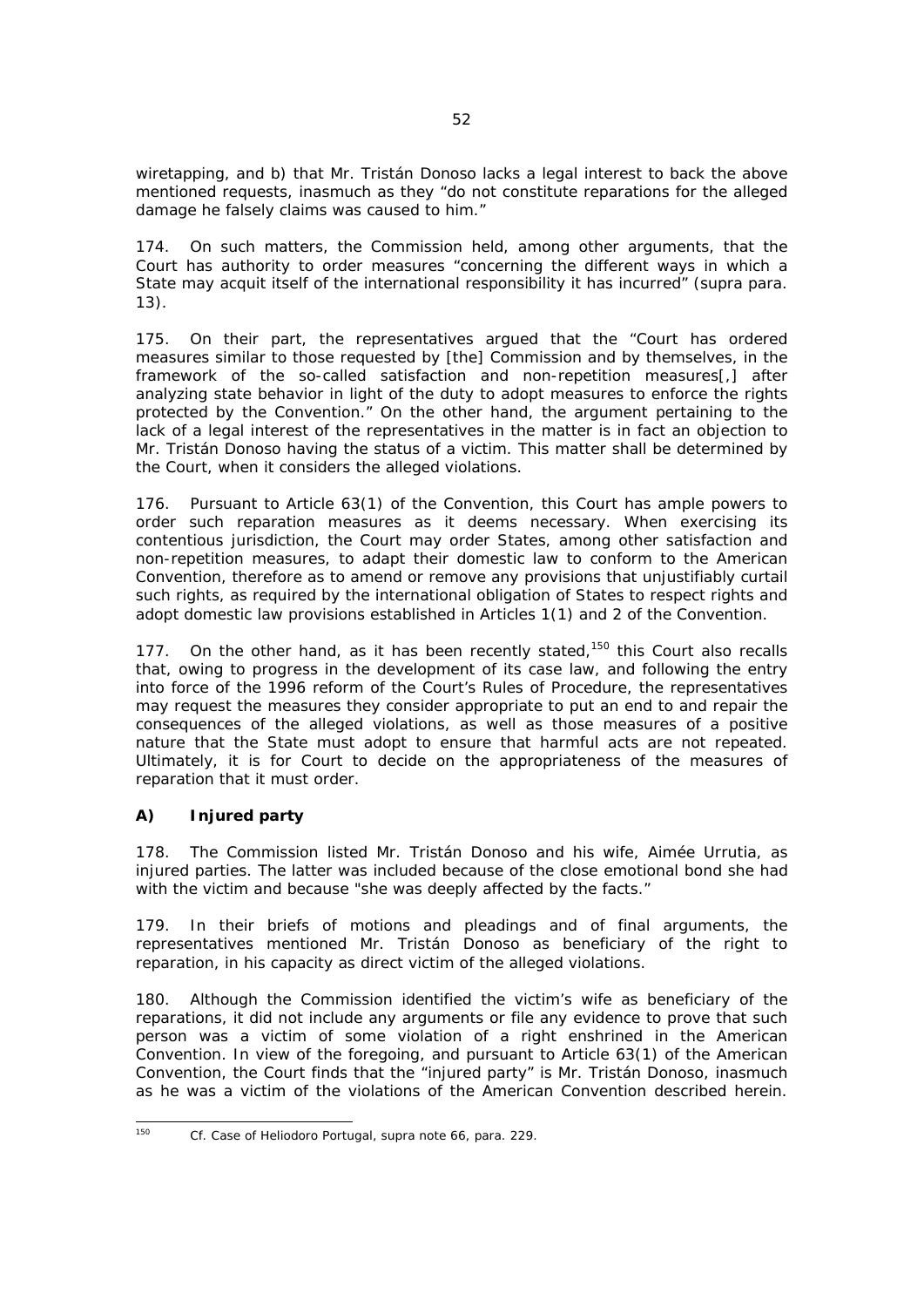Accordingly, he shall be the beneficiary of the reparations ordered by the Tribunal hereinbelow.

### *B) Compensation*

## *i) Pecuniary damages*

181. The Court has developed the notion of pecuniary damages and the cases in which compensation for them must be set.<sup>151</sup>

182. The Inter-American Commission pointed out that, in the instant case, since *restitutio in integrum* is not possible, compensation must be paid for the damages caused. The Commission also developed the general standards on reparations and requested that the Court order full reparation measures, "which also represent a message against impunity."

183. The representatives considered that compensatory damages must include consequential damages and lost earnings and that they must be determined on equitable grounds, since, owing to the time elapsed, the victim did not keep the receipts of the alleged expenses. They pointed out that consequential damages include fees for legal counsel and other expenses incurred by Mr. Tristán Donoso in the two proceedings conducted in Panamá, the expenses he incurred when he emigrated to Canada in search of new opportunities, and the medical fees and money spent on medication for his father, whose health was adversely affected after the dismissal was reversed and the victim was called to trial. Additionally, the professional activity of the victim as a lawyer was affected by the criminal conviction entered against him. Hence, lost earnings include the income the victim did not receive as a consequence of the facts of the instant case, mainly after being stigmatized as a criminal; by the direct confrontation with such a prominent figure as the *Procurador General de la Nación* [National Attorney General], and by the fact that the was barred from being nominated as Supreme Court Justice due to the criminal punishment.

184. The Court observes that the representatives of the victim did not file any evidence to prove the alleged pecuniary damages. As it has been decided in previous cases, expenses incurred for legal counsel during domestic proceedings will be considered under the costs and expenses item.<sup>152</sup> This Tribunal shall not set any compensation for the alleged lost earnings in relation to the professional activity of the victim, due to the lack of elements to evidence whether such losses actually existed, whether they resulted from the facts of the instant case or, possibly, which would have been the amount of such sums. Likewise, the Court finds it unproven that the victim had to flee Panamá because of the violations stated herein, as well as

<sup>151</sup> 151 This Court has established that pecuniary damages involve "the loss of or detriment to the victims' income, the expenses incurred as a result of the facts, and the monetary consequences that have a causal nexus with the facts of the *sub judice* case." *Cf. Case of Bámaca-Velásquez v. Guatemala.* Reparations and Costs. Judgment of February 22, 2002. Series C No. 91, para. 43; *Case of Ticona-Estrada et al., supra* note 6, para. 111, and *Case of Valle-Jaramillo et al., supra* note 6, para. 212.

<sup>152</sup> *Cf. Case of Kimel, supra* note 78, para. 109; *Case of Heliodoro Portugal, supra* note 66, para. 231; and *Case of Ticona-Estrada et al., supra* note 6, para. 124.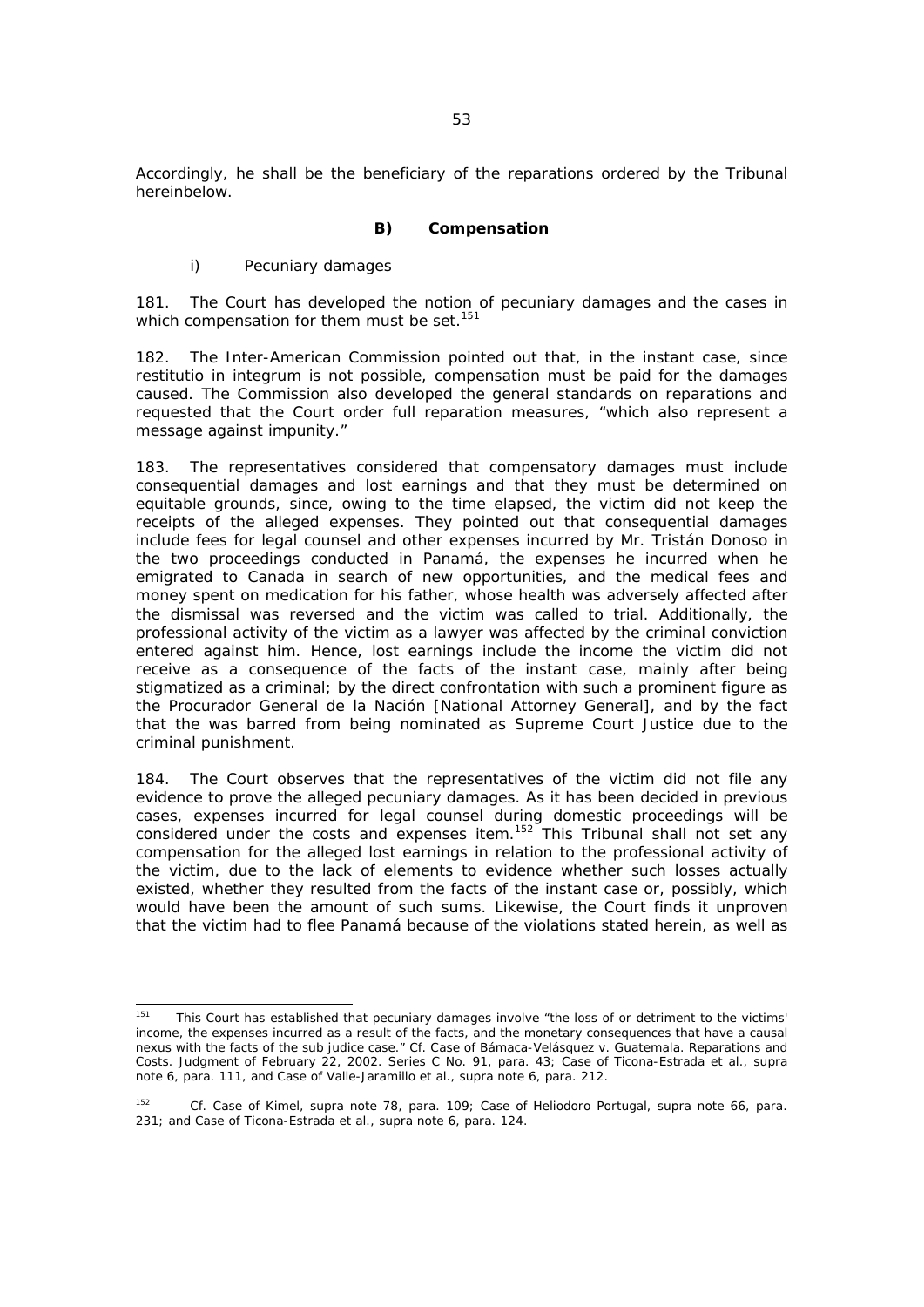the date and duration of his stay abroad. The Tribunal notes that the trip to Canada might have been made for family reasons, among others.<sup>153</sup>

185. As regards the health problems suffered by the victim's father, which would have been caused by the facts of the instant case, the Court has no elements, apart from what has been alleged, evidencing the existence of such situation or its causal link with the facts of the instant case. Finally, regarding the disqualification from being nominated as Supreme Court Justice due to the criminal conviction, it cannot be concluded that such a situation is encompassed by the concept of lost earnings, for it was an expectation Mr. Tristán Donoso could legitimately have but the loss of which did not result in actual damage to his property as a consequence of the violation declared herein. On the contrary, the Court notes that the facts of the instant case did not prevent him from finding a position within the State administration, as the victim informed during the public hearing.154 In view of the foregoing, this Tribunal shall not set any compensation for pecuniary damages.

## *ii) Non-pecuniary damages*

186. The Court has developed in its case law the notion of non-pecuniary damages and the cases in which compensation must be set on such account.<sup>155</sup>

187. The Inter-American Commission developed the general standards on reparations and pointed out that Mr. Tristán Donoso "has been a victim of psychological pain, distress, uncertainty and change of lifestyle as a result of his being been subjected to an unjust criminal proceeding; the subsequent criminal conviction for having exercised his right to freedom of expression; and the personal and professional consequences of such conviction."

188. The representatives pointed out that, in the instant case, the non-pecuniary damages is evident, since apart from the suffering and distress undergone by Mr. Tristán Donoso for having been involved in a criminal proceeding, his case was given wide coverage, which deteriorated his reputation and significantly undermined his emotional health. Furthermore, his forced emigration to Canada affected his way of life and state of mind, and the claim by the former Attorney General to collect a large sum of money in the action for defamation was a permanent source of concern for him. Finally, the victim was very much disappointed by the failure to adequately investigate the wiretapping, recording and disclosure of his conversation, since "even though there was sufficient evidence [to prove] the involvement of the former Attorney General […], at least in the disclosure of the conversation, he had to put up with the indulgent attitude of the Courts of law and the resulting impunity in relation to his case." So, the representatives request that the victim be compensated for non-pecuniary damages and that the Court set such reparation in the amount of

<sup>153</sup> 153 *Cf.* Testimony rendered by Ms. Aimée Urrutia-Delgado before a public official whose acts command full faith and credit, *supra* note 16, folio 522.

<sup>154</sup> *Cf.* Statement by Mr. Tristán-Donoso during the public hearing held August 12, 2008 before the Inter-American Commission on Human Rights, *supra* note 21, and testimony rendered by Ms. Aimée Urrutia-Delgado before a public official whose acts command full faith and credit, *supra* note 16, folio 523.

<sup>&</sup>lt;sup>155</sup> This Tribunal has established that non-pecuniary damage "can include the suffering and hardship caused to the direct victim and his next of kin, and the impairment of values that are highly significant to them, and also alterations, of a non pecuniary nature, in the living conditions of the victim or his family." *Cf. Case of the "Street Children" (Villagrán-Morales et al.) v. Guatemala. Reparations and Costs.* Judgment of May 26, 2001. Series C No. 77, para. 84; *Case of Ticona-Estrada et al., supra* note 6, para. 126, and *Case of Valle-Jaramillo et al., supra* note 6, para. 219.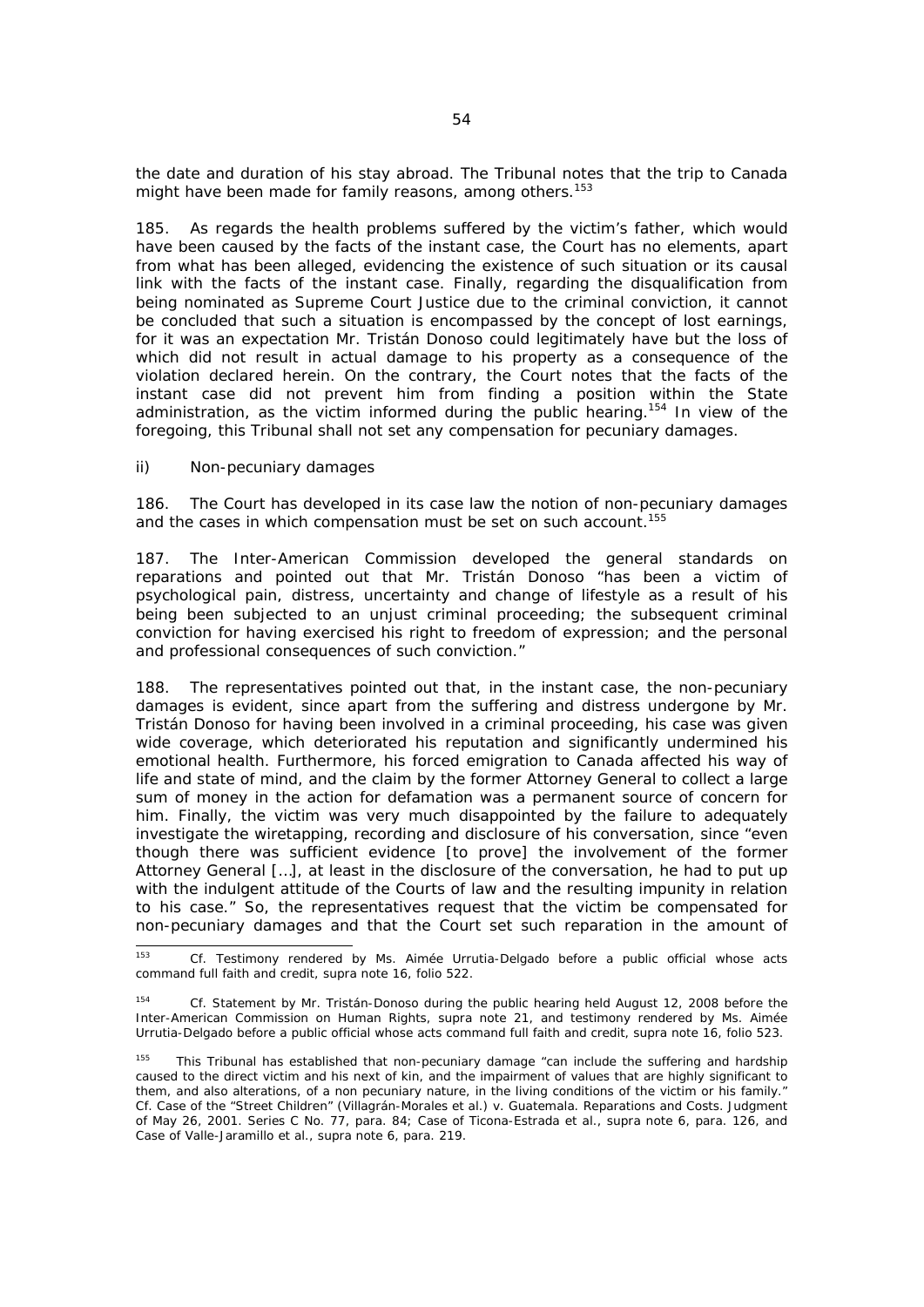30,000 *balboas,* equivalent to US\$ 30,000 (thirty thousand dollars of the United States of America.)

189. This Court has repeatedly held that a judgment declaring the existence of a violation constitutes, in and of itself, a form of reparation.156 Nevertheless, in view of the circumstances of the instant case, of the pain and suffering that the violations caused the victim and of the non-pecuniary damages inflicted on him, the Court deems it pertinent to order that fair compensation, to be set on equitable grounds, be paid for non-pecuniary damages.

190. For the purposes of setting the compensation for non-pecuniary damages, the Court considers that the private life of Mr. Tristán Donoso was invaded and that he was discredited as a professional, firstly before two important audiences: the authorities of the *Colegio Nacional de Abogados* [National Bar Association] and the Catholic Church, to which he provided legal counsel; and then before society, due to the criminal conviction entered against him.<sup>157</sup>

191. In view of the foregoing, the Court deems it pertinent to order that compensation be paid to the victim for non-pecuniary damages in the amount of US\$ 15,000.00 (fifteen thousand dollars of the United States of America). The State shall pay this amount directly to the beneficiary within one year as from the date notice of the instant Judgment be served.

### *C) Satisfaction measures and guarantees of non-repetition*

192. Under this heading, the Court will order non-monetary satisfaction measures aimed at redressing non-pecuniary damages, and will also order measures of public scope or impact.<sup>158</sup>

### *a) Setting aside the conviction and its consequences*

193. The Inter-American Commission requested that the judgment entered on April 1, 2005 by the *Segundo Tribunal Superior de Justicia de Panamá* [Panamá High Court of Justice Number Two], which convicted the victim of the crime of defamation to the detriment of the former *Procurador General de la Nación* [National Attorney General], be set aside in full.

194. Like the Commission, the representatives requested that the judgment entered on April 1, 2005 by the *Segundo Tribunal Superior de Justicia de Panamá* [Panamá High Court of Justice Number Two] be set aside, that any ancillary civil compensation Mr. Tristán Donoso may have been ordered to pay be declared ineffective and that his name be struck from all criminal background records.

<sup>156</sup> 156 *Cf. Case of Neira-Alegría et al. v. Peru.* Reparations and Costs. Judgment of September 19, 1996. Series C No. 29, para. 57; *Case of Ticona-Estrada et al., supra* note 6, para. 130, and *Case of Valle-Jaramillo et al., supra* note 6, para. 224.

<sup>157</sup> *Cf.* Testimony of Ms. Aimée Urrutia-Delgado rendered before a public official whose acts command full faith and credit, *supra* note 16, folio 522.

<sup>158</sup> *Cf. Case of Villagrán-Morales et al. ("Street Children"). Reparations and Costs, supra* note 155, para. 84; *Case of Ticona-Estrada et al.*, *supra* note 6, para. 142, and *Case of Valle-Jaramillo et al., supra*  note 6, para. 227.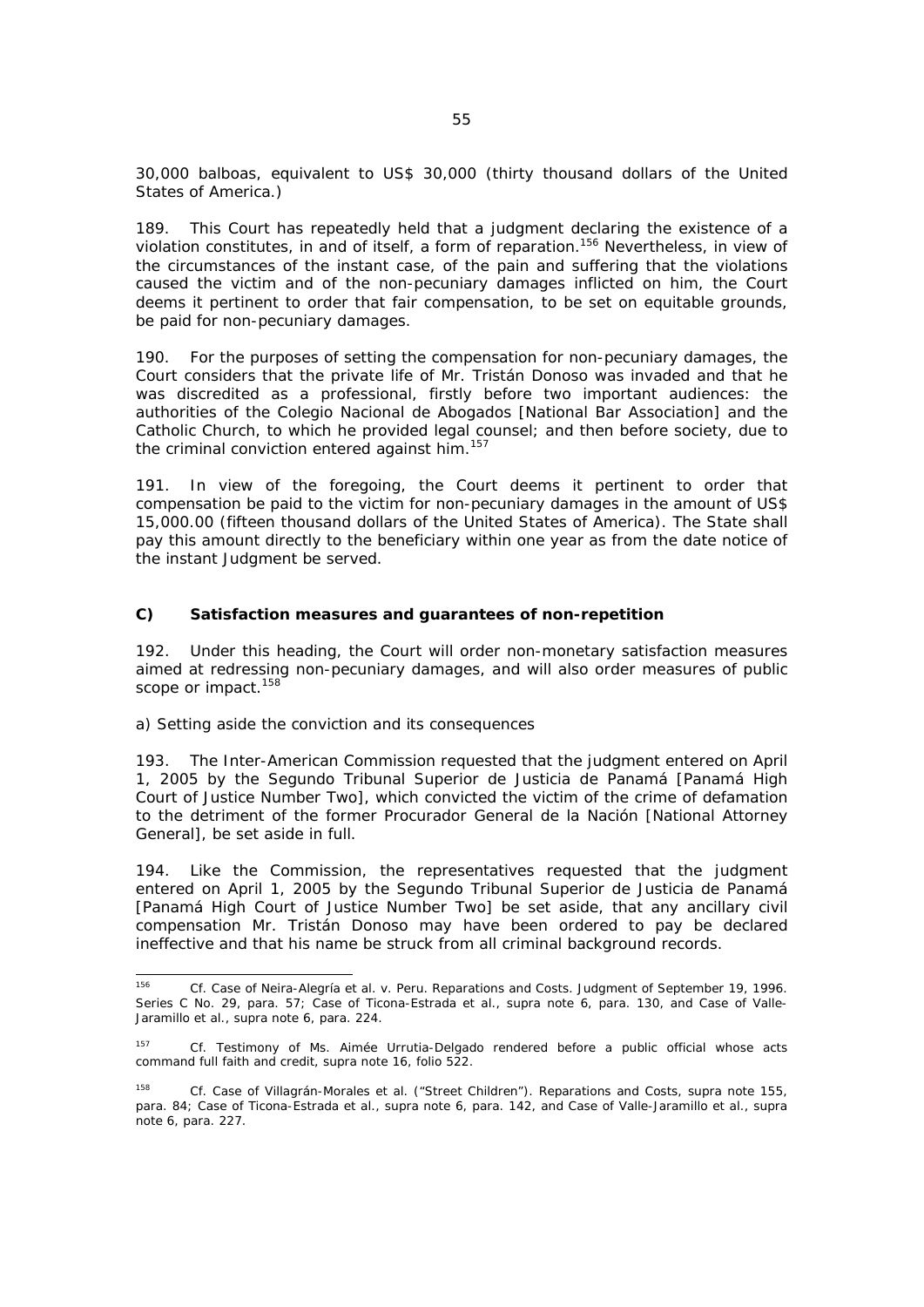195. This Court has held that the criminal punishment imposed on Mr. Tristán Donoso affected his right to freedom of expression (*supra* para. 130). So, the Tribunal finds that, in accordance with its case law,<sup>159</sup> the State must set aside such judgment in all of its points, including its effects on third parties, to wit: a) The qualification of Mr. Tristán Donoso as guilty of the crime of defamation; b) the imposition of an 18 month imprisonment sentence (replaced by a 75 days' fine); c) the disqualification for holding public office for the same term; d) the civil compensation pending determination; and e) the inclusion of his name in any criminal records. The State shall comply with the foregoing within one year as from the date notice of the instant Judgment be served upon it.

### *b) Obligation to publish the Judgment*

196. The representatives requested the Tribunal that, for the Panamanian society to "learn the truth about what happened", it order the State to publish the relevant parts of the instant Judgment in the Official Gazette and in two newspapers of greater nationwide circulation. Likewise, they indicated that the media in which the Judgment is to be published should "be established by mutual agreement [with the victim]."

197. As the Court has ruled in other cases,  $160$  as a satisfaction measure, the State shall publish, only once, in the Official Gazette and in another newspaper of nationwide circulation, paragraphs 1 to 5; 30 to 57; 68 to 83; 90 to 130; 152 to 157 and the operative part of the instant Judgment, without footnotes. Such publications shall be effected within six months as from the date notice of the instant Judgment be served.

## *c) Public acknowledgment of international responsibility*

198. The Commission requested that the State publicly acknowledge its international responsibility for having violated the human rights of the victim in the instant case.

199. The representatives requested that the State be ordered to hold a public ceremony of apology and acknowledgment of its international responsibility for the violations. Such ceremony "shall be headed by the highest representative of the State, and other representatives of government organs shall also be present, in particular, of the Judicial Branch and of the *Procuradoría General de la Nación* [Office of the National Attorney General]," and the media shall be there. The foregoing shall be done owing to the fact that the reputation of the victim was seriously affected and that the case was given wide coverage by the Panamanian media.

200. The Court notes that, although in a recent case involving the right to freedom of expression it was considered pertinent to hold a ceremony of public recognition due to the particular circumstances thereof, such measure is often, although not

<sup>159</sup> 159 *Cf. Case of Herrera-Ulloa, supra* note 79, para. 195; *Case of Palamara-Iribarne, supra* note 101, para. 253; *and Case of Kimel, supra* note 78, para. 123.

<sup>160</sup> *Cf. Case of Barrios Altos v. Peru. Reparations and Costs.* Judgment of November 30, 2001. Series C No. 87, Operative Paragraph 5 d); *Case of Ticona-Estrada et al., supra* note 6, para. 160; and *Case of Valle-Jaramillo et al.*, *supra* note 6, para. 234.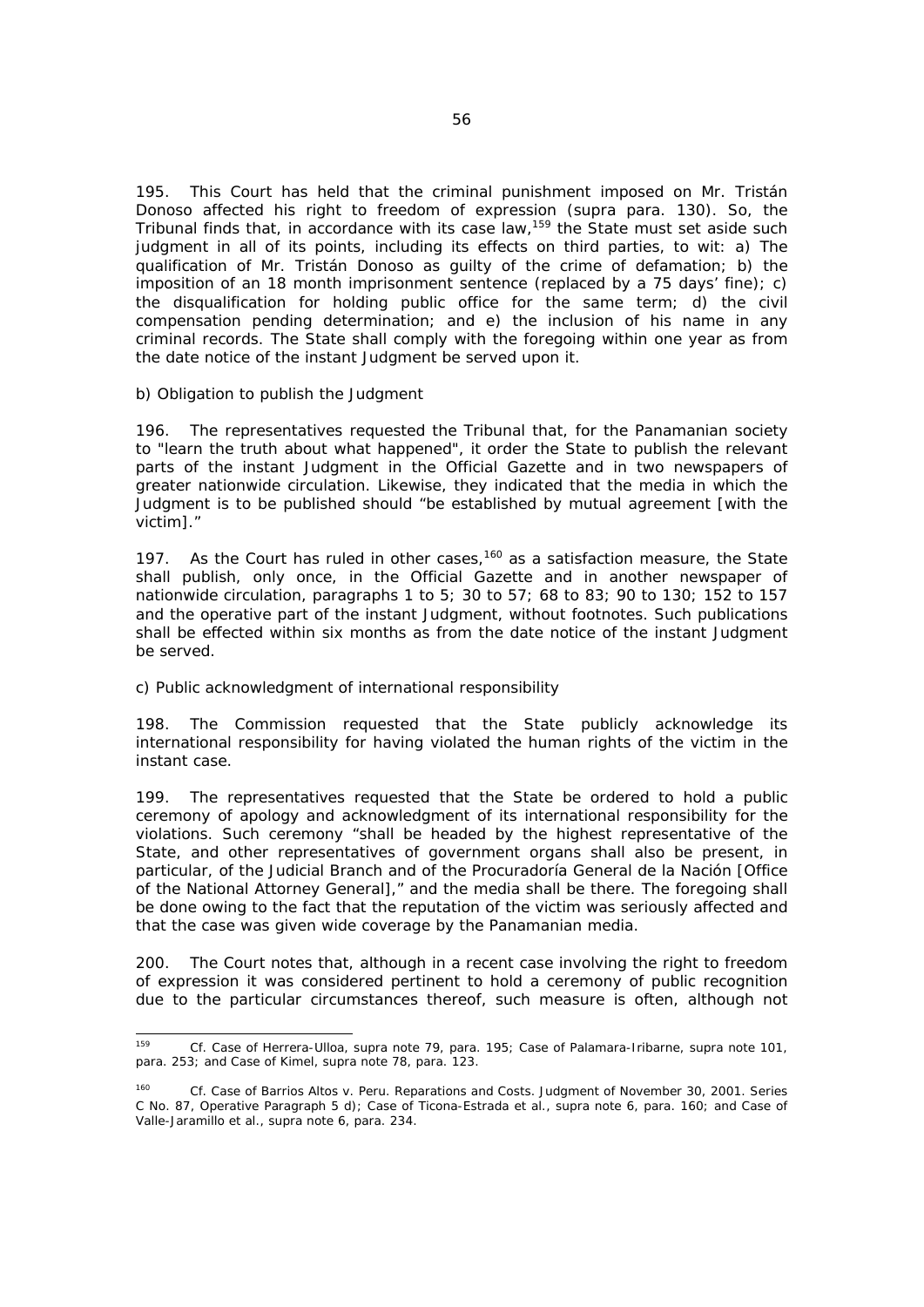exclusively, ordered as reparation for violations of the rights to life, to humane treatment and to personal liberty.161 The Tribunal does not believe such measure to be necessary in order to redress the violations verified in the instant case. Along such lines, the measure ordering that the criminal conviction and its consequences be set aside, the instant Judgment, and its publication constitute important reparation measures.

 *d) Duty to investigate, prosecute and punish those responsible for the violations of the human rights of Mr. Tristán Donoso.* 

201. The Commission requested that the Court order the State to conduct a complete, impartial and effective investigation in order to establish the circumstances in which the telephone conversation at issue in the instant case was wiretapped, recorded and disclosed, to identify the persons involved in such acts, to prosecute them and to punish them as is due.

202. The representatives alleged that such measure had to be adopted in relation to all those involved in wiretapping, recording and disclosing the telephone conversation between the victim and Adel Zayed, and in relation to those who obstructed the inquiry carried out against the former Attorney General.

203. The Court finds it unproven that there was lack of diligence in the investigation of the wiretapping and recording of the telephone conversation (*supra*  para. 151), and therefore deems it unnecessary to order, as a reparation measure, the inquiry into such facts. On the other hand, regarding the matter of disclosure of the telephone conversation, the Court deems the instant Judgment and its publication constitute sufficient reparation measures.

 *e) Enactment of legislation on wiretapping and on the use of information held by the authorities and concerning the private life of a person* 

204. The representatives argued that Panamanian legislation on wiretapping is scarce, for Section 26 of Law No. 23 is still in force, although in 2004 the Constitution was amended to allow private communications to be wiretapped or recorded only under an order issued by a judicial authority. Likewise, they argued that legislation on the use of private information by public officials is not clear and effective enough, especially in the event of transmission and storage of such information.

205. Regarding the alleged recording of the telephone conversation or the rules governing wiretapping, the Tribunal did not declare Article 11 of the Convention to have been violated; so, it shall not order that reparation measures be adopted with regard thereto (*supra* paras. 66 and 67).

206. Nevertheless, the Court notes and views favorably the constitutional amendment effected by the State in 2004 pursuant to which private communications may only be wiretapped or recorded under a judicial order. The Court underscores the importance of adopting, forthwith, the legislative and administrative measures that may be necessary to implement such constitutional amendment in such a way as to establish that the legal procedures to be followed by judicial authorities in order to authorize wiretapping comply with the purposes and other obligations set forth in

<sup>161</sup> 161 *Cf. Case of Castañeda-Gutman, supra* note 4, para. 239*.*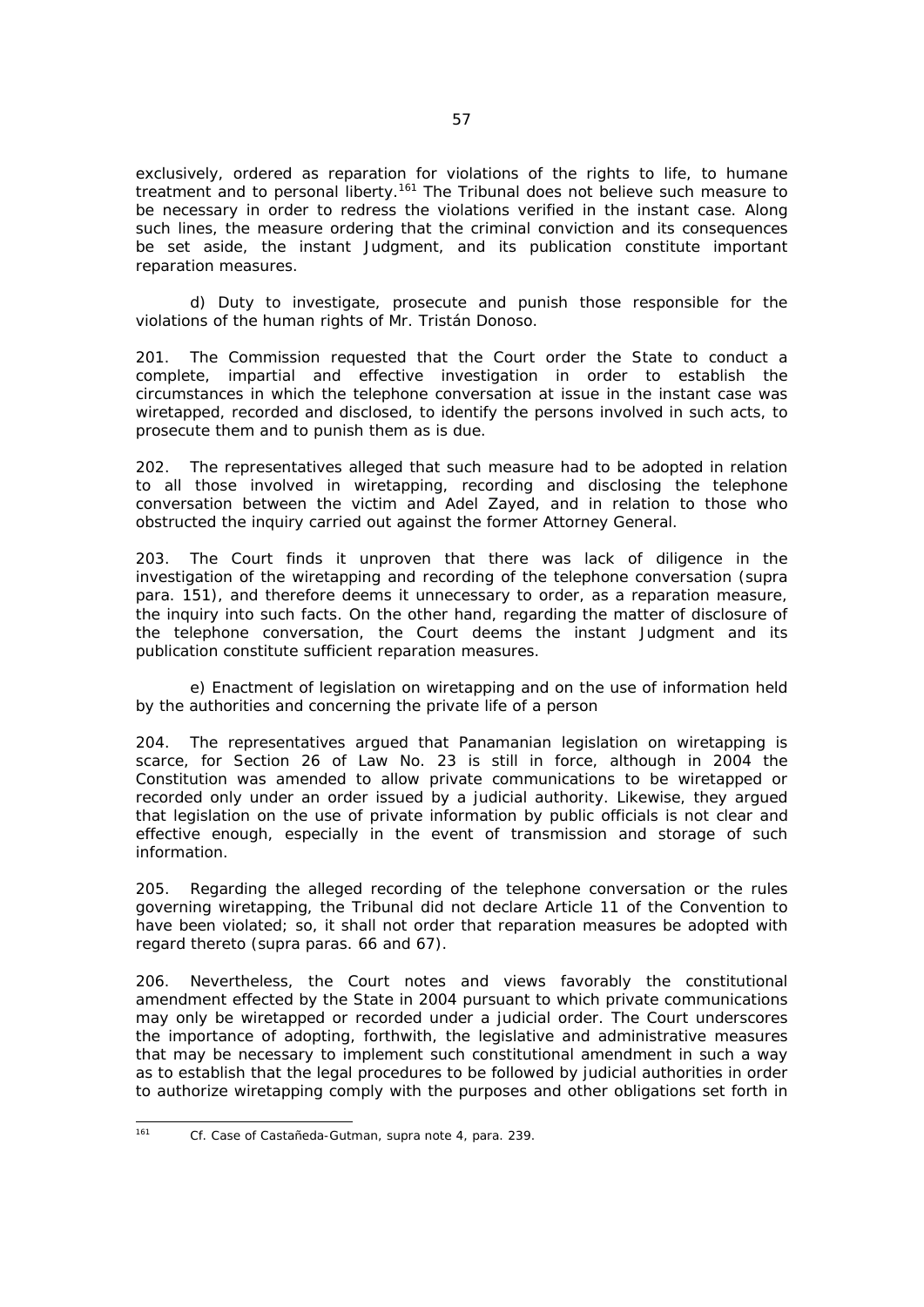the American Convention. Finally, the Court underscores the pertinence of reviewing the need to enact legislation on the use of information held by government authorities about the private life of a person.

### *f) Adaptation of criminal and civil legislation on defamation*

207. The Inter-American Commission requested that the Court order the State to adapt its criminal legal system to conform to Article 13 of the American Convention.

208. The representatives expressed that "the crimes against honor involved [in the instant case] are unnecessary in a democratic society and constitute mechanisms to indirectly curtail freedom of expression." They pointed out that the Panamanian criminal legislation that describes crimes against honor, even after the amendment that became effective in May 2008, does not conform to international standards on freedom of expression. Among other considerations, they remarked that: a) the great scope of the legal descriptions of crimes may allow prosecutions limiting free expression to be instituted; b) regulations preclude only criminal punishment if the defamation is addressed against certain public officials; but this does not prevent persons from being subject to criminal prosecution; c) retraction, inasmuch as it requires consent by the offended person, is not effective; and; d) the *exceptio veritatis* is an institution that, by reversing the burden of proof, indirectly restricts freedom of expression. Regarding civil legislation, they affirmed that it has numerous gaps, which have made it possible to enforce such legislation to the detriment of freedom of expression. It does not preclude, as punishable cases, those in which the information is furnished or the criticism is made regarding matters of public interest, and it does not establish either the actual malice standard or a clear scale to determine pecuniary compensations, something which has led to abuse.

209. The Court has found that the criminal punishment imposed on Mr. Tristán Donoso violated Article 13 of the Convention (*supra* para. 130). On the other hand, the Tribunal notes and views favorably the amendments the State has introduced in its domestic statutory system regarding this issue. Such amendments came into force after the instant case which, among other progressive rules, preclude the possibility of criminally punishing the crime of defamation when those offended are certain public officials (*supra* paras. 132 to 134). In view of the foregoing, the Court does not deem it necessary to order the State to adopt the requested reparation measure.

### *g) Training of members of the Court system on the protection standards of the right to honor and freedom of expression in matters of public interest*

210. The representatives requested this Tribunal to order the Panamanian State to design and implement a training program for operators active in the Court system, intended to prevent violations such as the ones involved in the instant case from occurring again. The training program must emphasize that criminal punishment is a measure of last resort, applicable only to matters falling beyond the scope of public interest and in which the malicious conduct of the person responsible has been proved.

211. In order to make reparations for the violations determined in the instant case, the Court deems it sufficient that the State ensure that this Judgment be widely disseminated through its publication.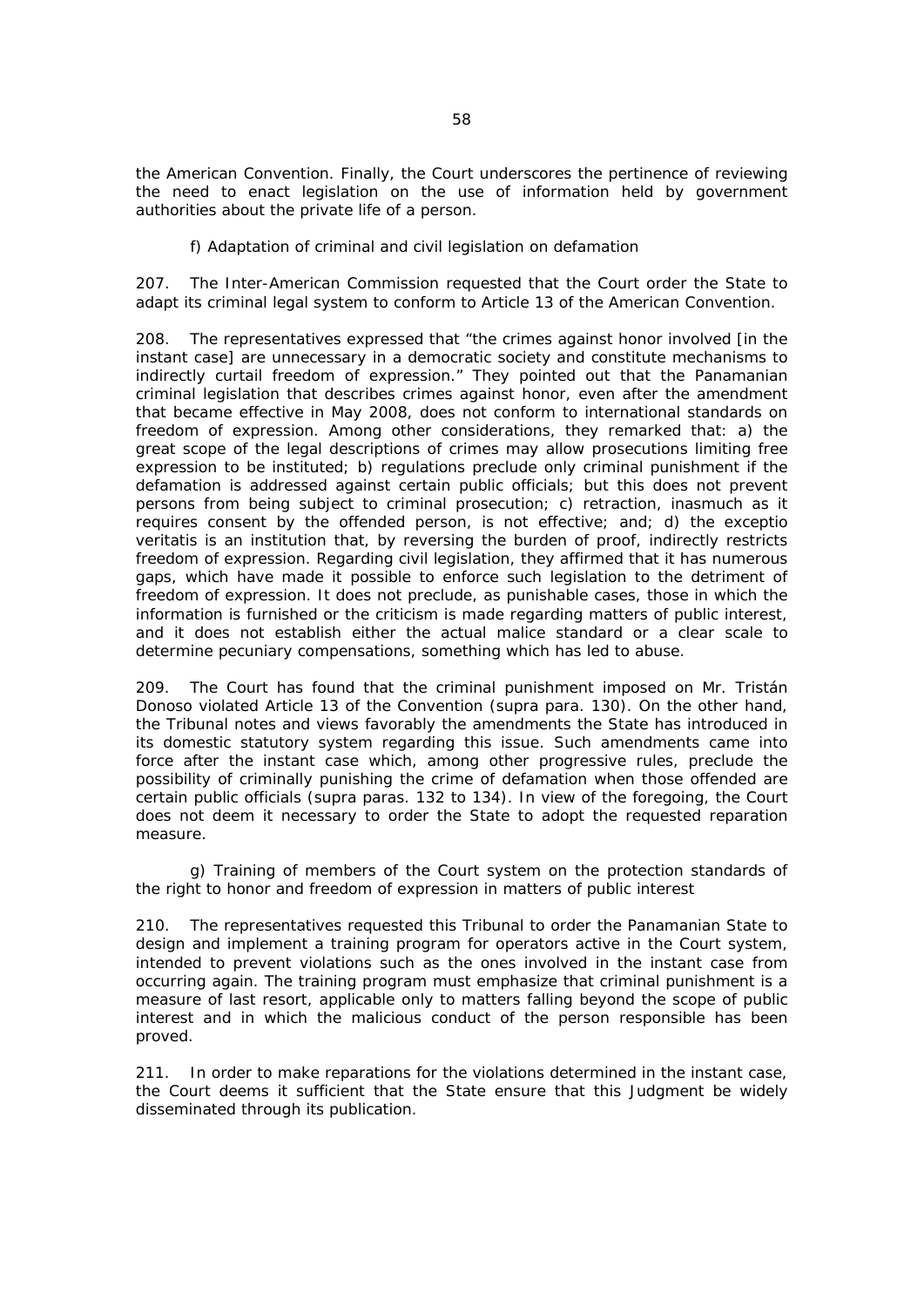#### *D) COSTS AND EXPENSES*

212. As the Court has stated on previous occasions, costs and expenses are contemplated within the concept of reparations as enshrined in Article 63(1) of the American Convention.<sup>162</sup>

213. The Inter-American Commission requested that this Tribunal order the Panamanian State to reimburse the costs and expenses incurred at the domestic level and before the Inter-American system which be duly evidenced by the representatives, taking into consideration the special characteristics of the instant case.

214. In its brief of motions and pleadings, the representatives requested that the Court order the State to reimburse the costs and expenses incurred by the victim to defray the fees of legal counsel for his defense in the two proceedings conducted at the domestic level. They requested that, in the event the receipts were not available, such amount be determined on equitable grounds. On the other hand, they requested the reimbursement of the expenses incurred by CEJIL in representing the victim at the international level, as from the filing of the initial petition before the Inter-American Commission on July 4, 2000, that is to say, for more than eight years of work. Such expenses include five trips of the representatives to Panamá, the salaries and benefits of the professionals who handled the case and communication expenses, which, in the representatives' opinion, amount to US\$ 11,610.71 (eleven thousand six hundred and ten dollars of the United States of America with seventyone cents). This sum does not include expenses in an approximate amount of US\$ 5,000.00 (five thousand dollars of the United States of America) corresponding to lawyers' fees during the case, among other expenses. Additionally, in their brief of final arguments, they updated the amounts indicated originally and included the receipts of the expenses incurred in relation to the public hearing held in Montevideo, Uruguay, such as trips, accommodation and food expenses of the representatives and the expert witness, which amounted to US\$ 5,072.44 (five thousand and seventy-two dollars of the United States of America with forty-four cents). In all, the representatives included expenses for an approximate total amount of US\$ 11,600 (eleven thousand six hundred dollars of the United States of America.)

215. This Court has held that "the Tribunal considers that the claims of the victims or their representatives as to costs and expenses and the supporting evidence must be offered to the Court at the first occasion granted to them, that is, in the brief of requests and motions, without prejudice to the fact that such claim may be later on updated, according to new costs and expenses incurred during the processing of the case before this Court".163

216. Taking into account the preceding considerations and the evidence produced, the Court hereby orders, on equitable grounds, that the State reimburse the amount of US\$ 15,000.00 (fifteen thousand dollars of the United States of America) to Mr. Tristán Donoso for costs and expenses resulting both from the proceedings

 $162$ 162 *Cf. Case of Garrido and Baigorria v. Argentina. Reparations and Costs.* Judgment of August 27, 1998. Series C No. 39, para. 79*; Case of Ticona-Estrada et al., supra* note 6, para. 177; and *Case of Valle-Jaramillo et al., supra* note 6, para. 243.

<sup>163</sup> *Cf. Case of the "Panel Blanca" (Paniagua-Morales et al.). Reparations and Costs, supra* note 6, para. 50; *Case of Castañeda-Gutman*, *supra* note 4, paras. 75 and 244; and *Case of Ticona-Estrada et al., supra* note 6, para. 180.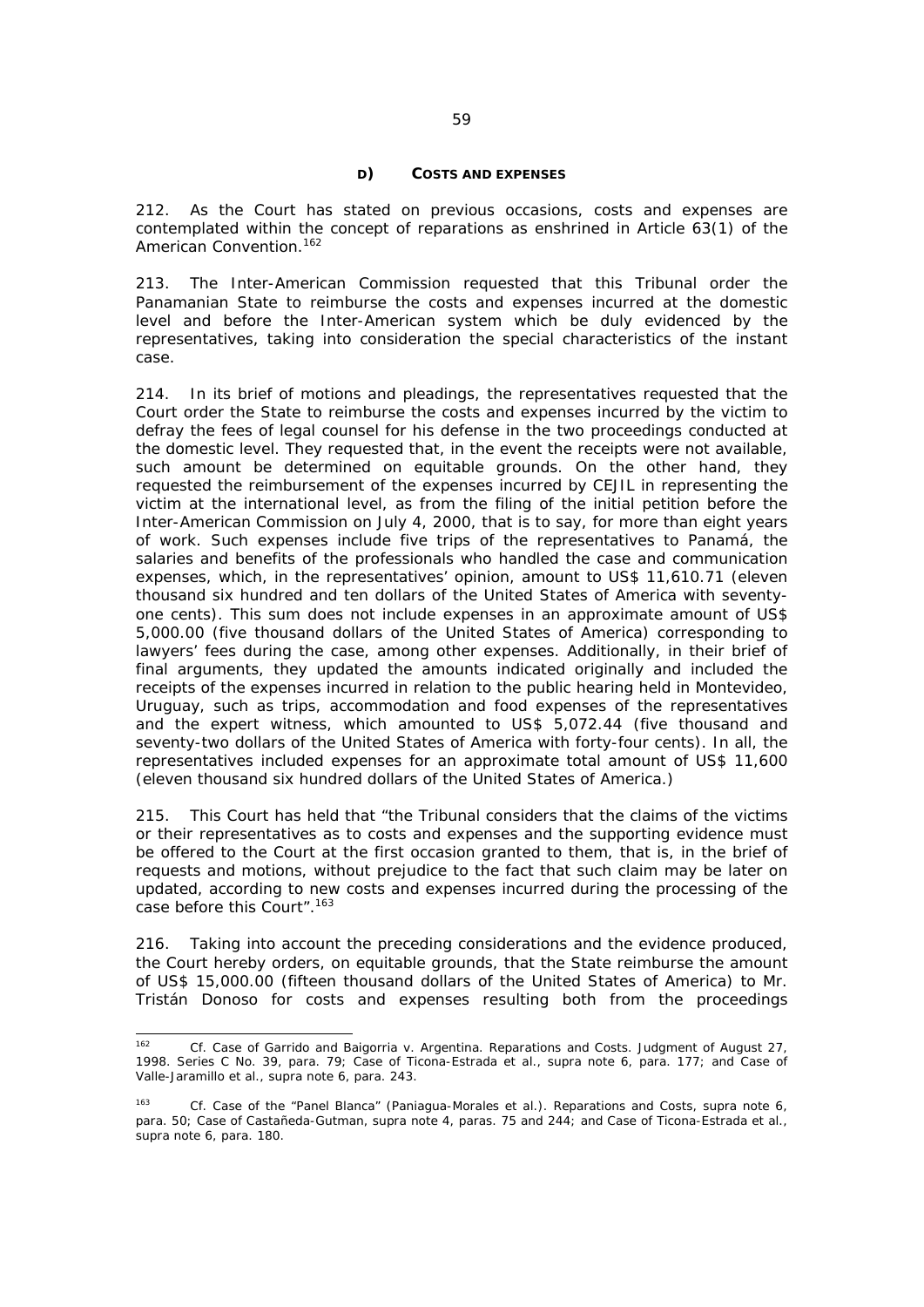conducted at the domestic level and from the proceedings before the Inter-American system. Mr. Tristán Donoso will then give the corresponding amount to his representatives (*supra* para. 214.) This amount includes the expenses that may be incurred by the representatives while monitoring compliance with this Judgment. The State shall effect the payment for costs and expenses within one year as from the date notice of the instant Judgment be served.

### *E) METHOD OF COMPLIANCE WITH THE ORDERED PAYMENTS*

217. The payment of compensation for non-pecuniary damages and the reimbursement of costs and expenses established herein shall be made directly to the victim, within one year as from the date notice of the instant Judgment be served, as indicated in paragraphs 191 and 216.

218. The State shall discharge its pecuniary obligations by tendering dollars of the United States of America.

219. If, due to causes attributable to Mr. Tristán Donoso, it should prove impossible for him to collect those amounts within the established term, the State shall deposit such amounts in an account in the beneficiary's name or draw a certificate of deposit from a reputable Panamanian financial institution, under the most favorable financial terms allowed by the laws in force and customary banking practice. If after ten years the compensation awarded remains unclaimed, the amounts plus any accrued interest shall be returned to the State.

220. The amounts allocated in this Judgment for non-pecuniary damages and for the reimbursement of costs and expenses shall be delivered to the beneficiary in full, as provided herein, and shall not be affected or conditioned by taxes now existing or created hereafter.

221. Should the State fall into arrears with its payments, interest shall be paid on any amount due at the current bank default interest rate in Panamá.

222. In accordance with its constant practice, the Court retains the authority emanating from its jurisdiction and the provisions of Article 65 of the American Convention, to monitor full compliance with this Judgment. The instant case shall be closed once the State implements the provisions herein in full. The State, within one year as from the date notice of the instant Judgment be served, shall submit a report to the Court on the measures adopted in compliance with this Judgment.

# **OPERATIVE PARAGRAPHS**

223. Therefore,

**THE COURT**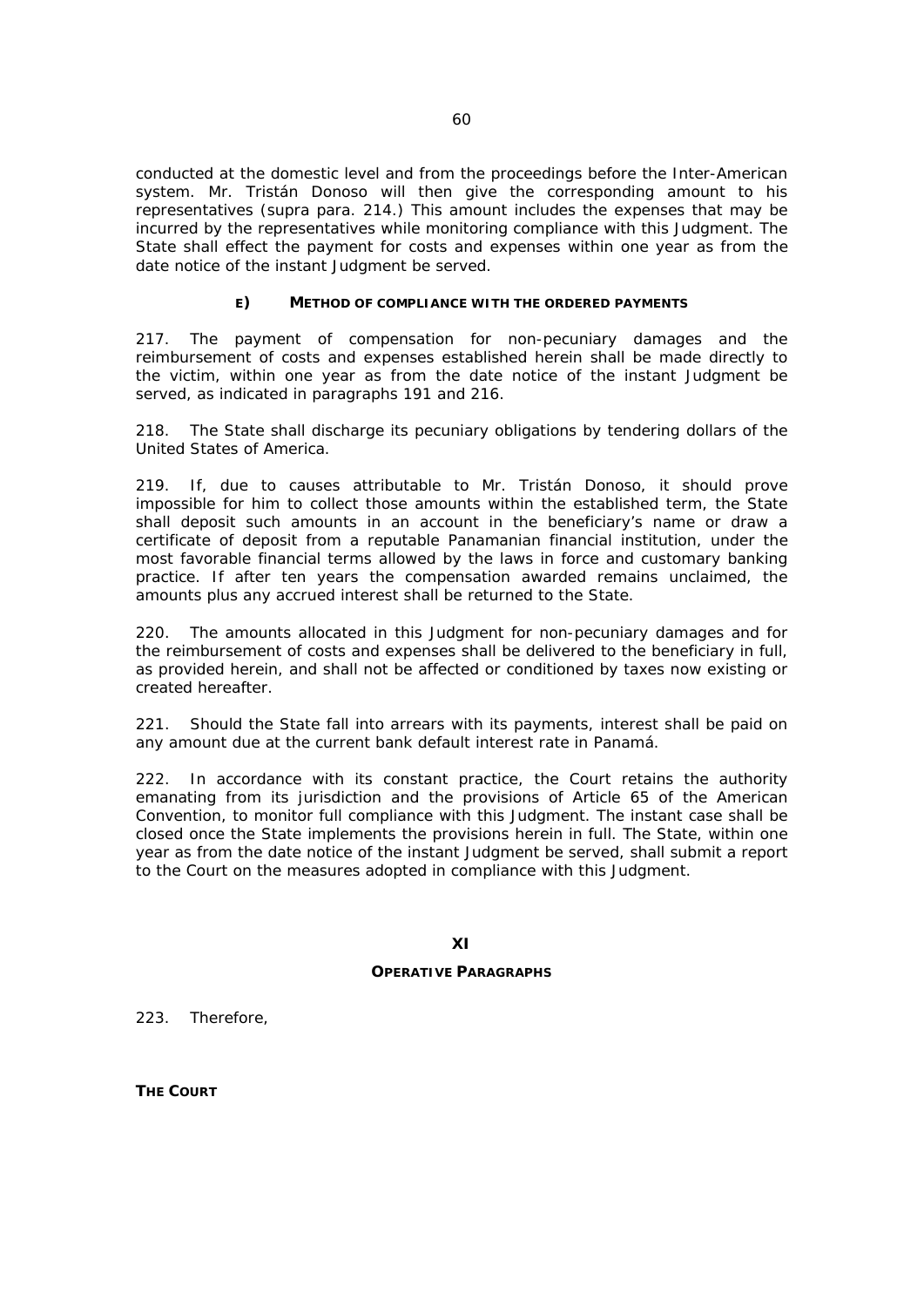### **DECIDES,**

unanimously:

1. To dismiss the preliminary objection raised by the State in paragraphs 15 to 17 of the instant Judgment.

### **DECLARES,**

unanimously, that:

2. The State did not violate, to the detriment of Mr. Santander Tristán Donoso, the right to a private life enshrined in Article 11(2) of the American Convention, in relation to Articles 1(1) and 2 thereof, for the wiretapping and recording of the telephone conversation, as explained in paragraphs 61 to 67 of this Judgment.

3. The State violated, to the detriment of Mr. Santander Tristán Donoso, the right to a private life and the right to honor and reputation enshrined in Articles 11(1) and 11(2) of the American Convention, in relation to Article 1(1) thereof, for the disclosure of the telephone conversation, as explained in paragraphs 72 to 83 of this Judgment.

4. The State did not fail to comply, to the detriment of Mr. Santander Tristán Donoso, with the duty of guaranteeing the right to a private life enshrined in Article 11(2) of the American Convention, in relation to Article 1(1) thereof, for the investigation conducted against the former *Procurador General de la Nación* [National Attorney General], as explained in paragraphs 86 to 89 of this Judgment.

5. The State violated, to the detriment of Mr. Santander Tristán Donoso, the right to freedom of expression enshrined in Article 13 of the American Convention, in relation to Article 1(1) thereof, regarding the criminal conviction entered against Mr. Tristán Donoso, as explained in paragraphs 109 to 130 of this Judgment.

6. The State did not fail to comply with the general obligation to adopt domestic measures, enshrined in Article 2 of the American Convention, to the detriment of Mr. Santander Tristán Donoso, regarding the alleged deficiencies in the legal framework which regulates crimes against honor in Panamá, as set forth in paragraph 131 of this Judgment.

7. The State did not violate, to the detriment of Mr. Santander Tristán Donoso, the principle of legality enshrined in Article 9 of the American Convention, in relation to Article 1(1) thereof, regarding the criminal conviction entered against Mr. Tristán Donoso, as set forth in paragraphs 138 and 139 of this Judgment.

8. The State did not violate, to the detriment of Mr. Santander Tristán Donoso, the right to a fair trial and the right to judicial protection enshrined in Articles 8 and 25 of the American Convention, in relation to Article 1(1) thereof, regarding the investigation of the criminal complaints filed by Mr. Tristán Donoso, as explained in paragraphs 146 to 151 of this Judgment.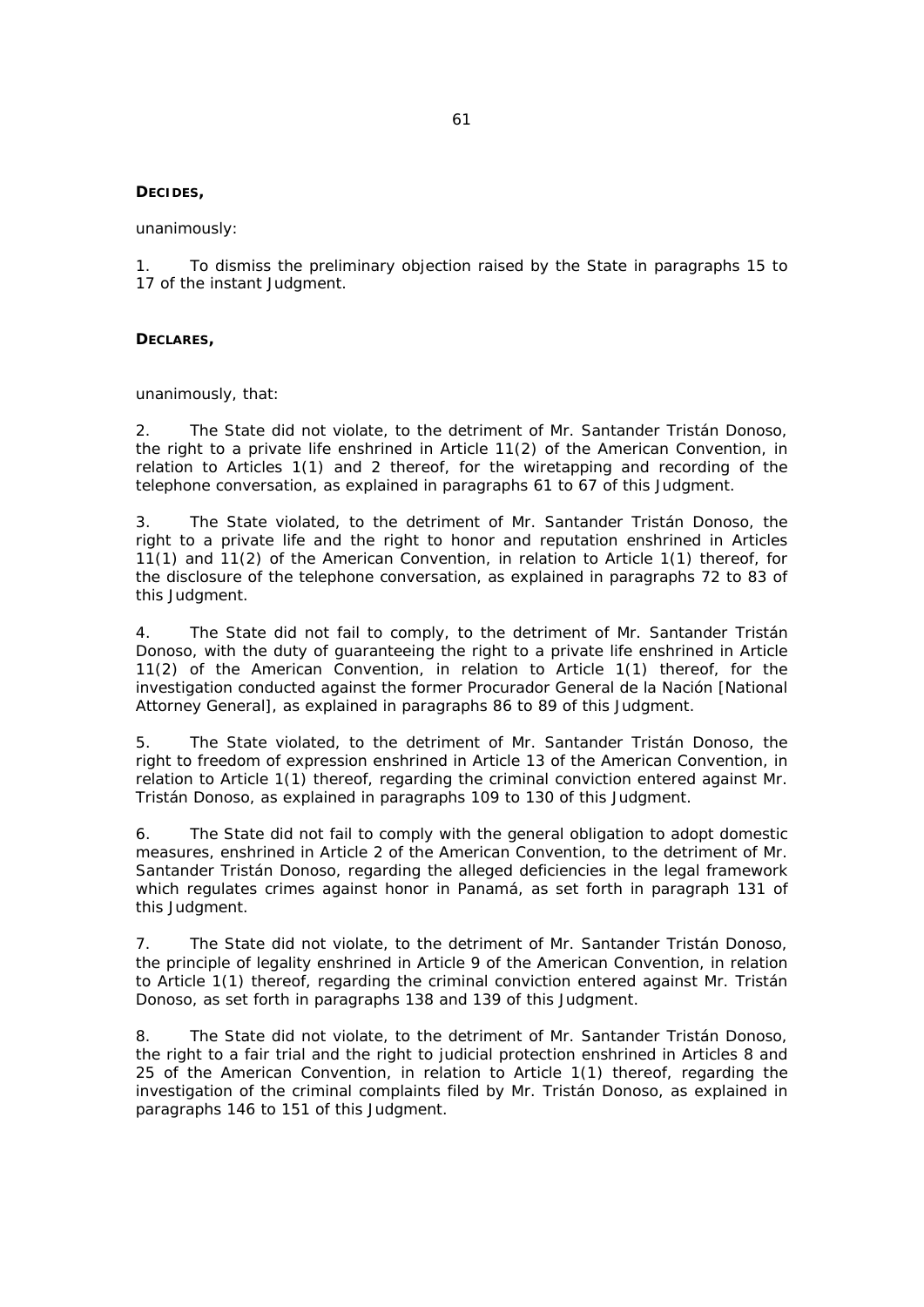9. The State violated, to the detriment of Mr. Santander Tristán Donoso, the right to a fair trial enshrined in Article 8(1) of the American Convention, in relation to Article 1(1) thereof, for the lack of sufficient grounds in the Court decision on the disclosure of the telephone conversation, as set forth in paragraphs 152 to 157 of this Judgment.

10. The State did not violate, to the detriment of Mr. Santander Tristán Donoso, the right to a fair trial enshrined in Article 8(1) of the American Convention, in relation to Article 1(1) thereof, in the framework of the investigation conducted against Mr. Tristán Donoso for crimes against honor, as set forth in paragraphs 163 to 167 of this Judgment.

11. It is deemed unnecessary to effect any considerations besides those made on Article 13 of the American Convention regarding the allegations by the representatives of the victim on the alleged violation of the right to be presumed innocent, enshrined in Article 8(2) of the American Convention, in relation to Article 1(1) thereof, as set forth in paragraph 169 of this Judgment.

### **AND RULES,**

unanimously, that:

12. This Judgment is *per se,* a form of reparation.

13. The State shall pay to Mr. Tristán Donoso the amount set in paragraph 191 of this Judgment for non-pecuniary damages within one year as from the date notice of the instant Judgment be served and pursuant to the provisions in paragraphs 217 to 222 of this Judgment.

14. The State shall set aside the criminal conviction entered against Mr. Tristán Donoso and all the consequences arising therefrom, within one year as from the date notice of the instant Judgment be served and pursuant to the provisions of paragraph 195 hereof.

15. The State shall publish paragraphs 1 to 5; 30 to 57; 68 to 83; 90 to 130; 152 to 157 and the operative part of this Judgment, only once and without footnotes, in the Official Gazette and in another newspaper of great nationwide circulation. Such publications shall be made within six months as from the date notice of the instant Judgment be served, as required in paragraph 197 hereof.

16. The State shall pay the amount established in paragraph 216 of the instant Judgment, in reimbursement of costs and expenses, within one year as from the date notice of the instant Judgment be served and in the manner provided by paragraphs 217 to 222 of this Judgment.

17. The Court, by virtue of its authority and in accordance with its duties under the American Convention, shall monitor full compliance with this Judgment. The instant case shall be closed once the State has fully complied with the provisions set forth herein. Within one year as from the date notice of the instant Judgment be served, the State shall submit a report to the Court describing the measures adopted in compliance with this Judgment.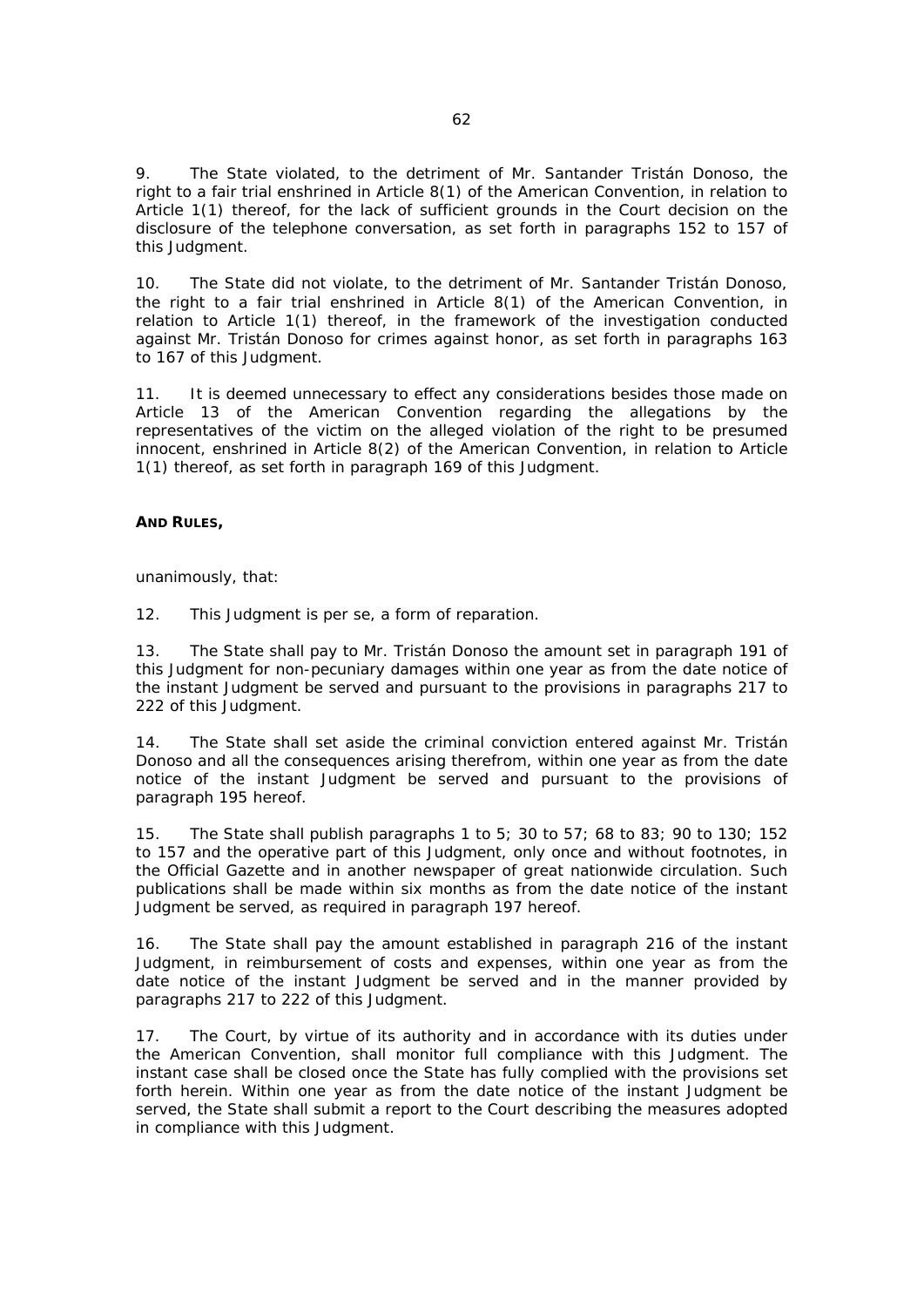Judge Sergio García Ramírez made available to the Court his Concurring Opinion, which is attached to this Judgment.

Done in Spanish and English, the Spanish version being authentic, in San José, Costa Rica, on January 27, 2009.

> Cecilia Medina Quiroga President

Diego García Sayán Santo Sergio García Ramírez

Manuel Ventura Robles Leonardo A. Franco

Margarette May Macaulay **Rhadys Abreu Blondet** 

Pablo Saavedra Alessandri **Secretary** 

So ordered,

Cecilia Medina Quiroga President

Pablo Saavedra Alessandri **Secretary**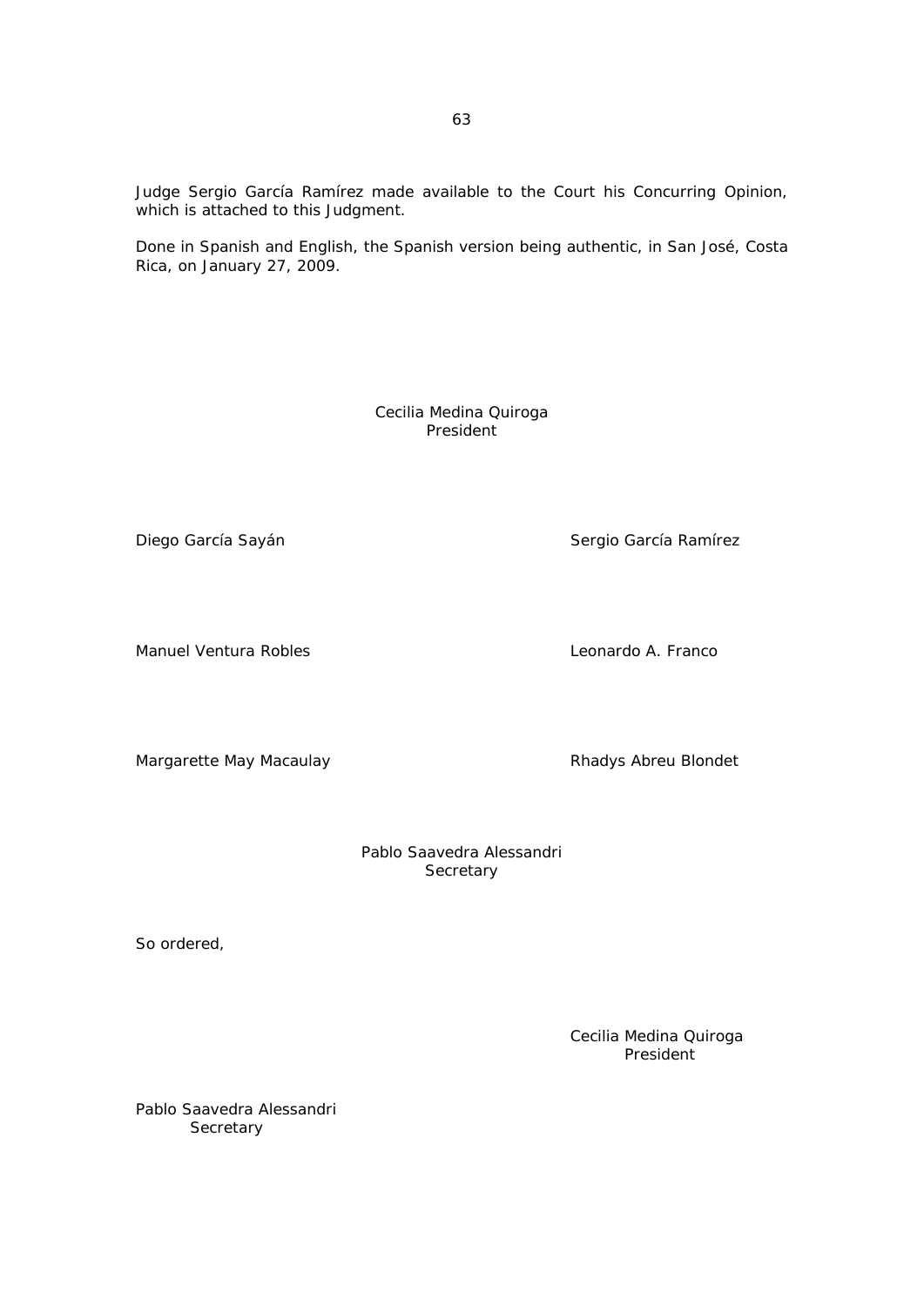# **CONCURRING OPINION OF JUDGE SERGIO GARCÍA RAMÍREZ REGARDING THE** *CASE OF TRISTÁN DONOSO v. PANAMA***, OF JANUARY 27, 2009**

1. I have concurred with my fellow justices sitting in the Inter-American Court of Human Rights when delivering the judgment disposing of the *Case of Tristán Donoso v. Panama*, the examination of which gives rise to several issues the Tribunal has analyzed and determined. I deliver the instant concurring opinion in order to set forth complementary considerations or to revisit Court case law.

## *The principle of legality*

2. In this dispute –as in others, which as a whole have permitted the development of a worthy jurisprudence- the violation of the principle of freedom from *ex post facto* laws provided in Article 9 of the Convention has been the matter. Such principle is, without any doubt, one of the most important references in criminal matters —which does not mean it is not applied to other matters─, and derives from the reforming trend that tried to, and succeeded in, "reconstructing" punitive Law form the XVIII Century onwards.

3. Legality, a guarantee of the greatest value concurring to define the Rule of Law and to exclude authoritarian discretion, entails several questions the Inter-American Court has examined. For the time being, the different sign the rule of legality shows in the system having its roots in Continental European  $-$  statute ruled  $-$  and the Common Law System is not included among such questions*.* Neither has the relation such rule bears to the principle enshrined in Human Rights and Criminal International Law whereby behaviors in breach of general principles of law, and widely recognized as illegal, have been punished. I set aside, for the time being, such aspects of the issue.

4. Court case law has referred to the nuclear or literal concept of legality: provision for a crime and its legal consequences in the penal rule, under the maxim *nullum crimen nulla poena sine lege*. Of course, the Tribunal has also studied procedural and executive legality. If the punished conduct has not been established by statute, the principle of legality has been manifestly violated.

5. Such breach also appears when the legal description of the behavior is equivocal, confusing, ambiguous to the point of prompting diverging constructions ("fostered" by the lawgiver and ushering discretion) and of leading to different penal consequences, as reflected in punishment and prosecution, for example. Hence the requirement for strict specification of punishable behaviors, under the principle of legality.

6. The case law of the Court likewise indicates that the State cannot include just any conduct in a criminal description, nor group thereunder different behaviors to be uniformly punished, regardless of the diverse elements concurring in the illegal action. In doing so, it would break the penal framework admissible in a democratic society: a framework that in the course of recent centuries has become more and more specific and demanding, although it has had to suffer from some authoritarian relapses as well.

7. Inn other words, there are limits for the powers of crime description and punishment lying in the hands of lawmaking bodies (it is, for example, inadmissible to incriminate conducts which are naturally lawful: such as medical care; or to consider in a uniform manner and indiscriminately widely differing hypothesis of life deprivation,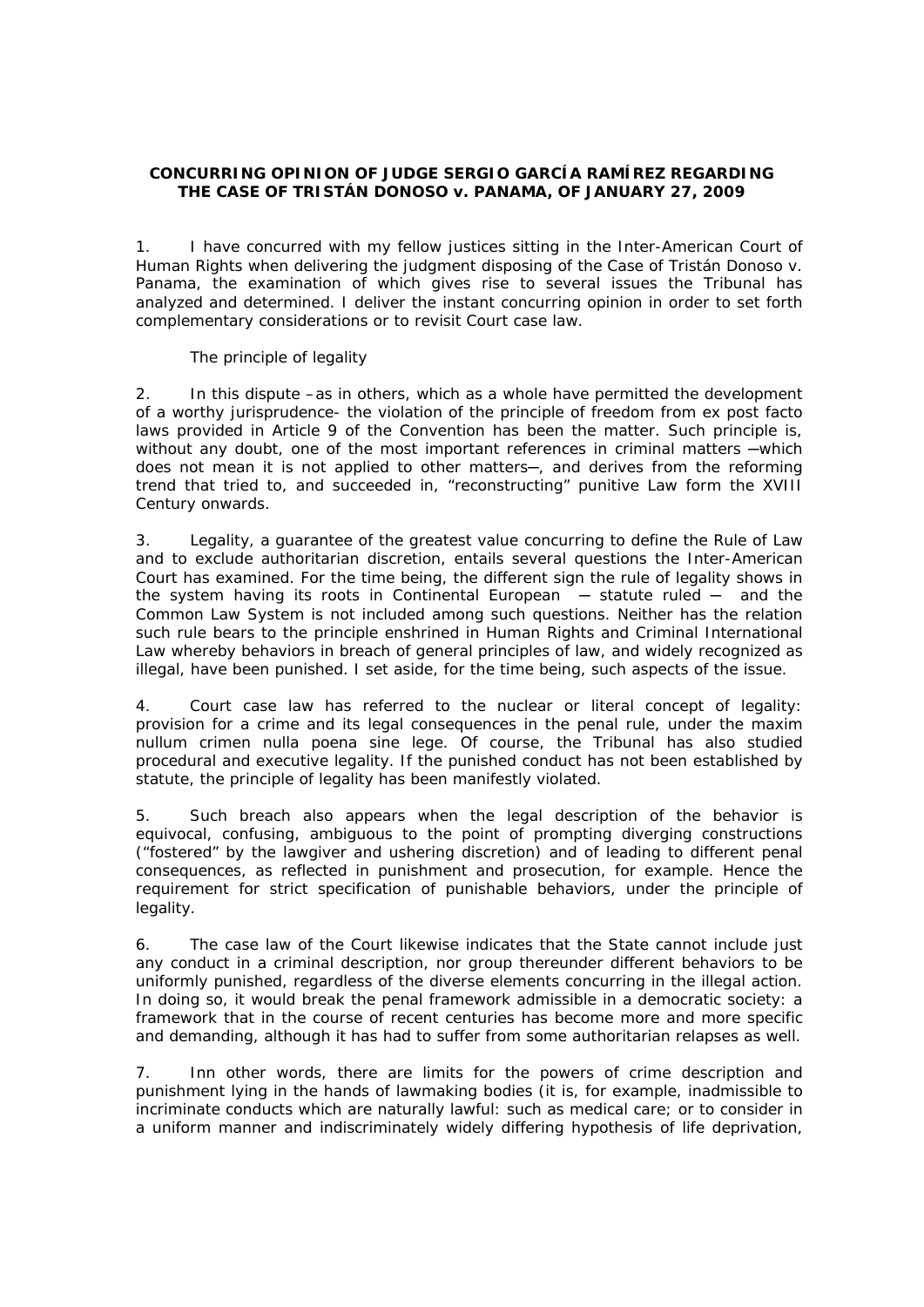all of them punished with "mandatory penalty of death"). Overstepping such limits implies violating the principle of legality. It has been thus understood by Inter-American case law, which in this sense has incorporated into the notion of legality a "material" element.

8. It is obvious that it is necessary to take into account at this point the rules in the American Convention about legitimate restrictions or limitations to the enjoyment of rights and freedoms. This leads us on to analyze the concept of "laws" employed in Article 30 of the Convention, and the relationship between duties and rights, to which Article 32 thereof refers, besides the allusion to other restrictions associated with certain rights and freedoms, provided in the precepts dealing therewith. The case law of the Court has explored this matter and adopted definitions that make up Inter-American Human Rights Law. The aforementioned examination goes further, of course, than the mere verification that a certain behavior  $-$  whichever it may be  $-$  is described in a document clothed with the formalities of a criminal statute.

9. As it has already been observed, human rights confer legitimacy upon the punitive statute and, at the same time, limit its scope and operation. Criminal Law occupies a "frontier" area, so to speak, between legitimate public reproach - entailing  $penal$  consequences  $-$  and excessive incrimination  $-$  that implies overacting the punitive function. None of the foregoing is alien to thinking about penal legality, which is not just literally including any conduct, at the lawmaker's discretion.

10. In short, when considering whether Article 9 of the Pact of San Jose has been violated, the Tribunal does not exclusively analyze if there is or there is not a provision incriminating the conduct examined, but also the way it is done and the nature and the characteristics of the reproached behavior. If it were not so, it would be enough Were it not so, it would be enough to enact into statute criminal descriptions "made to measure" in order to avoid the responsibility that could be incurred, under Article 9 of the Convention, by an arbitrary or an excessive description. It is worth imagining the outcome of such a narrow "legality" standard.

### *Public Attorneys*

11. I also wish to dwell on the Public Attorneys (hereinafter also "the PAs"), that has played, and still plays, a leading role in criminal prosecution, *lato sensu*. Obviously, this is hardly the place to mention the historic development of the Public Attorneys. However, it is advisable to note two substantial points which allow us to perceive the nature, to appreciate the performance and to establish the characteristics of the PAs: a) this figure appeared and acquired importance as a "magistrate for legality", and still maintains such character (described with different expressions); and b) it appears with different characteristics and assumes diverse powers (generally powers in the nature of duties) in the several national systems, which nonetheless show a certain trend towards uniformity and harmony. In Latin American Law, the Public Attorneys has many roots, coming from: Spain, France and the United States of America; in some countries and at certain points in time, other sources concurred. All of them have contributed to cast particular institutions, even though radically coincident among themselves.

12. I do not consider it reasonable to "adjust" Public Attorneys to a single pattern, without accepting variants nor recognizing specific national developments and needs. Such dominant models may generate disturbances or malfunctioning in the legal system and in its bearing on the diverse circumstances wherein its rules must be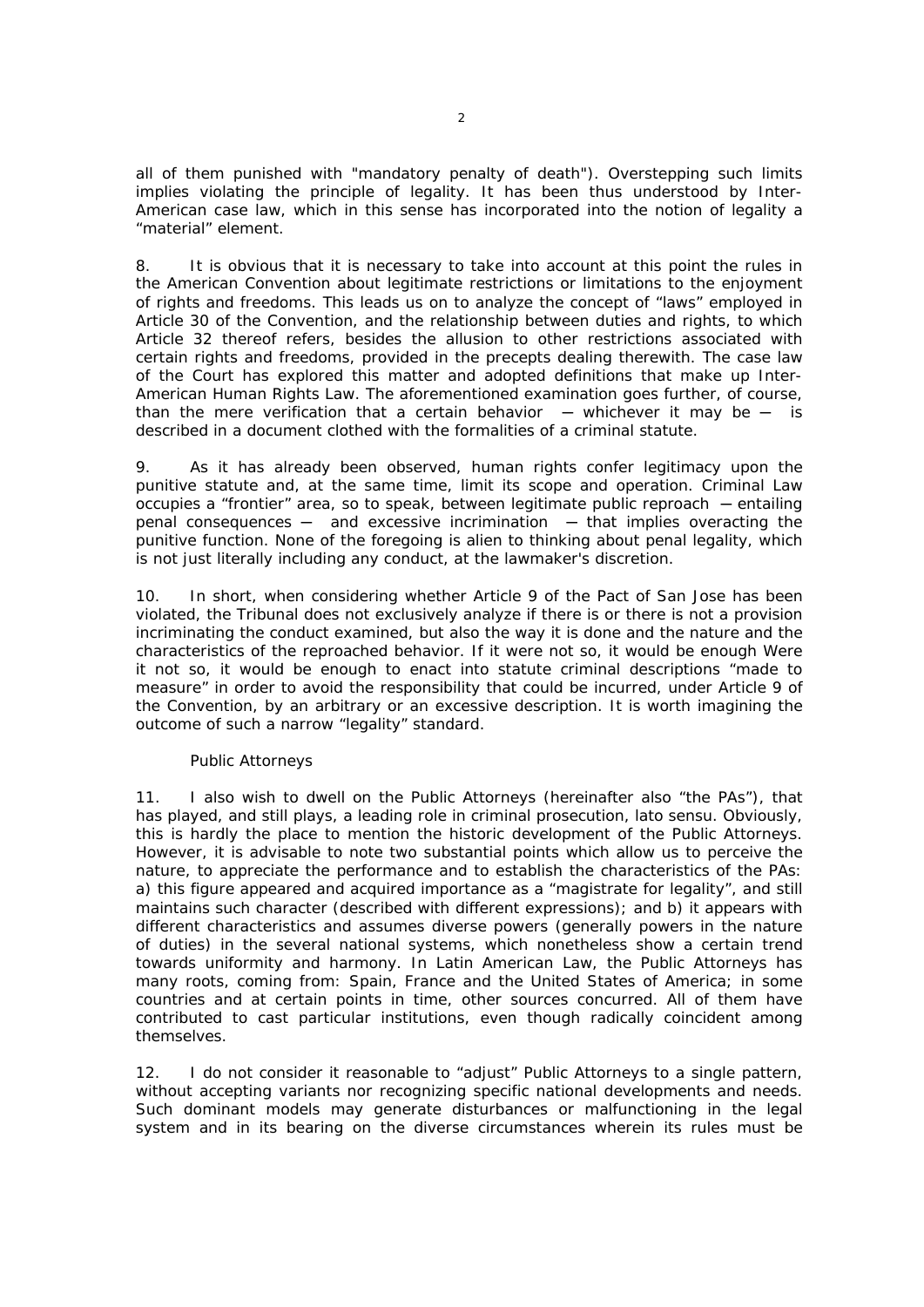applied. As far as the duties of Public Attorneys are concerned, and as regards criminal prosecution (although PAs also act in other areas), several States have chosen to confer upon them investigation powers, independent from those of the adjudicator, (the Court of Inquests); in others, they have accusing powers, on the basis of a previous inquiry; in several ones, they act in concurrence with private accusers; in some, they hold a monopoly on criminal action, *et caetera*. And as far as organization is concerned, there are States where the PAs or Public Prosecutors are a constitutionally autonomous body, and States where they are part of the Executive Branch, or of the Judiciary.

13. Naturally, there are interesting arguments for and against each one of the aforementioned options, as well as regarding their different combinations and developments. Such arguments must be weighed in the light of their real conditions. Their assessment, in the final analysis, falls within the purview of domestic instances. Certain forms of organization (such as the constitutionally instituted autonomy) "are and seem to be" more adequate than others to foster discipline under statute and respect for human rights, points which I will take up in the following paragraphs.

14. For the purposes now sought – national and international human rights protection ─ , what matters is to acknowledge that any organizational and operating system for Public Attorneys, a State institution, must respect individual rights, that is it must consequently conform to the respect and guarantee general duties. Therefore, a "human rights perspective" is required in order to assess the performance of Public Attorneys; the administrative approach or the procedural perspective are not enough. It is the former aspect, and not the two latter ones, that can be questioned before a human rights tribunal.

15. If Public Attorneys are "magistrates of legality", their inquest function — and more so their quasi adjudicating duties, where they have them  $-$  must abide by statute. To put it differently: they must pay attention solely and exclusively to it when establishing the existence of a criminal act or when ascribing criminal responsibility, be it to institute (or not to institute, when the system allows them to decide the point at their own discretion) an action, be it to indict, with all the different attending procedural actions. In such sense, actions by the PAs are "neutral" at the first stage (inquest), even though they may become "parties" at the second one (indictment), once they have reached a position about the facts and those responsible for them.

16. PAs would not be true to their mission if they avoided the rule of law, which does not condemn or acquit any person beforehand, but that orders that the facts leading to a conclusion serving truth, and therefore instrumental to justice, be searched for diligently. In such sense, the duty  $-$  and the work  $-$  of PAs are akin to those of the tribunal. Neither they nor the latter pursue their own interests, but they rather exercise public functions regulated by statute. It is for statute to set the framework, the course and the limits.

17. Public Attorneys are an institution, rather than individuals. Consequently, they act "institutionally", conforming to unity and indivisibility principles, among others. What I have said hereinbefore is applicable to the operation of the "Public Attorneys institution", but in fact such institution is left in charge of individuals acting on the basis of their institutional investiture; they are therefore bound to strictly perform the statutory duties of the institution they represent.

18. The sole dependence of the law characterizing PAs as the officials whose duty is